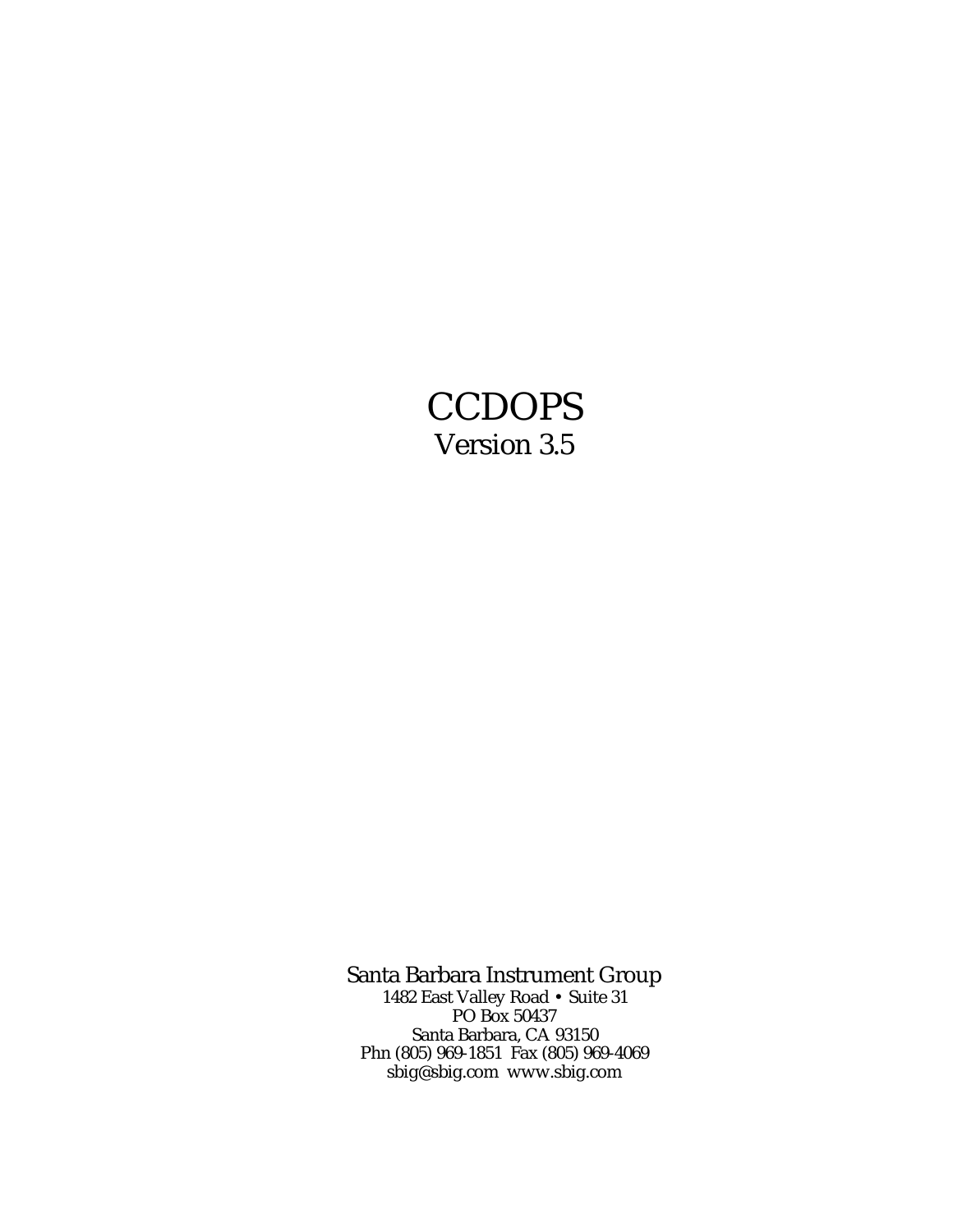**CCDOPS Manual** Revision 3 First Printing © Santa Barbara Instrument Group, December 1996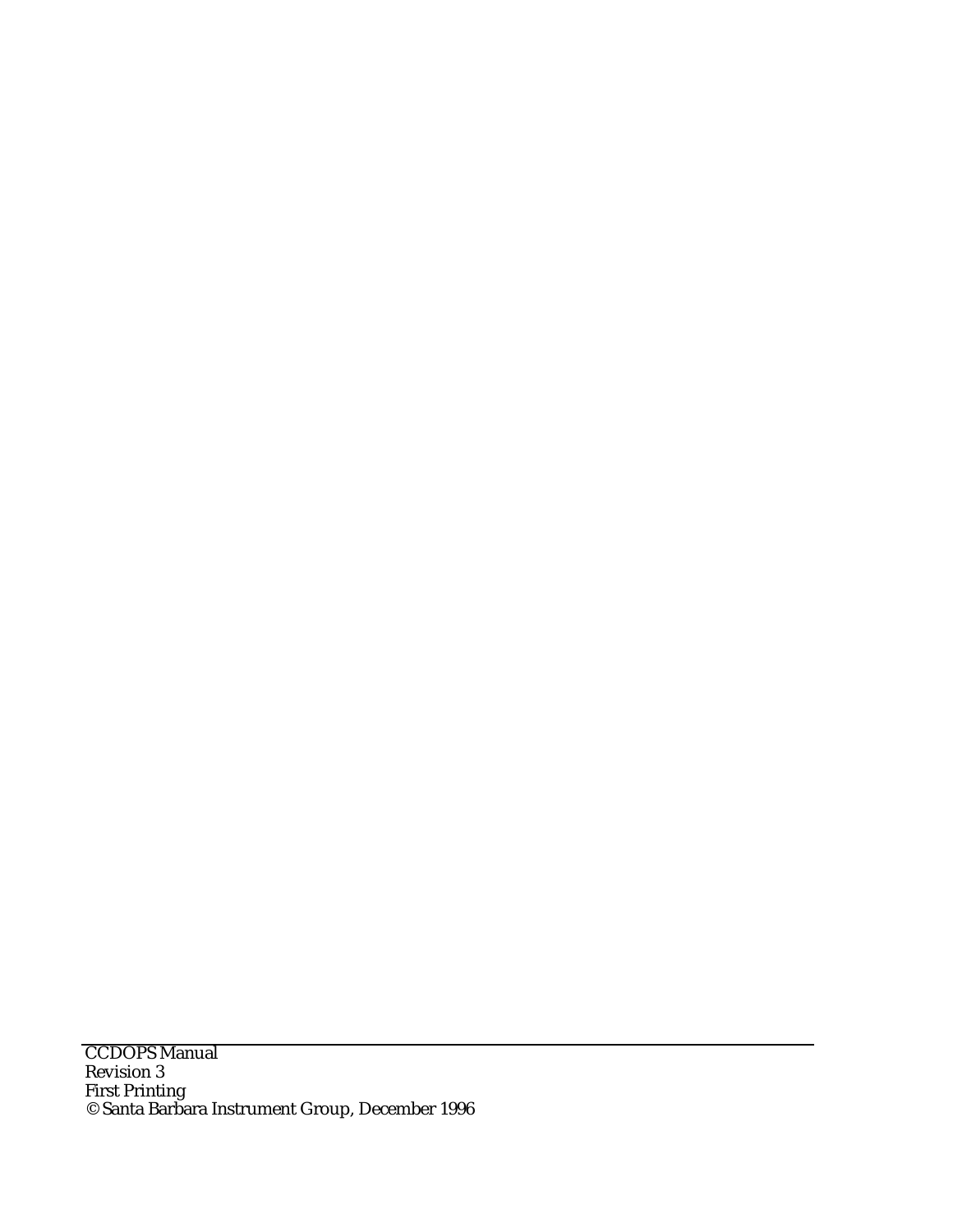# **Table of Contents**

| 1.   |       |                   |  |  |
|------|-------|-------------------|--|--|
| 1.1. |       |                   |  |  |
| 1.2. |       |                   |  |  |
| 1.3. |       |                   |  |  |
|      | 1.3.1 |                   |  |  |
|      |       |                   |  |  |
|      |       |                   |  |  |
|      | 1.3.2 |                   |  |  |
|      |       |                   |  |  |
| 2.   |       |                   |  |  |
| 2.1. |       |                   |  |  |
|      | 2.1.1 |                   |  |  |
|      |       |                   |  |  |
|      | 2.1.2 |                   |  |  |
|      | 2.1.3 |                   |  |  |
|      | 2.1.4 |                   |  |  |
|      | 2.1.5 |                   |  |  |
|      | 2.1.6 |                   |  |  |
|      | 2.1.7 |                   |  |  |
| 2.2. |       |                   |  |  |
|      | 2.2.1 |                   |  |  |
|      | 2.2.2 |                   |  |  |
|      | 2.2.3 |                   |  |  |
|      | 2.2.4 |                   |  |  |
| 2.3. |       |                   |  |  |
|      | 2.3.1 |                   |  |  |
|      | 2.3.2 |                   |  |  |
|      | 2.3.3 |                   |  |  |
|      | 2.3.4 |                   |  |  |
|      | 2.3.5 |                   |  |  |
| 2.4. |       |                   |  |  |
|      |       |                   |  |  |
|      | 2.4.1 |                   |  |  |
|      | 2.4.2 |                   |  |  |
|      |       |                   |  |  |
|      |       |                   |  |  |
|      |       |                   |  |  |
|      |       |                   |  |  |
|      | 2.4.3 |                   |  |  |
|      |       |                   |  |  |
|      |       | <b>Flat Field</b> |  |  |
|      |       |                   |  |  |
|      |       |                   |  |  |
| 2.5. |       |                   |  |  |
|      | 2.5.1 |                   |  |  |
|      | 2.5.2 |                   |  |  |
| 2.6. |       |                   |  |  |
|      | 2.6.1 |                   |  |  |
|      | 2.6.2 |                   |  |  |
|      | 2.6.3 |                   |  |  |
|      |       |                   |  |  |
| 2.7. |       |                   |  |  |
|      | 2.7.1 |                   |  |  |
|      | 2.7.2 |                   |  |  |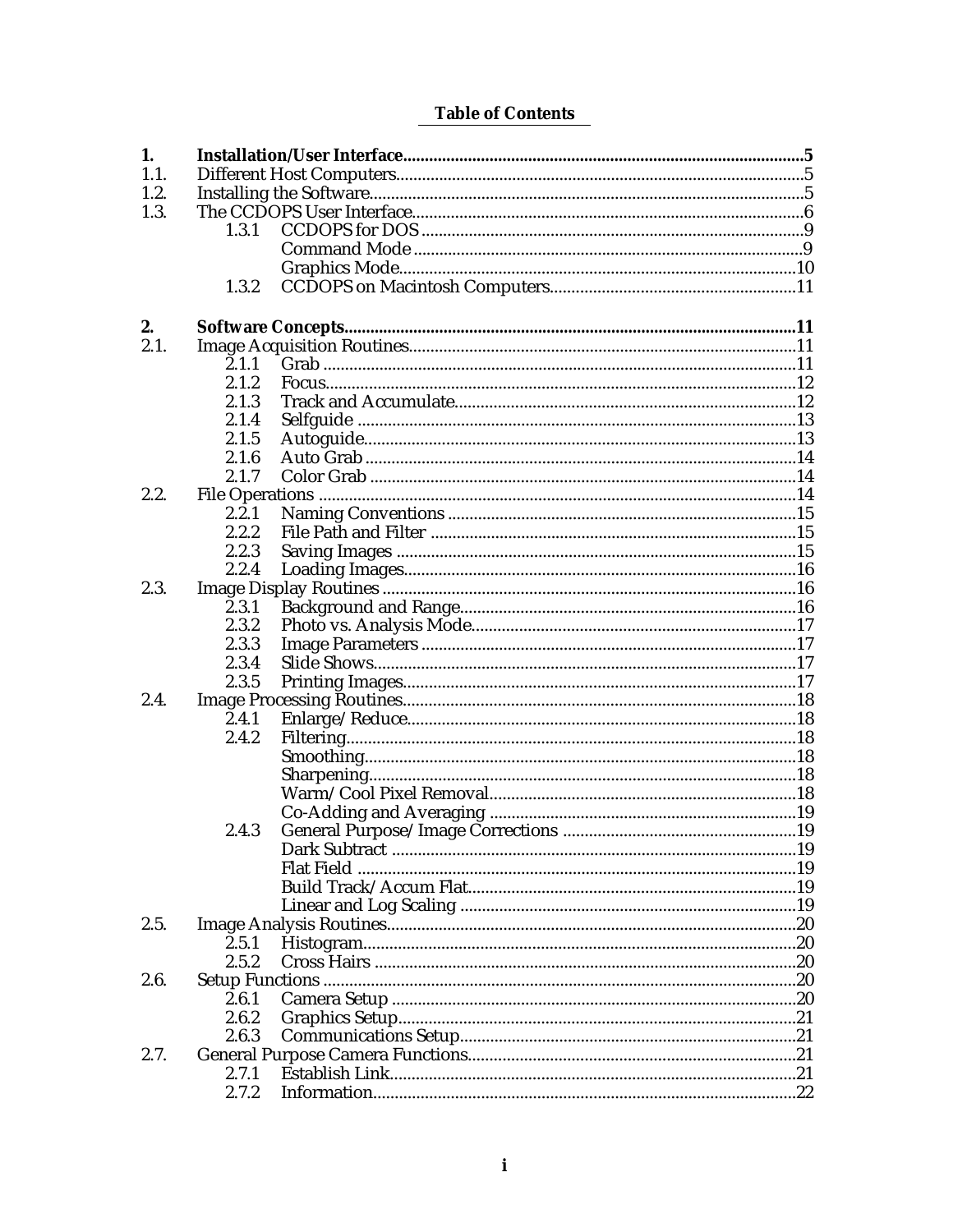|       | 2.7.3 |  |
|-------|-------|--|
|       | 2.7.4 |  |
|       | 2.7.5 |  |
|       |       |  |
| 3.    |       |  |
| 3.1.  |       |  |
| 3.2.  |       |  |
|       |       |  |
|       |       |  |
|       |       |  |
| 3.3.  |       |  |
| 3.4.  |       |  |
|       |       |  |
|       |       |  |
|       |       |  |
|       |       |  |
|       |       |  |
|       |       |  |
|       |       |  |
|       |       |  |
|       |       |  |
|       |       |  |
|       |       |  |
| 3.5.  |       |  |
| 3.6.  |       |  |
|       |       |  |
|       |       |  |
|       |       |  |
|       |       |  |
|       |       |  |
| 3.7.  |       |  |
|       |       |  |
| 3.8.  |       |  |
|       |       |  |
|       |       |  |
|       |       |  |
|       |       |  |
| 3.9.  |       |  |
|       |       |  |
|       |       |  |
|       |       |  |
|       |       |  |
|       |       |  |
|       |       |  |
| 3.10. |       |  |
|       |       |  |
|       |       |  |
| 4.    |       |  |
| 4.1   |       |  |
| 4.2.  |       |  |
| 4.3.  |       |  |
| 4.4.  |       |  |
|       |       |  |
| 5.    |       |  |
|       |       |  |
|       |       |  |
| А.    |       |  |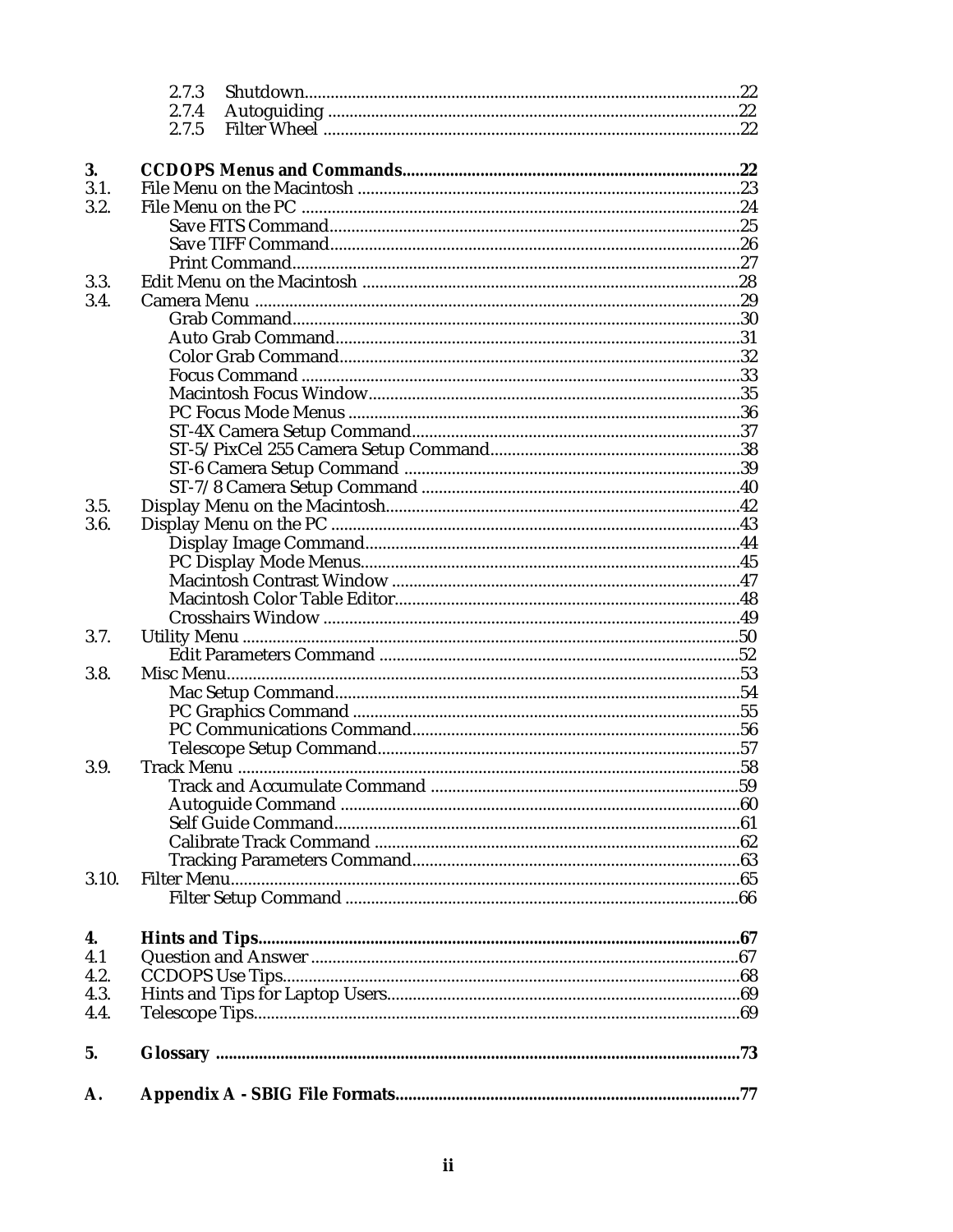| A.2.        |  |
|-------------|--|
| A.3.        |  |
|             |  |
| <b>B.</b>   |  |
| B.1         |  |
| B.2.        |  |
| <b>B.3.</b> |  |
| <b>B.4.</b> |  |
| <b>B.5.</b> |  |
| <b>B.6.</b> |  |
|             |  |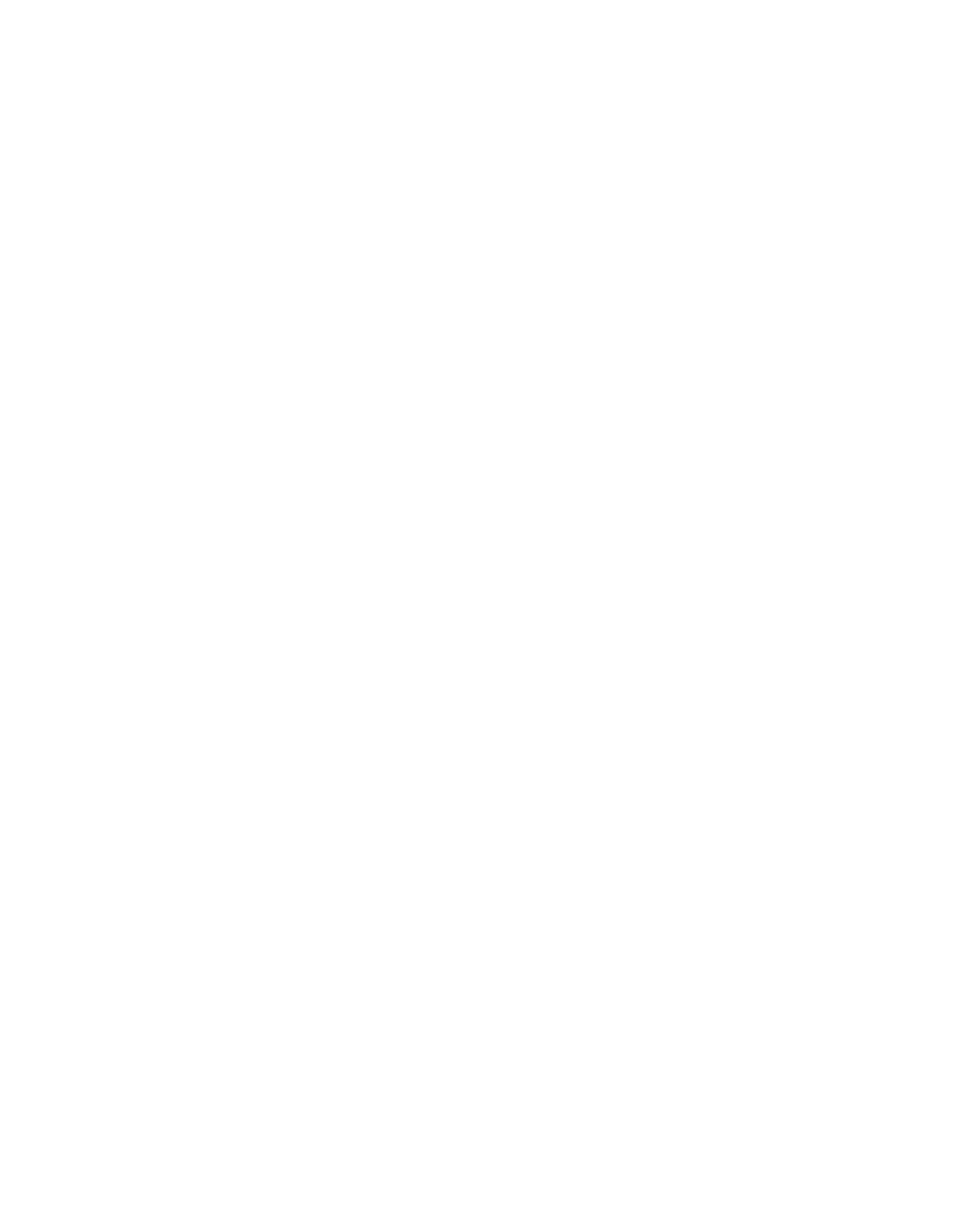### **1. Installation/User Interface**

Welcome to Santa Barbara Instrument Group's CCDOPS software. CCDOPS is the camera operating software for all SBIG cameras except the ST-4 (the ST-4 has it's own software package named CCD). This manual is broken down into several sections:

- Section 1 tells you how to install the software on your hard disk and explains the elements of the CCDOPS user interface.
- Section 2 section explains the structure of CCDOPS and gives you the highlights of how to most effectively use CCDOPS for acquiring and processing images. Read this after you have worked through the "First Night Tutorial" in your camera operating manual.
- Section 3 gives detailed information about every command in CCDOPS. Use this as a reference for each of the commands as you explore the system in further detail.
- Section 4 gives hints and tips for experienced users to optimize your imaging experience.

### **1.1. Different Host Computers**

Santa Barbara Instrument Group offers CCDOPS for both IBM PCs/Compatibles and Macintosh computers. The CCDOPS software package supports all six cameras and is designed to be operationally identical on the two different platforms. Images captured on the IBM PC can be used on the Macintosh and vice versa. The differences between the PC and Macintosh versions of the software are very minor, mostly owing to minor differences in hardware capabilities between the two platforms. Both environments are menu based with full support for the mouse.

### **1.2. Installing the Software**

The CCDOPS software is provided on floppy diskette, and should be copied to your system's hard disk prior to use. Copy all the files to a directory or folder on your hard disk by following the instructions below:

IBM PC Users

- 1. Insert the diskette into the floppy disk drive.
- 2. At the MS-DOS prompt type  $\vec{{}^{\text{r}}}$ CD  $\setminus$ " then hit the Enter key to log into the root directory of your hard disk.
- 3. Type "MKDIR CCDOPS" then hit the Enter key to create a directory for the software.
- 4. Type "CD CCDOPS" then hit the Enter key to make that directory active.
- 5. Type "COPY A:\*.\*" or "COPY B:\*.\*" depending on which floppy drive you are using then hit Enter to copy all the software to the CCDOPS directory on your hard disk.

When you want to run the software, turn on your computer and type in the following sequence of commands at the MS-DOS prompt:

CD \CCDOPS <hit Return> CCDOPS <hit Return>

Note: *CCDOPS for DOS was not designed or intended to run under Microsoft Windows. If you use it under Windows be advised that you may encounter difficulties and/or your ability to communicate with the camera at high speeds may be limited.*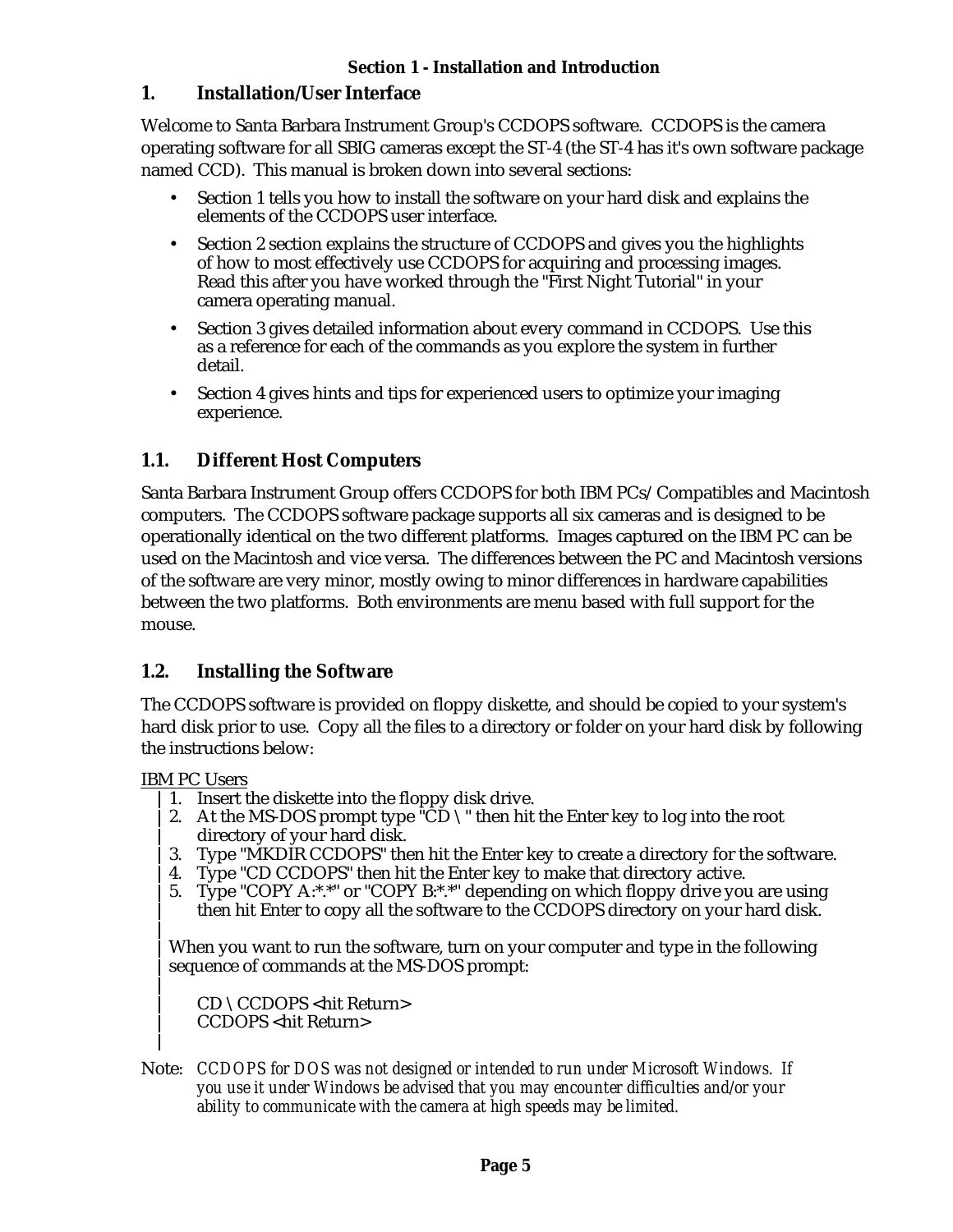Macintosh Users

- 1. Insert the diskette into the floppy disk drive.
- 2. Create a new folder on your hard disk named CCDOPS.
- 3. Click and drag all the files on the CCDOPS diskette into the folder you've just created.

After you have finished installing the software place the floppy disk in a safe place in case you need to reinstall it later.

*Internet Users* Note that you can always download the latest version of the CCDOPS software from SBIG's homepage <www.sbig.com>.

### **1.3. The CCDOPS User Interface**

The CCDOPS environment presents the user with a user-friendly menu based interface. Rather than having to remember long command names and do a lot of typing, CCDOPS presents all the commands in a logically organized menu structure. The software has been designed to be simple for inexperienced users while offering advanced capabilities as experience grows. Many man-hours and improvements from user's comments and suggestions have gone into the development of CCDOPS. We encourage you to continue to help us improve the software through your comments.

At the top of the screen is a menu bar with pull-down menus of logically grouped commands. For example the Camera Menu has commands that allow you to take an image (the Grab Command), focus the camera (the Focus Command) or try to initiate communications with the CCD Camera (the Establish COM Link command). The PC and Macintosh menu bars are shown with one of the pull-down menus in Figure 1.1 below:



*Figure 1.1 - CCDOPS Menu Bar*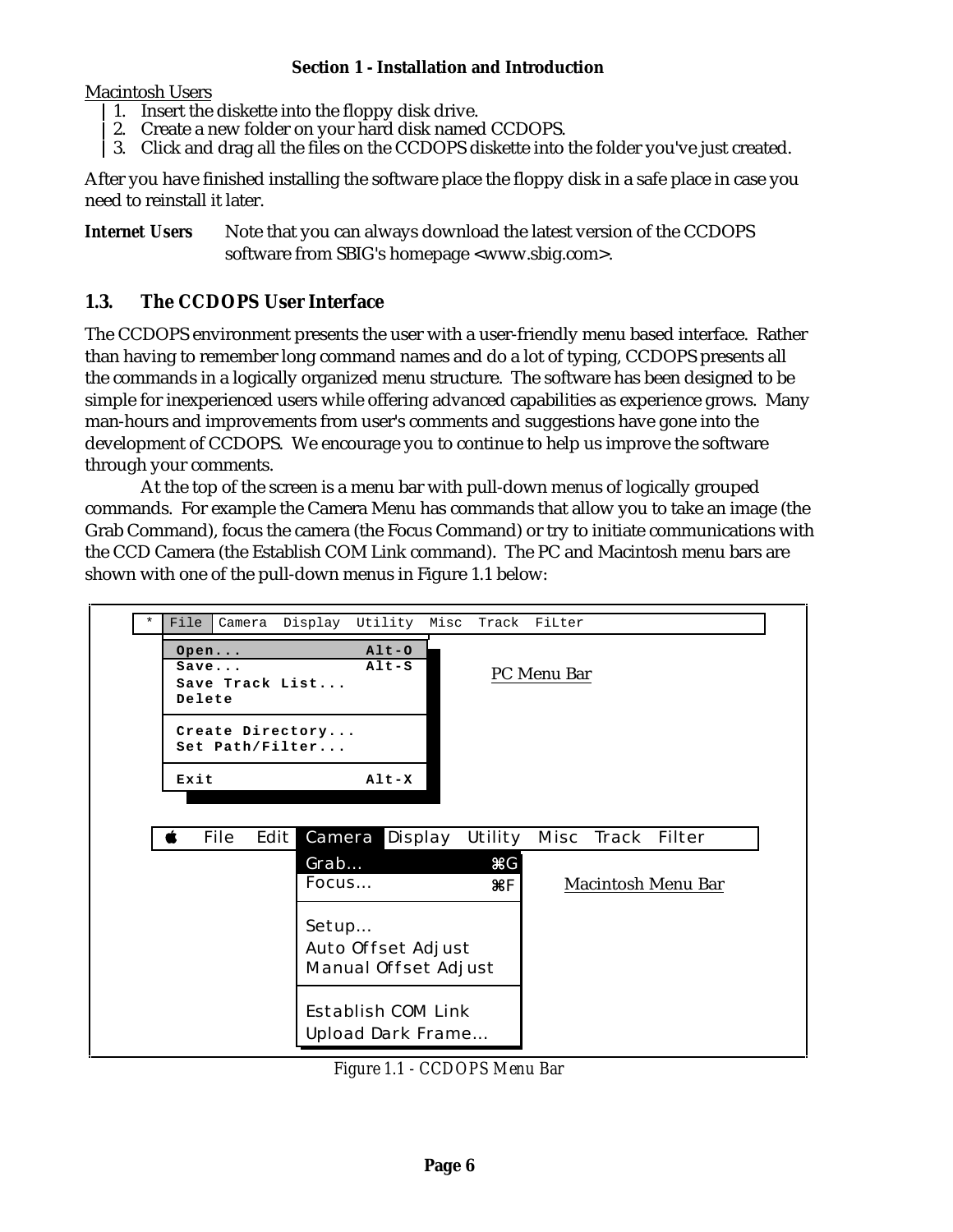Some of the menu commands operate immediately like the Establish COM Link command in the Camera menu. Other commands require further user input such as the Grab command. These "further input required" commands are shown with an ellipsis (...) after the command name. Also, some often used commands have a "hot-key" associated with them which is shown in the menu. Typing the hot-key combination invokes the command. For example holding down the key on the Macintosh or the Alt key on the PC and then hitting the G key invokes the Grab Command.

At the bottom of the screen is the Status Window. The Status Window, shown in Figure 1.2 below, contains two or three sections. The top section called the Status Box is used by the software to provide written feedback to the user about the activities being performed.

On the PC version of CCDOPS, there is a double-outlined Data Buffer Box below the Status Box that tells the user about the status of image data held in the software's image buffer. The type of camera used to take the image and the name of the image are shown as well as an indication of whether the image has been saved on the disk drive. Also shown is the status of the Color Tables indicating whether any custom color tables have been loaded. Color Tables are used in conjunction with the Display Command to assign different colors to the display of images rather than the typical gray scale.

| Name: No data present | $Saved:-$                                                                                             | Color Tables:----                                                                                                                                                                                                                              |
|-----------------------|-------------------------------------------------------------------------------------------------------|------------------------------------------------------------------------------------------------------------------------------------------------------------------------------------------------------------------------------------------------|
|                       | Reuse Darks: No                                                                                       | $Setpoint:-20.00Temperature:-19.75$ (75%)<br>Filter:Red                                                                                                                                                                                        |
|                       |                                                                                                       |                                                                                                                                                                                                                                                |
|                       |                                                                                                       |                                                                                                                                                                                                                                                |
|                       |                                                                                                       |                                                                                                                                                                                                                                                |
|                       | Setpoint: -20.00                                                                                      | Temperature: - 19.98°C (82%)<br>Filter:Red                                                                                                                                                                                                     |
|                       | $Link:[ST-5]$ $COM1:115K$<br>Res:High<br>Phone: (805) 969-1851<br>⊨ Camera <del>———</del><br>Res:High | <b>PC Status Window</b><br>Status $\equiv$<br>Welcome to the SBIG CCD Camera Software<br>Version 1.0 - (c) 1993 Santa Barbara Instrument Group<br>1482 East Valley Road, Santa Barbara, CA 93108<br>Link:[ST-6]Modem:57.6K<br>Reuse Darks: Yes |

*Figure 1.2- Status Window*

At the very bottom of the Status Window is the double outlined Camera Box that indicates the status of any CCD camera attached to the host computer through one of its COM ports. The Link status shows the type of camera and the COM port and Baud Rate used to communicate with the camera. Also shown (if a camera is attached) is the status of the camera's cooling. For ST-4X cameras the cooling is either turned on and Enabled or is Off. For the other cameras the user selectable setpoint temperature and the camera's actual temperature are shown as well as the percentage of power being applied to the TE cooler to maintain that setpoint.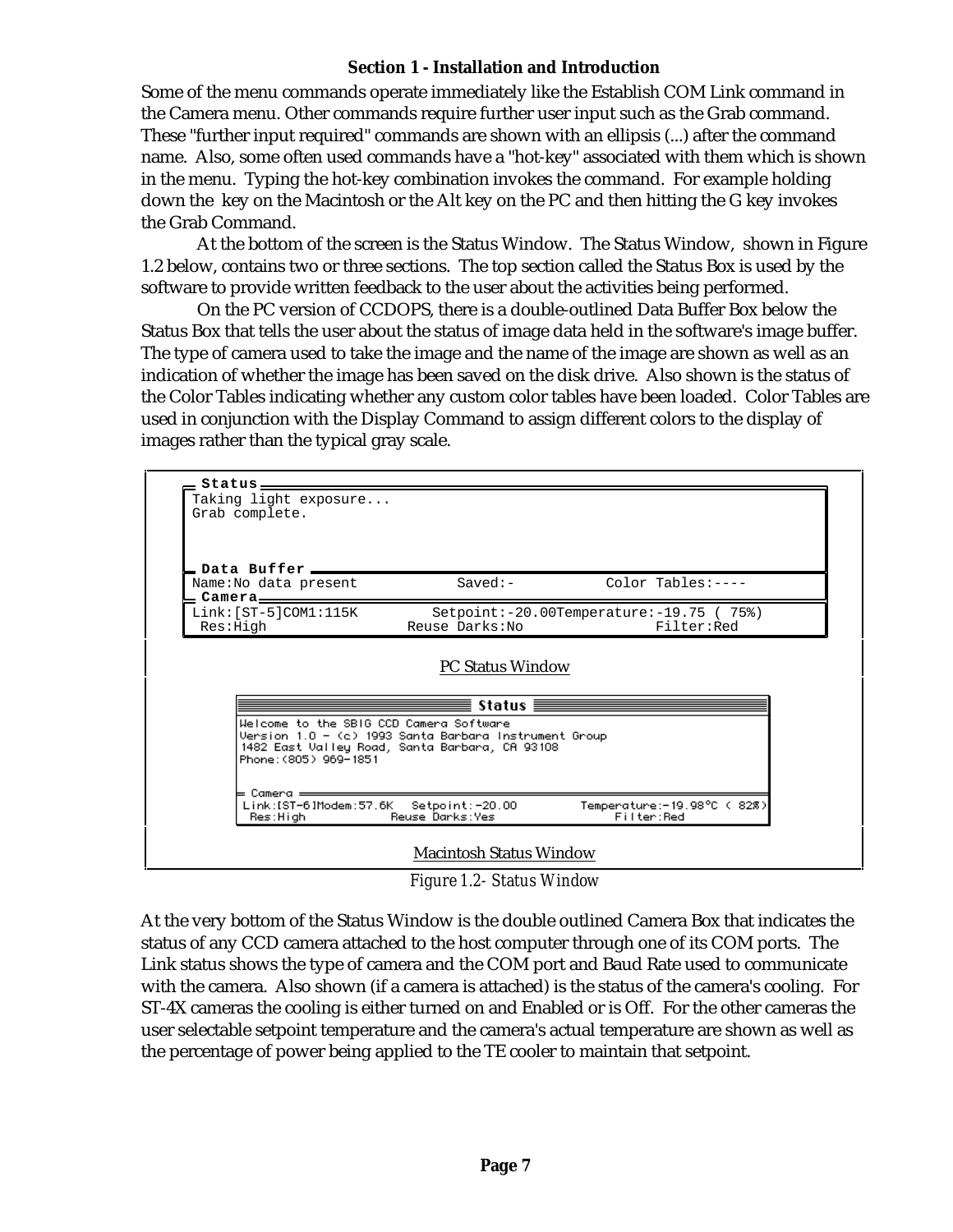The second line of the Camera Box shows the resolution mode the camera is setup for (using the Camera Setup command) and whether dark frames will be reused. In the lower right hand corner the active optical filter from the filter wheel is shown.

The region between the menu bar and the status window is called the Desktop. The CCDOPS software uses the Desktop area to get further user input for commands like the Grab Command using data entry boxes called Dialogs (or Dialog Boxes). The Desktop area is also to inform the user about the progress of activities that take a long time, such as taking a 1 minute exposure, and to warn the user about important aspects regarding the operation of the camera.

Dialog Boxes pop-up on the Desktop and present the user with a series of data entry items, which as stated previously, fine tune the operation of certain commands. Within these dialogs, data entry items are arranged in a vertical fashion. The user proceeds through each item, setting it as appropriate. Figure 1.3 below shows the PC and Macintosh versions of the dialog box for the Grab Command:



*Figure 1.3 - Grab Dialog*

The Grab Dialog is a good example because it shows the two major types of items commonly found in dialog boxes: list items and data entry items. List items are like the Dark Frame item shown above where the user selects one setting from a list of settings. Data entry items like the Exposure time require the user to type in a value.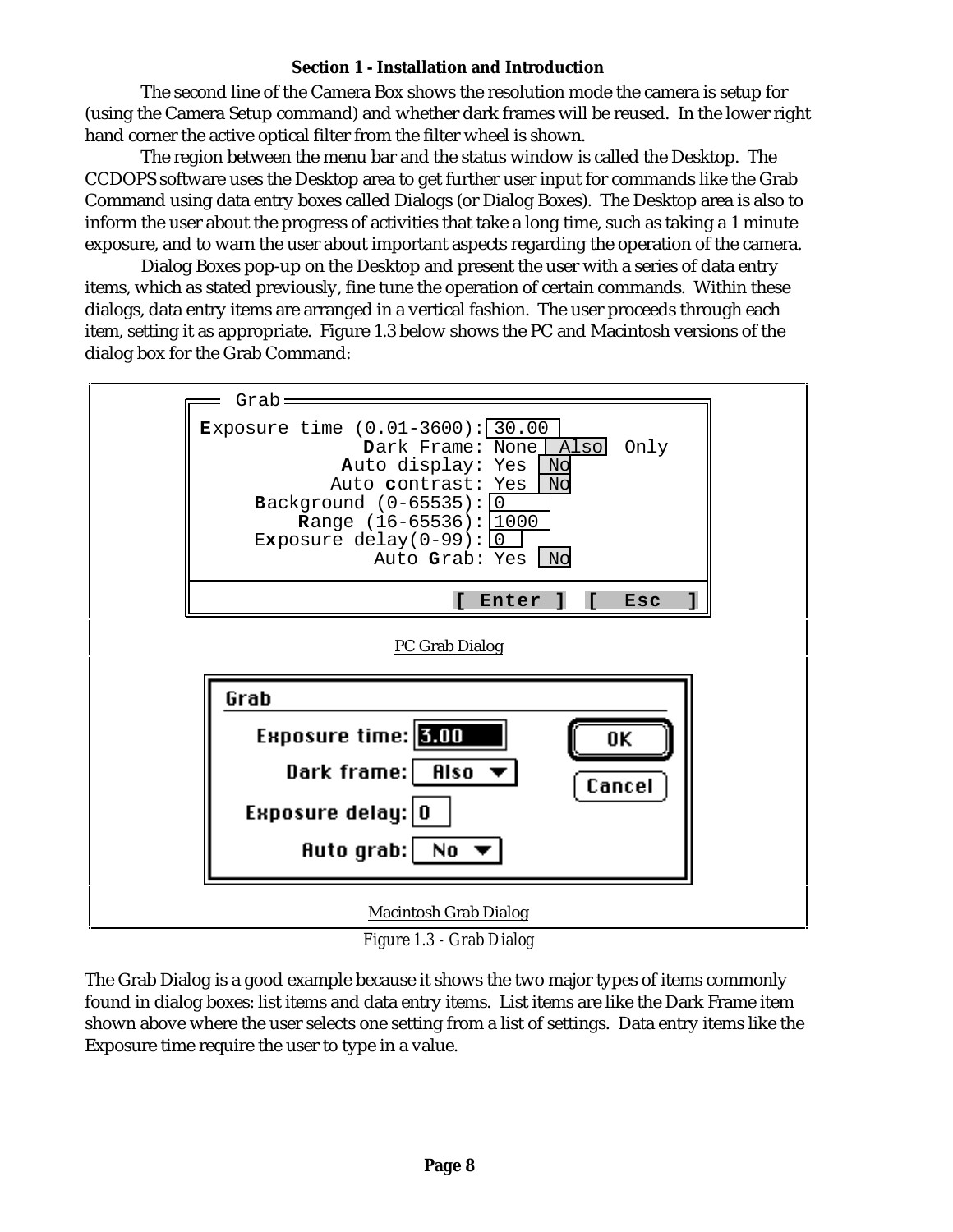### **1.3.1 CCDOPS for DOS**

*This section is for DOS user only. Macintosh users should skip ahead to section 1.3.2.*

The PC version of CCDOPS runs under DOS but provides a very user friendly environment. Even though it is not Windows software, the user interface is menu based and supports a broad range of hardware configurations. Running under DOS assures the maximum compatibility with the PC systems users currently have and operate.

In the PC environment the CCDOPS software works in two modes: Command Mode and Graphics Mode. The command mode is used to interact with the user and to control the acquisition and processing of images. The Graphics Mode (discussed further below) is used when image display is required.

### **Command Mode**

Along the top of the Command Mode screen is a menu bar with its pull-down menus (shown in the top of Figure 1.1). Pulling down menus and executing commands can be done using the keyboard or the mouse. Using the mouse is quite easy: you simply click the mouse button on the menu title to pull down the menu and then click the mouse again on the desired menu command. Using the keyboard is almost as intuitive: you simply select the menu by using the left and right arrow keys, and then select the menu command using the up and down arrow keys, executing the command by hitting the Enter key once the appropriate command has been selected.

You also perform data entry in Dialog Boxes using the keyboard and the mouse. Using the keyboard you select the item to change using the up and down arrow keys and then changed the item by typing in the desired value or by using the left and right arrow keys for list items. You can also use the Tab key to tab down through the items in a dialog or you can click the mouse on an item to move to that item or click in one of the options in a list item to select that option.

At the bottom of all dialog boxes are two buttons: Enter and Esc. Clicking the mouse on the Enter button or hitting the Enter key causes the command to read all the data entry back from the dialog and finish executing the command. Clicking the Esc button or hitting the Esc key aborts the command.

Advanced Tips

- Each item in a dialog can be accessed though hot-keys. By holding down the Alt key while hitting the key shown in red or highlighted you can move directly to that item. For example hitting Alt E moves to the Exposure time item in the Grab Dialog shown above.
- In list items options can be selected by hitting the first letter of the option. For example, hitting Y will select the Yes option if you are in the Auto display item of the Grab Dialog.
- In data entry items the first key hit erases the entire contents of the data entry item unless you hit the Backspace key or the left or right arrow keys described below.
- In data entry items the Backspace key erases one character and the left and right arrow keys move the cursor within the data entry allowing correction or insertion.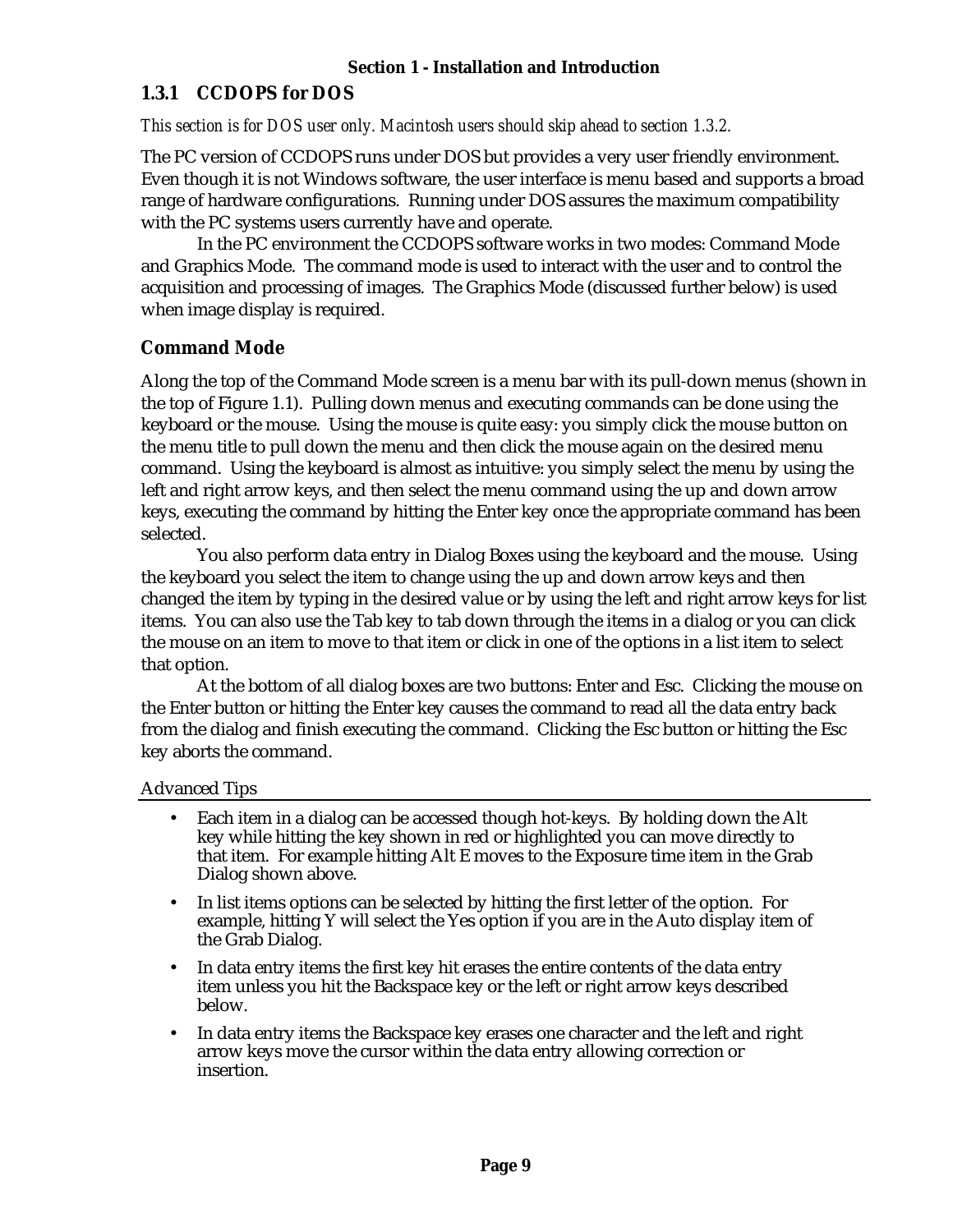• In the data entry items hitting the Delete or Del keys erase the entire contents of the data entry item.

### **Graphics Mode**

In the PC version of CCDOPS the software switches to Graphics Mode when the image needs to be displayed. Graphics mode is used throughout the software when image display is required such as with the Display Command in the Image Menu. These modes all display the image in the upper-right corner of the display with an optional pull-down menu in the upper-left corner of the display.

The size of the image and the "quality" of the image depends largely on the type of graphics adapter you have in your computer. VGA and/or Super  $VGA<sup>1</sup>$  are highly recommended in all cases except where you have dual systems: one portable system that you take into the field to acquire images which can have less than VGA capabilities and a second system for display and image processing. With VGA displays the images can be shown using 64 shades of gray. This produces very nice looking images.

EGA based systems are also supported. With an EGA color display the images are "ok" but do not offer much latitude in terms of gray scales or brightness variations. An EGA display adapter with a monochrome monitor works fairly well, again supporting 64 shades of gray but it's not nearly as flexible as VGA based systems.

At the very bottom of the ladder are systems based upon CGA graphics. These systems have very poor spatial and color resolution and produce "blocky" looking images. Our intention in supporting CGA systems was to allow older laptop computers to be used in the field for acquisition of images. Users will not be happy with the quality of displayed images for any serious image processing and are strongly encouraged to upgrade to VGA based systems.

In Graphics Mode data entry is minimal, restricted mainly to selecting items from pulldown menus. As previously mentioned, many of the graphics mode displays have a pull-down menu. The menu is indicated by the presence of a menu name in a rectangular box in the upper-left corner of the display as shown in Figure 1.4 below. Accessing items in the menu is easily achieved using the mouse or the keyboard.

| Display   |
|-----------|
| X-Hairs   |
| $H-Flip$  |
| V-Flip    |
| Zoom      |
| Crop      |
| Smoothing |
| Negative  |
| Quit      |
|           |

*Figure 1.4 - Graphics Mode Menu*

Using the mouse is identical to that in the Command Mode: you click on the menu title to reveal the pull-down menu and then click again on the command you wish to execute. Using the

<sup>1</sup> CCDOPS for the PC supports VESA compliant Super VGA cards.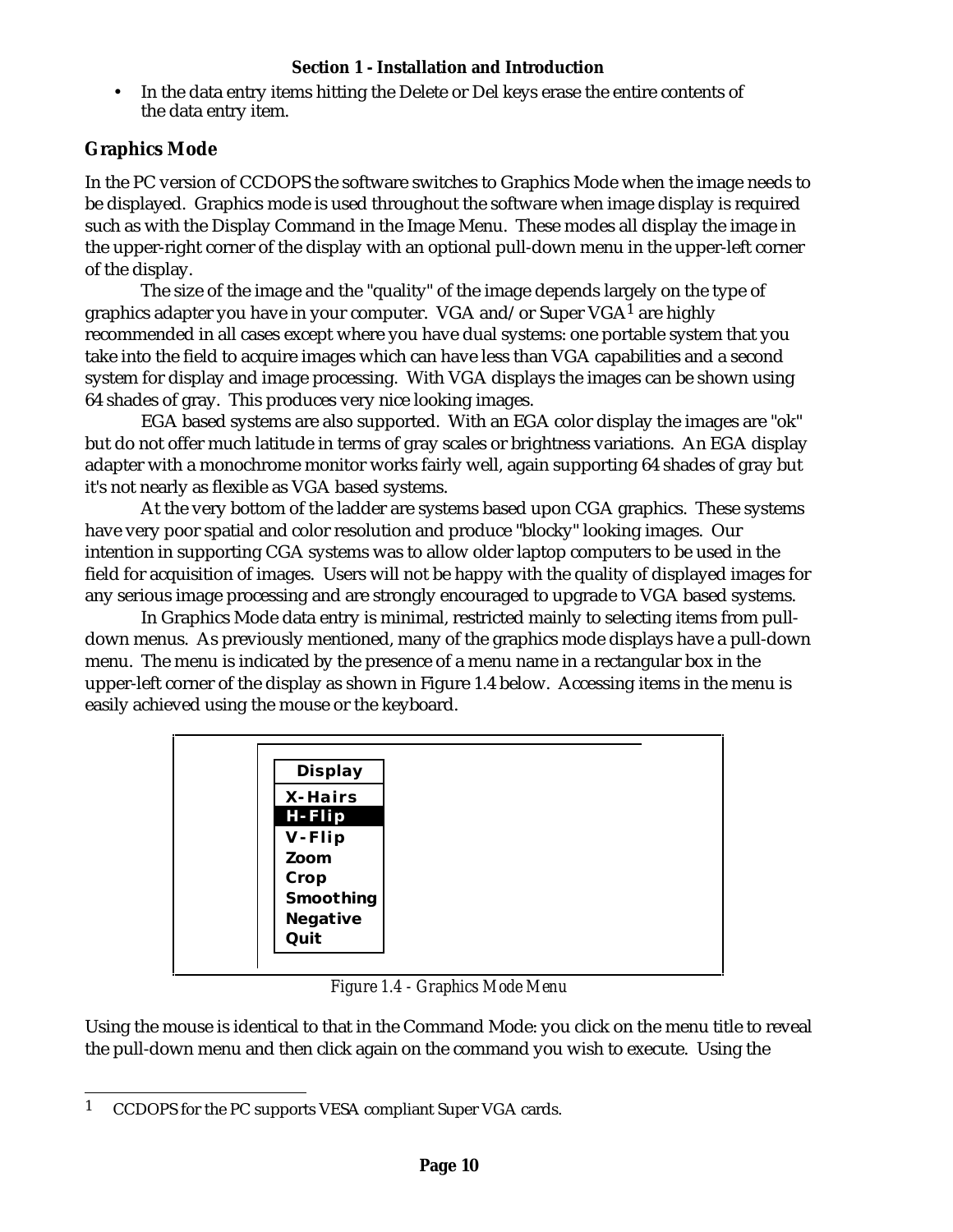keyboard is also similar to Command Mode: you hit the Enter or Down Arrow keys to pulldown the menu, select the appropriate item using the up and down arrow keys, and then hit the Enter key again to execute the command. The items also have "hot-keys" associated with them that will make it quicker as you gain experience with the software. Hitting the first letter of the command name will execute the command without having to pull down the menu. As an example, hitting the "X" key would execute the "X-Hairs" command in the menu shown above.

Note: *You do not have to hold down the Alt key to access the hot-keys in the Graphics Mode.*

When you are through with the command you are using that invoked the Graphics Mode hit the Esc key to return CCDOPS to the Command Mode.

### **1.3.2 CCDOPS on Macintosh Computers**

The Macintosh version of CCDOPS takes full advantage of the graphical user interface built into the Macintosh System Software. This is the ideal environment for imaging applications like CCDOPS since the software has simultaneous access to menus and dialogs for controlling the camera as well as high level graphics for displaying the images.

Any Macintosh user also has the benefit of Apple's enormous investment in the area of user interfaces. Software packages for the Macintosh share the common "toolbox" which makes learning to operate the Macintosh a one-time event. All software packages share the same look and feel.

While the PC and Macintosh versions of CCDOPS provide virtually the same level of capabilities there are minor differences between the two programs owing largely to differences in the operating system. Where as the PC CCDOPS must switch between Command Mode and Graphics Mode, CCDOPS for the Macintosh offers both capabilities simultaneously. CCDOPS for the Macintosh also takes advantage of the "complete system" approach that the Macintosh offers allowing customization of color tables, printing of images and cutting and pasting.

If you are a new user to the Macintosh and CCDOPS is your first program we ask you to spend the time with the training disks that Apple has provided you in learning to use the system. It is a small investment in time that will pay off for years.

### **2. Software Concepts**

This section describes the CCDOPS software from a work flow standpoint. Rather than discuss each command in every detail which is done in section 3, this section lets you see the forest through the trees, describing at a high level what each command does and why you would use it. Read this section after your first night with the camera system and it will help chart your course for future use.

### **2.1. Image Acquisition Routines**

Probably the most important part of any CCD camera system is the acquisition of image data. This section describes the various commands that can be used to take images.

### **2.1.1 Grab**

The **Grab** command is the most straight forward way to take images with the camera. It's just like pressing the button on your SLR to take a snapshot. You use the Grab command once the camera system is all set up and focused. In its most simple form it takes a single image.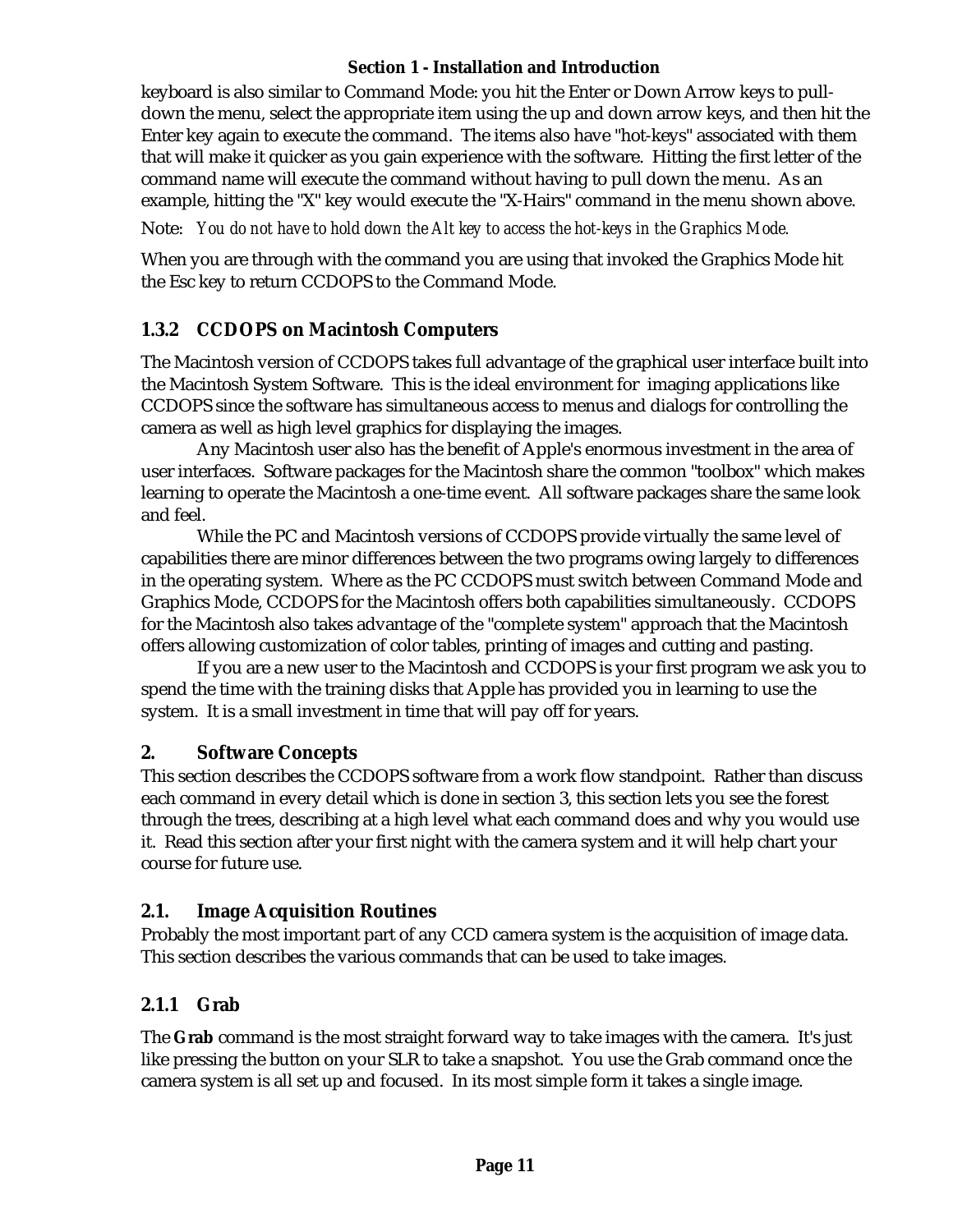There are several options associated with the Grab command that expand its use. First off, you can choose to take an **auto Dark-Subtracted image** or a single **Dark Frame** or **Light Frame**. At the start you'll want to take auto Dark-Subtracted images and later, as your experience grows, you may want to take Dark frames separately and store them on disk for later manual subtraction from Light frames.

Another aspect of the Grab command is that you don't have to take full frame images. You can choose to take **Half Frame** or **Quarter Frame** images where only the central half or quarter of the field of view is captured. This has the benefit of reducing storage requirements for images of objects such as Planets that don't fill the field of view. Along this vein, note that you can also use the **Camera Setup** command described below to reduce the camera's resolution through binning which also reduces storage requirements while preserving the field of view.

Finally, the Grab command can be programmed to **automatically display** the image after it has been acquired, or **delay** a number of seconds prior to starting an exposure to allow you time to get back to the telescope and start hand guiding when desired.

### **2.1.2 Focus**

The **Focus** command works like a continuous version of the Grab command. It takes images and displays them on the computer, one after another. In its most simple form it is used to focus the telescope and to find and center objects in the field of view.

As each image is downloaded and displayed on the screen, the Focus command searches through the image and reports the brightness and location of the **brightest pixel** in the image. Critical focus of the telescope/camera system is easily achieved by adjusting the telescope focus until this peak value is maximized.

The Focus command can be programmed to take a partial frame image to help speed up the image display in the **Planet mode**. In Planet mode you select a small region of the full frame with the mouse and on subsequent images only that region of interest is digitized and downloaded. For focusing on stars, this can dramatically increase the frame rate when used with short exposures.

You can also program the Focus command for the **Dim mode** where the camera is switched into low resolution mode. With the use of binning, the image resolution is reduced and pixel size increased. This is handy for finding faint objects, as larger pixels gather more light, or for generally improving the image throughput <sup>2</sup>.

### **2.1.3 Track and Accumulate**

**Track and Accumulate** is a patented process invented by SBIG<sup>3</sup> that allows you to take long duration images through the telescope without having to hand guide. It greatly simplifies digital astrophotography.

First, a little background is required. It's obvious that the clock drive in your telescope counteracts the earth's rotation, but what may not be so obvious is that even the most precise drives, with periodic error correction and an excellent polar alignment eventually drift, causing streaking of your images. What Track and Accumulate does is divide the long exposure into several shorter duration **snapshots** which are automatically co-registered and co-added. The

<sup>&</sup>lt;sup>2</sup> The Auto resoultion mode is handy because it uses the High res mode except in the full frame mode of the Focus command where the Low res mode is used for higher throughput.

<sup>3</sup> Covered by US Patent 5,365,269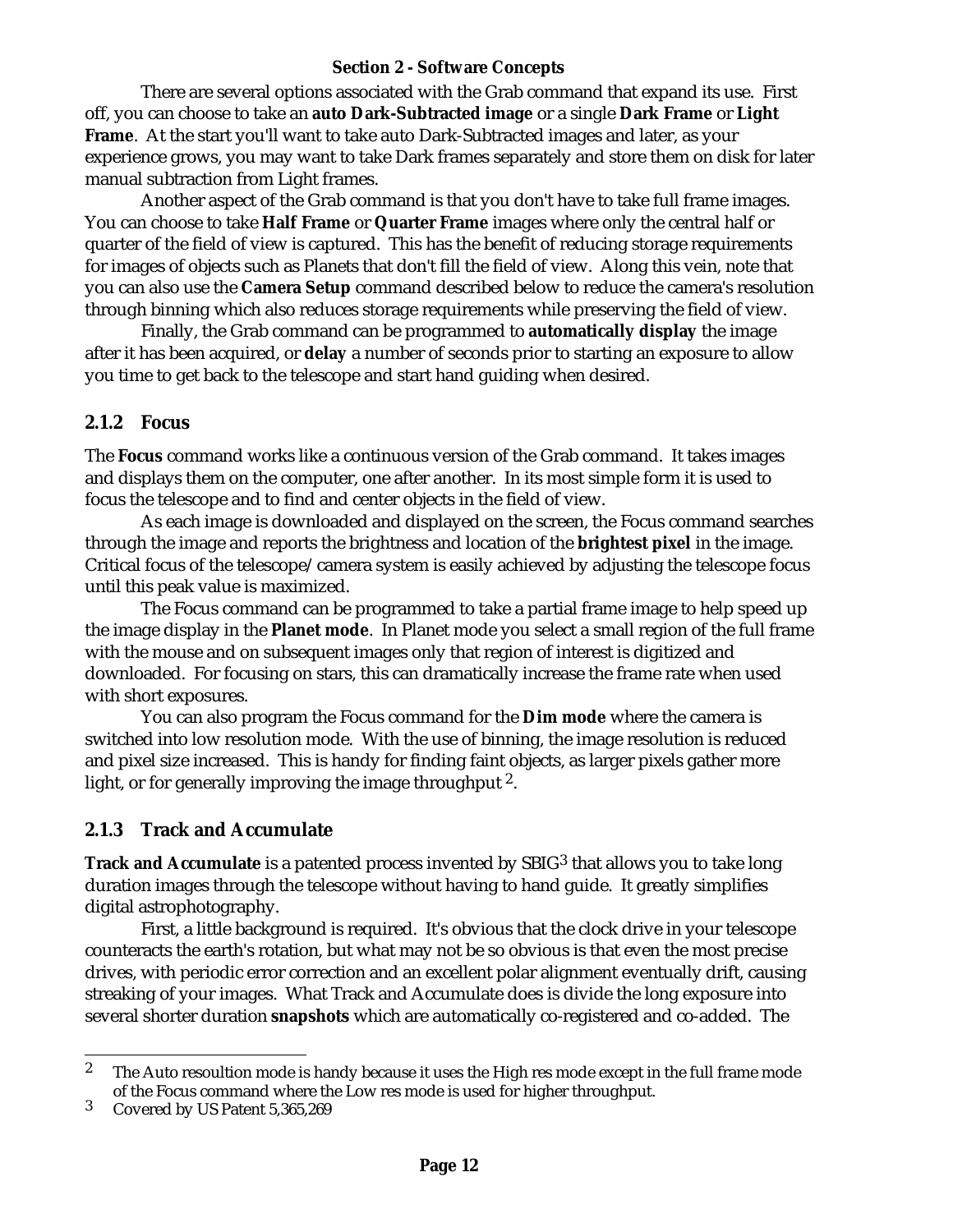final result is an image that is nearly identical to a single longer image except that there is no tracking induced streaking!

There are a few limitations of this process though. First of all, this couldn't be applied to a bunch of 0.01 second images to remove the effects of atmospheric turbulence, as desirable as it may seem. To get the benefits of co-adding several images to equal a single longer image, the noise in each of the snapshots must be above the camera's read noise floor. What this implies is that you still need to get a relatively good mount and a fairly good polar alignment. The good news is that today's modern mounts can track fairly well over a minute to several minutes. Also faster f/# telescopes and larger pixels help. A second limitation is that over a long exposure, the effects of accumulated telescope drift reduces the size of your final image due to misregistration of shifted frame edges. For example, if over the duration of the acquisition the telescope had drifted 15 pixels in RA and 10 pixels in DEC, the final image would be smaller by that amount.

When using the Track and Accumulate command you choose the **snapshot time** and the **number of snapshots**. You can also program it to take a partial frame, selecting the **Half-Frame** or **Quarter-Frame** mode. The Track and Accumulate command always takes auto Dark-Subtracted images but you can program how often it takes a dark frame by setting the **dark interval**.

### **2.1.4 Selfguide**

Selfguiding is available with the ST-7 and ST-8. This patented<sup>4</sup> SBIG feature allows the 2nd **Tracking CCD** in these cameras to autoguide the main CCD. Nothing could be easier. You enjoy the benefits of a autoguided image with out the hassles of off-axis guiders or deflection caused by secondary refractors.

Before using the Selfguide command you must first Calibrate the telescope drive with the Calibrate command in the Track menu. After that you use the Selfguide command and you select the Imaging CCD's exposure and the Tracking exposure. The command then allows you to select the guide star and starts guiding. Once the autoguiding has settled down you then manually start the imaging exposure.

### **2.1.5 Autoguide**

The **Autoguide** command allows you to use your CCD camera as an autoguider. This requires that you calibrate the telescope first. When you use the Autoguide command you select the guide star and the software make telescope corrections to keep that guide star stationary on the CCD.

With the **Autoguide Parameters** command you have complete control over the autoguiding. You can even choose to log the guide star images to disk, making a Track Log file that can later be converted to a mosaic image<sup>5</sup> and tracking spreadsheet using the Convert Track Log file command.

 $\frac{4}{5}$  Covered by US Patent 5,525,793

This is a mosaic of tracking images, not big deepsky images.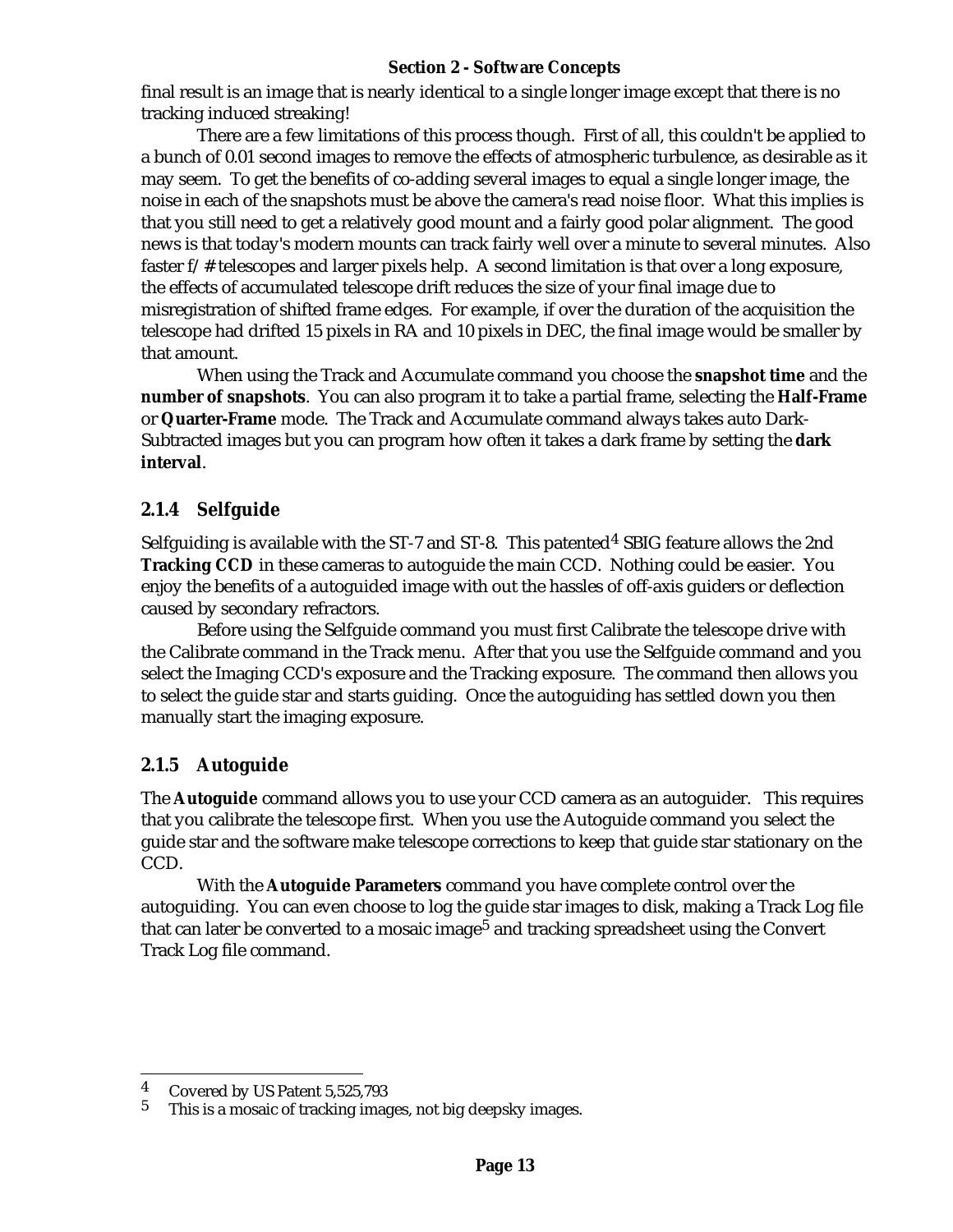### **2.1.6 Auto Grab**

The **Auto Grab** feature allows taking a sequence of images at some periodic interval and saving them to disk. It isn't a command in itself but rather an extension of the **Grab** and **Focus**6 commands. It's most useful for monitoring type programs or for selecting the best images out of a series of images.

With the Auto Grab feature you must pick a **file name** for the series of images and the software automatically adds an index to the name for you as the images are being logged. In addition to the file name, you also specify whether to save the images in the **SBIG**, **TIFF** or **FITS** formats discussed below. Finally you select the **number of images** to acquire and the **interval** from the start of one image to the start of the next.

When used in conjunction with **Grab** command, the Auto Grab can further be programmed to refresh the dark frames for auto Dark-Subtracted images at a specified **dark interval**. The software then proceeds through the program, taking images at the periodic rate and logging them to disk. Again, this feature is quite handy for variable star monitoring or other related tasks.

When used in conjunction with the **Focus** command, the Auto Grab feature can be used to see the images while they are being acquired or to manually select the best image from a series of images for example. If the Focus command is programmed for the **manual update** mode then after inspecting each image you can choose to skip the image or save it to disk. In the **auto update** mode the Focus command automatically logs each image to disk.

### **2.1.7 Color Grab**

The **Color Grab** feature works in conjunction with the Color Filter Wheel accessory and takes a series of three images through the red, green and blue filters and logs them to disk. Color Grab isn't a command in itself but rather an extension of the **Grab** and **Track and Accumulate** commands.

With the Color Grab feature you must pick a **file name** for the series of images and the software automatically adds an extension (.R, .G or .B) to the name for you as the images are being logged (example M51.R). In addition to the file name you also specify whether to save the images in the **SBIG**, **TIFF** or **FITS** formats discussed below.

For programming the exposure time, you set the **Red exposure** in seconds as part of the **Grab** or **Track and Accumulate** commands and then with the **Color Grab** extension you set the **Green** and **Blue** exposures as a ratio of the Red. We do it as a ratio so you can easily compensate in exposure time for the decreased CCD sensitivity in those color bands<sup>7</sup>. This need only be set once.

### **2.2. File Operations**

Saving and retrieving images on the disk is just as important as acquisition of image data. This section describes the various commands that are used for image storage and retrieval.

 $6$  On the Macintosh the Auto Grab feature is only available as part of the Grab command. It's not as necessary with the Focus command because the Macintosh displays the Auto Grab images as they're being acquired.

<sup>7</sup> With the CCDs and Color Filters used in the SBIG cameras and Filter Wheels a typical Green ratio of 1.5 and a Blue ratio of 2 is a good starting point. You could increase these ratios if the individual Green and Blue images are noticeably more grainy that the Red image.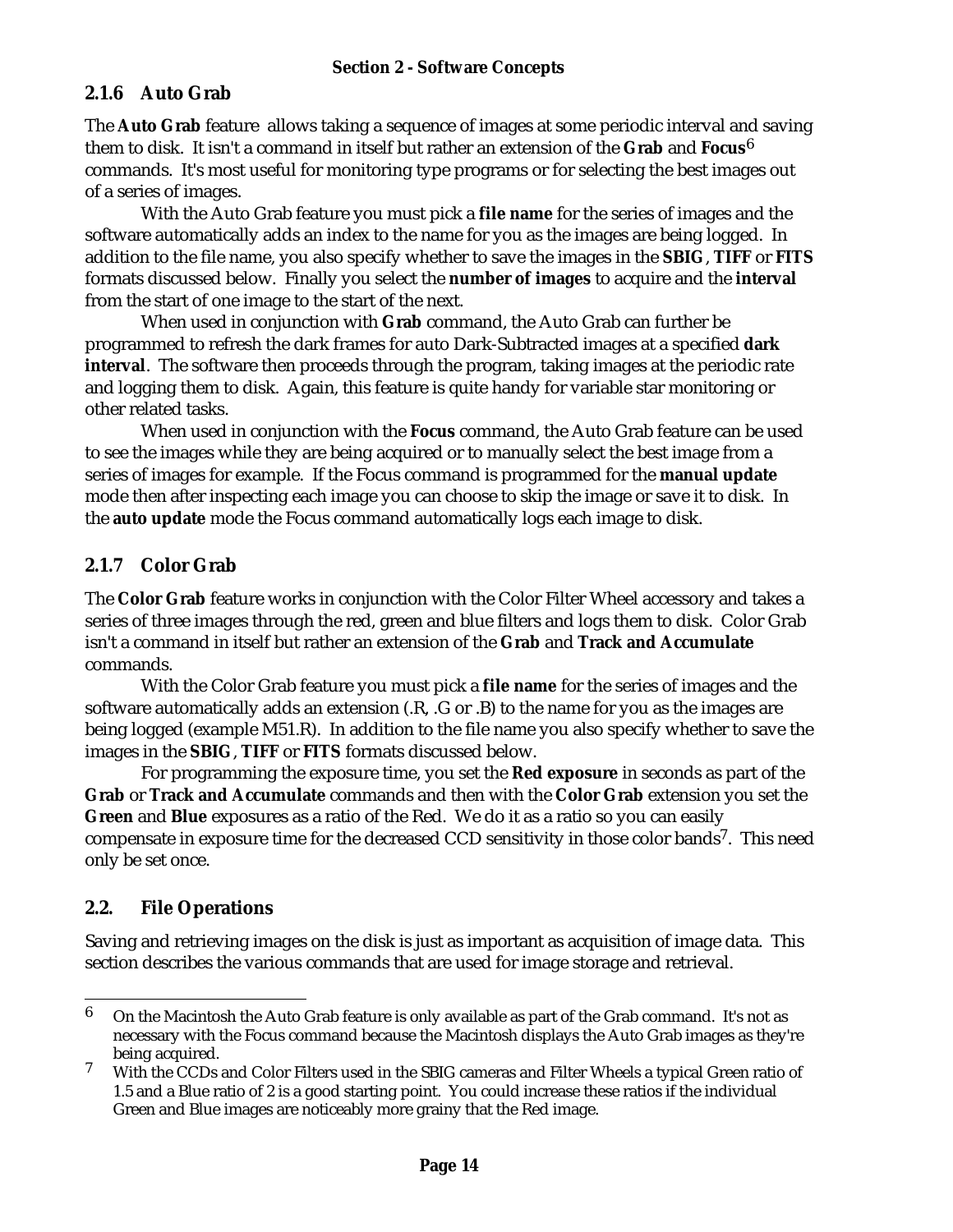#### **2.2.1 Naming Conventions**

Although you can choose most any name when saving your images , on the PC you are restricted by MS-DOS's naming convention of an eight character **name** followed by a three character **extension** (example 8INCHM51.ST7). Macintosh users have no such restriction. Beyond that, we have a few recommendations that may simplify your image naming.

We recommend that you use the eight character name as you wish but try to leave the three character extension up to the CCDOPS software. For everyday images the CCDOPS software will attach an extension to the file name when you save it. For **Auto Grab** images the CCDOPS software will attach a .001, .002, etc. to mark the image sequence. Finally, for **Color Grab** images the CCDOPS software will attach the .R, .G and .B extensions etc.

### **2.2.2 File Path and Filter**

For convenience the PC and Macintosh operating systems allow you to divide your hard disk into different **subdirectories** or **folders**. To get the maximum flexibility out of the CCDOPS software, you should be familiar with how this works. On the Macintosh this is rather straight forward with different folders representing different subdirectories. On the PC it is a bit more difficult. Remember that your hard disk is C: and your floppy disk is A:. For example, you might have your CCDOPS software installed in the C:\CCDOPS directory and save your images in the C:\IMAGES\CCD directory.

CCDOPS software for the PC always works in one directory at a time and you tell it which directory to use by setting the internal **path** parameter (note this is similar to but different from the DOS path variable). You can set the path in two ways. If you know the name of the directory, you can use the **Set Path/Filter** command to type in the path. If however you would like to browse through the directories, searching for files in some forgotten spot, the software allows you to navigate through the file structure within the **Open** and **Save** commands. On the Macintosh you simply choose the appropriate folder when loading or saving images.

When searching through directories looking for images to load, the software also allows you to restrict the files displayed to match a certain pattern. On the Macintosh, this is done automatically with the software only showing image files. On the PC this is accomplished by setting the **filter** parameter. For example, if you set the path to C:\IMAGES\CCD and the filter to \*.ST7, only files with the .ST7 extension show up in the directory. To display all files you would set the filter to \*.\*. The filter is changed using the Set Path/Filter command.

On the PC, the simplest way to create a directory in which to store an evening's images is to use the **Create Directory** command in the File menu. This adds that evening's date after DATA. Now any image saved will be in a directory with that date. After midnight, images are still saved in the previous day's directory since you didn't change it. Each night of image taking, you can perform this "dated data directory" shortcut and the next day save images in more appropriate directories that you may wish to create.

### **2.2.3 Saving Images**

Saving images on the disk is accomplished using the **Save** command. You can choose to save the images in one of two **SBIG formats** or in the **TIFF** or **FITS** formats. Which format you choose will depend on what you plan to do with the image in the future.

Images saved in the SBIG 16 bit **compressed** and **uncompressed** formats can later be read back into CCDOPS which is a very important consideration. Compressed images take up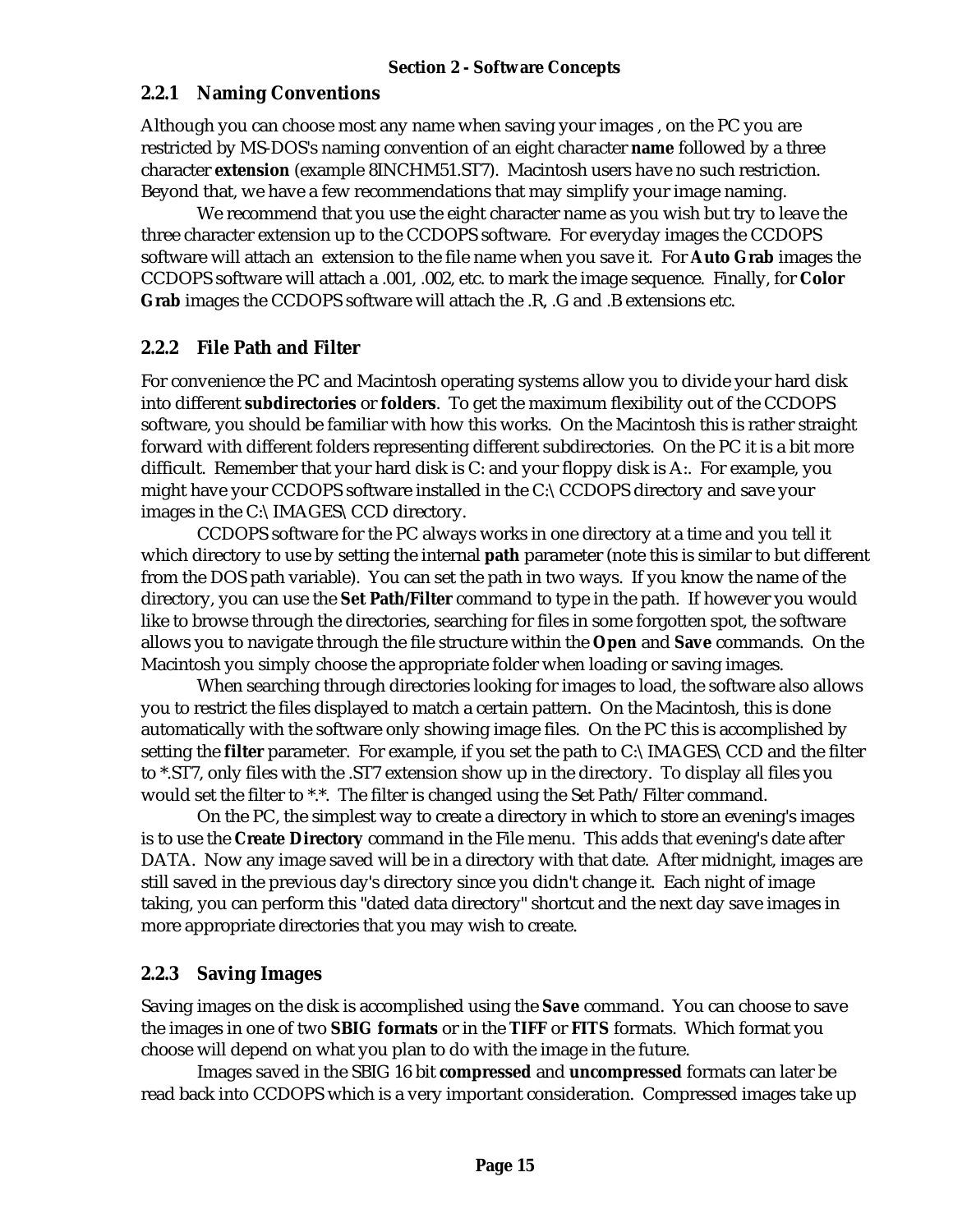about one-half the space of the uncompressed format with no loss of information and we recommend you always save your images in this format.

The **TIFF** format is popular with desktop image processing software packages such as Adobe Photoshop. The **FITS** format is a scientific image format that is popular with professional astronomical image processing packages. Be forewarned that *if you only save your images in TIFF or FITS format, you will not be able to read the data back into CCDOPS* .

Also, the TIFF and FITS formats support 8 or 16 bit data. While 16 bit mode is preferable from a standpoint that there is no reduction in image dynamic range (remember the camera is 16 bits), many TIFF programs for example do not know how to handle 16 bit data so you have to use the 8 bit format. When saving the image in the 8 bit format, you should first display the image to get a suitable display and then save the 8 bit data. In that way you have told CCDOPS how to reduce the 16 bit data to 8 bits.

### **2.2.4 Loading Images**

You use the **Open** command to load SBIG **compressed** and **uncompressed** images from the disk into CCDOPS. When the software presents the Open dialog, you can select files or move through the directory structure by opening other directory or disk entries. On the PC also note that you can point to an image file and click on the **Info** button to view the image parameters without having to load the image.

### **2.3. Image Display Routines**

Image data wouldn't be very valuable if you didn't have some way to look at it. This section describes the various commands and parameters that affect the image display.

### **2.3.1 Background and Range**

The **Background** and **Range** parameters are used throughout the display software and affect the displayed image's brightness and contrast. While the image data has a relatively large dynamic range, computer displays and the human eye only work over a limited range. For example while the CCD may be able to distinguish 65,000 shades of gray, your eye would have a hard time distinguishing more than 100 and the computer displaying more than 64 shades.

Using the background and range parameters you select which portion of the image's intensity values you wish to display. On dim objects you can increase the contrast for example. You can get the CCDOPS software to analyze the image with the **Auto Contrast** setting and have it set the background and range for you or you can set them yourself. Usually Auto Contrast results in the best display.

The background parameter sets the black level in the image or the overall image brightness. Any pixels with intensity below the background are completely black on the display. Lowering the background increases the image brightness by displaying dimmer pixels.

The range parameter is relative to the background level and sets the white level in the image or the overall image contrast. Any pixels with intensity above the level equal to *the background plus the range* are displayed as completely white. Again, decreasing the range parameter increases the image contrast as dimmer pixels begin to saturate on the display.

Finally, pixels with values between the background and the background plus the range are displayed using shades of gray.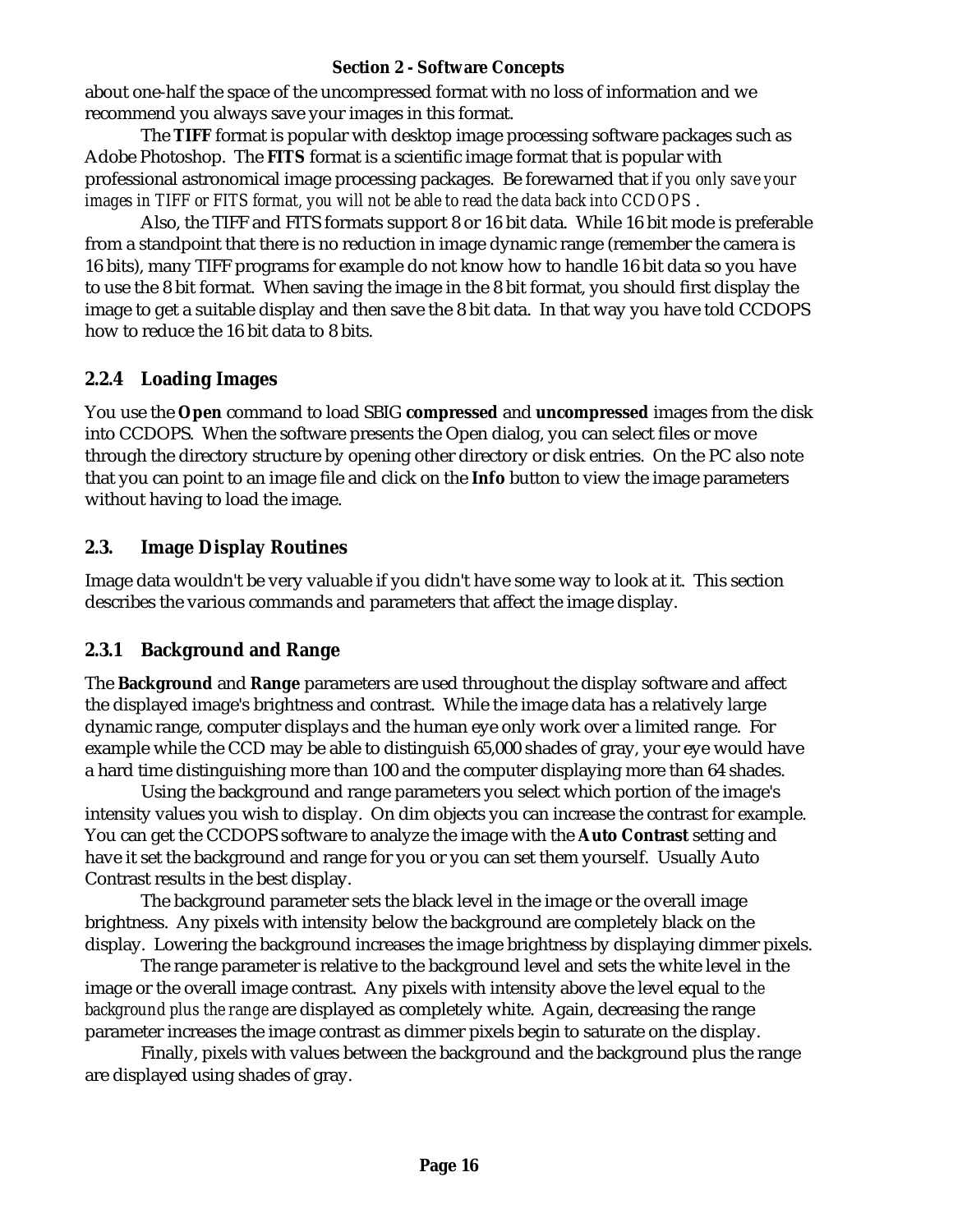### **2.3.2 Photo vs. Analysis Mode**

There are basically two ways to view and image: **Analysis** and **Photo** mode. In either mode you can choose to display the image as a **Negative** or with a soft **Smoothing**. Also if your computer is a PC and has a **VESA** extended VGA display adapter, you can use the **arrow keys** to adjust the image brightness and contrast in real time.

In **Analysis mode** the image is displayed and several tools are available to analyze or modify the image. You can use a **Crosshair** to inspect individual pixels and to make **Photometric** and **Astrometric** measurements or verify focus of individual stars (this is explained in detail in Appendix B). You can perform a **Horizontal** or **Vertical Flip** of the image to match other published results or to compensate for varying optical configurations such as refractor, Cassegrain, Newtonian, or diagonal use. You can **Crop** the image to remove something from the field of view and on the PC you can **Zoom** the image 4:1, taking a small portion of the image and expanding it to full scale8.

In **Photo mode** the image is displayed in the center of the screen free of any other information. This is handy for taking photographs of the screen and visual presentation.

### **2.3.3 Image Parameters**

The CCDOPS software saves an **image header** with every SBIG format image. The header contains various parameters that were logged when the image was acquired such as the exposure time, the date and time, etc. Several commands utilize this header information.

The **Display Parameters** command shows the image header in a tabular form. The **Modification History** command shows which CCDOPS operations have been performed on the image, such as dark subtraction, etc. The **Edit Parameters** command allows you to change some of the parameters after an image has been acquired (if they had been set incorrectly for example) and the **Telescope Setup** command allows you to tell CCDOPS about the type of telescope you are using. This information also gets saved in the header.

**Note:** The entries in the image header (such as the Response factor) do not affect the image data itself but only the analysis of the image based upon those parameters.

### **2.3.4 Slide Shows**

The CCDOPS software allows you to create **Slide Shows** of images you have acquired. A slide show is just what it sounds like: a series of images is displayed in **photo mode** at a periodic interval. You'll have to provide the narration though!

You use the **Create Slide Show** command to build the slide show script, selecting the images and the sequence. The script gets saved on disk and is later played back with the **Display Slide Show** command. When playing back the slide show you can program the **interval** between slides, whether the slide show **loops** at the end and whether the images are shown as **negatives** or with a soft **smoothing**.

### **2.3.5 Printing Images**

The **Print** command allows you to make a hard copy print of the image. On the Macintosh it supports Postscript laser printers and on the PC it supports **Postscript** and **HP compatible** laser

<sup>8</sup> Use the Enlarge Image command in the Utility menu on the Macintosh to zoom into images.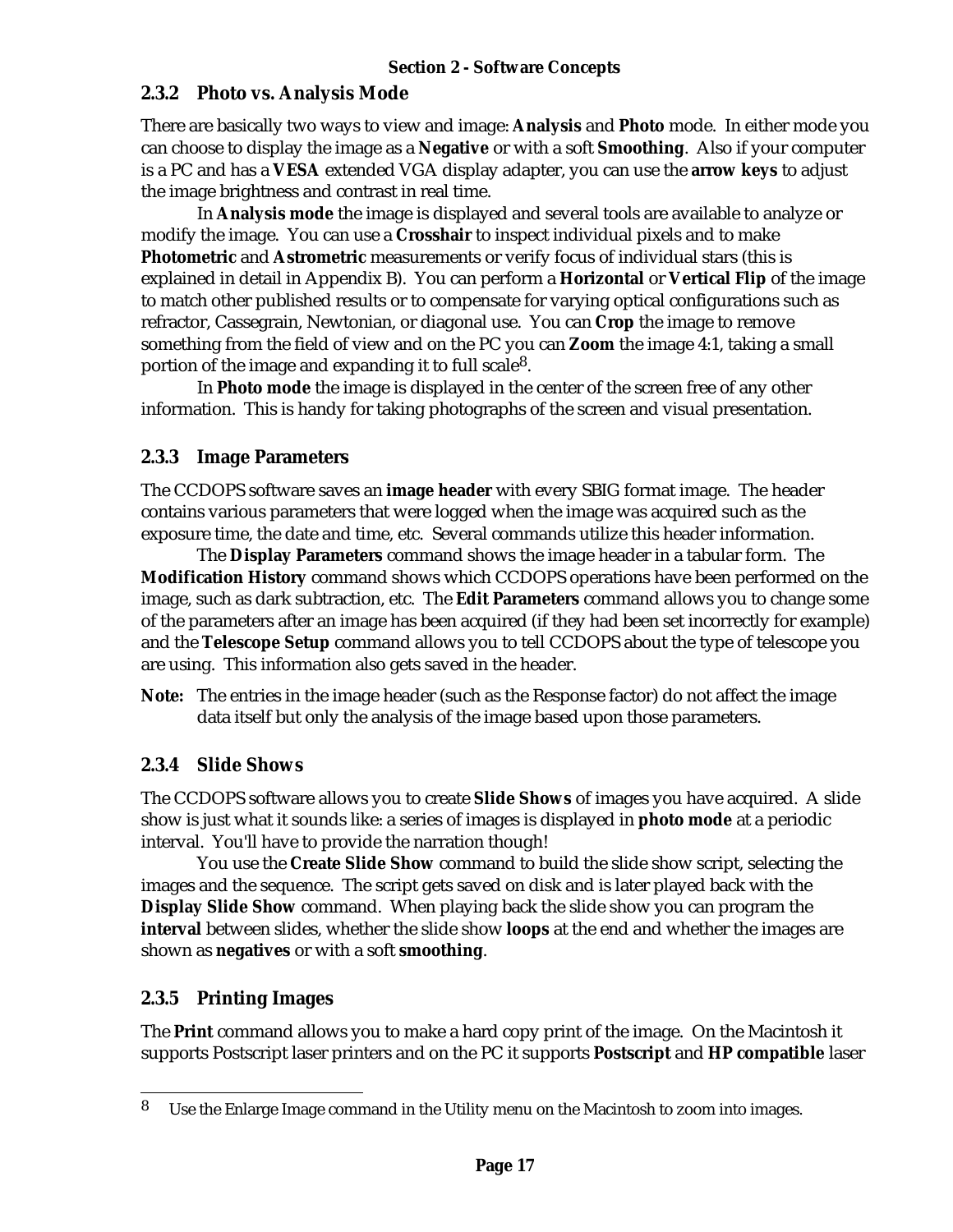printers and the **FotoFun** dye sublimation printer. The image is printed along with the **header**. You can print the image as a **negative** or save it on **disk**9.

### **2.4. Image Processing Routines**

The third part of any imaging system, after image acquisition and storage, is image processing. This section describes the commands found in the **Utility** menu that are used to process images. Note that the image processing commands that are part of the **Analysis display mode** (Horizontal and Vertical Flip and Crop/Zoom) have already been discussed as part of the Display Commands.

# **2.4.1 Enlarge/Reduce**

The **Enlarge Image** command enlarges the image 2 times and fills in the missing pixels using pixel interpolation. This rounds out square looking star images when taken through short focal lengths and increases the size of the image four fold. It is also handy when sending TIFF images to photo labs for prints to reduce the "blocky" pixel appearance of enlargements and increases the file size to one they are accustomed to handling.

The **Reduce Image** command shrinks the image 2 times, combining each group of 2 x 2 pixels into a single pixel by averaging. It reduces the image's resolution while preserving the field of view.

# **2.4.2 Filtering**

The commands in this section are used to filter the images, typically comparing pixels to their neighbors and enhancing or reducing the differences. This can be used to advantage in removing noise (smoothing) or enhancing detail (sharpening).

### **Smoothing**

The **Smooth** command softens the image by replacing each pixel by a weighted average of itself and its eight neighbors. Three settings of smoothing are available: **soft**, **medium** and **hard**. This can be used to advantage in images that are underexposed and have an objectionable amount of graininess, but it will reduce the sharpness of the image.

# **Sharpening**

The **Sharpen** command enhances image detail and is available in three strengths (**soft**, **medium** and **hard**) and in two forms: **Nebulae** and **Lunar/Planetary**. The Lunar/Planetary option provides the most sharpening but can leave rings around stars that are buried in nebulosity.

### **Warm/Cool Pixel Removal**

The **Remove Cool Pixels** and **Kill Warm Pixels** commands ferret out single pixel blemishes in the image and replace them with a weighted sum of their neighboring pixels. The commands are available in three strengths: **soft**, **medium** and **hard**. Warm pixels are generally caused by hot dark current pixels in the CCD that saturate in the exposure and thus don't subtract out

<sup>&</sup>lt;sup>9</sup> Saving printed images on disk allows you to take the print file to other laser printers if you don't have one of your own.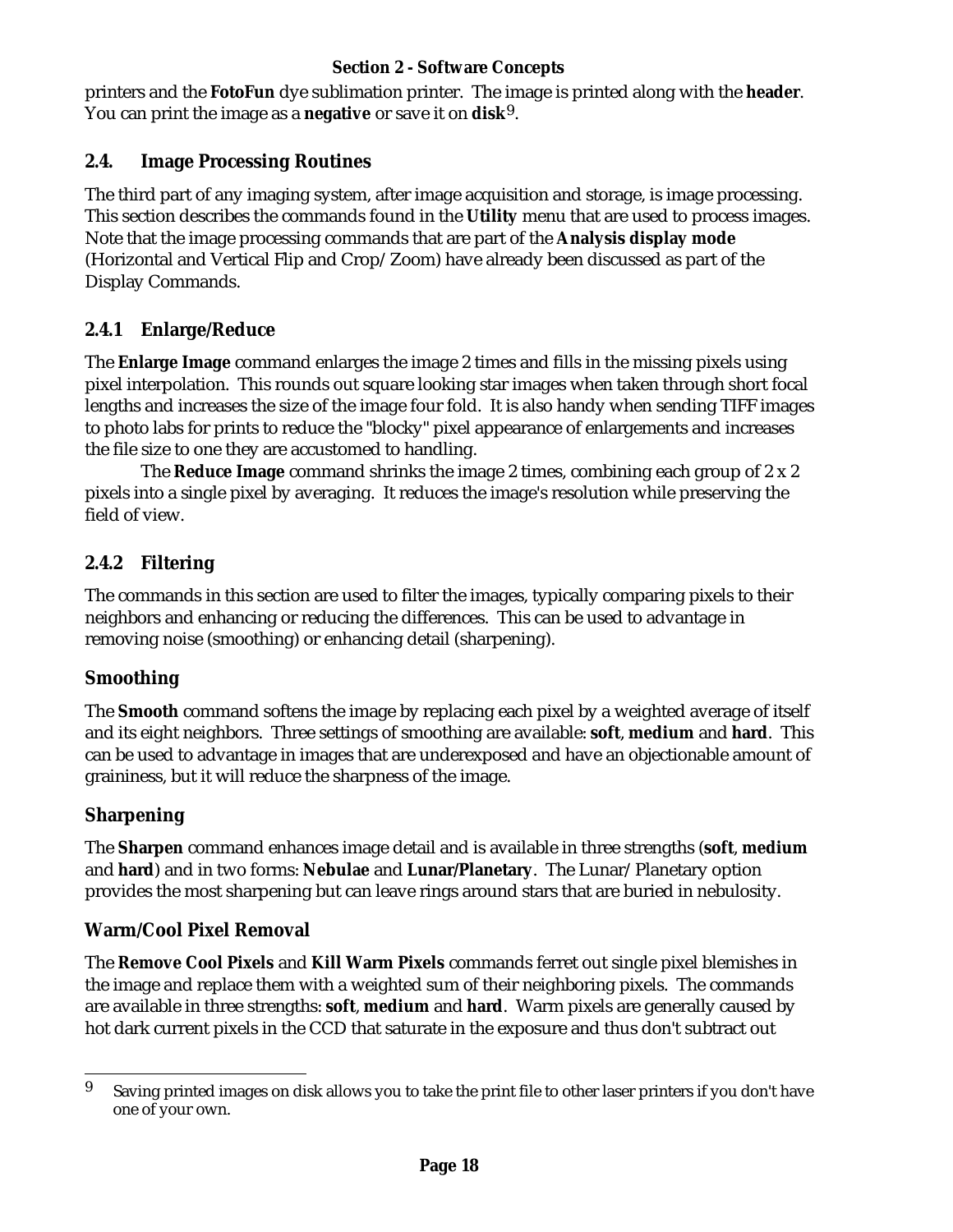correctly. Cool pixels are often caused by using poor quality dark frame or one taken at a slightly different temperature.

### **Co-Adding and Averaging**

You can reduce the noise in images by co-adding or averaging several images. The **Average Images** command is most useful for dark frames. For light images use the **Co-Add** command which allows registering one image relative to the other after you had used the crosshairs to note the required displacements.

# **2.4.3 General Purpose/Image Corrections**

The commands in this section are generally used to correct the images for one type of artifact or another, whether from the camera or the telescope.

### **Dark Subtract**

The **Dark Subtract** command is used when you are manually taking and storing **light frames** and **dark frames** as opposed to **auto Dark-Subtracted** images. This can be handy in situations where you know you are going to be taking a group of exposures of equal length. You could take a dark frame first, save it on disk, and then take several light frames, using this command to subtract the dark frame before saving the result.

# **Flat Field**

The **Flat Field** command is used to correct an image for the effects of vignetting and/or small pixel-to-pixel variations in response. To correct an image for these effects you first need to make a **flat field image**. That is done by imaging the inside of the dome or a nearby wall or card held in front of the telescope that is uniformly illuminated. The purpose of the flat field image is to record what happens to a uniformly illuminated target, and then apply those intensity variations in reverse to your images.

### **Build Track/Accum Flat**

The **Build Track/Accum Flat** command is used to prepare a special **flat field** image for correcting **Track and Accumulate** images. In the process of capturing a Track and Accumulate image, the CCDOPS software co-adds several images together, shifting them relative to one another to compensate for the telescope drift. To properly correct for the pixel-to-pixel variations and any vignetting, the flat field file must have the same shift and add operations applied to it. This is accomplished with this command in conjunction with a **Track List** file that is created as part of the Track and Accumulate command.

### **Linear and Log Scaling**

The **Scale** command allows both Linear and Log scaling. Linear scaling takes a range of pixel values and scales them to the 0 through 65,535 range, effectively subtracting an offset and multiplying by a scale factor.

Log scaling compresses the image's dynamic range through a non-linear logarithmic scaling function. It essentially highlights the dim portions of the image and attenuates the bright portions, much like a photographic dodging & burning effect. This is useful for compressing the incredible dynamic range of objects like the Orion Nebula where bright stars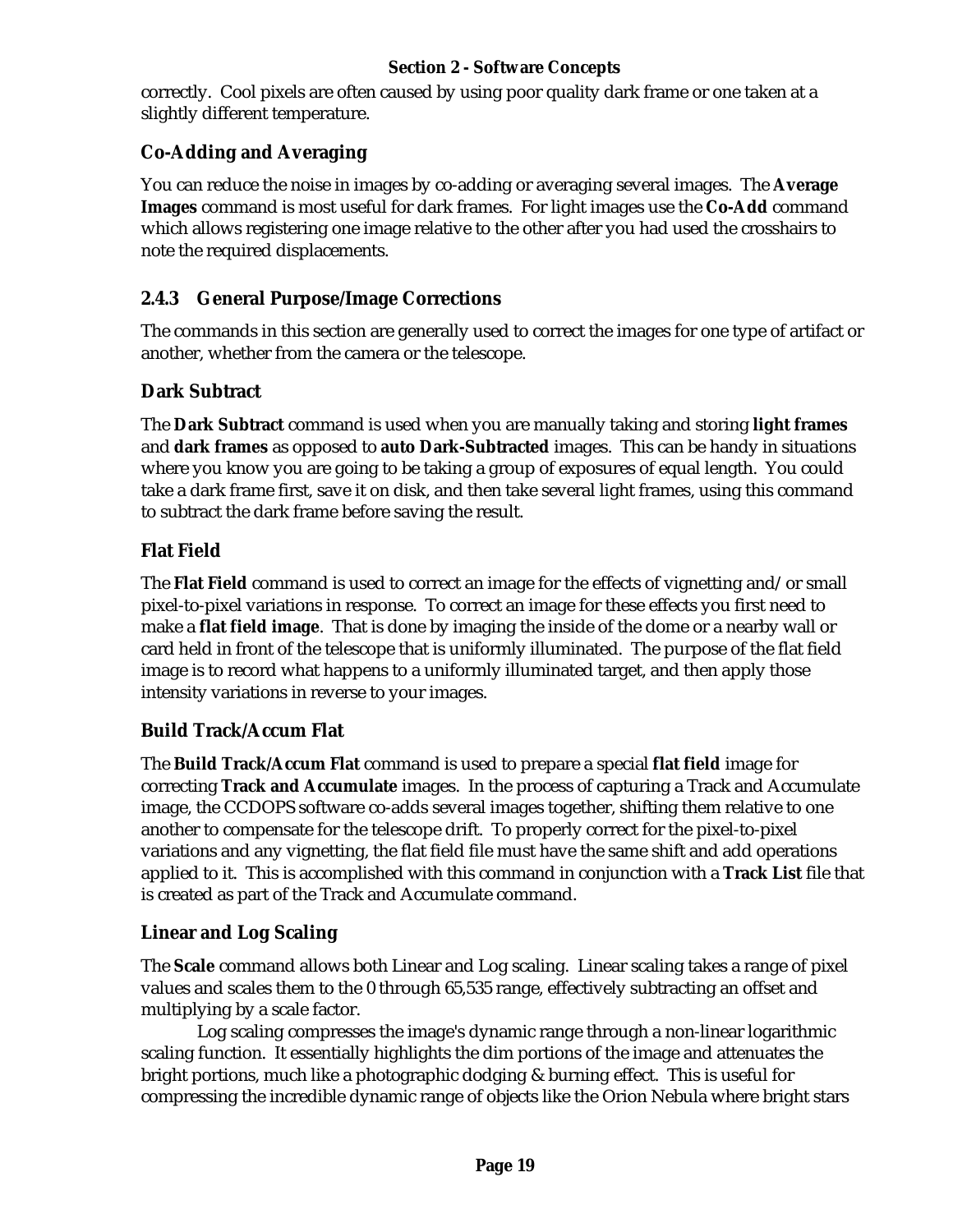and nebulosity are surrounded by faint nebular detail. It can also be useful for well exposed galaxies.

### **2.5. Image Analysis Routines**

The commands discussed in this section are general purpose image analysis commands.

# **2.5.1 Histogram**

The **Histogram** command displays the image histogram in a graphical format. The histogram is an analysis of the image on a pixel-by-pixel basis where an accounting of the number of pixels at a given intensity is made. It's sort of like a census count of the pixels. How many pixels have intensities between 1 and 10? How many between 10 and 20? Simply stated it is a graph of the number of pixels having a given intensity (this is also referred to as the frequency) vs. pixel intensity. But what good is it, you ask?

One of the ways the CCDOPS software uses the histogram is in setting the background and range parameters as part of the **Auto Contrast** feature. The software looks for the portion in the histogram where pixels start to have a non-zero frequency and sets the background to that value. It then looks at the top end of the histogram and again looks where the pixel frequencies drop to zero, setting the range accordingly. In that way, the background and range have been adjusted to show the bulk of the image's dynamic range.

# **2.5.2 Cross Hairs**

Using the **Cross Hairs** allows you to examine the image on a pixel-by-pixel basis. As you move the crosshairs around with the mouse or arrow keys, the **coordinates** and brightness **value** of the pixel under the crosshair are shown. The software also shows the **average** pixel value and the deviation (**noise**) of the pixels in a selectable box of pixels surrounding the crosshair.

As explained in detail later, you can also make Photometric (stellar and nebular brightness) measurements and Astrometric (separation) measurements. Finally when positioned over a star, the software will make an estimate of the **seeing** in arcseconds (this counts on you having good focus and tracking).

### **2.6. Setup Functions**

This section describes the various commands that are used to customize the CCDOPS software to your PC and Telescope.

# **2.6.1 Camera Setup**

The **Camera Setup** command is used to set/enable various options in the camera. You can enable **temperature regulation** and choose a **setpoint**. The camera then regulates the CCD temperature to that setpoint. Choosing a setpoint is usually a fairly simple matter. You want to choose as cold a setpoint as possible without having the power supplied to the TE cooler hold at 100% (as shown in the lower-right hand corner of the status window). If you pick a setpoint roughly  $30^{\circ}$ C below the ambient temperature, you should be safe<sup>10</sup>. You can monitor the CPU

<sup>&</sup>lt;sup>10</sup> The ST-6, with its 2 stage cooling, can use setpoint roughtly  $45^{\circ}$  below the ambient temperature.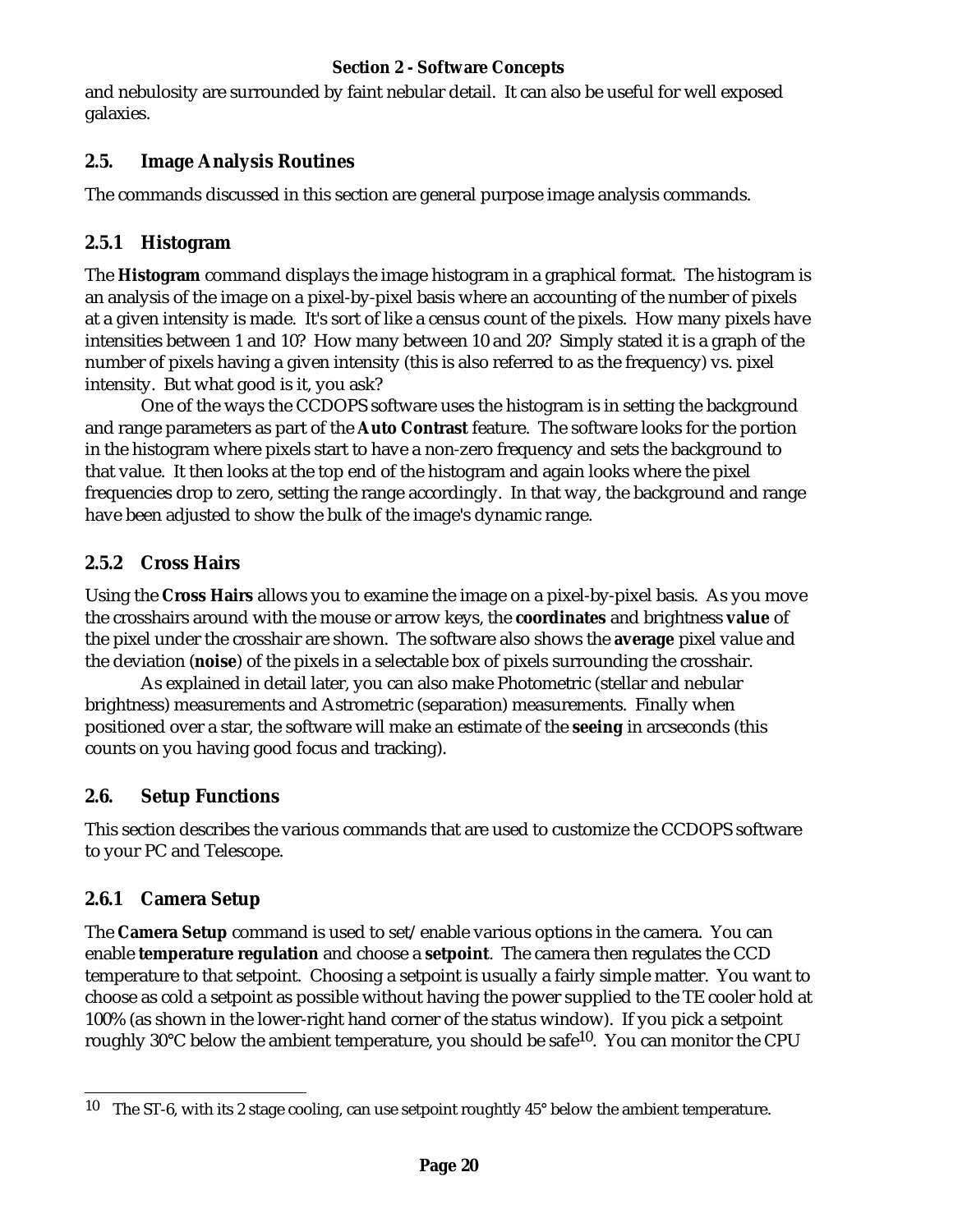temperature with the **Camera Info** command or the ambient temperature by means of an external thermometer.

**Note:** You don't have to pick the exact right setpoint, as long as the power to the TE cooler is running between 80 and 95 percent.

You can also program the camera's **resolution** , choosing **Hi**, **Medium** (on some cameras)**, Low** or **Auto** res modes. In Hi res mode the camera is configured for the smallest pixels and highest resolution. In the Low res mode the camera is set for the largest pixels and lowest resolution. This has the advantage of faster image downloads due to the reduced amout of data involved. Finally the Auto mode configures the camera for Hi res mode in all cases *except* the Full Frame Focus mode, where it uses Low res mode. This is handy for speeding up finding objects and focusing the camera.

You can also configure the CCDOPS software to **reuse** dark frames. With that option enabled, the software will remember when you take a dark frame of equal duration to light frame and try to reuse that dark frame for future exposures rather than taking a new one.

# **2.6.2 Graphics Setup**

The **Graphics Setup**11 command allows you to configure the CCDOPS software for your computer graphics hardware.

On the PC you can select the type of **graphics card** you have, but in general the **Auto** setting should work well. You can configure CCDOPS display for a **Color** monitor, **Monochrome** LCD or for color display of a **NiteVision** mode where every thing turns red. On the Macintosh you can choose between Gray-Scale displays and bitmapped displays where gray-scale is simulated with dithering.

Finally you can configure the mouse and enable an **annunciator** that beeps at the start and end of an exposure to tell you when you need to be guiding and when the image is fully downloaded.

# **2.6.3 Communications Setup**

You use the **Communications Setup** command to tell CCDOPS which port you are using to communicate with the camera.

# **2.7. General Purpose Camera Functions**

The commands discussed in this section are general purpose camera control commands.

# **2.7.1 Establish Link**

You use the **Establish Link** command to tell the CCDOPS software to look for a camera and to establish a communications link with it. The software does this automatically when you run the software so you will typically only need to use this command after you have changed ports or turned off the camera and then turned it back on again.

<sup>&</sup>lt;sup>11</sup> On the Macintosh the Graphics and Communications Setup commands have been merged into one Graphics/Comm Setup command.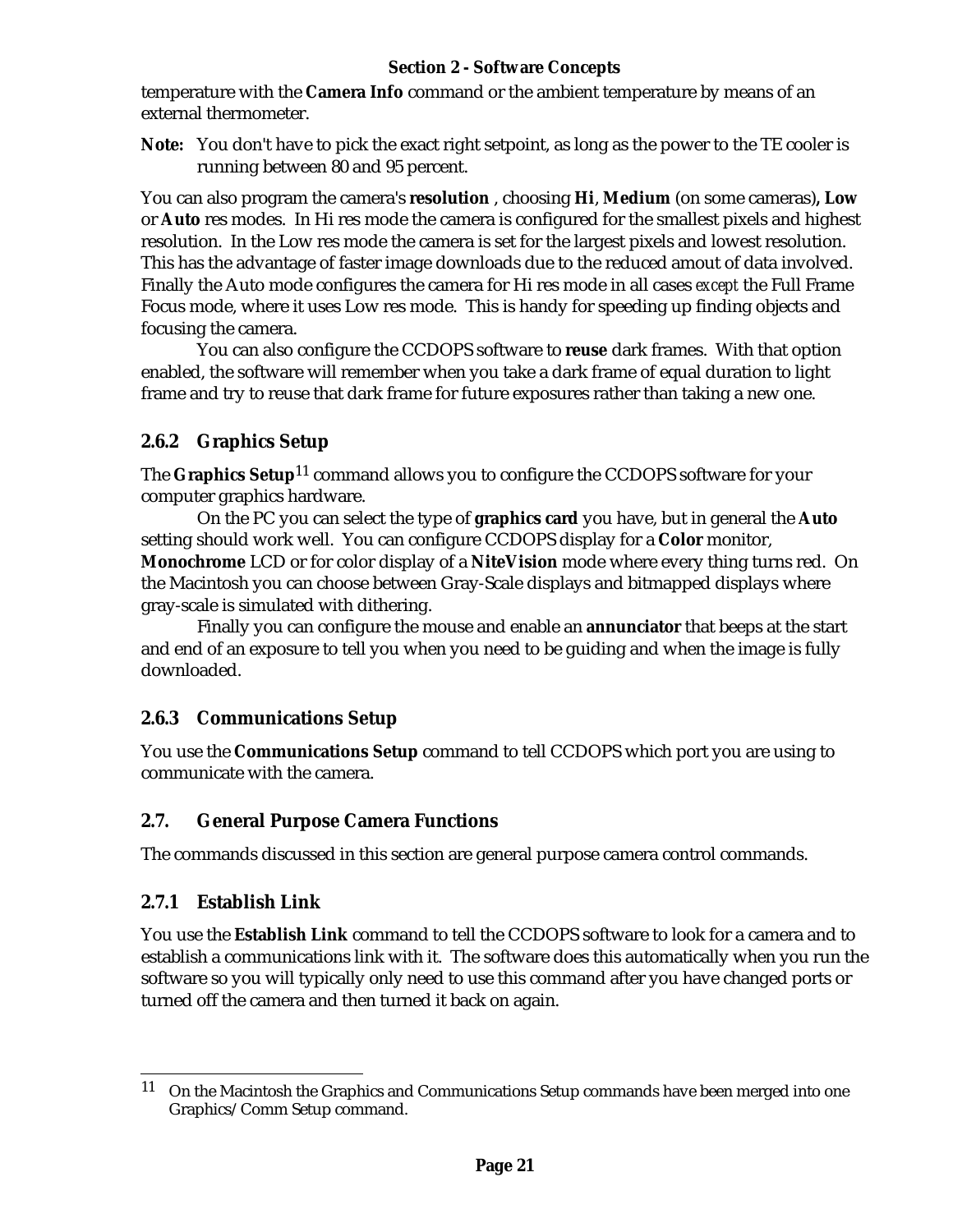### **2.7.2 Information**

The **Camera Information** command interrogates the camera and shows you information about your camera's capabilities including the version of firmware. This information may be useful should you have problems with the camera and are in need of technical support.

#### **2.7.3 Shutdown**

The **Shutdown** command should be used when you are ready to put the camera away for the night. It turns off the camera's cooling and otherwise prepares it for being powered down. It's a good idea to wait 30 seconds or so after shutting down the camera before turning off the CPU power because that gives the TE cooler time to warm up.

### **2.7.4 Autoguiding**

The commands in the **Track menu** allow you to use your camera as an autoguider. The **Calibrate** command is used first and it lets the CCDOPS software measure your drive's correction speeds so that it can make calibrated corrections. The **Autoguide** command is then used to do the autoguiding. For a more in depth control of the autoguiding operation, the **Autoguide Parameters** command allows you to fine tune tracking and the **Convert Track Log File** command allows you to diagnose tracking problems.

#### **2.7.5 Filter Wheel**

The commands in the **Filter Menu** are used to position the filter wheel in cameras that have filter wheels built in or attached. You also have the capability to calibrate the older model CFW-6 color filter wheel.

### **3. CCDOPS Menus and Commands**

This section has detailed descriptions about the Menus and their respective Commands. For each Menu, a brief description of each Command is given. A separate description is included for commands that require a lot of user input or explanation.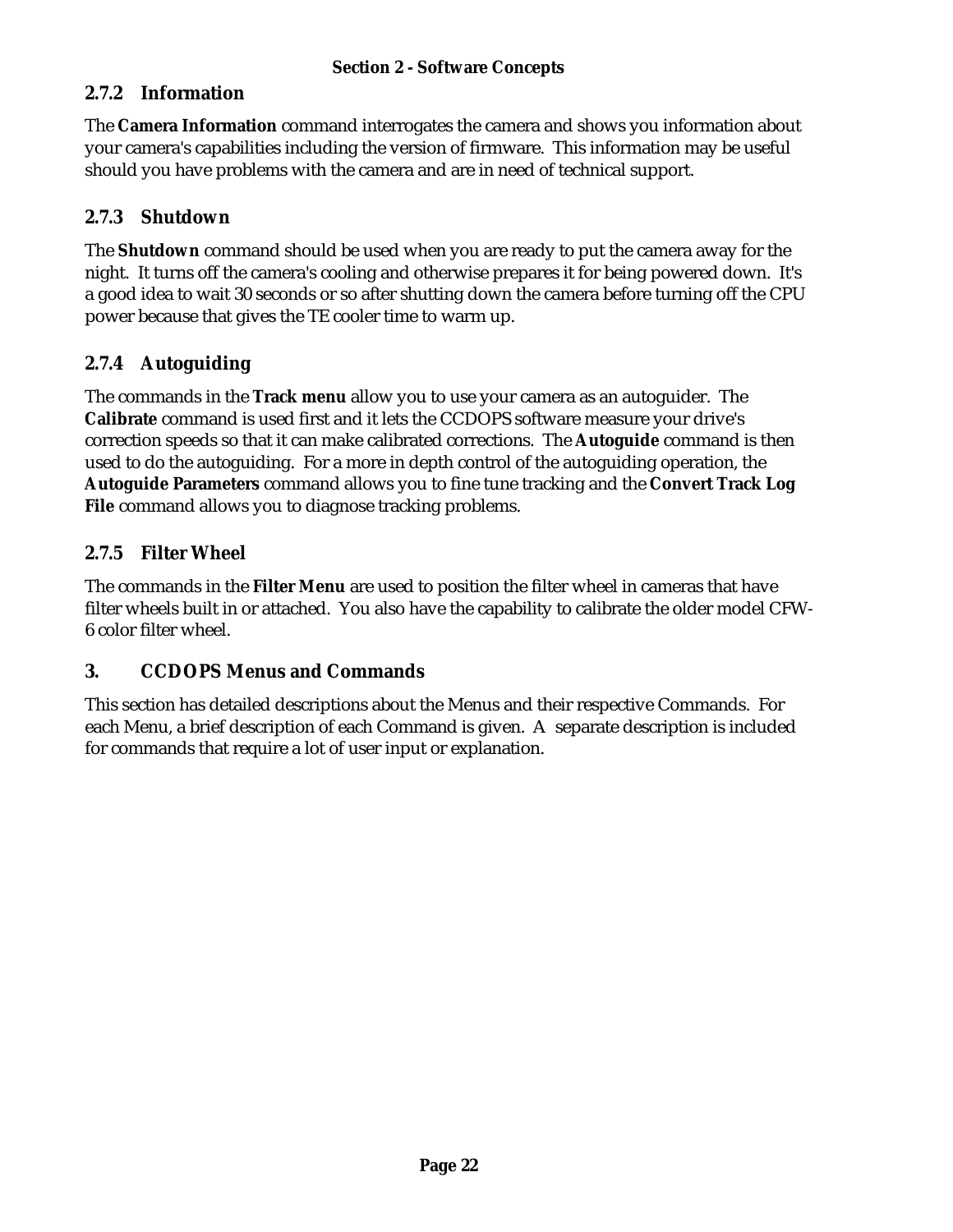

#### **3.1. File Menu on the Macintosh**

Purpose: *The commands in the File menu allow loading and saving images on disk.*

#### *Commands*

| Open                   | This command loads SBIG format image files from disk into<br>memory where they can be displayed or processed.                                                                                                                                                               |  |
|------------------------|-----------------------------------------------------------------------------------------------------------------------------------------------------------------------------------------------------------------------------------------------------------------------------|--|
| <b>Close</b>           | Closes the image in memory by purging it from memory. If the<br>image has changed and has not been saved you are given the<br>opportunity to save it before closing it. Note that you must close<br>one image before you can open another.                                  |  |
| <b>Save</b>            | Saves the image held in memory on the disk. The same name used<br>to load the file or last save it is used. You also use this command to<br>save Track Lists produced by the Track and Accumulate command<br>by activating the Track List window and invoking this command. |  |
| <b>Save As</b>         | Saves the image held in memory on the disk, giving you the<br>opportunity to rename the image or save it in the folder of your<br>choice. You can also choose to save the image using the<br>Compressed, Uncompressed, FITS or TIFF formats.                                |  |
| <b>Revert to Saved</b> | Discards any changes made to the image in memory since the last<br>save by reloading the image from disk.                                                                                                                                                                   |  |
| <b>Make Slide Show</b> | Use this command to create a script for slide shows by selecting<br>each image in the script. The script is played back with the Display<br>Slide Show command.                                                                                                             |  |
| <b>Page Setup</b>      | Allows you to select the orientation and other page setup<br>options for printed images. We suggest using the Portrait<br>orientation and turning off the Graphics Smoothing and<br><b>Faster Bitmap Printing options.</b>                                                  |  |
| <b>Print</b>           | Prints the image as it is displayed in the Picture window. If your<br>printer does not support gray-scale you should first set the<br>Graphics mode item in the Mac Setup command to one of the two<br>color modes.                                                         |  |
| Quit                   | Quits CCDOPS back to the Finder.                                                                                                                                                                                                                                            |  |

*Notes*

• The Compressed and Uncompressed image formats are SBIG native formats. You can typically use 30% to 50% less disk space by using the Compressed format.

- The TIFF format is supported by third party graphics processing programs and allows you to export CCD images to those other programs.
- The FITS format is supported by third party astronomical image processing programs and allows you to export CCD images to those programs.
- In addition to printing images, you can make a copy of the image displayed in the Picture window by making that window active and then using the Copy command in the Edit menu.
- When printing gray scale images remember to select the Color/Gray scale Print option in the Print dialog.

See Also: Mac Setup Command, Save FITS Command, Save TIFF Command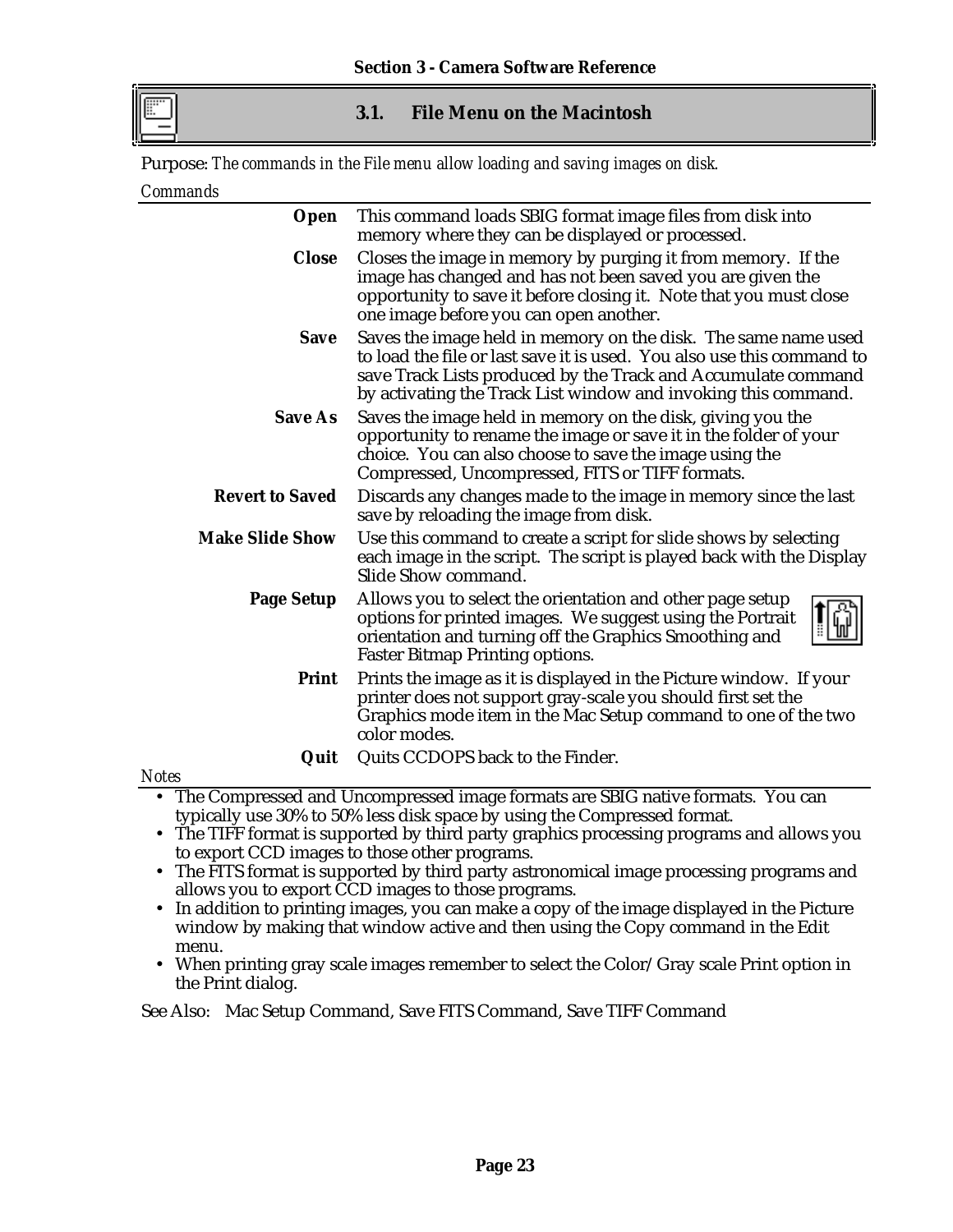

#### **3.2. File Menu on the PC**

Purpose: *The commands in the File menu allow loading and saving images on disk.*

| Commands                |                                                                                                                                                                                                                                                                          |
|-------------------------|--------------------------------------------------------------------------------------------------------------------------------------------------------------------------------------------------------------------------------------------------------------------------|
| <b>Open</b>             | This command loads SBIG format image files from disk into<br>memory where they can be displayed or processed.                                                                                                                                                            |
| <b>Save</b>             | This command saves the image in memory onto the disk. You are<br>asked for the name to use in saving the file, and if that name would<br>overwrite an existing image you are warned. You can save the<br>image using the Compressed, Uncompressed, FITS or TIFF formats. |
| <b>Save Track List</b>  | Use this command to save the Track List produced by the Track<br>and Accumulate command if you plan on flat fielding your images.                                                                                                                                        |
| <b>Delete</b>           | This command allows you to delete files on the disk to free up<br>space without having to exit to DOS. The files that match the Filter<br>in the Path from the Set Path/Filter Command are shown.                                                                        |
| <b>Print</b>            | This command allows you to print images on Postscript and HP<br>Compatible laser printers or the Fargo FotoFun.                                                                                                                                                          |
| <b>Create Directory</b> | This command allows you to create a new directory in which to<br>store images without having to exit to DOS. You enter the path<br>and name of the directory to create and you can also make the<br>newly created directory the current Path.                            |
| <b>Set Path/Filter</b>  | This command allows you to set the Path where CCDOPS looks for<br>image files to load and save and the Filter which allows only files<br>matching the filter to be shown in the Load Image command.                                                                      |
| <b>Make Slide Show</b>  | This command allows you to build a script for a Slide Show. You<br>select the images in the order you want them displayed and hit<br>ESC when you are done.                                                                                                              |
| <b>Launch CCDCOLOR</b>  | For users that have upgraded to the Color Filter Wheel option this<br>command quits CCDOPS and starts CCDCOLOR for processing<br>Tricolor images.                                                                                                                        |
| Exit                    | This command quits CCDOPS back to DOS. If there is unsaved<br>image data or the camera's temperature regulation is active you are<br>given the chance to not exit.                                                                                                       |
| <b>Notes</b>            |                                                                                                                                                                                                                                                                          |
|                         | • The TIFF format is supported by third party graphics processing programs and allows you                                                                                                                                                                                |

- to export CCD images to those other programs.
- The FITS format is supported by third party astronomical image processing programs.
- On the PC's Open and Delete commands, clicking on the [ Imfo? ] button or hitting the Space bar shows the Image Parameters associated with the currently highlighted file.
- The Path is the drive and directory where CCDOPS tries to open and save images.
- The Filter is used to select files to show in the directory listing.
- If more than 40 files are available in the Open and Delete commands then you can use the PgDn and PgUp keys to see 40 files at a time.

See Also: Save FITS Command, Save TIFF Command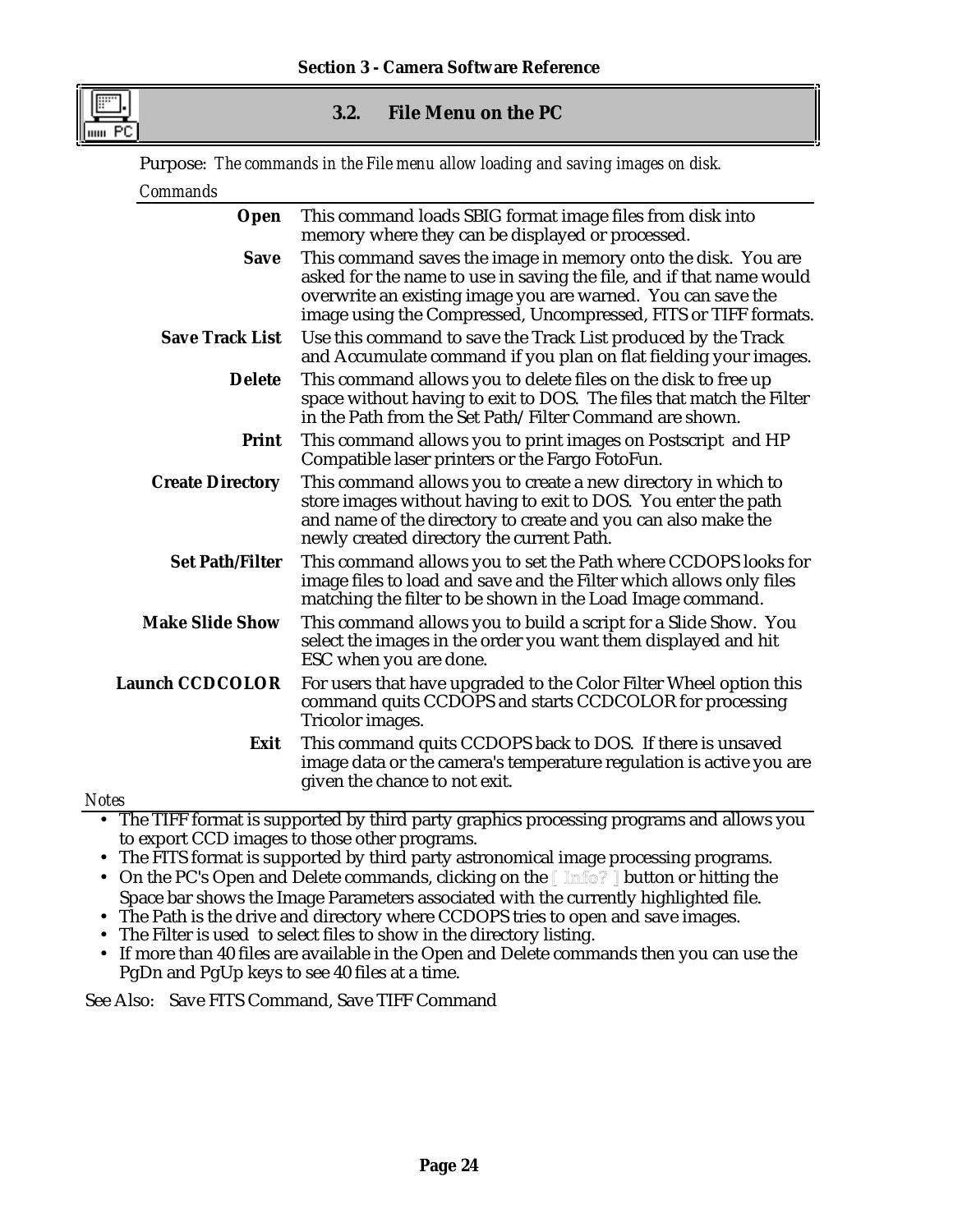**Save FITS Command** *File Menu, Save Command*

Purpose: *The Save FITS Command is used to save the image in memory on disk using the FITS format.*

*You access this command through the Save command by selecting FITS format.*

#### *Dialog Parameters*

|              | Byte Order Set this item to IBM PC or Macintosh based upon the platform you are                                                                                                                                                                                                                            |
|--------------|------------------------------------------------------------------------------------------------------------------------------------------------------------------------------------------------------------------------------------------------------------------------------------------------------------|
|              | using to import the images.                                                                                                                                                                                                                                                                                |
|              | Bits per pixel Set this item according to the precision required in the FITS file. For 16 bit<br>FITS files the 16 bit image data is saved unchanged. For 8 bit FITS files the<br>16 bit image is scaled using the Back and Range parameters.                                                              |
|              | Back/Range For 8 bit FITS files these parameters control the scaling of the 16 bit image<br>data to the 8 bit FITS file data. Pixels below the Back value are written as<br>zero. Pixels above Back + Range are written as 255. Pixels between Back<br>and Back + Range are scaled linearly from 0 to 255. |
|              | Object Set this item to any text you want to attach to the FITS file describing the<br>object imaged.                                                                                                                                                                                                      |
| Telescope    | Set this item to any text you want to attach to the FITS file describing the<br>telescope that imaged the object.                                                                                                                                                                                          |
|              | <b>Observer</b> Set this item to any text you want to attach to the FITS file describing the<br>observer that imaged the object. This data is initialized from the Telescope<br>Setup command.                                                                                                             |
|              | <b>Comment</b> Set this item to any text you want to attach to the FITS file as a comment.<br>This is initialized to the Note attached to the image with the Edit<br>Parameters command, but can be overridden.                                                                                            |
| <b>Notes</b> |                                                                                                                                                                                                                                                                                                            |
|              | Only 8 bit FITS files use the Back and Range parameters to scale the image data. 16 bit FITS                                                                                                                                                                                                               |

files are written directly from the image pixel values.

• Prior to saving 8 bit FITS files you may wish to display the image to find the appropriate settings for the Back and Range parameters. As a convenience the settings from the Display Image command are automatically copied to the Back and Range parameters in this command, but they can be overridden, of course.

See Also: Display Image Command, Edit Parameters Command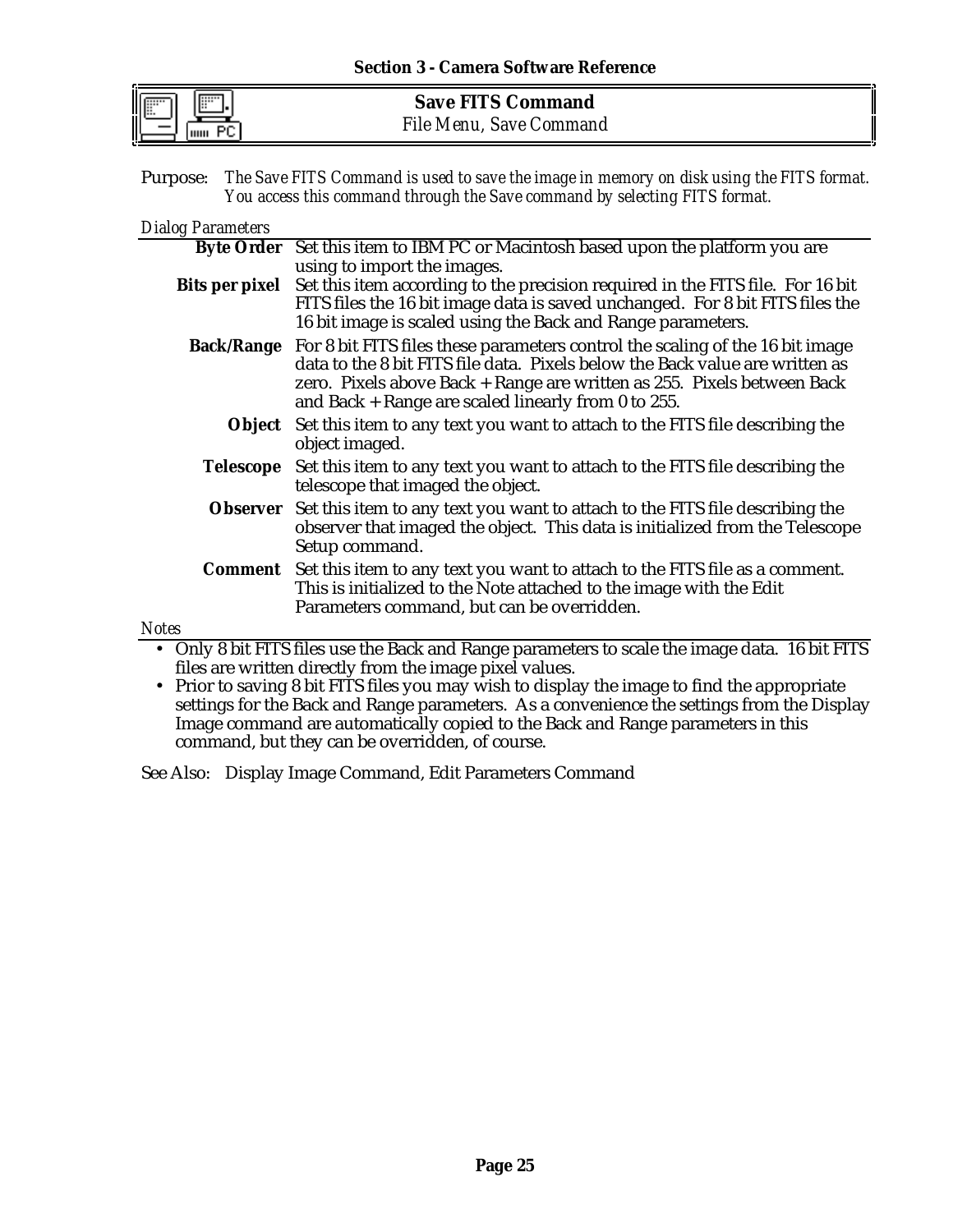| <b>Save TIFF Command</b> |  |
|--------------------------|--|
| File Menu, Save Command  |  |

Purpose: *The Save TIFF Command is used to save the image in memory on disk using the TIFF format. You access this command through the Save command by selecting TIFF format.*

#### *Dialog Parameters*

|              | Bits per pixel Set this item according to the precision required in the TIFF file. For 16 bit   |
|--------------|-------------------------------------------------------------------------------------------------|
|              | TIFF files the 16 bit image data is saved unchanged. For 8 bit TIFF files the                   |
|              | 16 bit image is scaled using the Back and Range parameters.                                     |
|              | <b>Back/Range</b> For 8 bit TIFF files these parameters control the scaling of the 16 bit image |
|              | data to the 8 bit TIFF file data. Pixels below the Back value are written as                    |
|              | zero. Pixels above Back + Range are written as 255. Pixels between Back                         |
|              | and Back $+$ Range are scaled linearly from 0 to 255.                                           |
|              | <b>Strips</b> You will typically want to set this item to Multiple as most TIFF readers are     |
|              | capable of reading that format. The Single setting can be used if your TIFF                     |
|              | reader will not read TIFF files created with the Multiple setting.                              |
|              | Observer Set this item to any text you want to attach to the TIFF file describing the           |
|              | observer that imaged the object. This data is initialized from the Telescope                    |
|              | Setup command.                                                                                  |
|              | <b>Comment</b> Set this item to any text you want to attach to the TIFF file as a comment.      |
|              | This is initialized to the Note attached to the image with the Edit                             |
|              | Parameters command, but can be overridden.                                                      |
| <b>Notes</b> |                                                                                                 |
|              |                                                                                                 |
|              | Only 8 bit TIFF files use the Back and Range parameters to scale the image data. 16 bit TIFF    |
|              | files are written directly from the image pixel values.                                         |

• Prior to saving 8 bit TIFF files you may wish to display the image to find the appropriate settings for the Back and Range parameters. As a convenience the settings from the Display Image command are automatically copied to the Back and Range parameters in this command.

See Also: Display Image Command, Edit Parameters Command.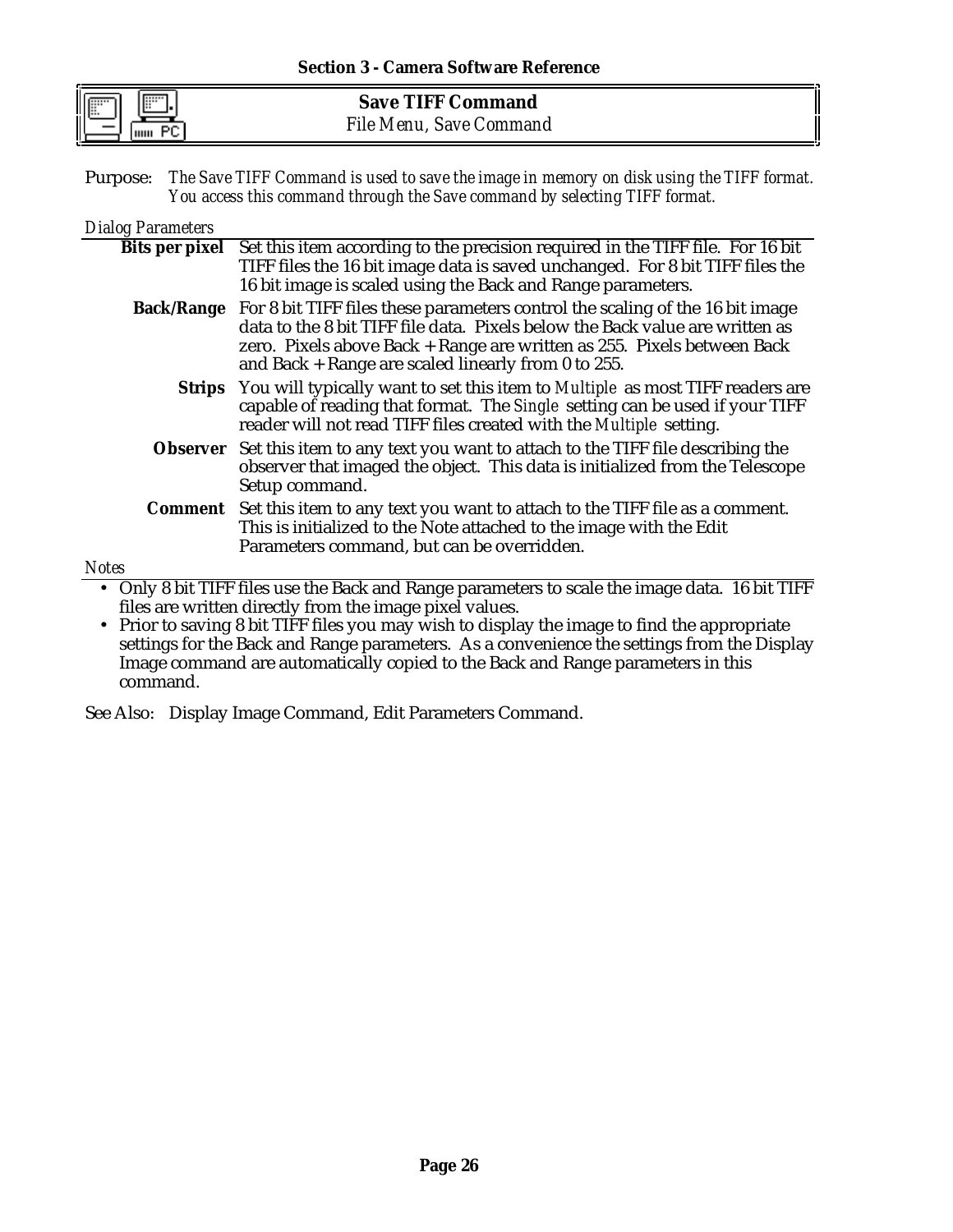| п |  |
|---|--|

| <b>Print Command</b>     |  |
|--------------------------|--|
| File Menu, Print Command |  |

Purpose: *The Print Command is used to print a copy of the image and image header on a laser printer or Fargo FotoFun dye sublimation printer.*

*Dialog Parameters*

|      | <b>Printer type</b> Set this item based upon the type of printer you have with your PC.                                                                      |
|------|--------------------------------------------------------------------------------------------------------------------------------------------------------------|
|      |                                                                                                                                                              |
|      | <b>Destination</b> Set this item to the LPT port that your printer is attached to or set it to File<br>in order to save the printed image as a file on disk. |
|      | <b>Image</b> You can choose to print the image as a Negative (black print for white areas<br>of the image) or as a Positive.                                 |
| otes |                                                                                                                                                              |
|      | • Use the Display Image command to adjust the image's background and range parameters                                                                        |

- *Notes*
	- before printing the image.
	- You can make high quality copies of the images by photographing the monitor directly.
	- Many astrophotographs look best when printed as a negative.

See Also: Display Image Command.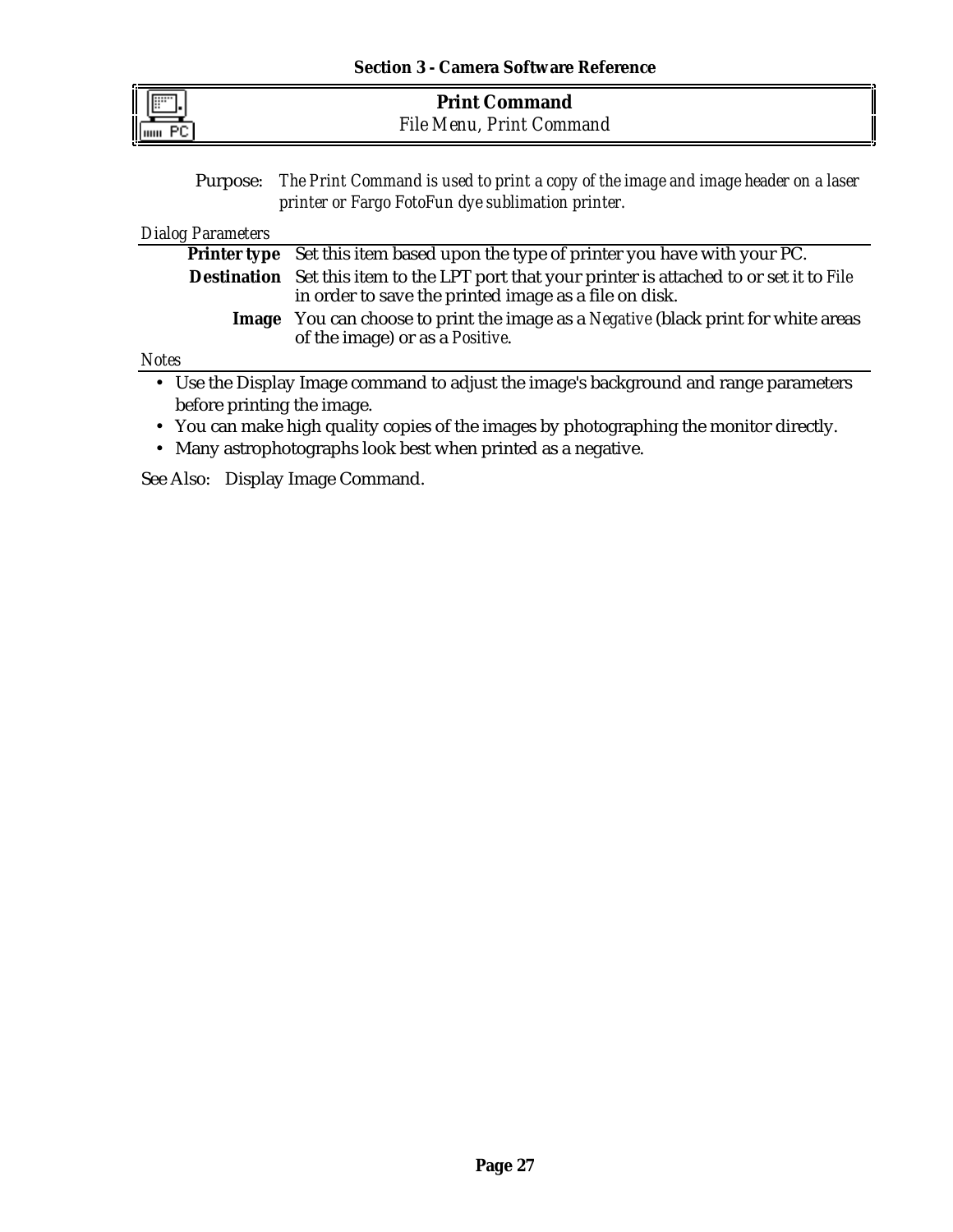#### **3.3. Edit Menu on the Macintosh**

Purpose: *The commands in the Edit menu are the standard edit commands for the Macintosh plus an additional command for the Icon Bar.*

#### *Commands*

| Undo         | This command is used with desk accessories.                                                                                                                                                                       |  |
|--------------|-------------------------------------------------------------------------------------------------------------------------------------------------------------------------------------------------------------------|--|
| <b>Cut</b>   | This command is used with desk accessories.                                                                                                                                                                       |  |
| Copy         | This command is used with desk accessories or when the Picture<br>Window is active to make a copy of the image displayed onto the<br>Clipboard where it can be pasted into the Scrapbook or other<br>application. |  |
|              | Paste This command is used with desk accessories.                                                                                                                                                                 |  |
| <b>Clear</b> | This command is used with desk accessories.                                                                                                                                                                       |  |
|              | <b>Show Icon Bar</b> This command makes the Icon Bar visible or invisible.                                                                                                                                        |  |
|              | <b>Show Crop Window</b> This command makes the Crop Window visible or invisible.                                                                                                                                  |  |
| Notes        |                                                                                                                                                                                                                   |  |

• The Icon Bar is a small window with icons in it for Grab, Focus, Autoguide, Track and Accumulate, Selfguide, Save and Open. Clicking on one of these icons is a shortcut for the pulling down the menu and invoking the respective commands.

• The Crop Window is a small window that shows the coordinates of the crop cursor as you click and drag in the Picture Window.

| ii Diiliiliiliilii |            |          |
|--------------------|------------|----------|
| Top:127            | Bottom:127 | Height:1 |
| Left:119           | Right:119  | Width:1  |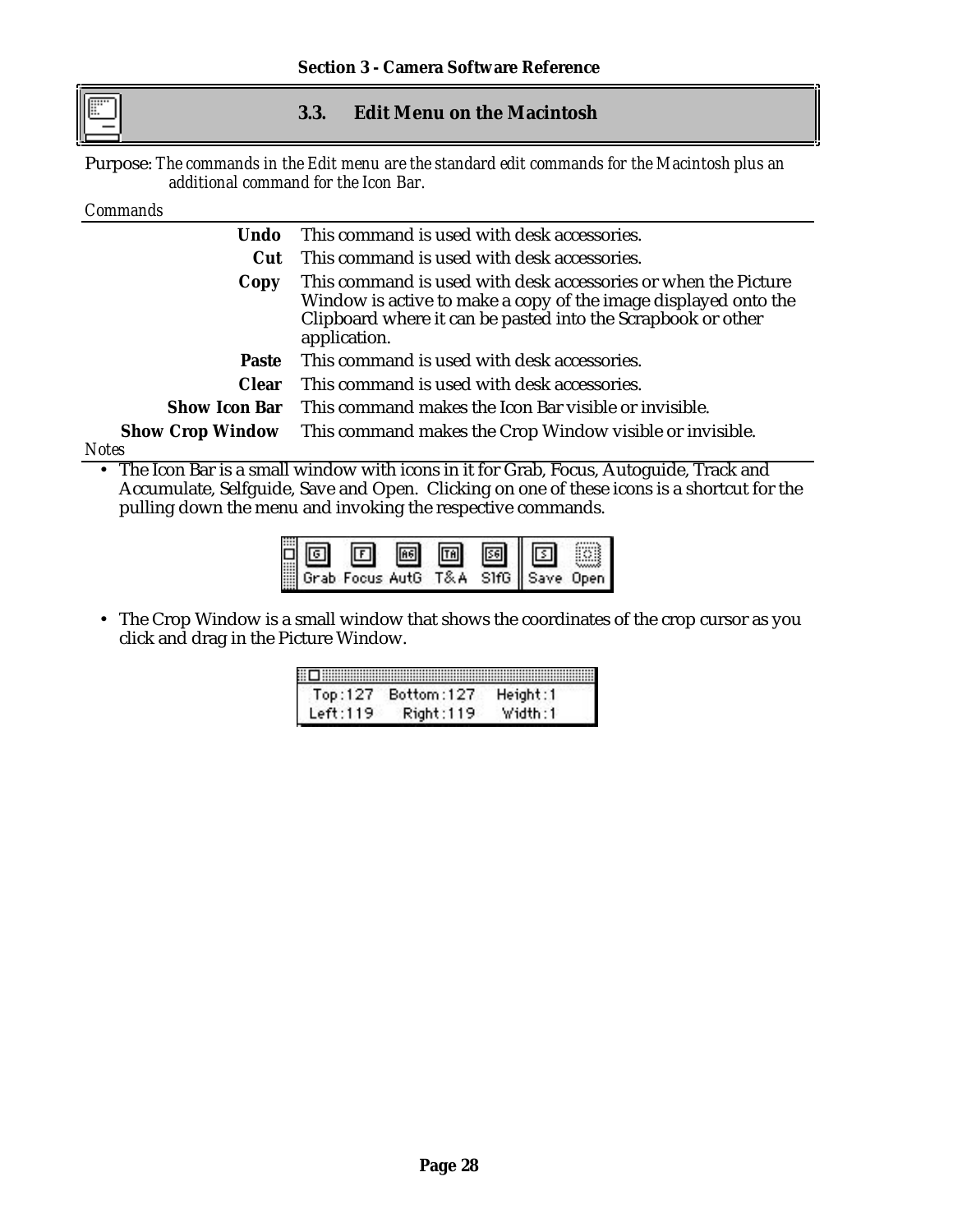| I |  |
|---|--|

#### **3.4. Camera Menu**

Purpose: *The commands in the Camera menu are used to control the camera for taking images, focusing, etc.*

*Commands*

| Grab                                       | This command is used to take a single image or a sequence of<br>images and log them to disk (Auto Grab Command). Typically you<br>would use this command once the object is focused and centered in<br>the field of view and you're ready to take the "keeper" image.                                                                                                     |
|--------------------------------------------|---------------------------------------------------------------------------------------------------------------------------------------------------------------------------------------------------------------------------------------------------------------------------------------------------------------------------------------------------------------------------|
| <b>Focus</b>                               | This command is used to focus the CCD camera or to center objects<br>in the field of view as it repeatedly takes images and displays them.                                                                                                                                                                                                                                |
| <b>Setup</b>                               | This command is used to configure the CCD camera hardware for<br>subsequent images. Items include the temperature regulation,<br>resolution, etc.                                                                                                                                                                                                                         |
| <b>Information</b>                         | This command interrogates the camera for its capabilities and<br>reports the capabilities along with the firmware revision, etc.                                                                                                                                                                                                                                          |
| <b>Auto Offset Adjust</b><br>$(ST-6 Only)$ | For ST-6 cameras this command automatically adjusts the head<br>offset by closing the vane and measuring the video black level,<br>adjusting the offset until the black level is between 2,000 and 10,000<br>counts.                                                                                                                                                      |
| <b>Manual Offset Adjust</b>                | For ST-6 cameras this command allows the user to manually adjust<br>the head offset. For the other cameras the head offset is not<br>adjustable although this command can be used to measure the<br>black level. If you choose to use this command you should adjust<br>the ST-6's offset using the cursor keys until the Video reads<br>between 2,000 and 10,000 counts. |
| <b>Establish COM Link</b>                  | This command tries to establish a communications link with an<br>camera. The desired port is set using the Mac Setup or PC Setup<br>commands in the Misc menu. Once a communications link is<br>established, the Status Window is updated to show the type of<br>camera found and active port.                                                                            |
| <b>Shutdown</b>                            | This command shuts off the camera's TE cooler and prepares the<br>camera for being powered down.                                                                                                                                                                                                                                                                          |
| <b>Upload Dark Frame</b>                   | This command allows you to select a previously taken and saved<br>dark image and upload it to an ST-4X, ST-5 or ST-6. That dark<br>frame can be reused in subsequent images if the Reuse Dark<br>Frames item in the Camera Setup command is enabled.                                                                                                                      |
| <b>Notes</b>                               |                                                                                                                                                                                                                                                                                                                                                                           |
|                                            | • For a dark frame to be reusable it must match the current imaging mode parameters                                                                                                                                                                                                                                                                                       |

• For a dark frame to be reusable it must match the current imaging mode parameters including the resolution, frame size, exposure duration, temperature, etc.

See Also: Grab Command, Auto Grab Command, Focus Command, Camera Setup Commands, Mac Setup Command, PC Setup Command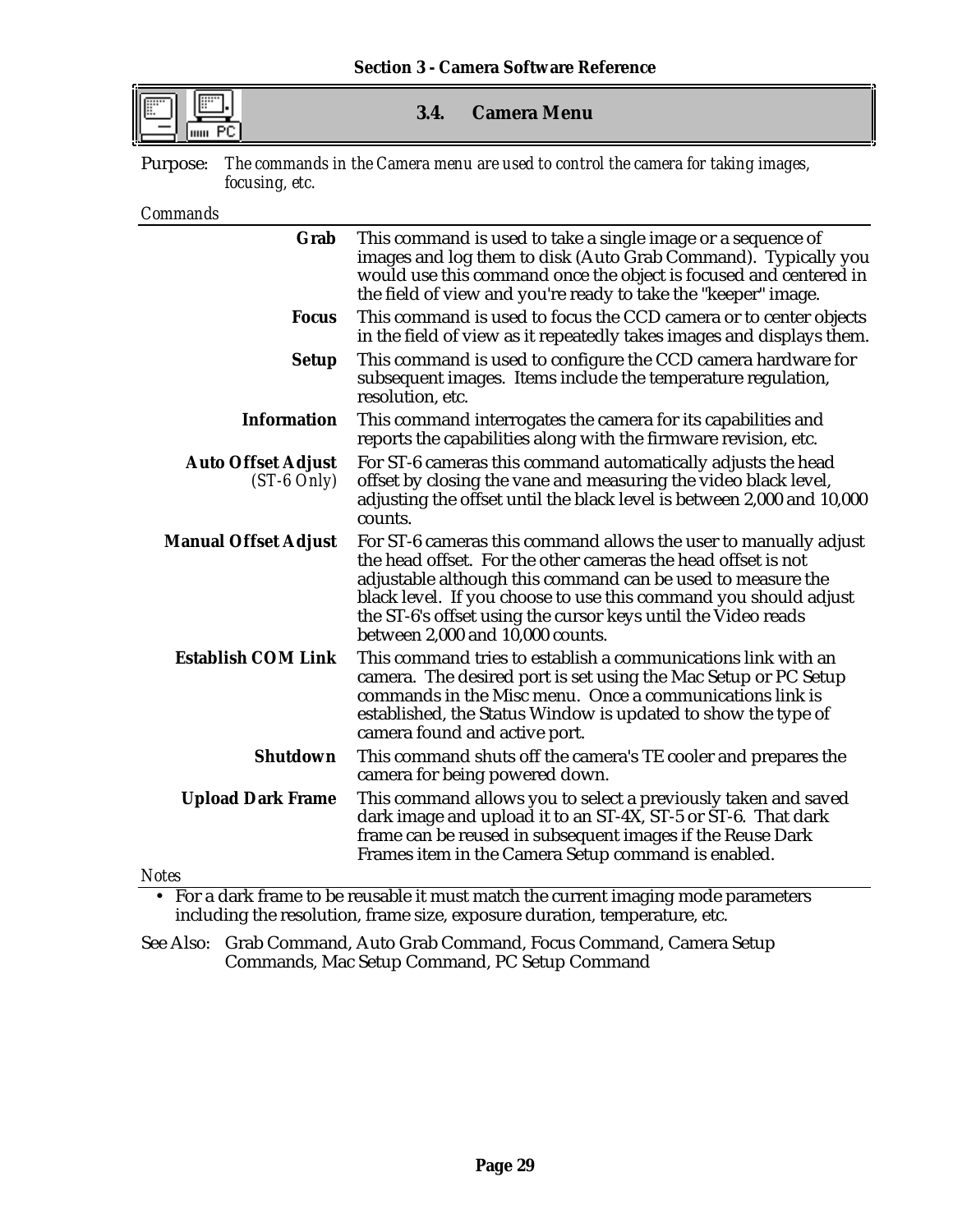#### **Section 3 - Camera Software Reference**

| IF I<br>IE   | <b>Grab Command</b> |   |
|--------------|---------------------|---|
| -<br>1111111 | amera:<br>Menu      | н |

Purpose: *The Grab Command is used to take a single exposure or a series of exposures and log them to the disk (Auto Grab Command).*

#### *Dialog Parameters*

|                         | Exposure time Set this item to the desired exposure duration in increments of a hundredth                                                                                                                                                                 |
|-------------------------|-----------------------------------------------------------------------------------------------------------------------------------------------------------------------------------------------------------------------------------------------------------|
|                         | of a second.                                                                                                                                                                                                                                              |
|                         | <b>Dark frame</b> Set this item to Only to take and download a single dark frame. Set the item<br>to Also to take a dark frame followed by a light frame and download the<br>difference. Set this item to None to take and download a single light frame. |
|                         | Image size Set this item to Full to take an image using the CCD's full field of view.                                                                                                                                                                     |
|                         | The Half and Quarter settings take an image using the central $\frac{1}{2}x\frac{1}{2}$ or $\frac{1}{4}x\frac{1}{4}$                                                                                                                                      |
|                         | field of view, reducing the memory requirements accordingly. On the ST-<br>4X the Half setting takes a Half Frame image where the lower half of the<br>CCD, at full width, is used to reduce streaking.                                                   |
| (PC Only)               | Auto display The image can be automatically displayed in Analysis or Photo mode after<br>being downloaded.                                                                                                                                                |
|                         | Note: On the Macintosh the image is always displayed after being downloaded.                                                                                                                                                                              |
| <b>Exposure delay</b>   | Setting this item to any value except zero causes the software to delay that<br>number of seconds before taking the light image. This allows the user to<br>start guiding or turn off the lights, for example.                                            |
| <b>Spec. Processing</b> | Setting this item to Color-Grab allows taking a sequence of 3 images<br>through Red, Green and Blue filters. Setting it to Auto-Grab allows taking a<br>sequence of images and logging them to disk at a regular interval.                                |
| <b>Notes</b>            |                                                                                                                                                                                                                                                           |
|                         | • When taking a dark frame with the ST-4X and ST-5 the user is asked to cover the telescope.                                                                                                                                                              |

- When taking a dark frame with the ST-4X and ST-5 the user is asked to cover the telescope. Of you have a motorized color filter wheel you can use it as a remote shutter with the Filter Setup command.
- If the Camera Setup has the Reuse Dark Frames item set *Yes* the Grab Command will try to reuse any dark frames stored in the Camera. This can increase throughput significantly if you plan on taking several images with the same exposure time.
- If you get serial "Time Out" errors while the image is being downloaded you should decrease the Baud rate one step using the PC or Mac Setup command.
- Hit the Esc key on the PC or hit -Period on the Macintosh to abort an image in progress.
- See Also: Auto Grab Command, Color Grab Command, Display Image Command, Camera Setup Commands, PC Setup Command, Mac Setup Command, Macintosh Contrast Window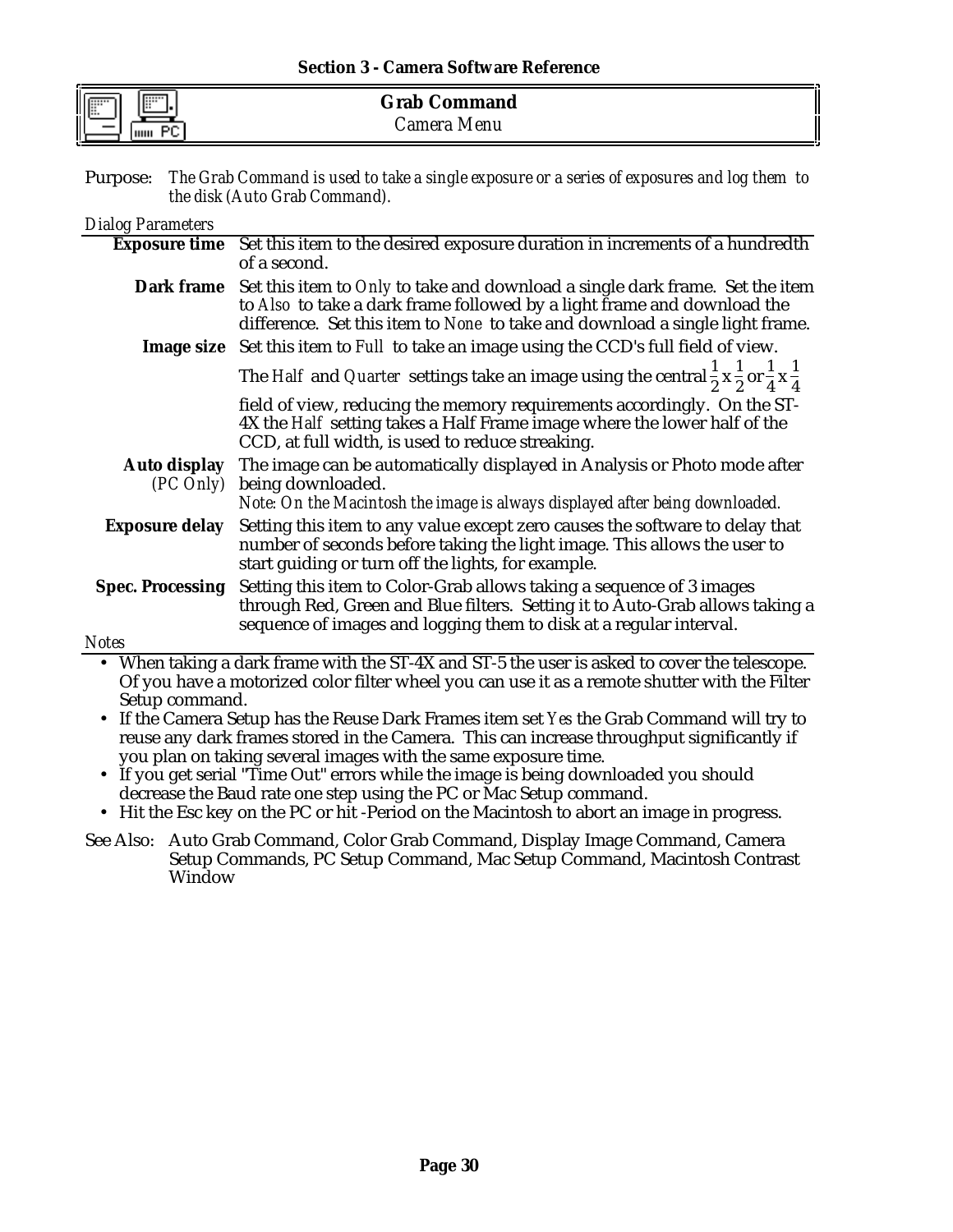| I |  |
|---|--|
|   |  |

**Auto Grab Command** *Camera Menu, Grab and Focus Commands*

Purpose: *The Auto Grab Command is used to take a sequence of images at a periodic interval and log them to disk.*

#### *Dialog Parameters*

|                                                                      | File name Set this item to the name you want the Auto Grab command to use when                        |  |
|----------------------------------------------------------------------|-------------------------------------------------------------------------------------------------------|--|
|                                                                      | saving the files. For Macintosh users you enter the name and select the                               |  |
|                                                                      | destination folder using the Standard File Save dialog. For PC users you                              |  |
| can enter up to 8 characters for the file name and an optional three |                                                                                                       |  |
|                                                                      | character extension, for example ORION.FTS. In both cases the Auto Grab                               |  |
|                                                                      | command appends an index to the file name as the images are saved. The                                |  |
|                                                                      | index is the image sequence number from 001 to 9999. In the example                                   |  |
|                                                                      | above the names would be ORION001.FTS, ORION002.FTS, etc.                                             |  |
|                                                                      | Type Set this item to the type of file you want saved for each image. The                             |  |
|                                                                      | Uncompressed and Compressed formats are SBIG native formats which can                                 |  |
|                                                                      | be read back in and processed by CCDOPS. The TIFF and FITS formats are                                |  |
|                                                                      | supported by other software packages but you will not be to load images                               |  |
|                                                                      | saved in these formats back into CCDOPS.                                                              |  |
|                                                                      | <b>Exp. interval</b> Set this item to the interval from start of image to start of image. For         |  |
|                                                                      | example, setting this item to 120 causes the Auto Grab command to start a                             |  |
|                                                                      | new image every 2 minutes.                                                                            |  |
|                                                                      | No. of Exp. Set this item to the number of images you wish to grab and log to disk.                   |  |
|                                                                      | Dark interval Set this item to the number of images to take before taking a new dark                  |  |
|                                                                      | frame. If this item is set to Series then a single dark frame is taken at the                         |  |
|                                                                      | start for the entire series of images.                                                                |  |
| <b>Notes</b>                                                         |                                                                                                       |  |
|                                                                      | <b>A</b> There is a lawer limit to the setting of the Experience Interval item which is the emount of |  |

- There is a lower limit to the setting of the Exposure Interval item which is the amount of time required to expose, digitize, download, and save the image. Setting the Exposure Interval below that value will result in the Auto Grab command taking images as fast as it can.
- When higher image throughput is required the amount of time required to digitize, download and save the image can be reduced by lowering the camera resolution in the Camera Setup command or by limiting the field of view with the Image size item in the Grab Command.
- You should set the Image Size item in the Grab Command to the smallest size that will encompass the object to save time and disk space. For example if you're monitoring stellar brightness then you should center the object and reduce the Image size to Half or Quarter.

See Also: Camera Setup Commands, Grab Command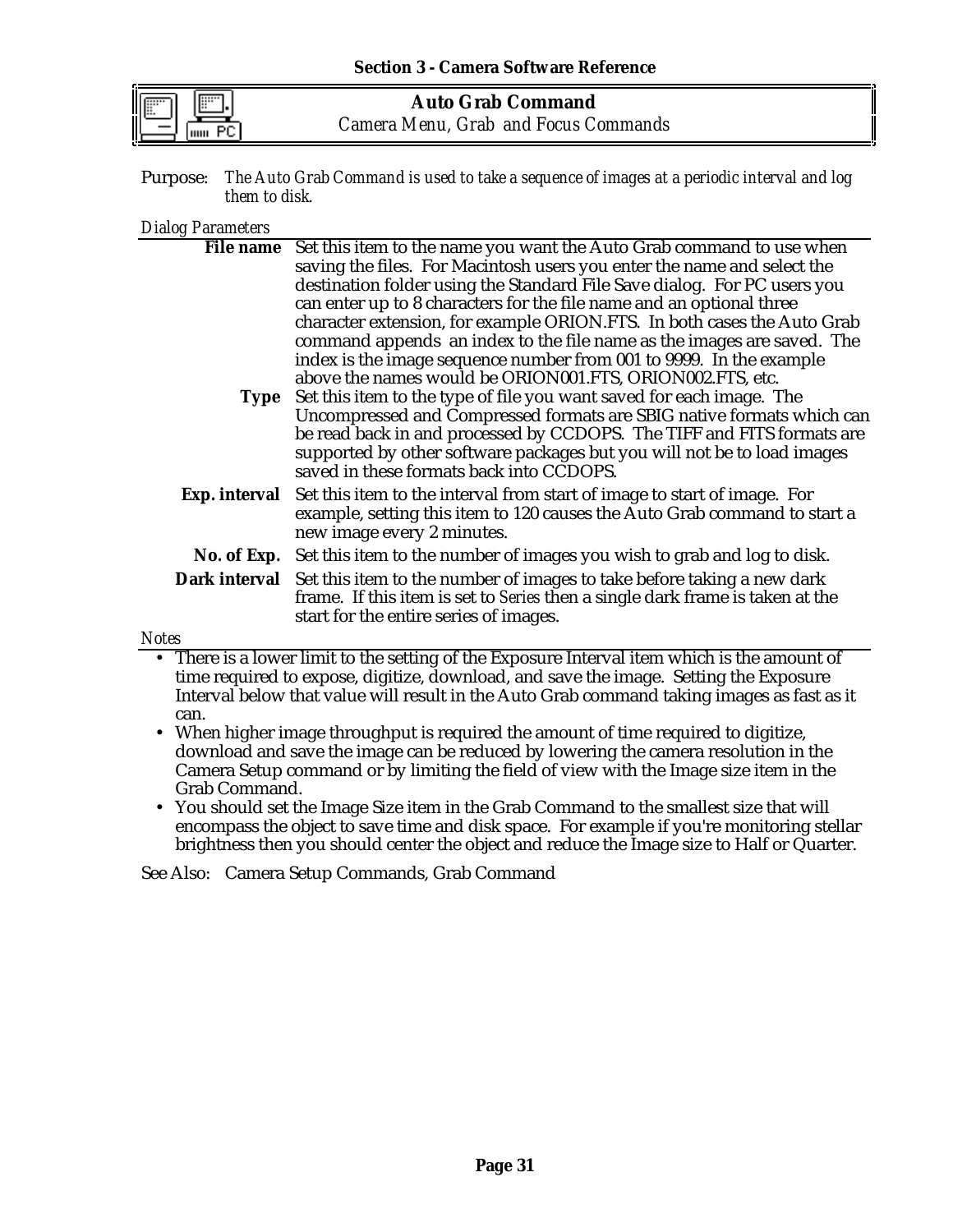#### **Section 3 - Camera Software Reference**

**Color Grab Command** *Camera Menu, Grab Cmd., Track Menu Track & Accum. Cmd.*

Purpose: *The Color Grab Command is used to take a sequence of three images through the color filter wheel. It is accessed through the Grab or Track and Accumulate by selecting Color Grab under Special Processing.*

#### *Dialog Parameters*

|                                                                                                                                       | File name Set this item to the base name you want the Color Grab command to use                                                                                                                                                                                             |  |
|---------------------------------------------------------------------------------------------------------------------------------------|-----------------------------------------------------------------------------------------------------------------------------------------------------------------------------------------------------------------------------------------------------------------------------|--|
|                                                                                                                                       | when saving the files. You can enter up to 8 characters for the file name but                                                                                                                                                                                               |  |
|                                                                                                                                       | don't specify an extension. The Color Grab command adds a ".R", ".G" and                                                                                                                                                                                                    |  |
|                                                                                                                                       | ".B" extension to the red, green and blue image respectively.                                                                                                                                                                                                               |  |
|                                                                                                                                       | File Type Set this item to the type of file you want saved for each image. The                                                                                                                                                                                              |  |
|                                                                                                                                       | Uncompressed and Compressed formats are SBIG native formats which can<br>be read back in and processed by CCDOPS. The TIFF and FITS formats are<br>supported by other software packages but you will not be able to load<br>images saved in these formats back into CCDOPS. |  |
|                                                                                                                                       | <b>Red Exposure</b> This gets set to the exposure time you entered in the Grab or Track and<br>Accumulate dialog and is the total length of the Red exposure.                                                                                                               |  |
|                                                                                                                                       | Green multip. Set this item to a value that makes the green exposure a multiple of the red<br>exposure.                                                                                                                                                                     |  |
|                                                                                                                                       | <b>Blue multip.</b> Set this item to a value that makes the blue exposure a multiple of the red<br>exposure.                                                                                                                                                                |  |
| <b>Notes</b>                                                                                                                          |                                                                                                                                                                                                                                                                             |  |
| • Vay can use the $\mathbb{D}_{\mathbb{Q}}$ the $\mathbb{D}_{\mathbb{Q}}$ button to set the directory where the images will get sayed |                                                                                                                                                                                                                                                                             |  |

• You can use the  $[$  Path  $]$  button to set the directory where the images will get saved.

See Also: Camera Setup Command, Grab Command, Track and Accumulate Command.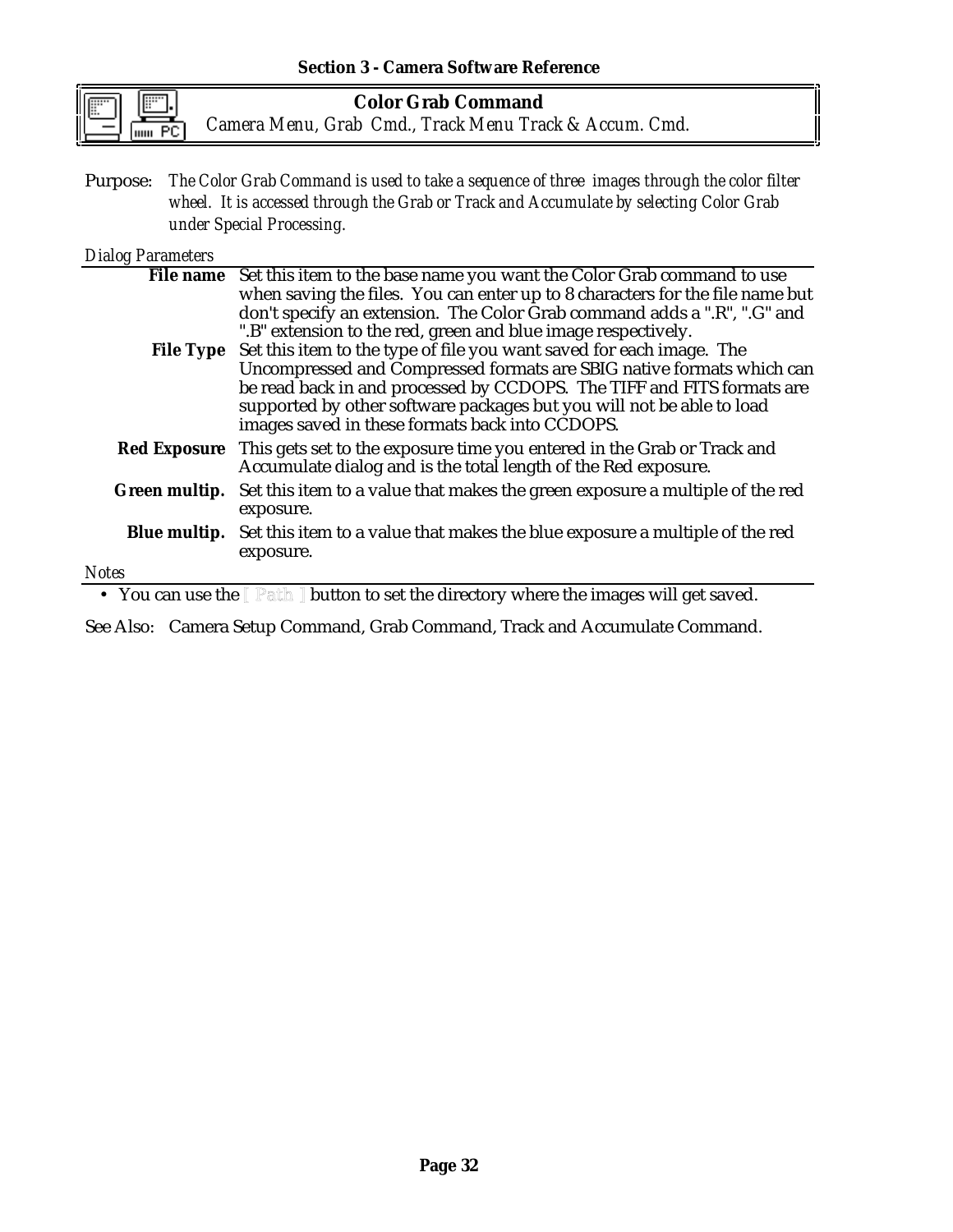| l |  |
|---|--|

| <b>Focus Command</b> |
|----------------------|
| Camera Menu          |

Purpose: *The Focus Command is used to focus the CCD camera or to center objects in the field of view. It repeatedly acquires and displays images.*

#### *Dialog Parameters*

|                                      | <b>Exposure time</b> Set this item to the desired exposure duration in increments of a hundredth<br>of a second.                                                                                                                                                                                                                                                                                                                                                                                                                                       |  |
|--------------------------------------|--------------------------------------------------------------------------------------------------------------------------------------------------------------------------------------------------------------------------------------------------------------------------------------------------------------------------------------------------------------------------------------------------------------------------------------------------------------------------------------------------------------------------------------------------------|--|
| <b>Auto contrast</b><br>(PC Only)    | Setting this item to Yes causes the image to be displayed using Auto<br>Contrast where CCDOPS sets the Background and Range parameters based<br>upon the image data. This works well for most images although when<br>focusing on stars you may often find disabling Auto contrast a better option<br>so you can set the Range to show the star's profile.<br>Note: On the Macintosh Auto Contrast is used if the Auto check-box is selected in<br>the Contrast Window.                                                                                |  |
| <b>Background</b>                    | These items affect the contrast of the displayed image if the Auto                                                                                                                                                                                                                                                                                                                                                                                                                                                                                     |  |
| Range                                | Contrast item is set No.                                                                                                                                                                                                                                                                                                                                                                                                                                                                                                                               |  |
| (PC Only)                            | Note: On the Macintosh the Back and Range parameters from the Contrast<br>Window are used.                                                                                                                                                                                                                                                                                                                                                                                                                                                             |  |
|                                      | Frame size With this item set to Full you capture images using the CCD's entire field<br>of view. In the Planet mode, a full image is captured and then you select a<br>sub-area of the CCD's field of view for subsequent images. In the Spot<br>mode the camera digitizes the CCD's entire field of view but only<br>downloads and displays a small region of pixels surrounding the brightest<br>pixel. In Dim mode the camera digitizes the CCD's entire field of view and<br>then reduces the image by combining pixels for download and display. |  |
| <b>Update mode</b>                   | Set this item to Manual to have the software pause between images to give<br>you time to inspect the image or adjust the telescope before the next<br>exposure is started.                                                                                                                                                                                                                                                                                                                                                                             |  |
| <b>Exposure delay</b>                | Set this item to any non-zero value to have the software delay that number<br>of seconds between images. This gives you a chance to adjust the telescope<br>focus after reviewing the image for example.                                                                                                                                                                                                                                                                                                                                               |  |
| <b>Auto Grab</b>                     | Set this item to Yes to have the software use the Auto Grab feature where<br>images are automatically logged to disk.                                                                                                                                                                                                                                                                                                                                                                                                                                  |  |
| <b>Readout type</b><br>$(ST-6 Only)$ | Set this item to Rapid Readout to double the image digitization rate<br>(increasing throughput) at the cost of increased line-to-line noise in the<br>image. This could be used when focusing on bright stars (over 1000 counts)<br>or when centering objects. You should use the Low Noise setting when you<br>are taking images you want to save.                                                                                                                                                                                                    |  |

#### *Notes*

• Planet mode is most useful for fine focusing as the image throughput is increased due to the relatively small number of pixels involved. You would not want to use Dim mode or reduced resolution modes from the Camera Setup command to achieve focus since those options increase the pixel size, making it impossible to get a better focus than the pixel size.

- Dim mode is most useful for centering objects or locating dim objects. It maintains the full field of view with larger pixels (reduced resolution) resulting in increased throughput and increased sensitivity to dim, diffuse objects.
- The Auto setting of the Resolution item in the Camera Setup mode is intended for Focus mode. It automatically switches between Low resolution in Full mode where you gain increased throughput and High resolution in Planet mode for critical focusing. A subsequent Grab command will be in the full resolution mode.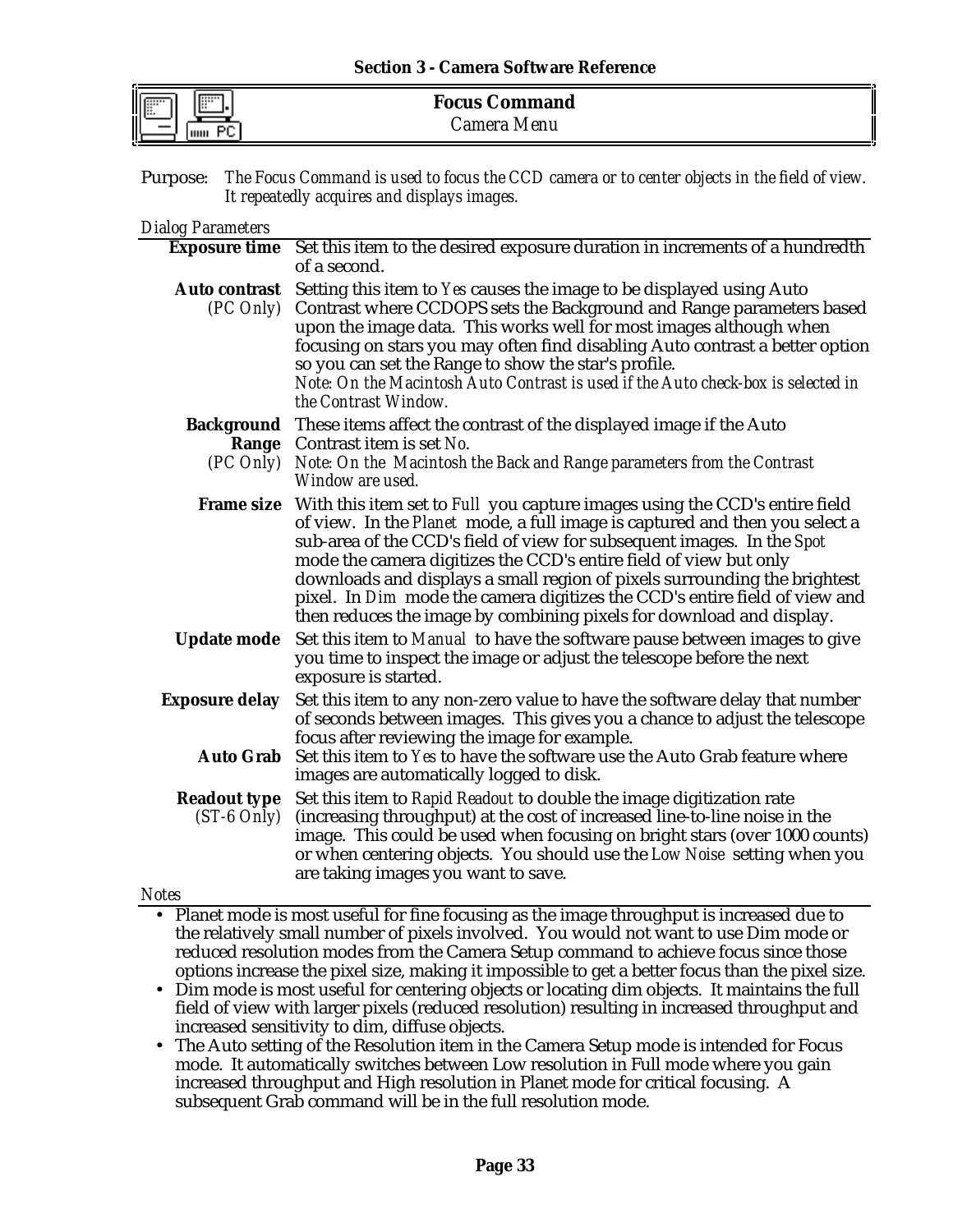#### **Section 3 - Camera Software Reference**

- While in Focus mode, the software displays the location and brightness of the brightest pixel within the image. This is quite handy for achieving critical focus. As you approach the best focus, the Peak will reach its highest level, and will also jump around by 30% to 50%. This is due to the fact that as a good focus is achieved, a large percentage of the light from the star is concentrated within a single pixel. As that tight star image moves around due to slight tracking errors or atmospheric effects and is split between two pixels, the peak drops.
- On the Macintosh you use the mouse to position the Planet mode region. Clicking and dragging one of the corners or clicking and dragging in the center of the region resizes or relocates the region respectively. Once the region is located, click on the Resume button in the Focus Window to resume Planet mode.
- On the PC you use the mouse or keyboard to position the Planet mode region. With the mouse, clicking and dragging one of the corners or clicking and dragging in the center of the region resizes or relocates the region respectively. With the keyboard, the "T" key toggles whether the arrow keys move the center, the lower-right or the upper-left corner. Once the region is located, hitting the "L" key or using the Located command in the Focus menu resumes Planet mode.
- On the PC, once in Planet mode with the sub-image being displayed, the Planet region can be moved around without having to re-enter planet mode using the arrow keys or the I,J,K and M keys described below.
- On the PC, the I,J,K and M keys form a virtual keypad that moves the Planet region around 5 or 10 pixels at a time, depending on whether the shift key is held down.



- When using Planet mode, if you want to resize the Planet region, reselect the Planet mode from the pop-up menu.
- The moral of the story in regards to Focus mode throughput is that less pixels is faster. Partial frame modes (Planet mode) or larger pixel modes (Dim mode or reduced resolution modes) increase the throughput.
- Setting the Update mode to Manual is handy when you are taking short exposures (< 10 seconds) and trying to select a best image through the atmospheric seeing effects. With the Manual mode you let the software capture and display images until you find one you like. At that point you can exit from Focus mode and save the image.
- You can toggle between Auto and Manual update mode by clicking the Focus Window's Auto Update check box on the Macintosh or by hitting the "U" key on the PC.
- You can pause and restart the Focus mode by hitting the Pause/Resume button on the Macintosh or by hitting the Space key on the PC.
- You can toggle between Auto and Manual contrast by clicking the Contrast Window's Auto check box on the Macintosh or by hitting the "C" key on the PC. On the PC you are then prompted for Auto/Manual contrast. If you choose manual contrast, you then enter the Back and Range parameters. This is much faster than exiting Focus mode and reentering it with Manual Contrast enabled.
- See Also: Camera Setup Commands, PC Focus Mode Menus, Macintosh Focus Window, Macintosh Contrast Window, Auto Grab Command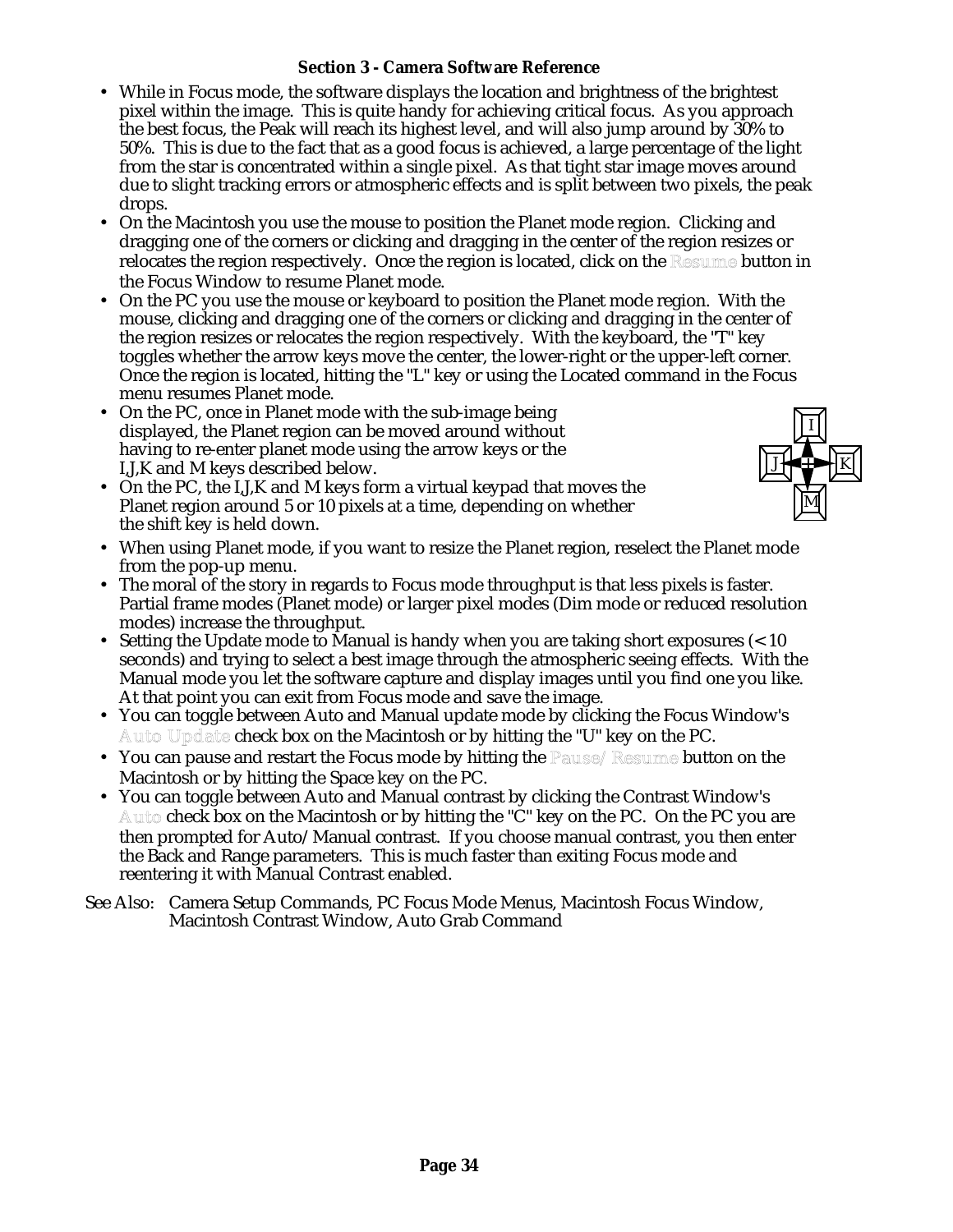**Macintosh Focus Window**

Purpose: *On the Macintosh the Focus Window contains controls that operate in Focus mode.*

| <b>Window Items</b> |  |
|---------------------|--|
|---------------------|--|

| Frame menu Change this item to change the desired frame mode from Full, Planet, Spot<br>or Dim as described in the Focus command.                                                                                                                 |
|---------------------------------------------------------------------------------------------------------------------------------------------------------------------------------------------------------------------------------------------------|
| Pause/Resume Click this button to momentarily pause the Focus mode and click it again<br>button to resume processing.                                                                                                                             |
| <b>Peak items</b> These items show the coordinates and brightness of the brightest object in<br>the image and can be used to achieve critical focus by peaking the<br>brightness.                                                                 |
| Slew Clicking on these buttons allow you to slew the telescope to center objects,<br>etc., assuming you have connected the camera to the telescope through the<br>Relay port.                                                                     |
| Auto Update Unchecking this checkbox causes the Focus mode to pause after displaying<br>each image before starting the next image. This is useful with short<br>exposures for selecting the best image through the atmospheric seeing<br>effects. |
| <b>Status</b> This text and bar graph tells the current phase of the focus cycle.                                                                                                                                                                 |
|                                                                                                                                                                                                                                                   |

#### *Notes*

• Closing the Focus Window exits from Focus mode.

• In the Focus mode with the SCSI based Macintosh cameras, pulling down menus or clicking options in dialog boxes can delay the download and cause image dark current effects. If you find this distracting we suggest you uncheck the "Auto update" checkbox and wait until the image has been displayed before changing the contrasts settings, etc.



See Also: Focus Command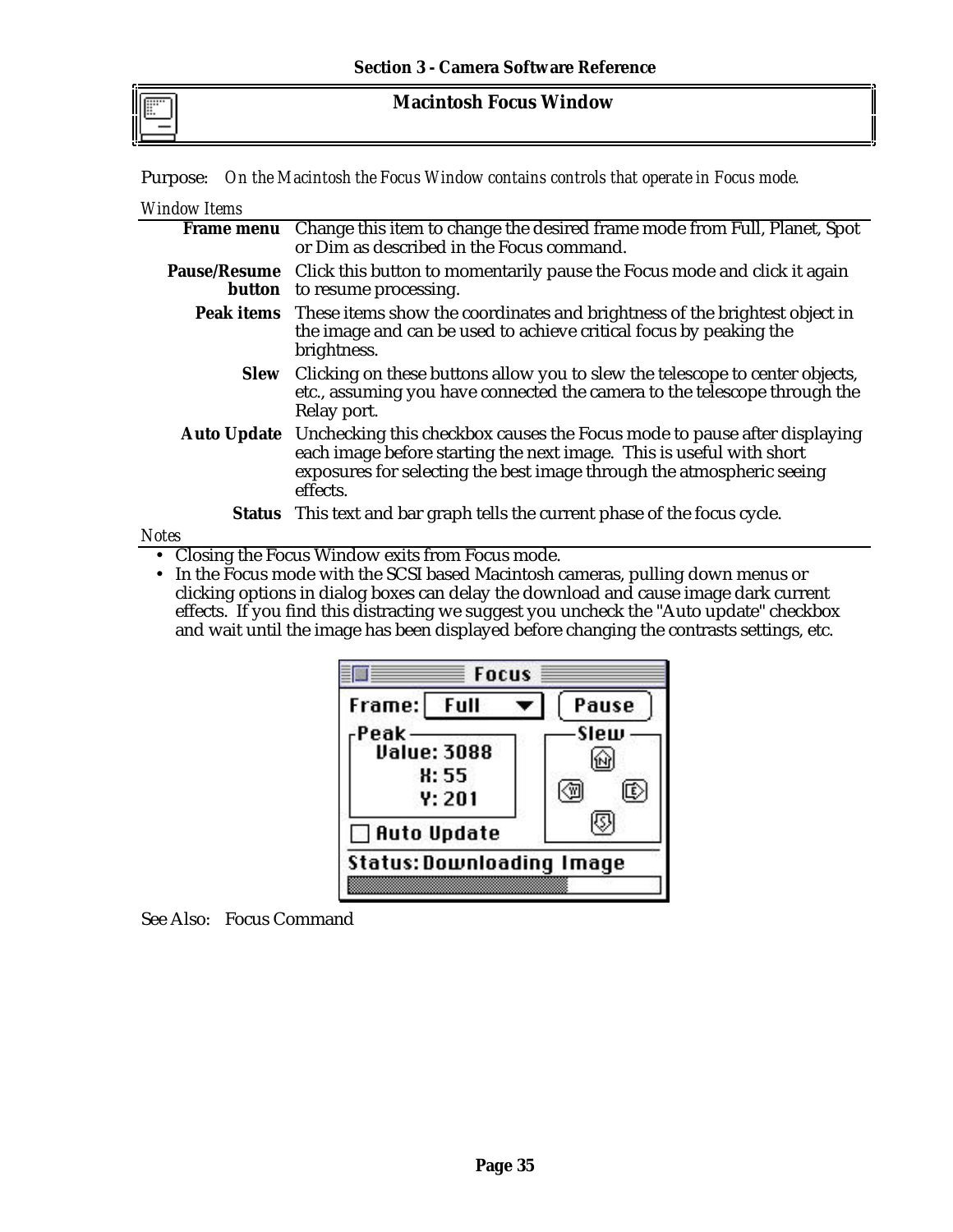# **PC Focus Mode Menus**

Purpose: *On the PC the Focus Mode pop-up menus contain commands that change the operation of the Focus mode.*

*Menu Commands*

|               | Located This command, which can be invoked with the 'L' key, resumes the Planet<br>mode processing after the Planet region has been positioned.                                                                                                                                                             |
|---------------|-------------------------------------------------------------------------------------------------------------------------------------------------------------------------------------------------------------------------------------------------------------------------------------------------------------|
|               | Full This command, which can be invoked with the 'F' key, switches the focus<br>mode back to Full frame mode from one of the other modes.                                                                                                                                                                   |
| <b>Planet</b> | This command, which can be invoked with the 'P' key, switches the focus<br>mode from Full frame mode to Planet mode.                                                                                                                                                                                        |
|               | Dim This command, which can be invoked with the 'D' key, switches the focus<br>mode from Full frame mode to Dim mode.                                                                                                                                                                                       |
|               | <b>B-Spot</b> This command, which can be invoked with the 'B' key, switches the focus<br>mode from Full frame mode to Spot mode.                                                                                                                                                                            |
| <b>Pause</b>  | This command, which can be invoked with the Space key, temporarily<br>pauses or resumes Focus mode processing.                                                                                                                                                                                              |
|               | <b>Contrast</b> This command, which can be invoked with the 'C' key, toggles Auto<br>Contrast on and off. If Manual contrast is selected you also set the Back<br>and Range parameters.                                                                                                                     |
| <b>Update</b> | This command, which can be invoked with the 'U' key, toggles Auto<br>Update mode on and off. When off, the software pauses after displaying<br>each image before starting the next exposure. This is useful with short<br>exposures for selecting the best image through the atmospheric seeing<br>effects. |
| Grab          | When the Auto Grab option is used and Manual Update is selected, hitting<br>the Grab item after the image has finished displaying logs the image to<br>disk. Hitting the Space bar skips logging the image to disk.                                                                                         |
|               | Toggle Hot This command, which can be invoked with the 'T' key, toggles which part<br>of the Planet region is moved by the arrow keys from the center to the<br>lower-right corner to the upper-left corner.                                                                                                |
|               | <b>Exit</b> This command, which can be invoked with the Esc or 'X' key, exits from the<br>Focus mode back to Command Mode.                                                                                                                                                                                  |
| otes          |                                                                                                                                                                                                                                                                                                             |
|               | • The W, A, S and Z keys form a virtual keypad that allows<br>$\overline{w}$                                                                                                                                                                                                                                |

*Notes* slewing the telescope for centering objects, etc., assuming you have connected the camera to the telescope through the Relay port. Each keypress activates the appropriate relay for 0.2 seconds.



See Also: Focus Command, Auto Grab Command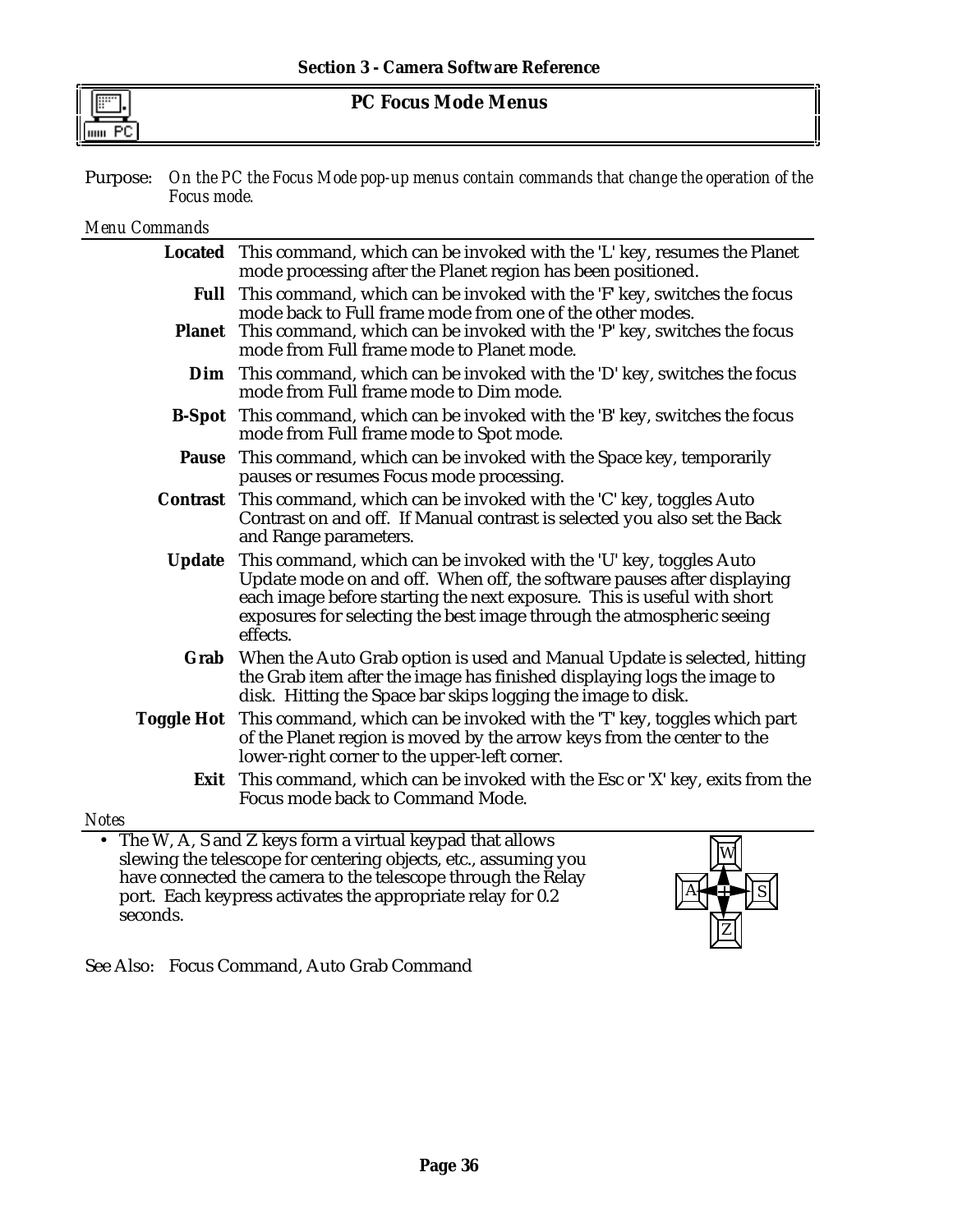Purpose: *The ST-4X Camera Setup Command is used to configure the ST-4X camera.*

*Dialog Parameters*

| $P_{\text{r}}$ and $P_{\text{r}}$                                                                                                                               |                                                                                                                                                                                                                                                                                                                                                                                                                                                                                                |  |  |
|-----------------------------------------------------------------------------------------------------------------------------------------------------------------|------------------------------------------------------------------------------------------------------------------------------------------------------------------------------------------------------------------------------------------------------------------------------------------------------------------------------------------------------------------------------------------------------------------------------------------------------------------------------------------------|--|--|
|                                                                                                                                                                 | Cooling Set this item to Enabled to turn on the ST-4X's TE cooler, or set this item to<br>Off to shut down the TE cooler. You should shut down the ST-4X's TE<br>cooler before you shut down for the night. After turning it off, it doesn't<br>turn off immediately. It gradually reduces the power to avoid thermally<br>shocking the TE cooler. Once the TE drive has gotten to 0% in the Status<br>Window you can exit the software and turn off the ST-4X.                                |  |  |
| frames                                                                                                                                                          | <b>Reuse dark</b> When this item is set to Yes the previously captured dark frame stored in<br>the camera can be reused for subsequent exposure of the same duration,<br>resolution, size, etc. This can significantly increase image throughput when<br>you want to take a series of similar exposures.                                                                                                                                                                                       |  |  |
| <b>Antiblooming</b><br>rate                                                                                                                                     | This item controls how much antiblooming is applied to the CCD while<br>integrating the exposure. The Low setting is recommended when there are<br>no bright objects in the field of view that will bloom. The Medium and High<br>settings are recommended when bright objects cause blooming.                                                                                                                                                                                                 |  |  |
| <b>Resolution</b>                                                                                                                                               | The High setting utilizes the ST-4X's highest resolution mode of 192 x 164<br>pixels. The Low setting results in 96 x 82 pixels, binning 2 pixels<br>horizontally and vertically which results in a faster digitization and<br>download time. The Auto setting uses the High resolution mode for every<br>image acquisition command except for the Full size mode of the Focus<br>command where the Low resolution mode is used.                                                               |  |  |
|                                                                                                                                                                 | <b>Response factor</b> Refer to the Glossary for a description of this item.                                                                                                                                                                                                                                                                                                                                                                                                                   |  |  |
| <b>Notes</b>                                                                                                                                                    |                                                                                                                                                                                                                                                                                                                                                                                                                                                                                                |  |  |
| $\bullet$<br>$\bullet$                                                                                                                                          | • You ought to give the ST-4X five minutes for the temperature to stabilize before taking<br>"keeper" images after enabling the TE cooling. This doesn't stop you from focusing or<br>centering objects in the field of view.<br>If you decide to reuse dark frames with an ST-4X you should take the dark frame in close<br>proximity to the light image since the ST-4X's temperature is not regulated.<br>Use the Upload Dark Frame command in the Camera menu to upload a previously taken |  |  |
| dark frame to the ST-4X for use with subsequent images.<br>The Antiblooming rate item should be set as low as necessary to prevent blooming in the<br>$\bullet$ |                                                                                                                                                                                                                                                                                                                                                                                                                                                                                                |  |  |
|                                                                                                                                                                 | images as increasing the Antiblooming rate slightly increases the dark current.                                                                                                                                                                                                                                                                                                                                                                                                                |  |  |
| • The Response factor is attached to all subsequently captured images. To change a captured                                                                     |                                                                                                                                                                                                                                                                                                                                                                                                                                                                                                |  |  |

- The Response factor is attached to all subsequently captured images. To change a captured image's magnitude calibration adjust the Response factor in the Edit Parameters command.
- The pixels sizes for each of the available readout modes are shown in the table below:

| <b>Readout Mode</b> | Number Pixels    | <b>Pixel Size</b>         | <b>Binning</b>   |
|---------------------|------------------|---------------------------|------------------|
| High                | $192 \times 164$ | $13.75 \times 16$ microns | $1:1 \times 1:1$ |
| Low                 | $96 \times 82$   | $27.5 \times 32$ microns  | $2:1 \times 2:1$ |

See Also: Display Image Command, Edit Parameters Command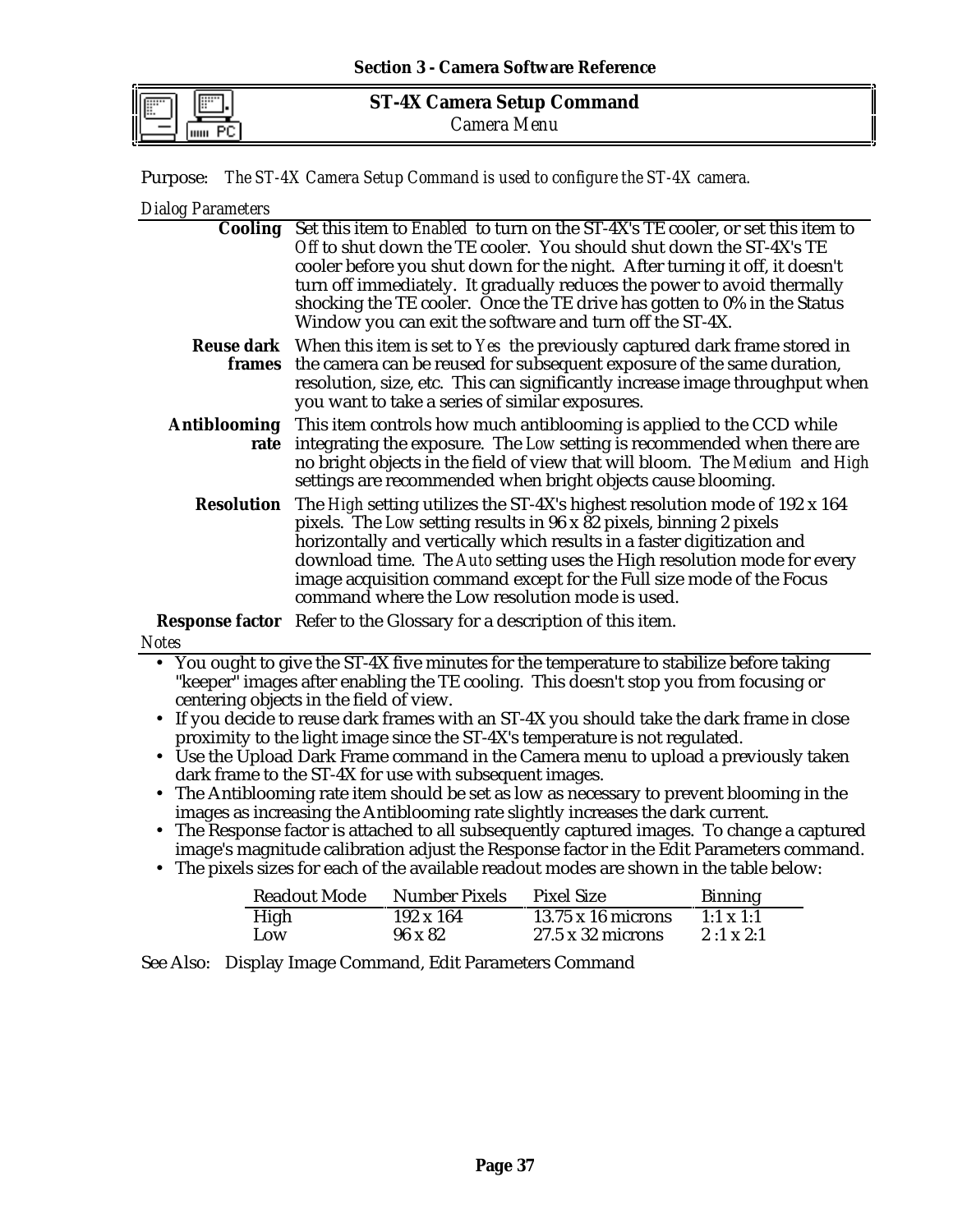| г.<br>  <br>  <br> |  |
|--------------------|--|
|                    |  |

**ST-5/PixCel 255 Camera Setup Command** *Camera Menu*

Purpose: *The ST-5 Camera Setup Command is used to configure the ST-5 and PixCel 255 camera hardware.*

### *Dialog Parameters* **Temperature** Set this item to *Active* to enable ST-5's temperature regulation, or set this **regulation** item to *Off* to shut it down. You should shut down the ST-5's TE cooler before you shut down for the night. After turning it off, it doesn't turn off immediately. It gradually reduces the power to avoid thermally shocking the TE cooler. Once the TE drive has gotten to 0% in the Status Window you can exit the software and turn off the ST-5. **Setpoint** When the temperature regulation is enabled, this is the temperature the camera tries to maintain. The camera's actual temperature and percent TE cooler power are shown in the lower right corner of the Status Window. **Reuse dark** When this item is set to *Yes* the previously captured dark frame stored in **frames** the camera can be reused for subsequent exposure of the same duration, setpoint temperature, resolution, size, etc. This can significantly increase image throughput when you want to take a series of similar exposures. **Antiblooming** This item controls how much antiblooming is applied to the CCD while **rate** integrating the exposure. The *Low* setting is recommended when there are no bright objects in the field of view that will bloom. The *Medium* and *High* settings are recommended when bright objects cause blooming. **Resolution** The *High* setting utilizes the ST-5's highest resolution mode of 320 x 240 pixels. The *Low* setting results in 160 x 120 pixels, binning 2 pixels horizontally and vertically which results in a faster digitization and download time. The *Auto* setting uses the High resolution mode for every image acquisition command except for the Full size mode of the Focus command where the Low resolution mode is used. **Response factor** Refer to the Glossary for a description of this item. *Notes* • You can watch the camera's temperature to see when the temperature regulation has stabilized after changing setpoints. If the percent power applied to the TE cooler reaches

- 100% after stabilization you have chosen a setpoint temperature that is too low.
- Use the Upload Dark Frame command in the Camera menu to upload a previously taken dark frame to the ST-5 for use with subsequent images.
- The Antiblooming rate item should be set as low as necessary to prevent blooming in the images as increasing the Antiblooming rate slightly increases the dark current.
- The Response factor is attached to all subsequently captured images. To change a captured image's magnitude calibration adjust the Response factor in the Edit Parameters command.
- The pixels sizes for each of the available readout modes are shown in the table below:

| <b>Readout Mode</b> | <b>Number Pixels</b> | <b>Pixel Size</b>      | <b>Binning</b>   |
|---------------------|----------------------|------------------------|------------------|
| High                | 320 x 240            | $10 \times 10$ microns | $1:1 \times 1:1$ |
| Low                 | 160 x 120            | $20 \times 20$ microns | $2:1 \times 2:1$ |

See Also: Display Image Command, Edit Parameters Command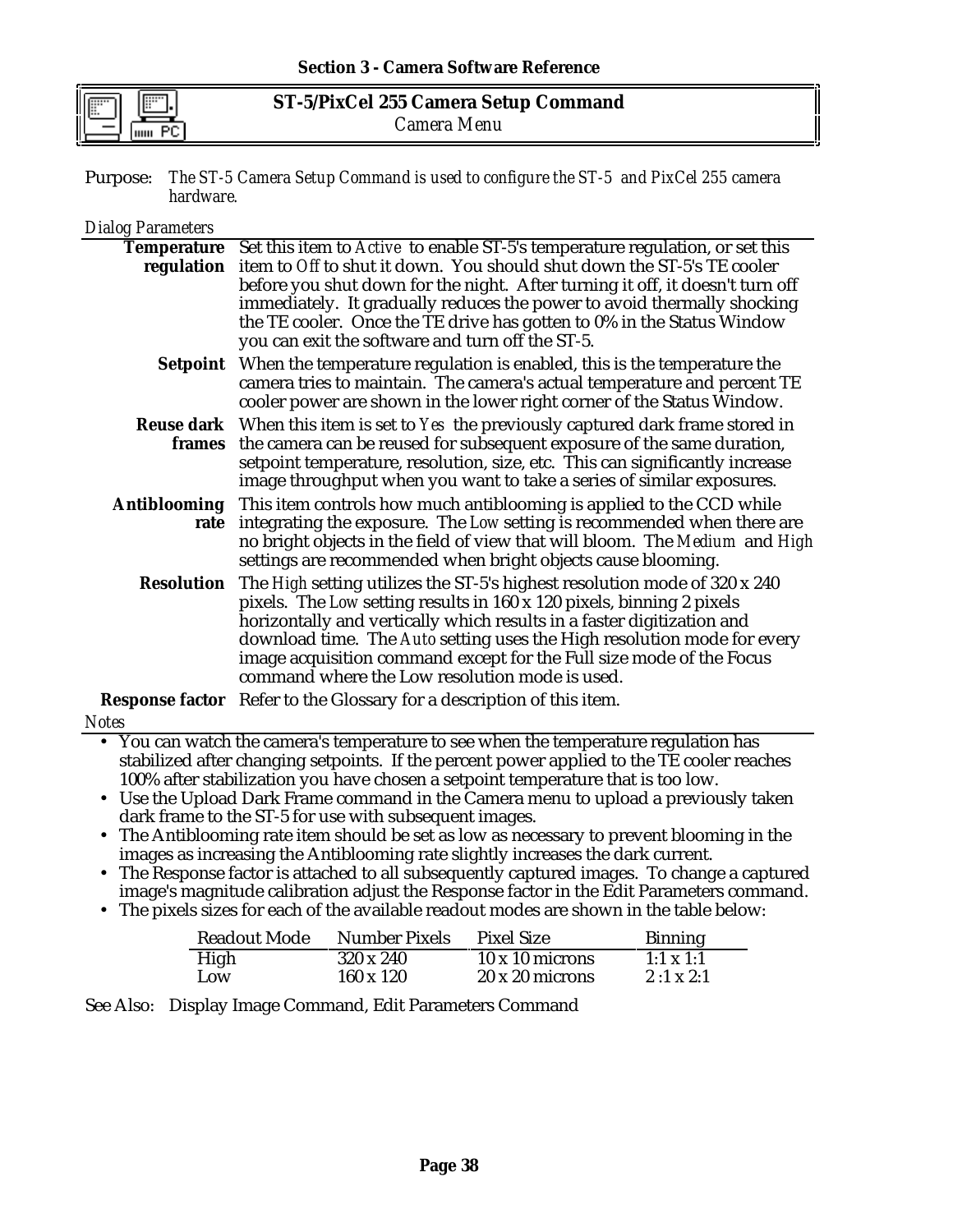Purpose: *The ST-6 Camera Setup Command is used to configure the ST-6 camera hardware .*

*Dialog Parameters*

|                   | Temperature Set this item to Active to enable ST-6's temperature regulation, or set this                                                                 |
|-------------------|----------------------------------------------------------------------------------------------------------------------------------------------------------|
|                   | regulation item to Off to shut it down. You should shut down the ST-6's TE cooler                                                                        |
|                   | before you shut down for the night. After turning it off, it doesn't turn off                                                                            |
|                   | immediately. It gradually reduces the power to avoid thermally shocking                                                                                  |
|                   | the TE cooler. Once the TE drive has gotten to 0% in the Status Window<br>you can exit the software and turn off the ST-6.                               |
|                   | <b>Setpoint</b> When the temperature regulation is enabled, this is the temperature the                                                                  |
|                   | camera tries to maintain. The camera's actual temperature and percent TE                                                                                 |
|                   | cooler power are shown in the Status Window.                                                                                                             |
|                   | <b>Reuse dark</b> When this item is set to Yes the previously captured dark frame stored in                                                              |
|                   | frames the camera can be reused for subsequent exposure of the same duration,                                                                            |
|                   | setpoint temperature, resolution, size, etc. This can significantly increase                                                                             |
|                   | image throughput when you want to take a series of similar exposures.                                                                                    |
|                   | Antiblooming This item controls how much antiblooming is applied to the CCD while                                                                        |
| rate              | integrating the exposure. The Low setting is recommended when there are                                                                                  |
|                   | no bright objects in the field of view that will bloom. The Medium and High                                                                              |
|                   | settings are recommended when bright objects cause blooming.                                                                                             |
| <b>Resolution</b> | The High setting utilizes the ST-6's highest resolution mode of 375 x 242<br>pixels. The Medium setting results in 250 x 242 pixels, and the Low setting |
|                   | results in 250 x 121 pixels through combinations of binning which increases                                                                              |
|                   | image throughput. The Auto setting uses the High resolution mode for                                                                                     |
|                   | every image acquisition command except for the Full size mode of the                                                                                     |
|                   | Focus command where the Low resolution mode is used.                                                                                                     |
|                   | Response factor Refer to the Glossary for a description of this item.                                                                                    |
| <b>Notes</b>      |                                                                                                                                                          |
|                   | • You can watch the camera's temperature to see when the temperature regulation has                                                                      |
|                   | stabilized after changing setpoints. If the percentage power applied to the TE cooler                                                                    |
|                   | reaches 100% after stabilization you have chosen a setpoint temperature that is too low.                                                                 |

- Use the Upload Dark Frame command in the Camera menu to upload a previously taken dark frame to the ST-6 for use with subsequent images.
- The Antiblooming rate item should be set as low as necessary to prevent blooming in the images as increasing the Antiblooming rate slightly increases the dark current.
- The Response factor is attached to all subsequently captured images. To change a captured image's magnitude calibration adjust the Response factor in the Edit Parameters command.
- The pixels sizes for each of the available readout modes are shown in the table below:

| <b>Readout Mode</b> | <b>Number Pixels</b> | <b>Pixel Size</b>        | <b>Binning</b>   |
|---------------------|----------------------|--------------------------|------------------|
| High                | 375 x 242            | $23 \times 27$ microns   | $2:1 \times 1:1$ |
| Medium              | $250 \times 242$     | $34.5 \times 27$ microns | $3:1 \times 1:1$ |
| Low.                | $250 \times 121$     | $34.5 \times 54$ microns | $3:1 \times 2:1$ |

See Also: Display Image Command, Edit Parameters Command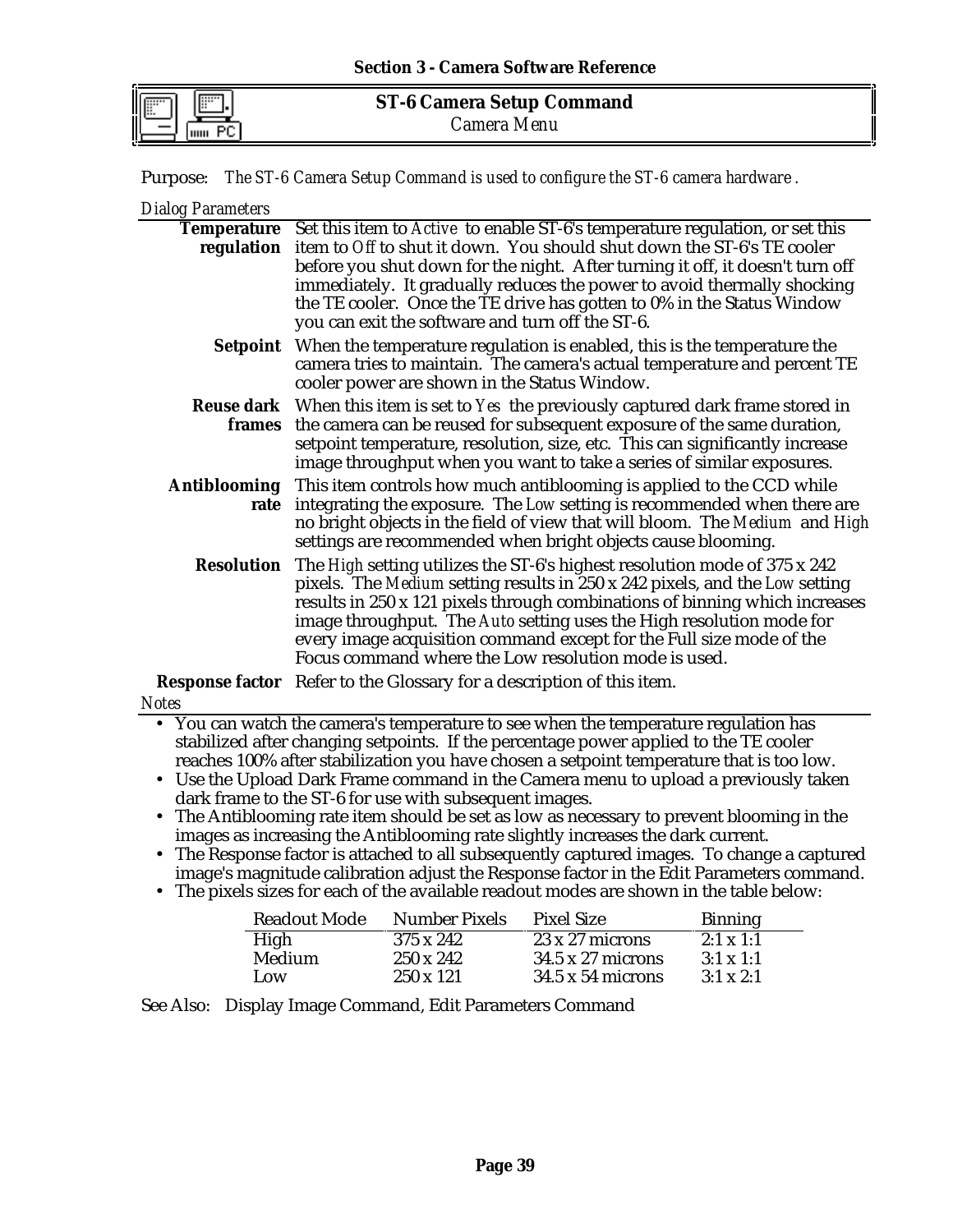Purpose: *The ST-7 and ST-8 Camera Setup Command is used to configure the camera hardware.*

| <b>Dialog Parameters</b>         |                                                                                                                                                                                                                                                                                                                                                                                                                                                                                                                                                                                                                                                                                                                              |
|----------------------------------|------------------------------------------------------------------------------------------------------------------------------------------------------------------------------------------------------------------------------------------------------------------------------------------------------------------------------------------------------------------------------------------------------------------------------------------------------------------------------------------------------------------------------------------------------------------------------------------------------------------------------------------------------------------------------------------------------------------------------|
| <b>Temperature</b>               | Set this item to Active to enable camera's temperature regulation,<br>regulation or set this item to Off to shut it down. You should shut down the camera's<br>TE cooler before you shut down for the night. After turning it off, it doesn't<br>turn off immediately. It gradually reduces the power to avoid thermally<br>shocking the TE cooler. Once the TE drive has gotten to 0% in the Status<br>Window you can exit the software and turn off the camera                                                                                                                                                                                                                                                             |
|                                  | Setpoint When the temperature regulation is enabled, this is the temperature the<br>camera tries to maintain. The camera's actual temperature and percent TE<br>cooler power are shown in the lower right corner of the Status Window.<br>You will typically be able to regulate to temperatures 30 degrees C below<br>ambient. We recommend picking readily achievable temperatures so you<br>can build a library of dark frames.                                                                                                                                                                                                                                                                                           |
|                                  | Reuse dark When this item is set to Yes the previously captured dark frame stored in<br>frames the camera can be reused for subsequent exposure of the same duration,<br>setpoint temperature, resolution, size, etc. This can significantly increase<br>image throughput when you want to take a series of similar exposures.                                                                                                                                                                                                                                                                                                                                                                                               |
| <b>Resolution</b>                | The High setting utilizes the camera's highest resolution mode of 9µ square<br>pixels. The Medium setting results in 18 micron square pixels, binning 2<br>pixels horizontally and vertically which results in a faster digitization and<br>download time. The Low setting is a 3 by 3 bin. The Auto setting uses the<br>High resolution mode for every image acquisition command except for the<br>Full size mode of the Focus command where the Low resolution mode is<br>used. The tracking CCD, if selected, can also be binned. Medium and Low<br>settings produce a 2x2 bin. When capturing a self guided image the<br>tracking CCD is always in High resolution mode, and the imaging CCD at<br>whatever is set here. |
| <b>Response factor</b>           | Refer to the Glossary for a description of this item.                                                                                                                                                                                                                                                                                                                                                                                                                                                                                                                                                                                                                                                                        |
| <b>Active CCD</b>                | This item sets the CCD that is read out by the Grab and Focus Commands<br>when acquiring images. You will typically collect images using the imaging<br>CCD, but may wish to view the tracking CCD image to center a guide star.                                                                                                                                                                                                                                                                                                                                                                                                                                                                                             |
| <b>Non-ABG Streak</b><br>Removal | Setting this item to Yes utilizes a special readout mode of the non-ABG<br>versions of the ST-7/8 that removes the horizontal streaking component of<br>blooming from stars that bloom in the image. Users of ABG versions of the<br>ST-7/8 should leave this set to No.                                                                                                                                                                                                                                                                                                                                                                                                                                                     |

*Notes*

• You can watch the camera's temperature to see when the temperature regulation has stabilized after changing setpoints. If the percent power applied to the TE cooler reaches 100% after stabilization you have chosen a setpoint temperature that is too cold.

- The response factor, multiplied by 6700, is the number of electrons generated by a 0th magnitude star per second per square inch of clear aperture.
- The Response factor is attached to all subsequently captured images. To change a captured image's magnitude calibration adjust the Response factor in the Edit Parameters command.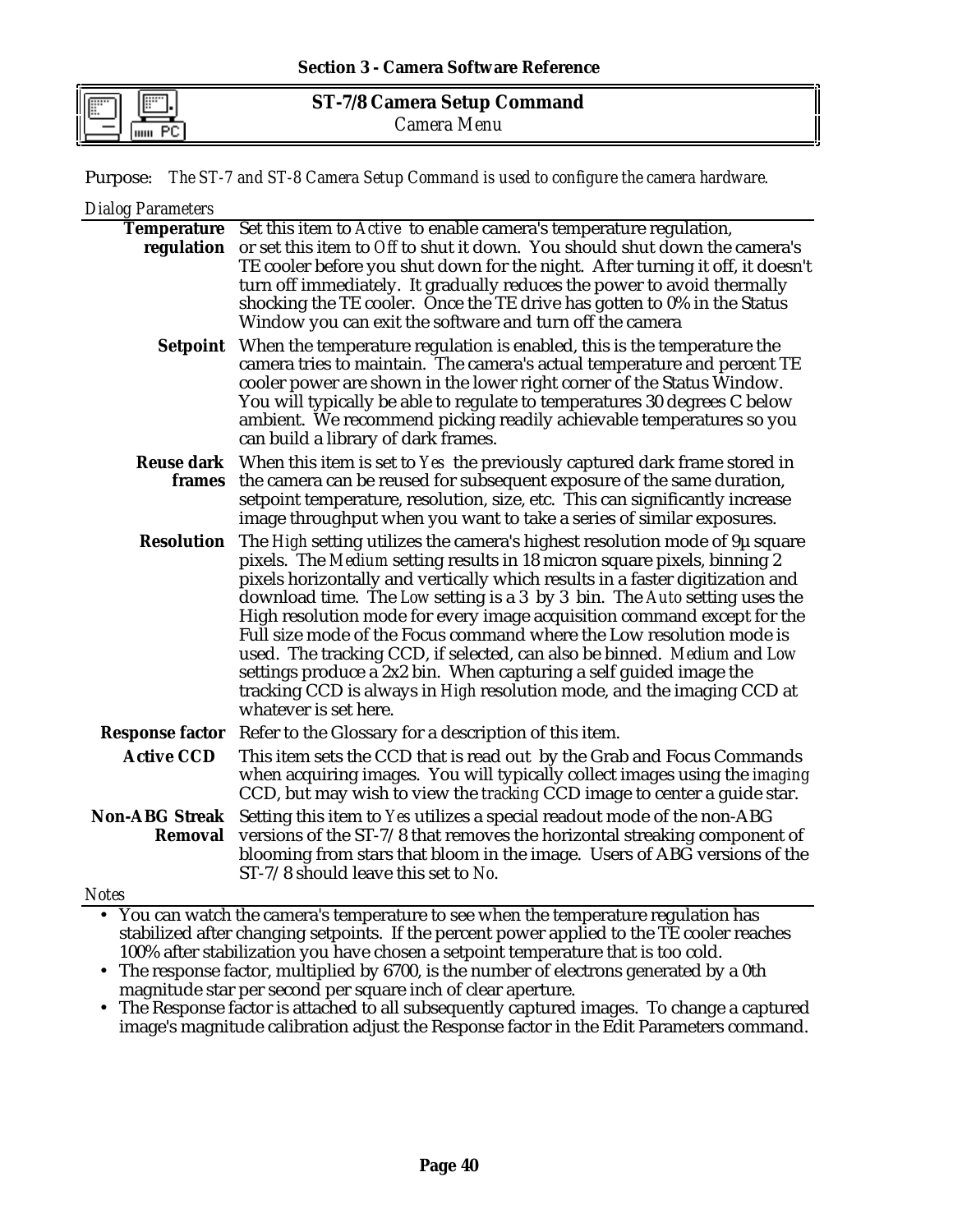• The pixels sizes for each of the available readout modes are shown in the table below:

| <b>Readout Mode</b> | <b>Number Pixels</b> | <b>Pixel Size</b>      | <b>Binning</b>   |
|---------------------|----------------------|------------------------|------------------|
| ST-7 High           | 765 x 510            | 9 x 9 microns          | $1:1 \times 1:1$ |
| <b>ST-7 Medium</b>  | 382 x 255            | 18 x 18 microns        | $2:1 \times 2:1$ |
| $ST-7$ Low          | 255 x 170            | $27 \times 27$ microns | $3:1 \times 3:1$ |
| ST-8 High           | 1530 x 1020          | 9 x 9 microns          | $1:1 \times 1:1$ |
| ST-8 Medium         | 765 x 510            | 18 x 18 microns        | $2:1 \times 2:1$ |
| ST-8 Low            | 510 x 340            | $27 \times 27$ microns | $3:1 \times 3:1$ |

See Also: Display Image Command, Edit Parameters Command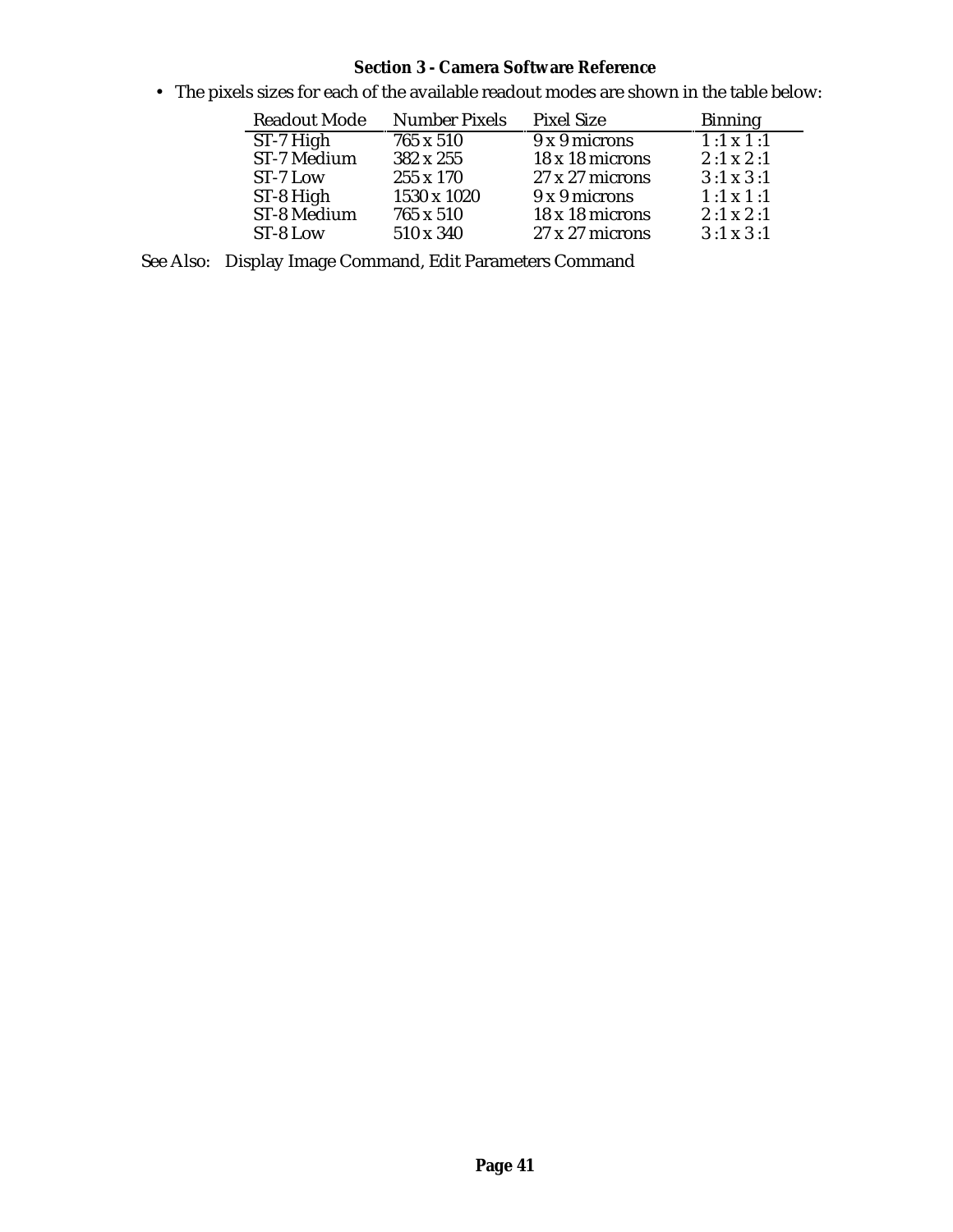## **3.5. Display Menu on the Macintosh**

Purpose: *The commands in the Display menu on the Macintosh allow displaying extra information about the image in memory.*

### *Commands*

*Notes*

|                       | Show Crosshair This command reveals the Crosshair Window where pixel<br>information is displayed as a crosshair is moved around in the<br>image.                                                                                                   |
|-----------------------|----------------------------------------------------------------------------------------------------------------------------------------------------------------------------------------------------------------------------------------------------|
| <b>Show Histogram</b> | This command reveals the Histogram Window which shows a<br>histogram of the image's pixel values. The histogram is a plot of<br>the number of pixels (vertical axis) having a given pixel value or<br>number vs. value (horizontal axis).          |
| <b>Parameter</b>      | This command brings up a dialog showing the image parameters<br>including the exposure time, temperature, pixel size, etc.                                                                                                                         |
| <b>Modifications</b>  | This command brings up a dialog showing a history of the<br>modifications made to the image since it was captured. This is<br>handy for remembering whether you "Removed Hot Pixels" etc., to<br>images you had previously captured and processed. |
| <b>Color Table</b>    | This command reveals the Color Table Editor where you can select<br>and create false-color tables for displaying the images. This is only<br>available on Macintosh computers that support color or gray-scale.                                    |
| <b>Slide Show</b>     | This command is used to show a previously scripted slide show.                                                                                                                                                                                     |
| <b>Photo Mode</b>     | This command blacks out the entire screen and displays the image<br>in the center which can be handy for taking photographs, etc. To<br>exit from photo mode click the mouse or hit any key.                                                       |

• On the Macintosh the image is always displayed in the Picture Window. The brightness and contrast of the image is controlled by the items in the Contrast Window.

• The color tables available in the Color Table Editor are saved with the CCDOPS application, not with the image.

• Use the Make Slide Show command in the File menu to create the slide show script.

See Also: Macintosh Contrast Window, Macintosh Crosshair Window, Macintosh Color Table Editor.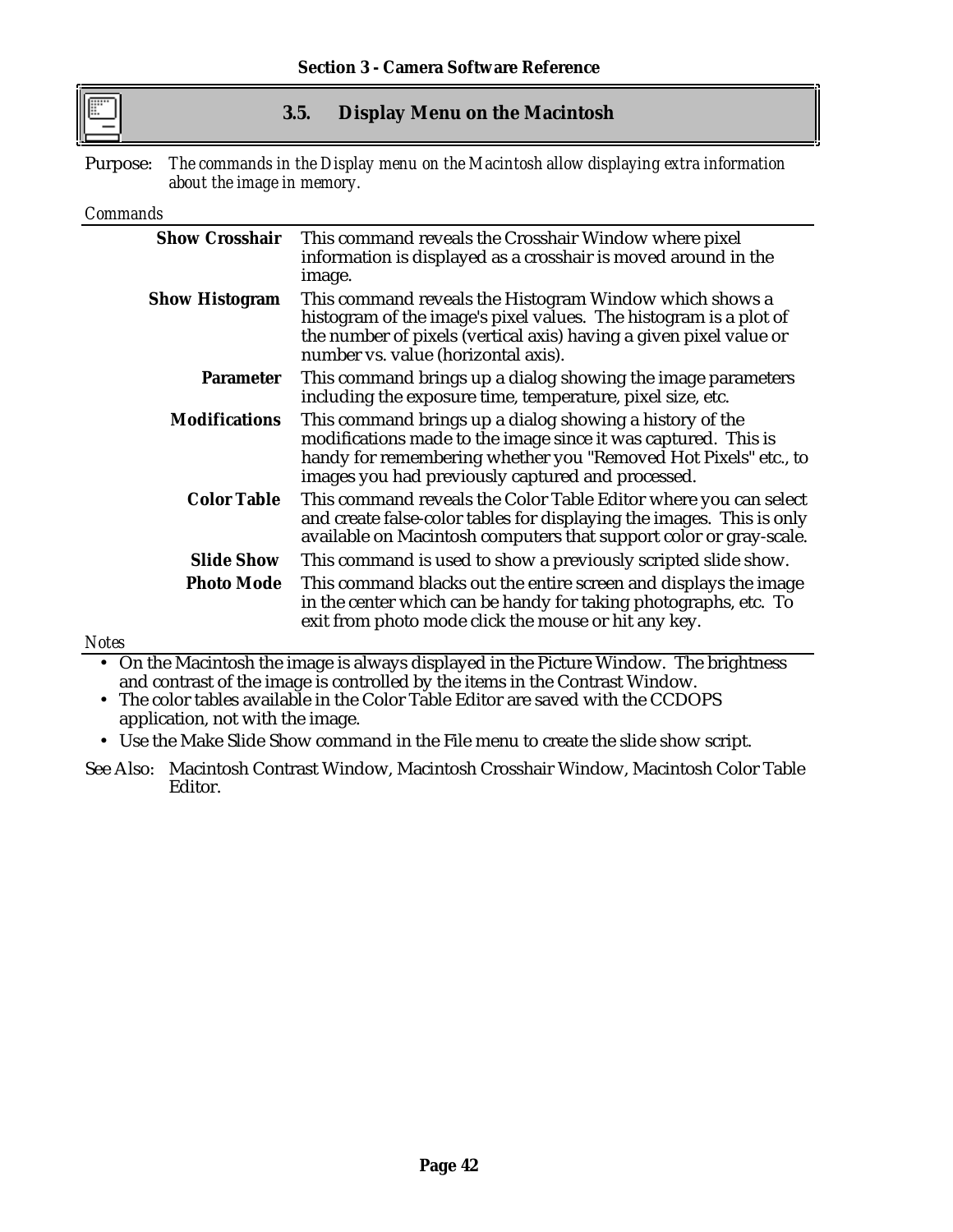

## **3.6. Display Menu on the PC**

Purpose: *The commands in the Display menu on the PC allow displaying the image and displaying additional information about the image.*

#### *Commands*

| Image                        | This command switches to Graphics Mode and displays the image.                                                                                                                                                                                                                                                                                                                                                                                                                                                                 |
|------------------------------|--------------------------------------------------------------------------------------------------------------------------------------------------------------------------------------------------------------------------------------------------------------------------------------------------------------------------------------------------------------------------------------------------------------------------------------------------------------------------------------------------------------------------------|
| <b>Histogram</b>             | This command allows displaying the image's histogram in either<br>text or graphics format. The histogram shows the number of pixels<br>having a given pixel value or number Vs value. In the text format<br>the histogram is shown in a table with a count of the number of<br>pixels for every 256 wide range of pixel values (0-255, 256-511, etc.).<br>In the graphics format the histogram is plotted with the vertical<br>axis representing the number of pixels and the horizontal axis<br>representing the pixel value. |
| <b>Parameter</b>             | This command brings up a dialog showing the image parameters<br>including the exposure time, temperature, pixel size, etc.                                                                                                                                                                                                                                                                                                                                                                                                     |
| <b>Modifications</b>         | This command brings up a dialog showing a history of the<br>modifications made to the image since it was captured. This is<br>handy for remembering whether you "Removed Hot Pixels" etc., to<br>images you had previously captured and processed.                                                                                                                                                                                                                                                                             |
| <b>Slide Show</b>            | This command is used to show a previously scripted slide show.                                                                                                                                                                                                                                                                                                                                                                                                                                                                 |
| <b>Load User Color Table</b> | This command allows you to load false-color tables for displaying<br>images in the photo display mode.                                                                                                                                                                                                                                                                                                                                                                                                                         |
| <b>Notes</b>                 |                                                                                                                                                                                                                                                                                                                                                                                                                                                                                                                                |
|                              | • Color tables are available for the EGA, MCGA, VGA and Super VGA displays.                                                                                                                                                                                                                                                                                                                                                                                                                                                    |

• If you want to create your own false-color tables refer to Appendix B.

• On the right in the Data Buffer box of the Status Window the software shows which color tables are loaded. An E, M, V or X indicate the presence of the EGA, MCGA, VGA and XVGA (Super VGA) color tables.

• Use the Make Slide Show command in the File menu to create the slide show script.

See Also: Display Image Command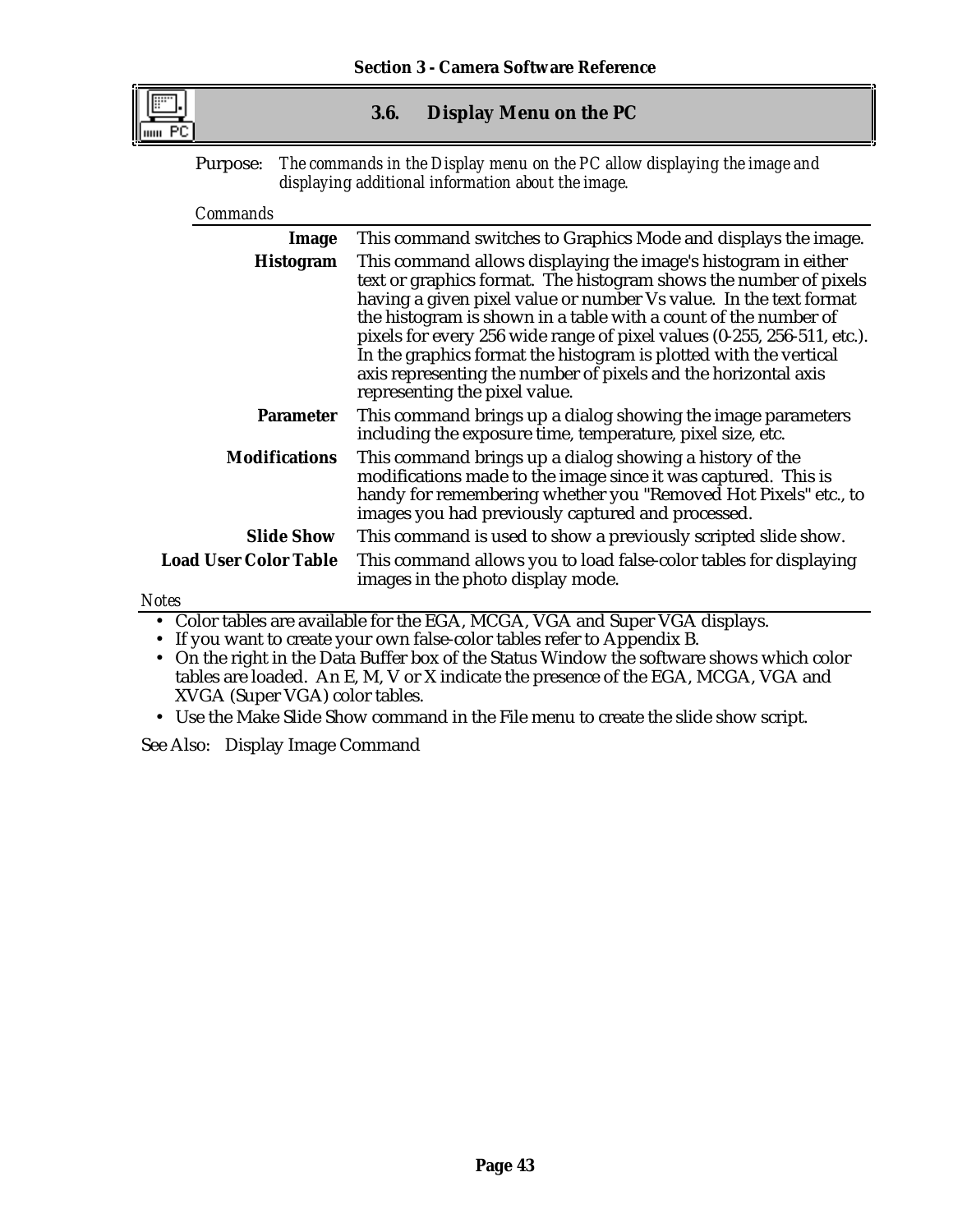| E  | <b>Display Image Command</b> |  |
|----|------------------------------|--|
| PC | Display Menu                 |  |

| <b>Purpose:</b> The Display Image Command is used on the PC to switch from Command Mode to |
|--------------------------------------------------------------------------------------------|
| Graphics Mode where the image is displayed.                                                |

| <b>Dialog Parameters</b>                                                                                                     |                                                                                                                                                                                                                                                                                                                   |
|------------------------------------------------------------------------------------------------------------------------------|-------------------------------------------------------------------------------------------------------------------------------------------------------------------------------------------------------------------------------------------------------------------------------------------------------------------|
| <b>Display mode</b>                                                                                                          | The Analysis mode allows you to use crosshairs to measure the image and<br>apply other image processing functions to the image. The Photo mode<br>clears the screen and displays the image in the center of the screen, void of<br>any text or menus. This is handy for taking photographs of the image.          |
| <b>Auto contrast</b>                                                                                                         | Set this item to Yes to have the software pick settings for the Background<br>and Range parameters below. This works well for most images except for<br>images containing only stars. Set this item to No if you want to manually<br>set the Background and Range parameters.                                     |
| Range                                                                                                                        | Background When Auto contrast is not enabled, pixels with values below the<br>Background level are displayed as black. Pixels above the Background +<br>Range level are displayed as bright white. Pixels values between the<br>Background level and the Background + Range level are assigned shades of<br>gray. |
|                                                                                                                              | <b>Smoothing</b> When this item is set Yes the image is smoothed for display purposes. This<br>reduces the graininess of images at the expense of blurring.                                                                                                                                                       |
| <b>Negative image</b>                                                                                                        | Set this item to Yes to display the image as a negative. This can be handy<br>for dim nebulosity as the contrast of negative images is better for dim<br>objects.                                                                                                                                                 |
|                                                                                                                              | Top/Left In the photo display mode some display adapters do not have enough<br>resolution to display the entire image. These items indicate how many<br>pixels off the top and off the left to skip and not display.                                                                                              |
|                                                                                                                              | <b>Color select</b> In the photo display mode you have the choice of displaying the image<br>using the software's built in gray-scale color table (Standard setting) or by<br>using a false-color table (User setting).                                                                                           |
| <b>Notes</b>                                                                                                                 |                                                                                                                                                                                                                                                                                                                   |
| The settings in the Display Image command do not modify the image data itself. They only<br>affect the display of the image. |                                                                                                                                                                                                                                                                                                                   |

- In the analysis display mode the software combines pixels as necessary to be able to display the full image independent of display adapter setting.
- The gray-scale rendering of images may be better in the photo mode compared to the analysis mode on any given display adapter. The software takes advantage of the increased screen area and may try to dither the image to increase the gray-scale.
- Lowering the Background parameter makes the image brighter, revealing dimmer objects. Lowering the Range parameter increases the image's contrast.
- Auto contrast sets the Background and Range such that 10% of the pixels have intensities below the Background and 1% of the pixels have values above Background + Range.
- If you change either the Background or Range parameters the software will automatically switch Auto contrast off for you.
- If you want to create your own false-color tables refer to the Appendix.

See Also: PC Setup Command, PC Display Mode Menus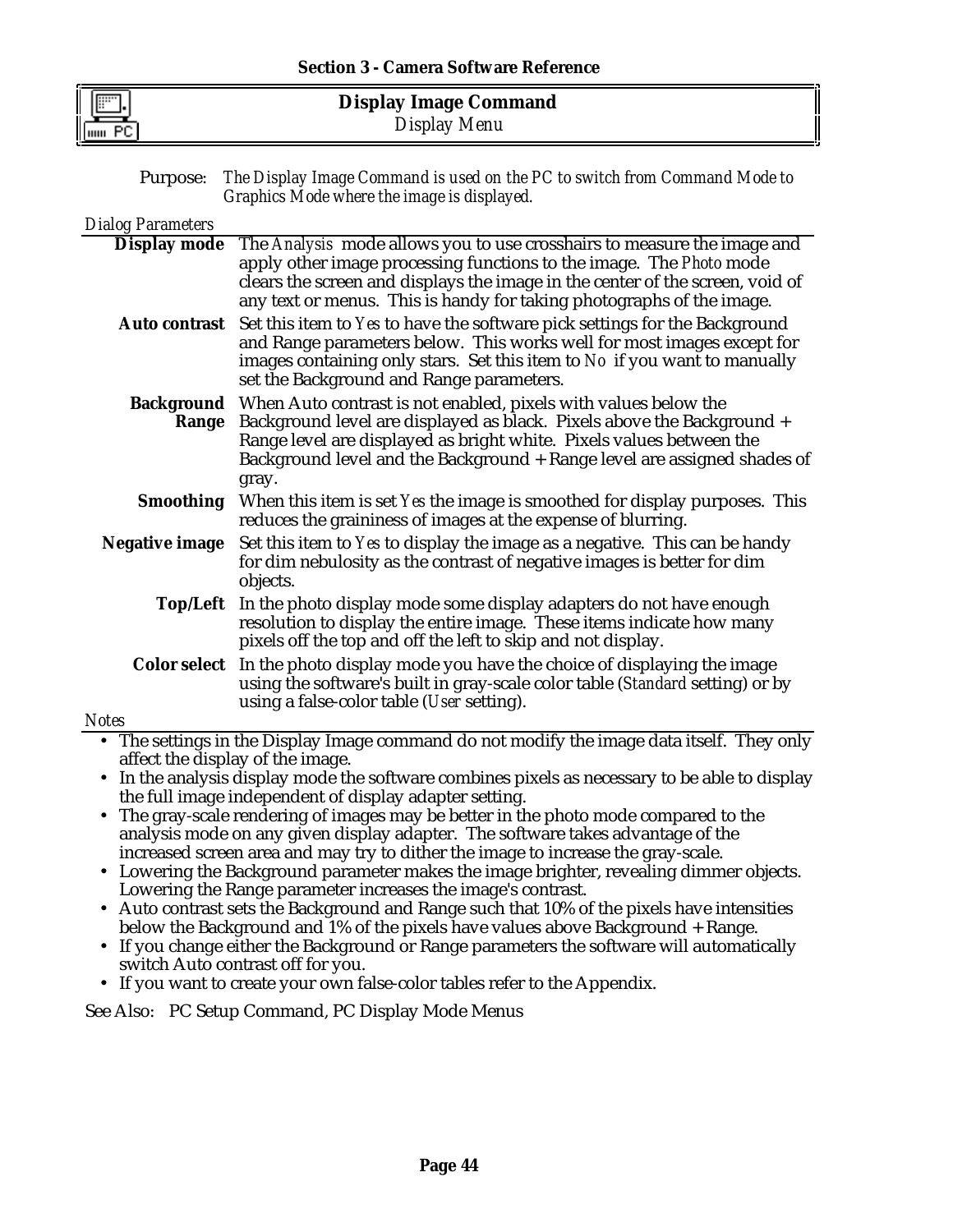

**PC Display Mode Menus** *Display Command, Graphics Mode*

Purpose: *On the PC, the analysis mode of the Display Mode contains pop-up menus which control the operation of the Display mode.*

## *Display Menu Commands*

|                       | X-Hairs This command, which can be invoked with the 'X' key, switches the Display<br>mode to Crosshair mode, revealing the X-Hairs menu described below.                                                                                                                                                                                                                    |
|-----------------------|-----------------------------------------------------------------------------------------------------------------------------------------------------------------------------------------------------------------------------------------------------------------------------------------------------------------------------------------------------------------------------|
| H-flip                | This command, which can be invoked with the 'H' key, flips the image<br>horizontally.                                                                                                                                                                                                                                                                                       |
| V-flip                | This command, which can be invoked with the 'V' key, flips the image<br>vertically.                                                                                                                                                                                                                                                                                         |
|                       | <b>Zoom</b> This command, which can be invoked with the 'Z' key, allows you to Zoom<br>the image 4:1. A zoom region is shown on the image which can be<br>positioned with the mouse or the keyboard. Once positioned, hitting the 'Z'<br>key zooms the image, interpolating between pixels, and hitting the 'R' key<br>zooms the image by replicating each pixel 4x4 times. |
| Crop                  | This command, which can be invoked with the 'C' key, allows you to Crop<br>the image. A crop region is shown on the image which can be positioned<br>and sized with the mouse or the keyboard. Once positioned, hitting the 'C'<br>crops and redisplays the image.                                                                                                          |
| <b>Smoothing</b>      | This command, which can be invoked with the 'S' key, toggles Smoothing<br>on and off, redisplaying the image.                                                                                                                                                                                                                                                               |
|                       | <b>Negative</b> This command, which can be invoked with the 'N' key, toggles Negative<br>image on and off, redisplaying the image.                                                                                                                                                                                                                                          |
|                       | <b>Quit</b> This command, which can be invoked with the Esc or 'Q' key, exits from the<br>Display mode back to Command Mode.                                                                                                                                                                                                                                                |
| X-Hairs Menu Commands |                                                                                                                                                                                                                                                                                                                                                                             |
|                       | Set Position This command, which can be invoked with the 'S' key, zeros the separation<br>measurement by setting the home or zero location of the separation to the<br>crosshair's pixel coordinates when the key is pressed.                                                                                                                                               |
| Centroid              | This command, which can be invoked with the 'C' key, sets the home or<br>zero location of the separation to the coordinates of the centroid of the data<br>at the crosshair's position.                                                                                                                                                                                     |
| <b>Position</b>       | This command, which can be invoked with the 'P' key, measures the<br>centroid of the data at the crosshair's position and updates the Separation<br>measurement to that location.                                                                                                                                                                                           |
| <b>Background</b>     | This command, which can be invoked with the 'B' key, uses the data at the<br>crosshair's position as a measurement of the sky background for magnitude<br>and centroid calculations.                                                                                                                                                                                        |
|                       | Toggle Box This command, which can be invoked with the 'T' key, toggles the size of<br>the box used in measuring the background, average pixel value, and<br>magnitudes from 3x3 pixels to 11x11 pixels.                                                                                                                                                                    |
| +/- Magnitude         | These commands, which can be invoked with the '+' and '-' keys, adjust the<br>image's response factor (from the Edit Parameters Command) in order to<br>adjust the calculated magnitudes by $\pm 0.1$ or $\pm 0.01$ magnitudes depending<br>on whether the shift key is held down.                                                                                          |
|                       | <b>Quit</b> This command, which can be invoked with the Esc or 'Q' key, exits from the<br>Crosshair mode back to Display mode.                                                                                                                                                                                                                                              |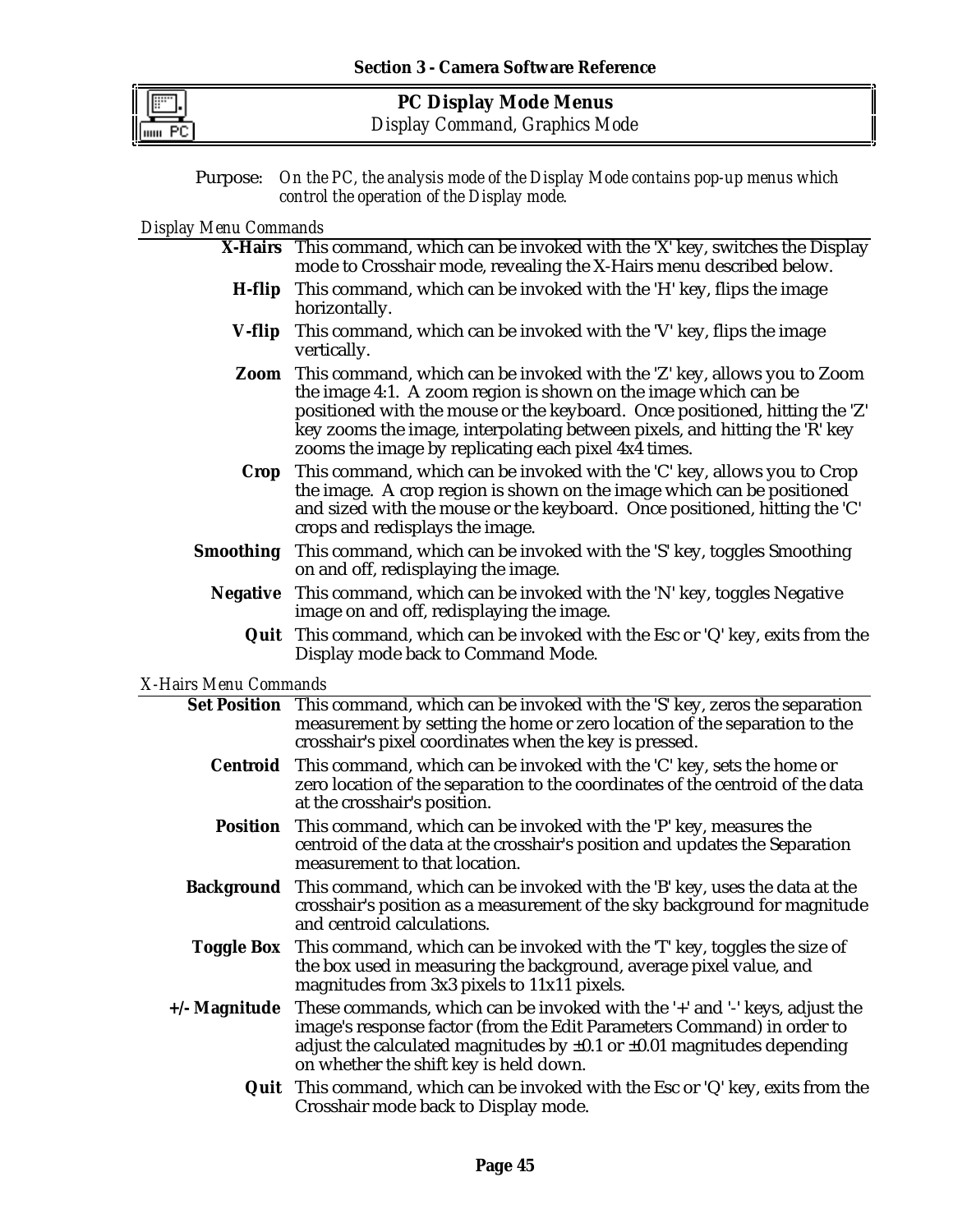#### *Notes*

• The I,J,K and M keys form a virtual keypad that moves the Crosshair, Zoom and Clip regions around 5 or 10 pixels at a time, depending on whether the shift key is held down.



- For accurate stellar magnitude and centroid determinations you should always set a background region in an area of the image representing the background conditions around the star. If the star is buried in nebulosity then pick a background region with a similar nebular intensity.
- If you find it necessary to adjust the magnitude measurements you may wish to copy the resulting Response factor from the Edit Parameters command to the Camera Setup command so that subsequent images will be correct.
- Stellar magnitude calculations depend on the settings of the Response factor and Aperture area parameters in the Edit Parameters Command. The Diffuse Magnitude calculations additionally depend on the Focal length parameter.
- Separation calculations depend on the settings of the Focal length parameter in the Edit Parameters Command.
- Separations are shown in arcseconds. Orientations are with  $0^{\circ}$  up, working clockwise towards 360°.

See Also: Edit Parameters Command, Camera Setup Commands.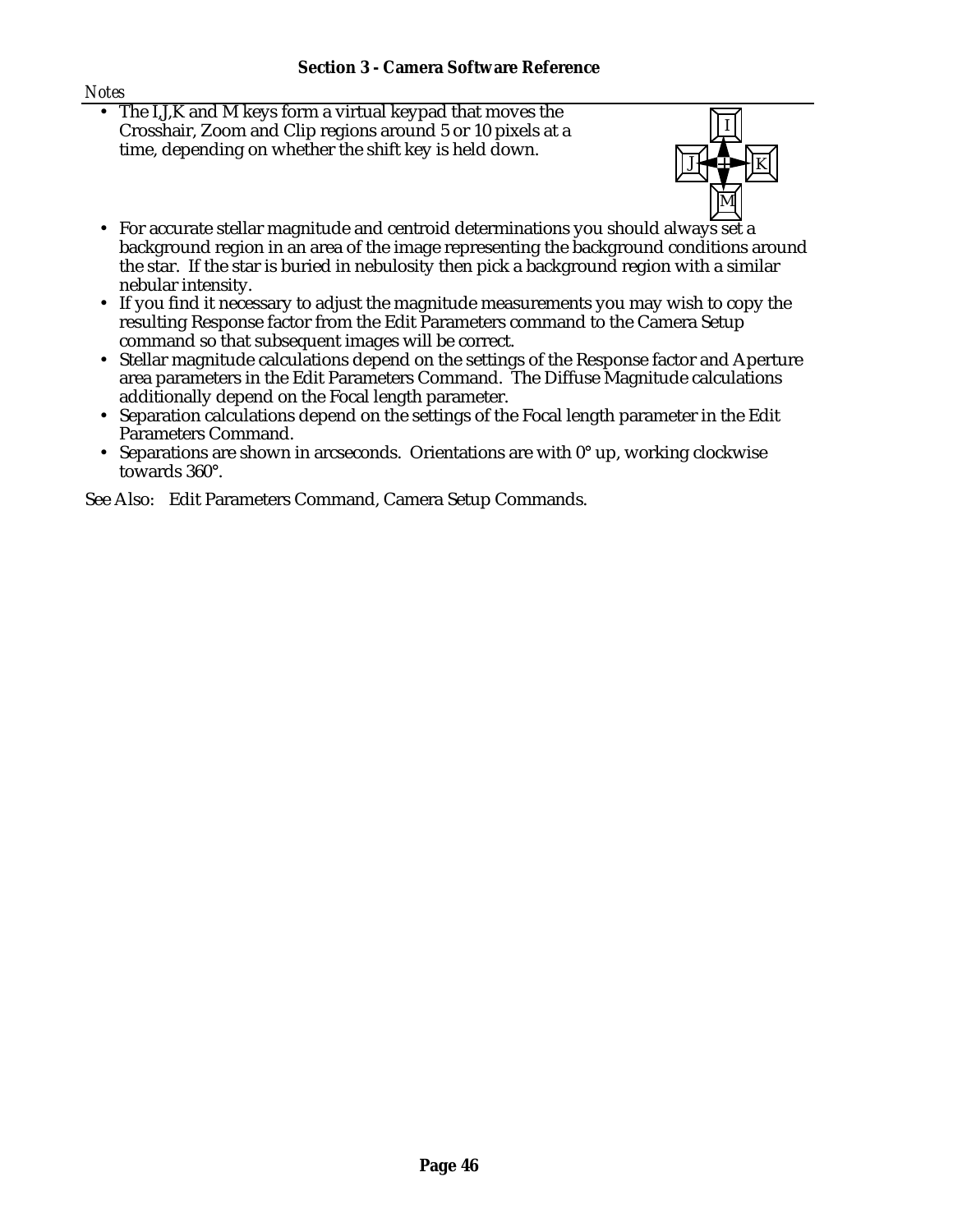### **Macintosh Contrast Window**

Purpose: *On the Macintosh the Contrast Window contains controls that affect the display of the image in the Picture window.*

#### *Window Items*

|                                                                                            | Back/Range When Auto contrast is not enabled, pixels with values below the Back level<br>are displayed as black. Pixels above the Back + Range level are displayed<br>as bright white. Pixels values between the Back level and the Back + Range<br>level are assigned shades of gray. |  |
|--------------------------------------------------------------------------------------------|----------------------------------------------------------------------------------------------------------------------------------------------------------------------------------------------------------------------------------------------------------------------------------------|--|
|                                                                                            | Smooth When this item is checked the image is smoothed for display purposes.<br>This reduces the graininess of images at the expense of blurring.                                                                                                                                      |  |
|                                                                                            | Invert When this item is checked the image is displayed as a negative. This can be<br>handy for dim nebulosity as the contrast of negative images is better for<br>dim objects.                                                                                                        |  |
| Auto                                                                                       | When this item is checked the software sets the Back and Range parameters<br>based upon the image data. This works well for most images except for<br>images containing only stars. Uncheck this item if you wish to manually<br>set the Back and Range parameters.                    |  |
|                                                                                            | Do It Hitting this button redisplays the image based upon the settings of the<br>other items in this window.                                                                                                                                                                           |  |
| Mag                                                                                        | This pop-up menu selects the magnification (zoom-level) of the image<br>displayed in the Picture window.                                                                                                                                                                               |  |
| <b>Notes</b>                                                                               |                                                                                                                                                                                                                                                                                        |  |
| the display of the image.                                                                  | • The settings in the Contrast Window do not modify the image data itself. They only affect<br>Lowering the Back parameter makes the image brighter, revealing dimmer objects.                                                                                                         |  |
| Lowering the Range parameter increases the image's contrast.                               |                                                                                                                                                                                                                                                                                        |  |
| • Auto contrast sets the Background and Range such that 10% of the pixels have intensities |                                                                                                                                                                                                                                                                                        |  |
| below the Background and that 1% of the pixels have values above Background + Range.       |                                                                                                                                                                                                                                                                                        |  |
|                                                                                            | If you change either the Background or Range parameters the software will automatically                                                                                                                                                                                                |  |
|                                                                                            | switch Auto contrast off for you.<br>$\bullet$ The Color Table Editor can be used to create your own false-color tables                                                                                                                                                                |  |

- The Color Table Editor can be used to create your own false-color tables.
- You have to click the  $\mathbb{D} \circ \mathbb{I}$  button to redisplay the image after changing the settings in the Contrast Window (except the Auto checkbox which is automatic).
- Holding the Option key down and clicking in the image zooms in and centers the clicked on pixel in the Picture window.
- Holding the Command key down and clicking in the image zooms out and centers the clicked on pixel in the Picture window.

| Contrast                           |                                               |
|------------------------------------|-----------------------------------------------|
| Back<br>185<br>Range<br>70<br>Mag: | Processing<br><b>Smooth</b><br>Invert<br>Auto |

See Also: Macintosh Color Table Editor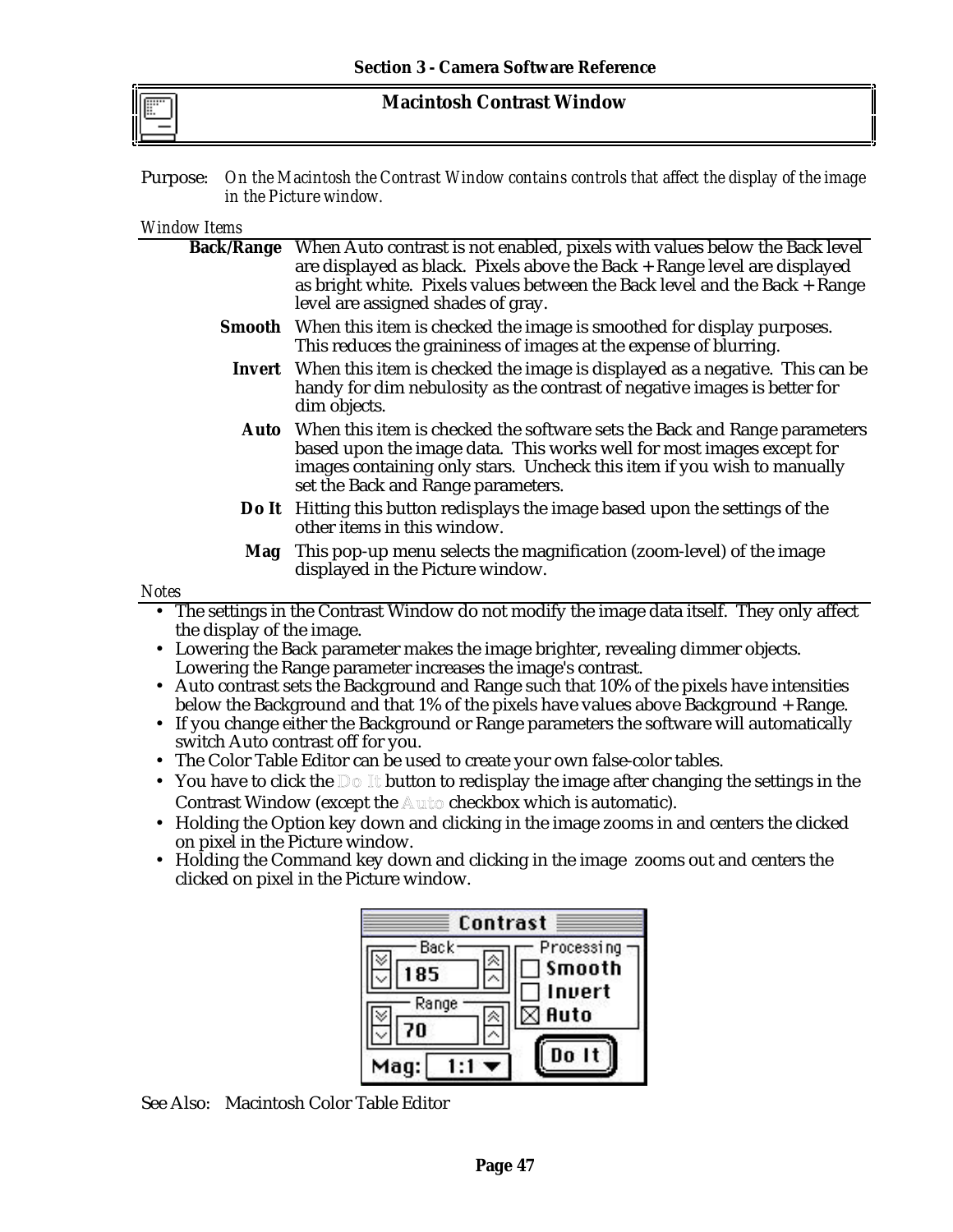| $\boxed{m}$ | <b>Macintosh Color Table Editor</b> |
|-------------|-------------------------------------|
|             |                                     |

Purpose: *On the Macintosh the Color Table Editor allows you to create your own false-color tables for displaying the images.*

#### *Window Items*

|<br>|<br>|

|                                                                                            | Table menu Use this pop-up menu item to select the table to select or edit.                                                                                                    |
|--------------------------------------------------------------------------------------------|--------------------------------------------------------------------------------------------------------------------------------------------------------------------------------|
|                                                                                            | New Clicking on this button creates a new color table for you to edit.                                                                                                         |
|                                                                                            | Delete Clicking on this button deletes the active color table. Be careful because<br>you can not undo this!                                                                    |
| Rename                                                                                     | Clicking on this button allows you to rename the active color table.                                                                                                           |
| Dup                                                                                        | Clicking on this button makes a copy of the active color table for you to<br>edit.                                                                                             |
|                                                                                            | <b>Ramp</b> Clicking and dragging in the Color Table and then clicking this button<br>blends the colors in the selected region from the starting color to the ending<br>color. |
|                                                                                            | <b>Done</b> Click on this button when you are all through with the Color Table Editor.                                                                                         |
| <b>Notes</b>                                                                               |                                                                                                                                                                                |
|                                                                                            | • As you move the mouse around in the Color Table the active cell is shown below the Color                                                                                     |
| Table.                                                                                     |                                                                                                                                                                                |
| • You can change the color of any individual cell in the Color Table by double-clicking on |                                                                                                                                                                                |
| that cell. This brings up the standard Macintosh Color Picker.                             |                                                                                                                                                                                |

• The Color Table Editor is only available on Macintosh models that support color or grayscale.

• The color tables available in the Color Table Editor are saved with the CCDOPS application, not the individual image files.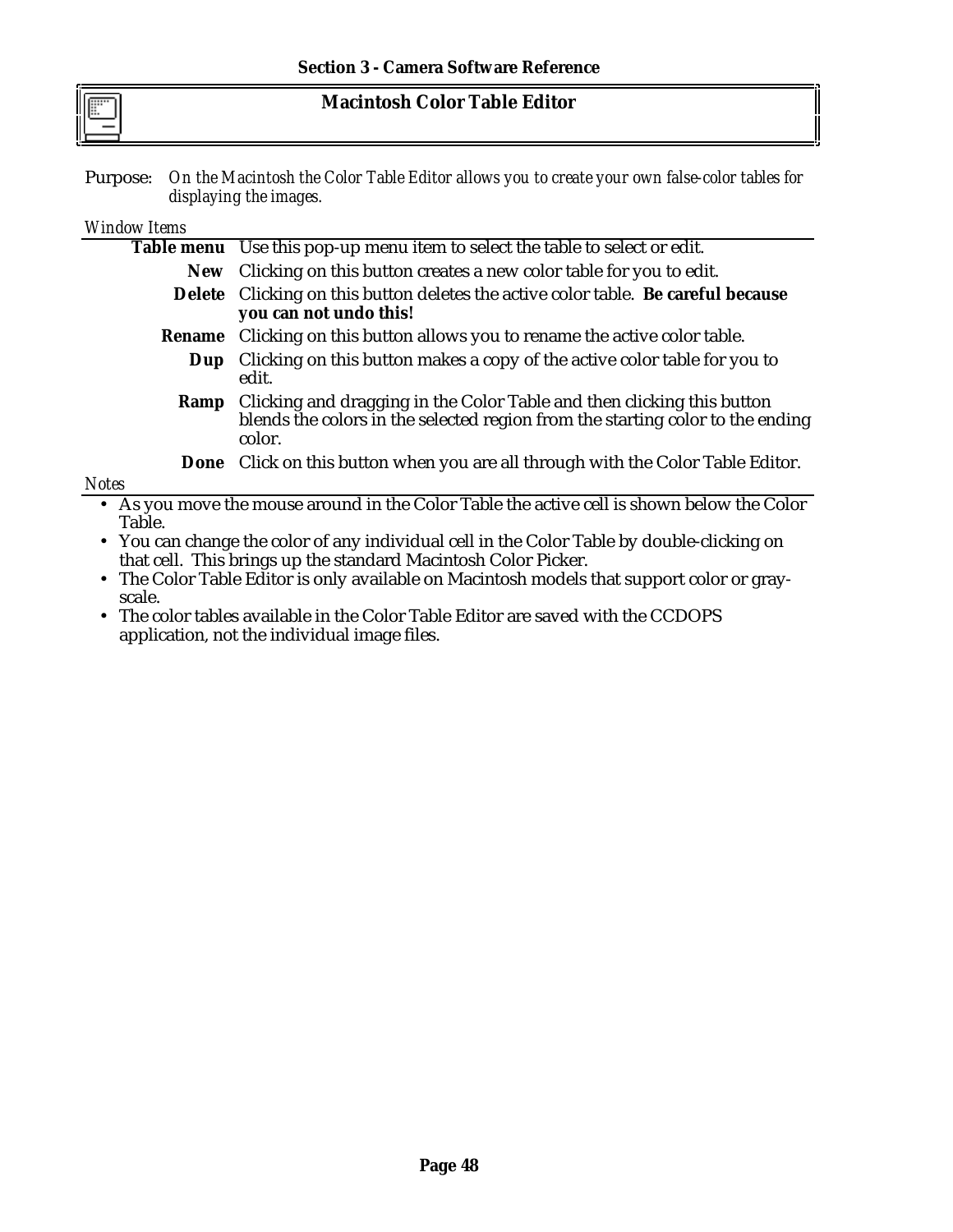| <br> |  |
|------|--|
|      |  |

**Crosshairs Window**

Purpose: *The Crosshairs window allows inspecting the image on a pixel-by-pixel basis. On the PC it is available through the Analysis display mode. On the Macintosh it is shown with the Show Crosshairs command in the Display menu..*

#### *Window Items*

- **Pix X, Y** These show the horizontal and vertical positions of the crosshair relative to the upper-left pixel which is pixel 1,1.
- **Value** This shows the brightness (in ADU) of the pixel directly under the crosshair.
- **AvgVal** This shows the average pixel value (in ADU) of the pixels in a "box" centered under the crosshair.
	- **Noise** This shows the RMS variation (in ADU) of the pixels in the "box" under the crosshair.
- **Mag/Absolute** This shows the calculated magnitude of the star in the "box" under the crosshair.
- **DifMag/Diffuse** This shows the calculated magnitude per square-arcsecond of the nebulosity in the "box" under the crosshair.
	- **See/Seeing** This shows the "full-width at half maximum" in arcseconds for the star in the "box" under the crosshair.
		- **Sep.** This shows the separation in degrees/minutes/seconds of arc between the reference position and the crosshair.
		- **Angle** This shows the angle clockwise from vertical between the reference position and the crosshair.

**Boxsize/Box** This sets the size of the "box" used in the average, magnitude and seeing calculations.

#### *Notes*

- Hitting the 'B' key (or clicking in the image on the Macintosh) places the background cursor.
- Hitting the 'S' key sets the reference position to the wholepixel value of the crosshair position.
- Hitting the 'T' key (or selecting from the pop-up menu on the Macintosh) sets the size of the "box" used in the average, magnitude and seeing calculations.
- Hitting the 'C' key sets the reference position to the centroid of the data under the crosshair.
- Hitting the 'P' key measures the separation between the reference position and the centroid of the data under the cursor.
- Hitting the '+'/'-' keys adjusts the image's Response Factor such that the calculated magnitude increases/decreases by 0.1 or 0.01 magnitudes based on whether the shifty key is down.
- Refer to Appendix B for a detailed description of the Astrometric and Photometric capabilities of CCDOPS.

| X Hair                               |  |  |
|--------------------------------------|--|--|
| Pixel Data<br>Y: 358<br>X:140        |  |  |
| Value: 8530                          |  |  |
| AvgVal: 3773.7<br>Noise: 1818.8      |  |  |
| Magnitudes                           |  |  |
| Absolute: 31.68                      |  |  |
| Diffuse:27.99                        |  |  |
| $Seeing: 0.1 \times 0.1$<br>Geometry |  |  |
| Sep.: 1.76"                          |  |  |
| Angle: 192.01°                       |  |  |
| Вон:<br>5                            |  |  |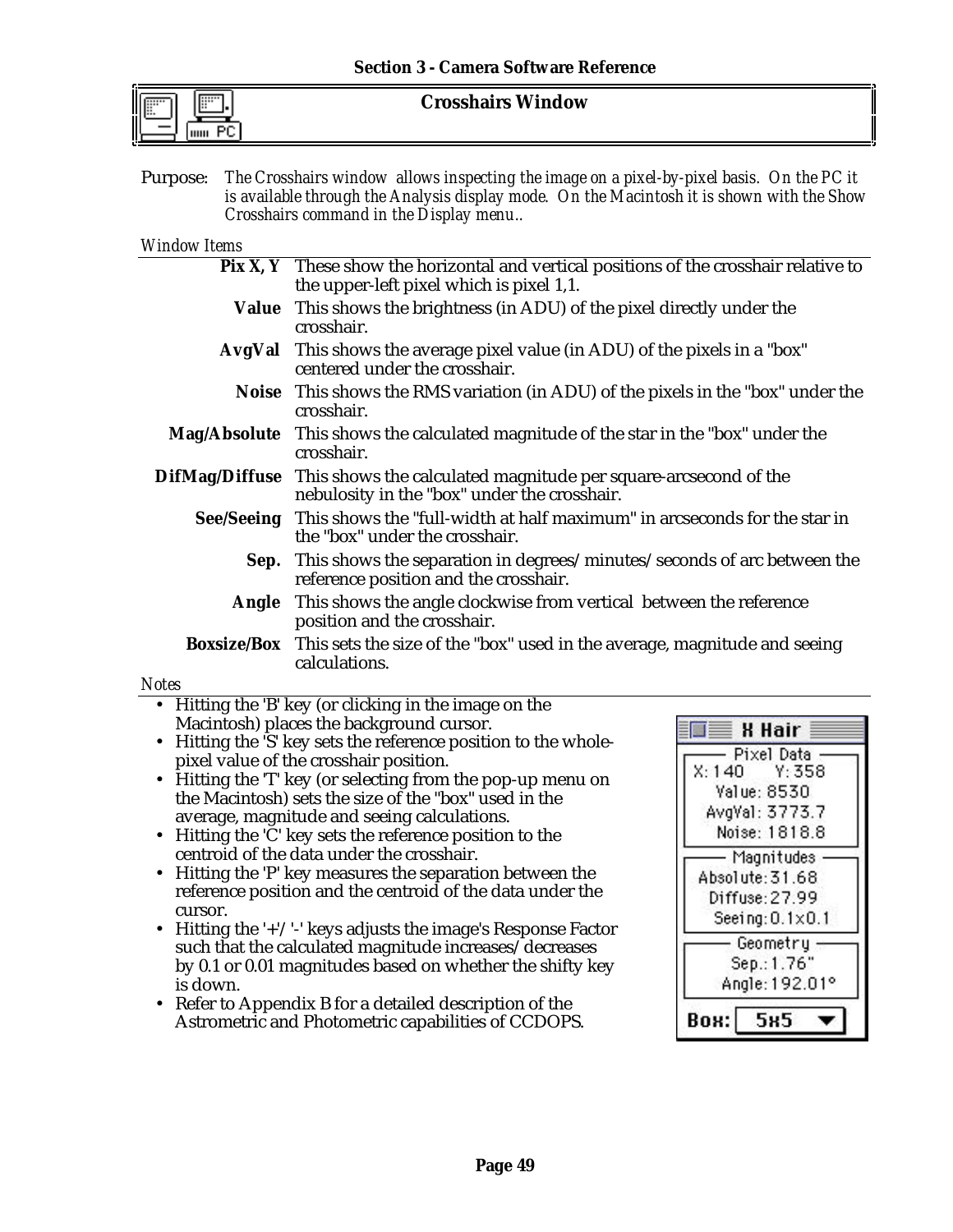## **3.7. Utility Menu**

Purpose: *The commands in the Utility menu are image processing commands that modify the image data.*

### *Commands*

| <b>Dark Subtract</b>      | Use this command to manually subtract a dark frame on the disk<br>from the image in memory. You would only do this if you did not<br>have the Grab command automatically subtract a dark frame.<br>You can use the Standard dark subtraction or a special<br>"Adaptive" routine that tries to adjust the dark image to more<br>closely match the light image. We suggest you always save the<br>image first and stick with the Standard routine. If your images<br>have many residual hot or cold pixels after the dark subtraction<br>reload the image and try the adaptive routine. |
|---------------------------|---------------------------------------------------------------------------------------------------------------------------------------------------------------------------------------------------------------------------------------------------------------------------------------------------------------------------------------------------------------------------------------------------------------------------------------------------------------------------------------------------------------------------------------------------------------------------------------|
| Co-Add                    | Use this command to co-add an image on disk to the one in<br>memory. You can offset the images relative to one another in X<br>and Y. These offsets allow you to co-register the images. You can<br>also specify a count offset to be subtracted from the sum of the two<br>images which may be essential to prevent the sum of the two<br>images from saturating at 65535 counts.                                                                                                                                                                                                    |
| <b>Smooth</b>             | This command smoothes the image by combining each pixel with a<br>weighted sum of itself and its eight neighboring pixels, reducing<br>the graininess of the image at the expense of increasing blur. You<br>can select from three filter strengths which apply increasing<br>amounts of smoothing to the image.                                                                                                                                                                                                                                                                      |
| <b>Sharpen</b>            | This command sharpens the image by performing an unsharp<br>masking operation with three strengths. The Nebulae setting is not<br>as strong as the Lunar/Planetary but it won't leave rings around<br>stars with surrounding nebulosity.                                                                                                                                                                                                                                                                                                                                              |
| <b>Flat Field</b>         | This command allows you to select a Flat Field image on disk to<br>use in flat field correcting the image in memory.                                                                                                                                                                                                                                                                                                                                                                                                                                                                  |
| <b>Scale</b>              | This command allows you to scale the pixel values in an image<br>either linearly or logarithmically. You specify Background and<br>Range parameters which are used in scaling the image. Pixels with<br>values below Background become 100 and pixels with values above<br>Background + Range become 65535. Pixels with values between<br>Background and Background + Range are scaled appropriately.                                                                                                                                                                                 |
| <b>Remove Cool Pixels</b> | This command removes dark pixels from images by replacing them<br>with a weighted sum of the pixel's eight neighbors. You select<br>from three strengths which affect varying degrees of dark pixels.                                                                                                                                                                                                                                                                                                                                                                                 |
| <b>Kill Warm Pixels</b>   | This removes bright pixels from images by replacing them with a<br>weighted sum of the pixel's eight neighbors. You select from three<br>strengths which affect varying degrees of bright pixels.                                                                                                                                                                                                                                                                                                                                                                                     |
| <b>Invert Pixels</b>      | This command makes the image into a negative image by inverting<br>the pixel values around the midpoint in intensity. It can be used to<br>make negative images for co-adding with pixel offsets.                                                                                                                                                                                                                                                                                                                                                                                     |
| <b>Resample Pixels</b>    | This command resamples the image to effectively change the pixel<br>sizes to square pixels. It is handy for achieving the correct aspect<br>ratio in displayed or exported images although it reduces the<br>resolution slightly and adds a smoothed appearance to images.                                                                                                                                                                                                                                                                                                            |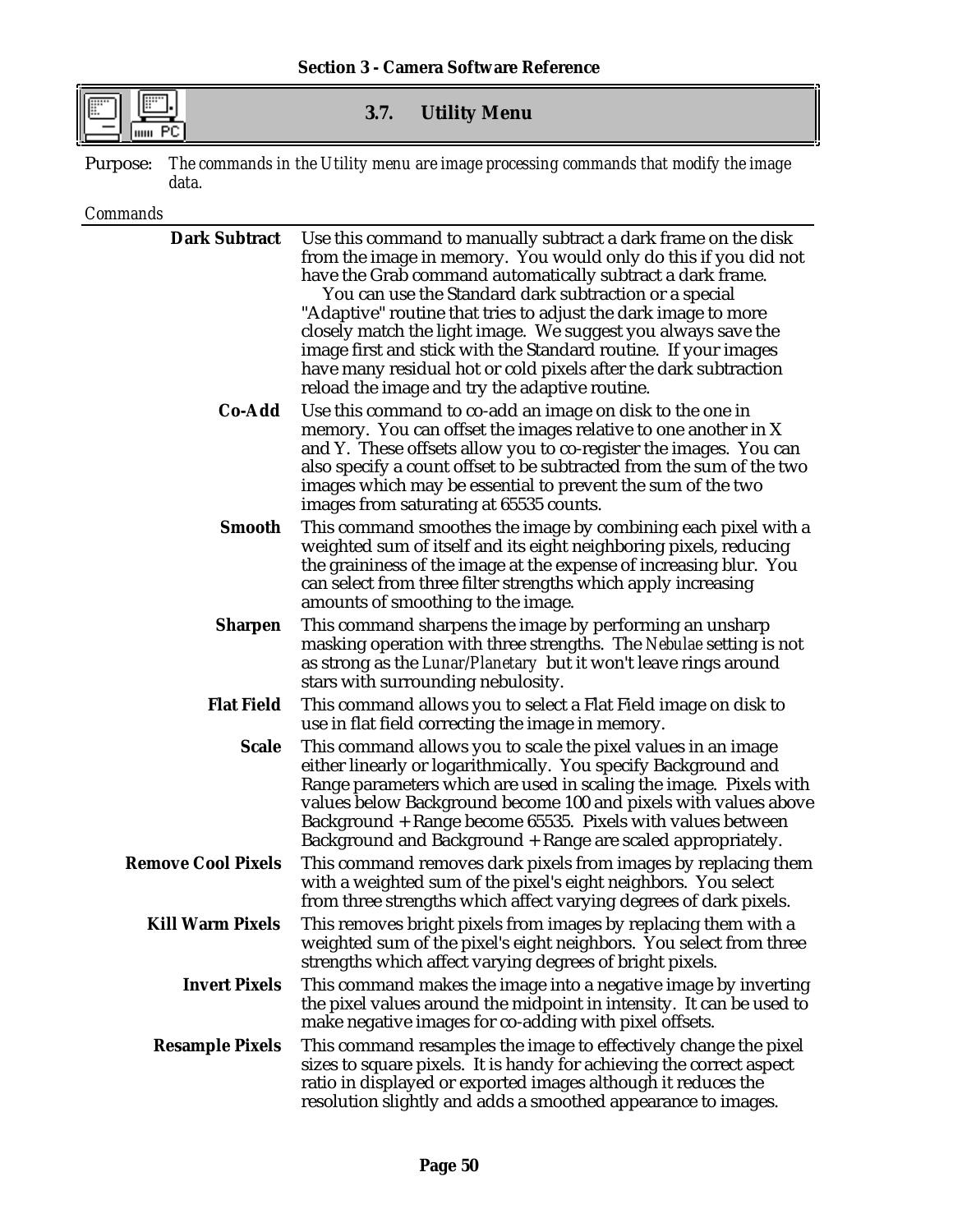|                                                                    | <b>Section 3 - Camera Software Reference</b>                                                                                                                                                                                                                                                                                                                                                         |
|--------------------------------------------------------------------|------------------------------------------------------------------------------------------------------------------------------------------------------------------------------------------------------------------------------------------------------------------------------------------------------------------------------------------------------------------------------------------------------|
| <b>Pixel Math</b>                                                  | This command allows you to do simple arithmetic operations on<br>the image such as adding or subtracting a constant or multiplying<br>or dividing by a constant. This can be handy to make two images<br>match each other in terms of brightness or contrast.                                                                                                                                        |
| <b>Enlarge Image 2x</b>                                            | Images will often be acquired in Medium or Low resolution modes,<br>where the stars can be blocky looking and the image may not fill<br>the screen. This command enlarges the image 2x in each direction,<br>interpolating between pixels. The result is a larger format image<br>with less "blockiness".                                                                                            |
| <b>Reduce Image 2x</b>                                             | This command bins the image 2x2 to produce a smaller image.<br>This may help in detecting faint nebulosity.                                                                                                                                                                                                                                                                                          |
| <b>Column Repair</b>                                               | The ST-8 CCDs sometimes have bad columns at the edge of the<br>field of view. Using this command, and entering the column<br>number (X-coordinate) of the bad column determined in analysis<br>crosshairs mode, will eliminate the column. The column data is<br>replaced by the average of its neighbors.                                                                                           |
| <b>Pseudo 3D</b>                                                   | This command makes a pseudo 3-D relief of the image.                                                                                                                                                                                                                                                                                                                                                 |
| <b>Add by Track List</b>                                           | This command is used to create a Track and Accumulate Flat Field<br>image from a standard Flat Field image and a Track List. This<br>command combines the standard flat field image with itself using<br>the offsets specified in the track list. You specify an offset level to<br>subtract from each co-addition of the flat field file and you select<br>the flat field and the track list files. |
| <b>Average Images</b>                                              | This command allows you to average several images together<br>which can be useful for reducing noise. You select each of the<br>images from the disk and the software averages them together and<br>leaves the result in memory where it can be saved. Note that all<br>images must be from the same model camera and have the same<br>dimensions.                                                   |
| <b>Edit Parameters</b>                                             | This command is used to edit the parameters attached to images<br>such as the focal length, etc.                                                                                                                                                                                                                                                                                                     |
| <b>Flip Horizontal</b><br><b>Flip Vertical</b><br>(Macintosh Only) | These commands flip the image horizontally or vertically. This is<br>handy for making the orientation of your images match published<br>images for comparison purposes.<br>Note: On the PC these commands are available in the Display Mode<br>menu.                                                                                                                                                 |
| Crop<br>(Macintosh Only)                                           | Click and drag in the Picture window to select a crop region then<br>use this command to crop the image. To cancel the Crop simply<br>click in the Picture window.<br>Note: On the PC this command is available in the Display Mode menu.                                                                                                                                                            |
|                                                                    |                                                                                                                                                                                                                                                                                                                                                                                                      |

*Notes*

- Since these commands modify the image data itself you may wish to use them on a copy of the image, or when saving the image give it a new name.
- The Smooth and Invert Pixels commands are not the same as the Smoothing and Negative image parameters in the Display Image Command. The former modify the image pixel values where as the later do not.
- CCDOPS adds a bias of 100 counts to images to stop them from underflowing. A truly black image will show 100 counts with the Crosshair.
- Each modification made to the image through the commands in the Utility menu are recorded with the image and can be displayed using the Image Modifications command.

See Also: Edit Parameters Command, Image Modifications Command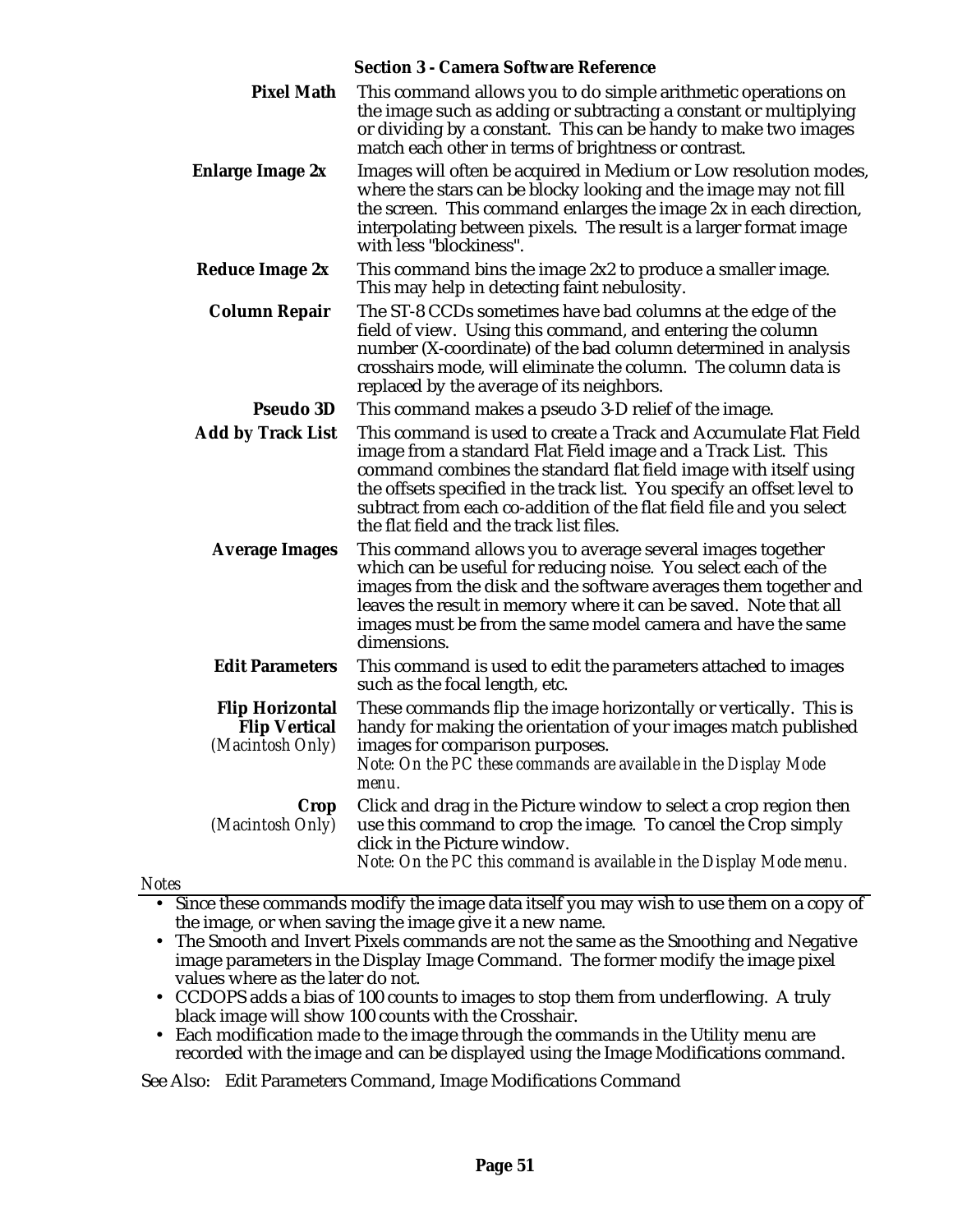Purpose: *The Edit Parameters Command is used to change image parameters associated with captured images such as the focal length, etc.*

#### *Dialog Parameters*

|                           | Date of obs. You may change these items to reflect the date and time the image was                                                                                                                                          |
|---------------------------|-----------------------------------------------------------------------------------------------------------------------------------------------------------------------------------------------------------------------------|
| Time of obs.              | acquired. These values are initialized from the system clock when the                                                                                                                                                       |
|                           | image is captured.                                                                                                                                                                                                          |
|                           | <b>Exposure time</b> There should be no reason to change this. It is set by the software to be the<br>total integration period for the image, including all snapshots in the case of<br><b>Track and Accumulate images.</b> |
|                           | <b>Focal length</b> Change this item to reflect the focal length (in inches) of the telescope used<br>to capture the image. This value is copied from the Telescope Setup<br>Command when the image is captured.            |
| <b>Aperture</b>           | Change this item to reflect the clear aperture (in square-inches) of the<br>telescope used to capture the image. This value is copied from the<br>Telescope Setup Command when the image is captured.                       |
|                           | <b>Optical Filter</b> Change this character string to reflect any optical filter you may have used<br>to capture the image.                                                                                                 |
| <b>Response factor</b>    | Change this item to calibrate the magnitude measurements for the given<br>image. The magnitude adjustment functions of the Display Image<br>command adjust this value accordingly.                                          |
|                           | <b>Observer</b> Change this item to reflect the name of the observer that captured the<br>image. This value is copied from the Telescope Setup Command when the<br>image is captured.                                       |
|                           | Note Set this item to any descriptive information you wish attached to the image,<br>such as the object name, etc.                                                                                                          |
| otes                      |                                                                                                                                                                                                                             |
| $\overline{1}$<br>.<br>T. | $\overline{\cdots}$<br><b>1 L</b><br><b>TC .1</b><br>$\cdot$ .                                                                                                                                                              |

*Notes*

- Adjust the Focal length parameter to calibrate the separation measurements. If the separations are coming out too small by some percentage, raise the focal length by the same percentage.
- Adjust the Response factor or Aperture area to calibrate the magnitude measurements. If the magnitudes are coming out too high (the calculated star brightness is too dim) then you would lower the Response factor or Aperture area accordingly. Remember an increase in of 1.0 magnitude corresponds to a decrease in brightness of 2.5 times (5 magnitudes =  $100X$ , 0.01 magnitude =  $6\%$ ).
- If you find you have to make adjustments to the Focal length, Aperture area or Response factor then you should make the same changes to the values in the Camera Setup or Telescope Setup commands so that subsequent images will be correct.

See Also: Telescope Setup Command, Display Image Command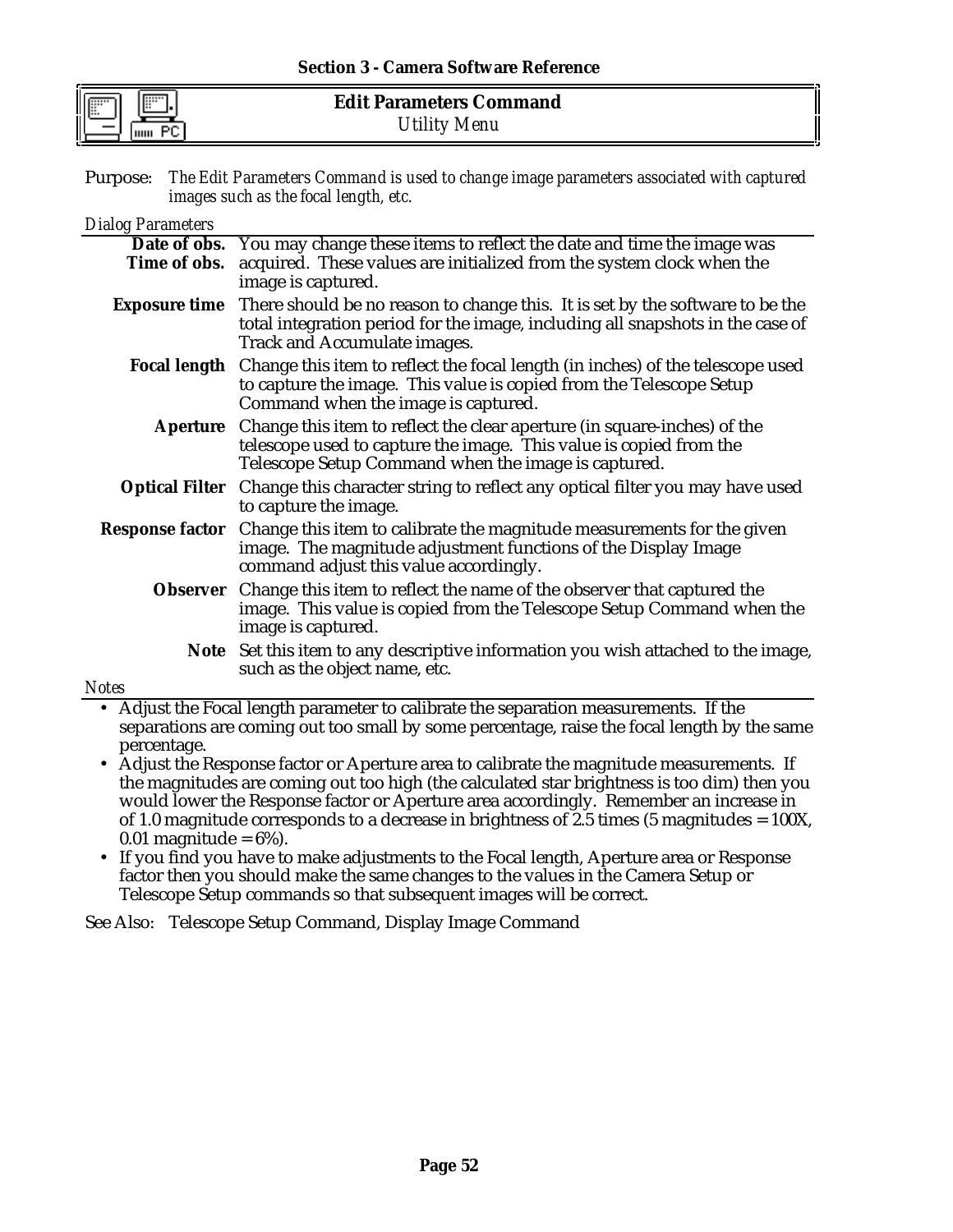| I |  |
|---|--|

## **3.8. Misc Menu**

Purpose: *The commands in the Misc menu allow you to setup the CCDOPS software for your computer and telescope.*

#### *Commands*

| <b>Graphics/Comm Setup</b> | This command allows you to configure CCDOPS for your model                                        |  |
|----------------------------|---------------------------------------------------------------------------------------------------|--|
| (Macintosh Only)           | Macintosh computer.                                                                               |  |
| <b>PC Setup</b>            | This command allows you to configure CCDOPS for your model                                        |  |
| (PC Only)                  | PC or PC Compatible computer.                                                                     |  |
| <b>Telescope Setup</b>     | This command allows you to configure CCDOPS for the telescope<br>you are using to acquire images. |  |
| <b>Default Note</b>        | Use this item to set the comment attached to each subsequently<br>acquired image.                 |  |
| <b>Loopback COM Test</b>   | This command allows you to test whether the serial ports on your                                  |  |
| (PC Only)                  | PC are compatible with the CCDOPS software.                                                       |  |
| Notes                      |                                                                                                   |  |

• The settings from the setup commands are retained in a CCDOPS.CFG configuration file so that they are preserved the next time you run CCDOPS. This is true of many of the settings throughout CCDOPS.

See Also: Mac Graphics/Comm Setup Command, PC Setup Command, Telescope Setup Command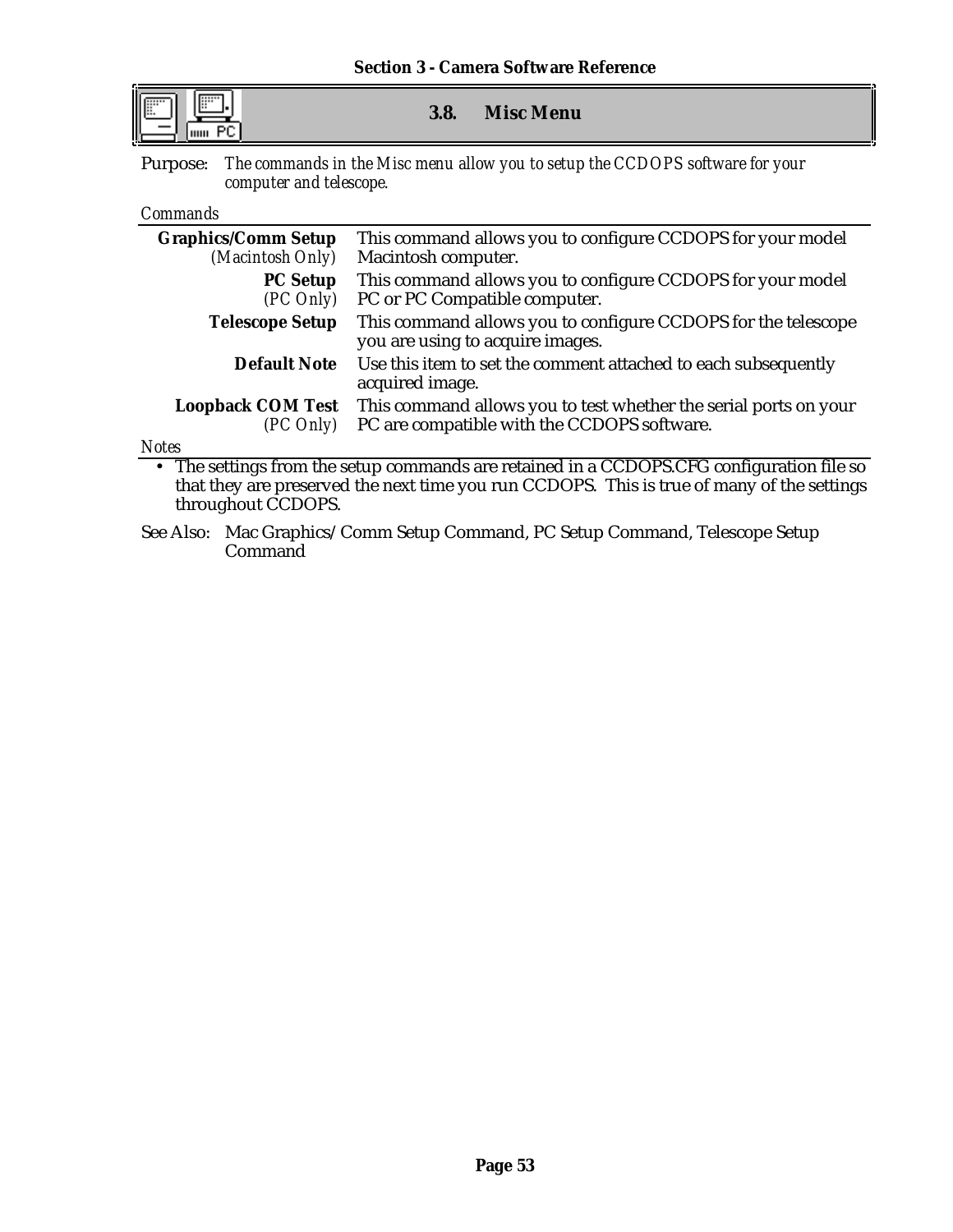| -- | <b>Mac Setup Command</b> |  |
|----|--------------------------|--|
| F  | Misc Menu                |  |

Purpose: *The Mac Setup Command is used to configure CCDOPS to your model of Macintosh computer.*

| <b>Dialog Parameters</b> |                                                                                                                                                                                                                                                                                                                                                                                                                        |       |         |             |
|--------------------------|------------------------------------------------------------------------------------------------------------------------------------------------------------------------------------------------------------------------------------------------------------------------------------------------------------------------------------------------------------------------------------------------------------------------|-------|---------|-------------|
| <b>COM Port</b>          | Select the port that is connected to the<br>camera. With an ST-4X, ST-5 or ST-6<br>typically you will use the Modem port and<br>leave the Printer port for printing.<br>If you have an ST-7, ST-8 or PixCel 255<br>select the SCSI port and make sure the SCSI<br>adapter does not conflict with any other SCSI<br>device IDs.                                                                                         | Modem | Printer | <b>SCSI</b> |
|                          | <b>Baud rate</b> Set this item to Auto to have CCDOPS determine the fastest Baud rate that<br>the software and camera can use or manually select a fixed Baud rate if you<br>have troubles with Auto.                                                                                                                                                                                                                  |       |         |             |
| <b>Graphics mode</b>     | On black and white (no gray-scale) Macintosh models, like the Classic and<br>some of the portables, you can choose 2 Color Precision or 2 Color Fast<br>modes. The precision setting uses a slower but visually more pleasing<br>algorithm to simulate gray-scale on these two color systems. On models<br>with color or gray scale you should select the 256 Color mode.                                              |       |         |             |
| <b>Annunciator</b>       | When this item is set to On the software plays a little tune when an image<br>has finished downloading (Beethoven's 5th). It also emits two tones when<br>the software starts (low note followed by a high note) or finishes (high note<br>followed by a low note) taking a light frame to let you know when to guide<br>if you are manually guiding exposures. If you find this annoying then you<br>can turn it off. |       |         |             |
| Notes                    |                                                                                                                                                                                                                                                                                                                                                                                                                        |       |         |             |

- If you decide to use the Printer port then you will have to turn off AppleTalk and any background printing options you have installed.
	- The COM port and Baud rate used in talking to the camera are displayed in the lower-left corner of the Status Window.
	- If you find that the image display on the Macintosh, with its square aspect-ratio pixels, is distracting you could use the Resample Pixels command in the Utility menu to produce an image that will display with the correct aspect-ratio. You should do this on a copy of the image as it modifies the image data.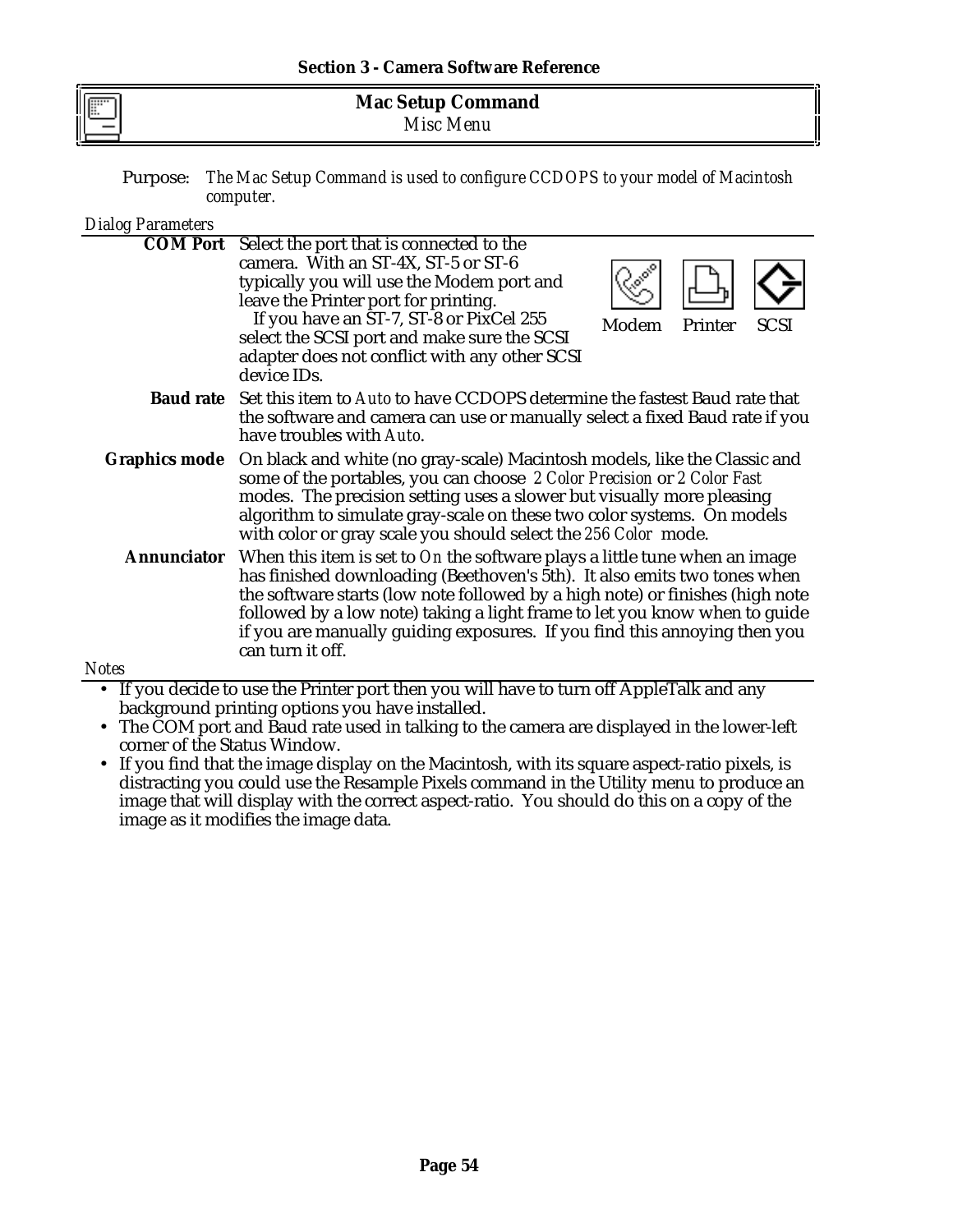| $\mathord{\parallel}$ |  |
|-----------------------|--|
|                       |  |

Purpose: *The PC Graphics Setup Command is used to configure CCDOPS to your PC's graphics capabilities.*

*Dialog Parameters*

|                            | <b>Graphics card</b> Set this item to Auto to have CCDOPS detect the graphics capabilities of<br>your computer or set it to the type of graphics adapter resident in your                                                                                                                                                                                                                                                             |
|----------------------------|---------------------------------------------------------------------------------------------------------------------------------------------------------------------------------------------------------------------------------------------------------------------------------------------------------------------------------------------------------------------------------------------------------------------------------------|
|                            | system.                                                                                                                                                                                                                                                                                                                                                                                                                               |
|                            | If you have a VESA compliant Super VGA card the Auto setting will<br>detect the card and use the extended resolution capabilities in the Photo<br>display mode. If you want to use the VESA display in analysis mode you                                                                                                                                                                                                              |
|                            | must select the VESA option.                                                                                                                                                                                                                                                                                                                                                                                                          |
| <b>VESA Photo</b>          | Set this item to Auto to have the software choose the best VESA resolution<br>Mode mode for image display. Otherwise set it to a fixed display resolution to<br>force the software to use a particular mode.                                                                                                                                                                                                                          |
| <b>Color display</b>       | Set this item to Color if you have a color monitor or Monochrome if you have<br>a monochrome monitor. If you have a color monitor you may want to try<br>the NiteVision mode which uses red colors for the Command Mode and<br>Graphics Mode displays, making night vision adaptation easier.                                                                                                                                         |
| <b>Aspect</b>              | In the Photo display mode, this item stretches or shrinks the image's widths<br>to correct for the difference in aspect ratio between the CCD and the<br>display. Setting the Aspect greater than 1.0 widens the displayed image,<br>assuming there are enough display pixels. Setting the Aspect less than 1.0<br>narrows the displayed image.                                                                                       |
|                            | Mouse button Set this item to the button you like to use on your mouse.                                                                                                                                                                                                                                                                                                                                                               |
| <b>Annunciator</b>         | When this item is set to On the software plays a little tune when an image<br>has finished downloading (Beethoven's 5th) <sup>12</sup> . It also emits two tones when<br>the software starts (low note followed by a high note) or finishes (high note<br>followed by a low note) taking a light frame to let you know when to guide<br>if you are manually guiding exposures. If you find this annoying then you<br>can turn it off. |
| <b>Notes</b>               |                                                                                                                                                                                                                                                                                                                                                                                                                                       |
|                            | • VGA users, and ST-4X users in particular, may wish to select the MCGA graphics card as it                                                                                                                                                                                                                                                                                                                                           |
|                            | offers lower resolution but better gray-scale rendering of images.                                                                                                                                                                                                                                                                                                                                                                    |
| $\bullet$                  | The high resolution modes of the Super VGA boards are used in the Photo display mode of                                                                                                                                                                                                                                                                                                                                               |
| the Display Image command. |                                                                                                                                                                                                                                                                                                                                                                                                                                       |
| $\bullet$                  | In the Photo display mode on the MCGA and Super VGA displays you can use the arrow<br>keys to adjust the brightness and contrast of the displayed images within a limited range                                                                                                                                                                                                                                                       |

- keys to adjust the brightness and contrast of the displayed images within a limited range without having to redisplay the image. The left and right arrow keys adjust the brightness and the up and down arrow keys adjust the contrast.
- CCDOPS software tries to use the VESA modes 100 or 101 in the Photo display mode which are the 640x400 or 640x480 pixel, 256 color modes.

<sup>12</sup> Some users have noted that a Souza march might be more inspiring.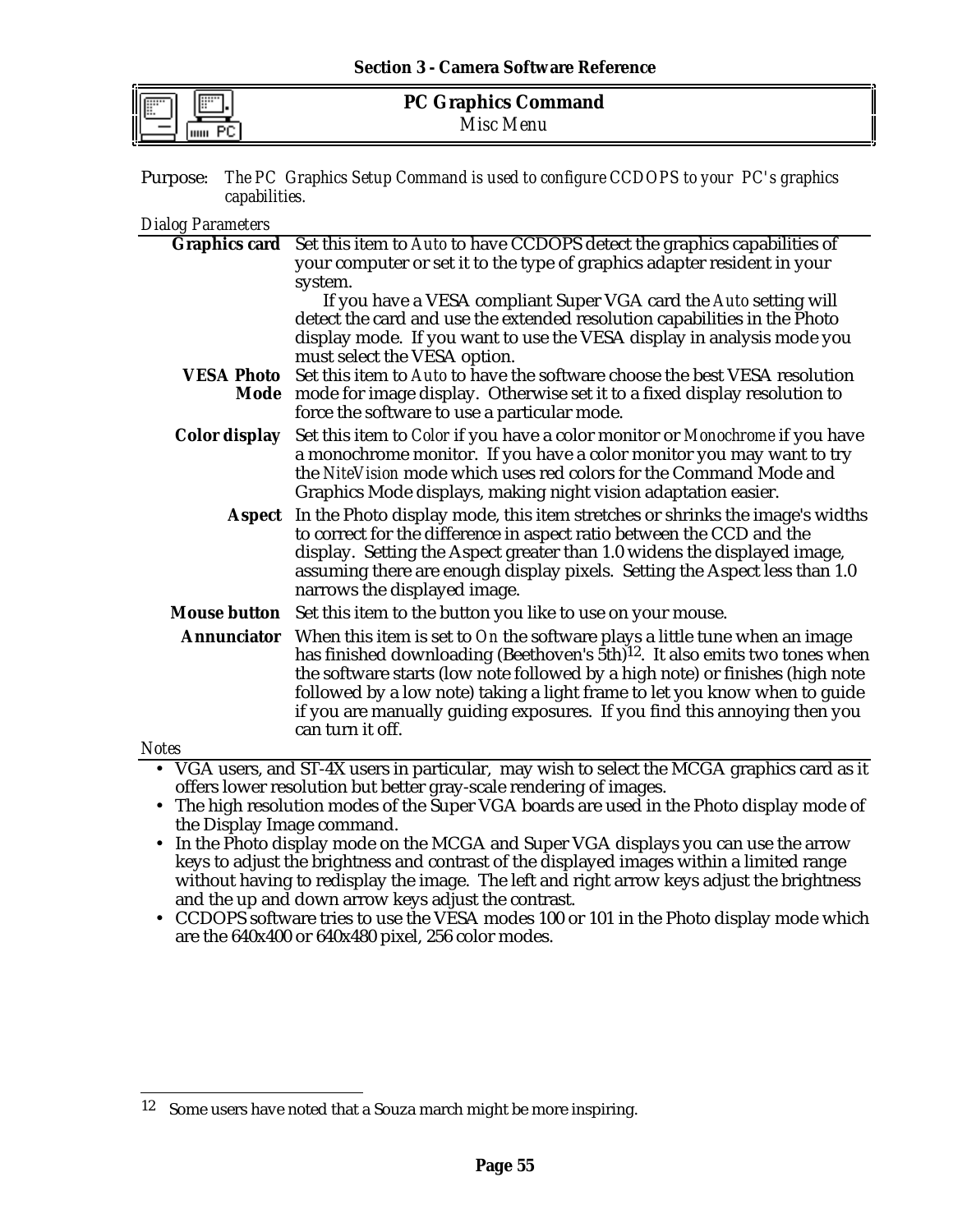| IF<br> | <b>PC Communications Command</b> |  |
|--------|----------------------------------|--|
| шш     | Misc<br>Menu                     |  |

Purpose: *The PC Communications Command is used to configure CCDOPS for communications with your camera.*

### *Dialog Parameters*

| Interface If you have an ST-4X, ST-5 or ST-6 choose the Serial setting. If you have an<br>ST-7, ST-8 or PixCel255 choose the Parallel setting.                                                        |
|-------------------------------------------------------------------------------------------------------------------------------------------------------------------------------------------------------|
| <b>COM</b> port For serial based cameras, choose the serial port that is connected to the<br>camera. Make sure there are no conflicts with a mouse or other peripheral.                               |
| <b>Baud rate</b> Set this item to Auto to have CCDOPS determine the fastest Baud rate that<br>the software and camera can use or manually select a fixed Baud rate if you<br>have troubles with Auto. |
| <b>Parallel port</b> For parallel based cameras, choose the parallel port that is connected to the<br>camera.                                                                                         |
|                                                                                                                                                                                                       |

*Notes*

• For serial based cameras, the serial throughput can be degraded a notch or two by the unnecessary EMM386.SYS driver. If you have problems communicating at the highest baud rates try removing this driver from your CONFIG.SYS file.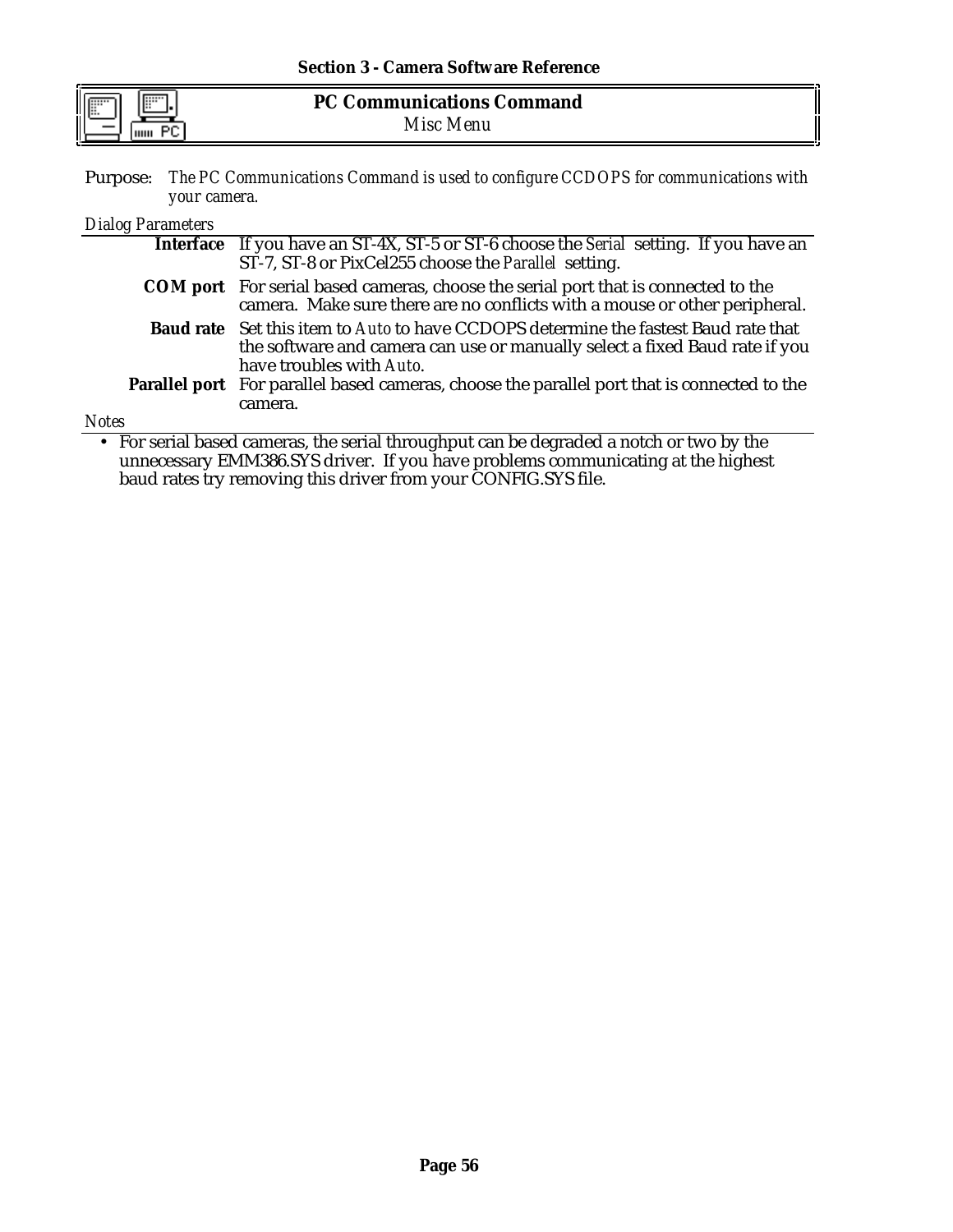| $\mathord{\parallel}$ |  |
|-----------------------|--|
|                       |  |

Purpose: *The Telescope Setup Command is used to configure CCDOPS to the type of telescope you are using to acquire images.*

### *Dialog Parameters*

|              | Focal length Set this item to the focal length of your telescope in inches. For example if                                                                     |
|--------------|----------------------------------------------------------------------------------------------------------------------------------------------------------------|
|              |                                                                                                                                                                |
|              | you are using an f/10 C8, the approximate focal length would be 80 inches                                                                                      |
|              | $(f/10$ times 8 inches). Don't forget to include the effects of any focal                                                                                      |
|              | reducers or barlow lenses you may be using.                                                                                                                    |
|              | Aperture Set this item to the clear aperture area of your telescope in square inches.<br>For a round telescope with a central obstruction the aperture area is |
|              |                                                                                                                                                                |
|              | $(100 - %$ of Obstruction)/100 * 3.14 * (Diameter/2) <sup>2</sup> . For example a C8 with                                                                      |
|              | a 15% obstruction has a clear aperture of $(100 - 15)/100 * 3.14 * (8/2)^2 = 42.7$<br>square inches.                                                           |
|              |                                                                                                                                                                |
|              | <b>Observer</b> Enter your name or the name of your observatory in this item.                                                                                  |
| <b>Notes</b> |                                                                                                                                                                |
|              | • The settings of these items are copied to each new image when it is captured.                                                                                |
|              | $\mathbf{r}$ , and $\mathbf{r}$ , and $\mathbf{r}$ , and $\mathbf{r}$ , and $\mathbf{r}$ , and $\mathbf{r}$                                                    |

- If you find you have to make adjustments to an image's Focal length or Aperture area then you should make the same changes to these values so that subsequent images will be correct.
- Although the settings of these items will not effect the quality of captured images in any way, the value of Focal length parameter copied to the image's parameters is used in the calculation of Separations and Diffuse Magnitudes. In addition, the copy of the Aperture parameter is used in the calculations of Stellar and Diffuse Magnitude.

See Also: Edit Parameters Command, Camera Setup Commands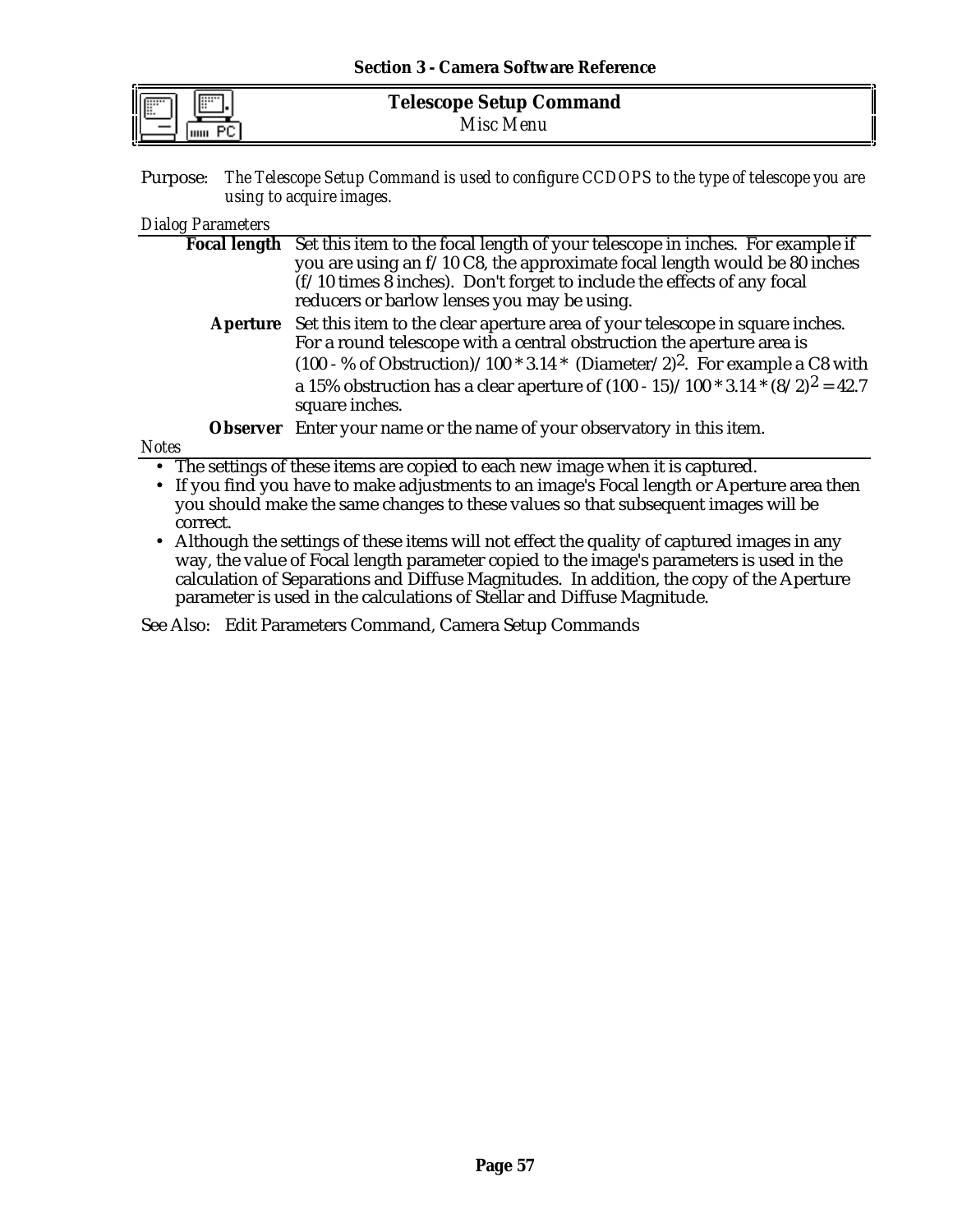**3.9. Track Menu**

Purpose: *The commands in the Track menu allow using the CCD camera as an autoguider or taking Track and Accumulate images.*

## *Commands*

| <b>Track and Accumulate</b> | This command allows you take several short duration images and<br>automatically co-register and co-add them to get the benefits of a<br>longer exposure without having to guide.                                                                                                                                                                                                     |
|-----------------------------|--------------------------------------------------------------------------------------------------------------------------------------------------------------------------------------------------------------------------------------------------------------------------------------------------------------------------------------------------------------------------------------|
| <b>Autoguide</b>            | This command allows you to use your ST-4X, ST-5 or ST-6 as an<br>autoguider. You enter the exposure time and the software takes a<br>full field of view image where you select a guide star. The software<br>then enters Track mode where it makes telescope corrections to<br>keep the guide star at a fixed position in the field of view.                                         |
| <b>Self Guide</b>           | This commands allows you to use your ST-7 or ST-8 as a self<br>guided camera where the Tracking CCD is used for Tracking and<br>the Imaging CCD is used for imaging.                                                                                                                                                                                                                 |
| <b>Calibrate</b>            | This command is used to calibrate the telescope drive for tracking<br>purposes.                                                                                                                                                                                                                                                                                                      |
| <b>Autoguide Parameters</b> | This command offers several parameters that allow you to fine tune<br>the tracking performance of the system.                                                                                                                                                                                                                                                                        |
| <b>Move Telescope</b>       | With this command you select one of the four relays in the CPU<br>and a duration and that relay is then activated for that period of<br>time, moving the telescope. Two speeds are available if you use the<br>Alarm Relay as discussed in the notes below. This is handy for<br>seeing if you have correctly interfaced the CPU's Relay port to the<br>telescope's hand controller. |
| <b>Convert Track Log</b>    | This command takes a previously captured track log file and<br>creates a mosaic image and track log spreadsheet. Track logging is<br>enabled with a setting in the Autoguide Parameters dialog.                                                                                                                                                                                      |
| $I \alpha$ toc              |                                                                                                                                                                                                                                                                                                                                                                                      |

*Notes*

- You need to use the Calibrate command to calibrate your telescope's drive corrector before using the Autoguide Command, The Self Guide command, or having the Track and Accumulate command make corrections between images.
- In the Track and Self Guide modes the software displays the X and Y guiding error in pixels while tracking the star.
- If you wire the Alarm Relay in the CPU to your hand controller in a way such that it controls the correction speed you can use the Move Telescope command's Speed parameter to access the different speeds. With the Speed set to *Set rate* the alarm relay is activated simultaneously with the selected relay. With the Speed set to *Track rate* the alarm relay is not activated.
- See Also: Track and Accumulate Command, Self Guide Command, Calibrate Track Command, Autoguide Parameters Command.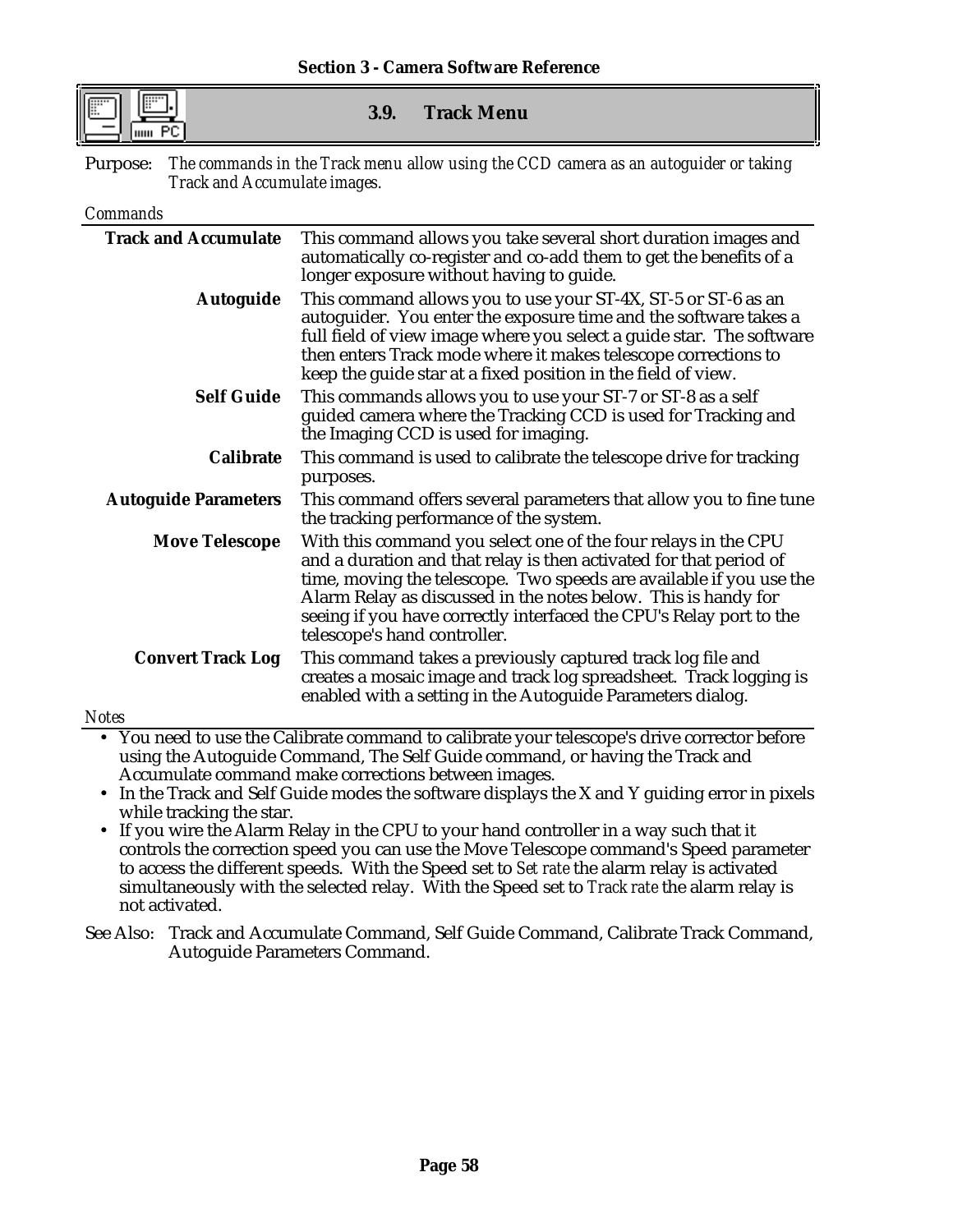| ш<br>  <br>  <br> |  |
|-------------------|--|
|                   |  |

Purpose: *The Track and Accumulate Command is used to take several short duration images and automatically co-register and co-add them to get the benefits of a longer exposure without having to guide.*

## *Dialog Parameters*

| $P_1$ unog 1 arameters                                                                                                                            |                                                                                                                                                                                                                                                                                                                                    |  |  |
|---------------------------------------------------------------------------------------------------------------------------------------------------|------------------------------------------------------------------------------------------------------------------------------------------------------------------------------------------------------------------------------------------------------------------------------------------------------------------------------------|--|--|
|                                                                                                                                                   | Snapshot time Set this to the longest exposure you can take without showing noticeable<br>streaking due to drive drift. If you have to set this under 30 seconds then<br>you probably need to tune up your drive or get a better polar alignment.                                                                                  |  |  |
|                                                                                                                                                   | Number of Set this item to the number of images to co-register and co-add<br><b>snapshots</b> for the final image. For example if you desire a 10 minute exposure and<br>have the Snapshot time set to 120 then you would set this item to 5.                                                                                      |  |  |
|                                                                                                                                                   | Frame size You will typically set this item to Full to use the CCD's full field of view,<br>but could reduce the field of view if image throughput is a concern or if<br>you're imaging a small object.                                                                                                                            |  |  |
| Dark interval                                                                                                                                     | Set this item to the number of images to co-add before taking a fresh dark<br>frame. Setting this item to Series takes a single dark frame at the start for<br>the entire series of snapshots.                                                                                                                                     |  |  |
| <b>Track mode</b>                                                                                                                                 | When this item is set to Align the software co-registers the snapshots<br>without making telescope corrections between images. The Relays setting<br>causes the software to only rely on telescope corrections, and the Both<br>setting causes the software to co-register the snapshots as well as make<br>telescope corrections. |  |  |
|                                                                                                                                                   | <b>Declination</b> When using the Relays or Both track modes, set this to the North or South<br>declination of the object so the software can adjust the tracking speeds for<br>decreasing effectiveness towards the poles.                                                                                                        |  |  |
| <b>Spec. Processing</b>                                                                                                                           | When this is set to <i>Color-Grab</i> the software takes three images in sequence<br>through the Red, Green and Blue filters. You select the Red exposure and<br>then the relative lengths of the Green and Blue exposures.                                                                                                        |  |  |
| <b>Notes</b>                                                                                                                                      |                                                                                                                                                                                                                                                                                                                                    |  |  |
|                                                                                                                                                   | • A 60 second to 120 second Snapshot time is desirable as it allows the resulting images to be                                                                                                                                                                                                                                     |  |  |
|                                                                                                                                                   | as good as a single longer image from a Signal/Noise standpoint.                                                                                                                                                                                                                                                                   |  |  |
|                                                                                                                                                   | • On the ST-4X and ST-5, without an automatic vane for taking dark frames, you may find                                                                                                                                                                                                                                            |  |  |
|                                                                                                                                                   | taking a single dark frame preferable by setting the Dark interval to Series.                                                                                                                                                                                                                                                      |  |  |
|                                                                                                                                                   | On telescopes with small to medium amounts of drift, using the Align Track mode is                                                                                                                                                                                                                                                 |  |  |
|                                                                                                                                                   | preferable as you don't have to connect the CPU's Relay port to the telescope's hand                                                                                                                                                                                                                                               |  |  |
|                                                                                                                                                   | controller and you don't have to worry about the Calibrate Track command. If you find                                                                                                                                                                                                                                              |  |  |
|                                                                                                                                                   | that the width of your Track and Accumulate images is being reduced substantially from                                                                                                                                                                                                                                             |  |  |
|                                                                                                                                                   | the full width then you might consider the Both Track mode. The Relays mode should only                                                                                                                                                                                                                                            |  |  |
|                                                                                                                                                   | be used on extremely stable mounts with very little backlash as the interval between                                                                                                                                                                                                                                               |  |  |
| corrections can be quite long.                                                                                                                    |                                                                                                                                                                                                                                                                                                                                    |  |  |
|                                                                                                                                                   | On the PC, after you select the desired guide star, the software switches the display to a                                                                                                                                                                                                                                         |  |  |
| blown up image of the guide star with tracking performance information.                                                                           |                                                                                                                                                                                                                                                                                                                                    |  |  |
| On the Macintosh, the Track and Accumulate Window shows tracking performance. You<br>can escape from Track and Accumulate by closing this window. |                                                                                                                                                                                                                                                                                                                                    |  |  |
|                                                                                                                                                   | • Two graphs show the X and Y guiding error Vs time. The error is either the residual error                                                                                                                                                                                                                                        |  |  |
| error in the Relays mode.                                                                                                                         | (Residue = partial pixel error after co-registration) in the Align or Both modes, or is the total                                                                                                                                                                                                                                  |  |  |
|                                                                                                                                                   | An on-screen table shows the guide star's position, instantaneous error, and average error                                                                                                                                                                                                                                         |  |  |
| in pixels.                                                                                                                                        |                                                                                                                                                                                                                                                                                                                                    |  |  |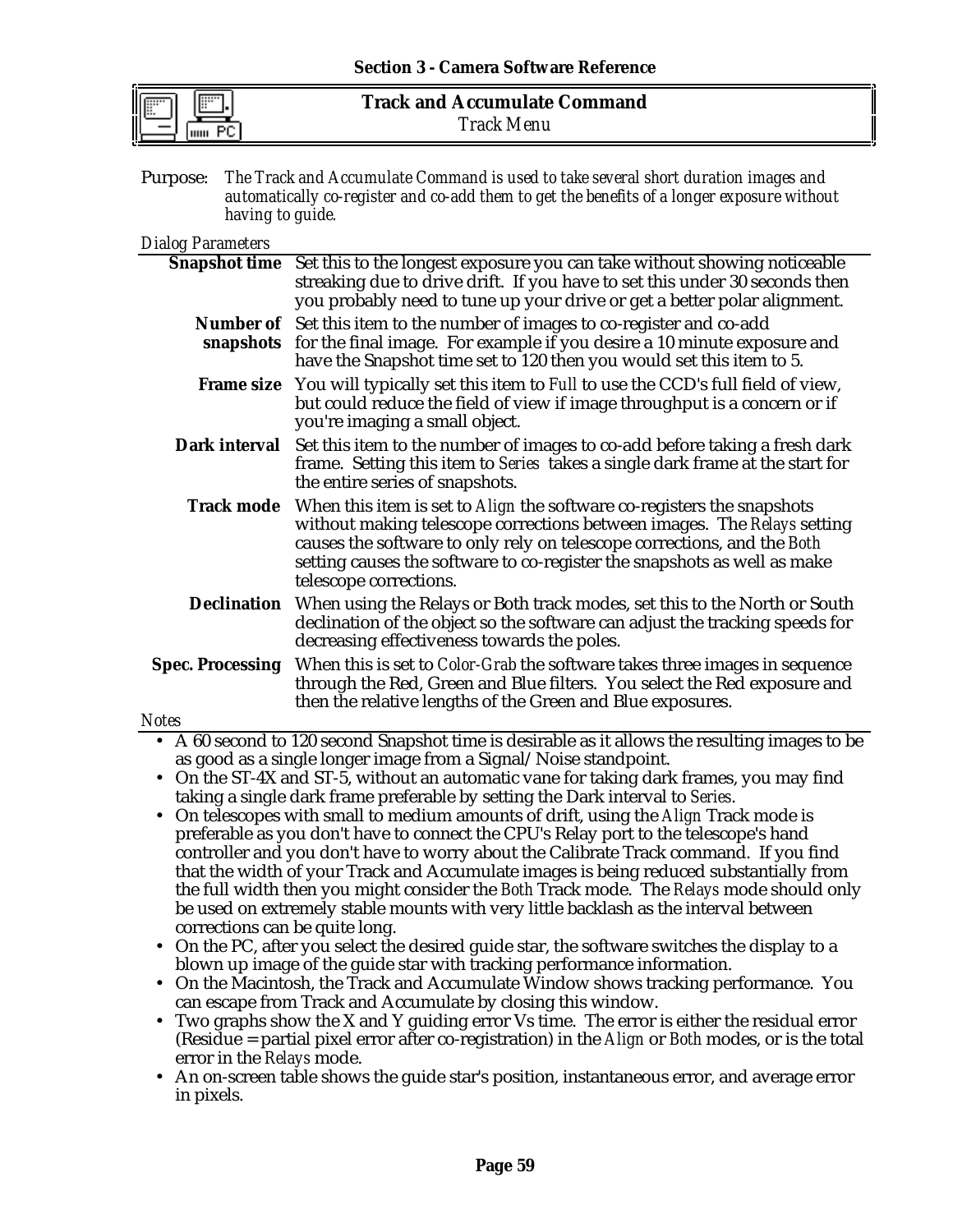|    | <b>Section 3 - Camera Software Reference</b> |  |
|----|----------------------------------------------|--|
| ]. | <b>Autoguide Command</b>                     |  |

Purpose: *The Autoguide Command is used with the camera to autoguide the telescope ,*

| Dialog Parameters |                                                                                                   |
|-------------------|---------------------------------------------------------------------------------------------------|
|                   | <b>Exposure time</b> Set this to the exposure time desired for the tracking. The CCD will take an |
|                   | initial exposure, allow you to select the guide star, and then track on the                       |
|                   | selected star. The pixel error in subsequent images is displayed so you can                       |
|                   | see that the process is working properly. Pressing ESC aborts the tracking.                       |

**Declination** Set this to the North or South declination of the object so the software can adjust the tracking speeds for decreasing effectiveness towards the poles.

*Notes*

 $\overline{a}$ 

uuu PC

• You must use the Calibrate Track Command before using the Autoguide Command.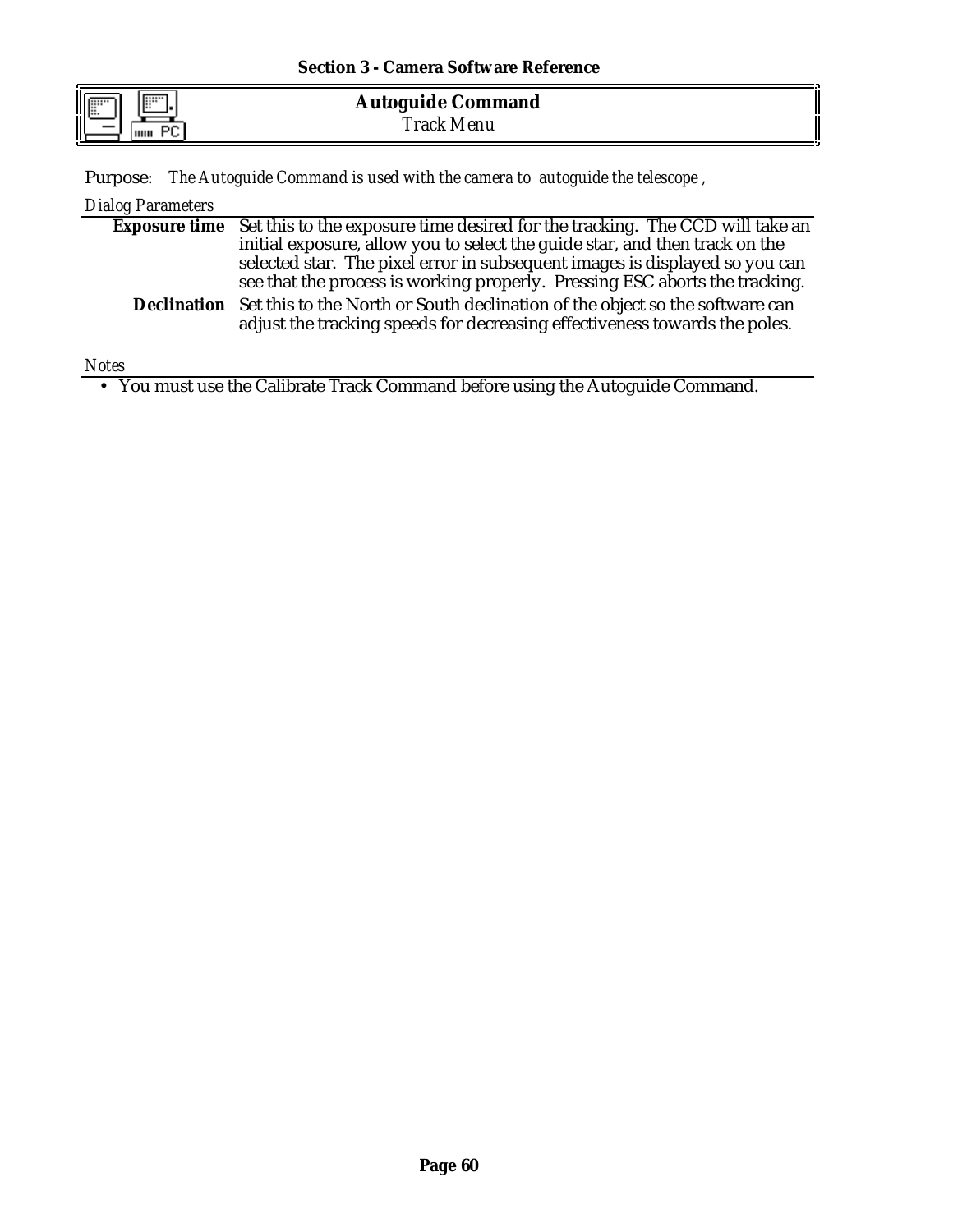|--|

**Self Guide Command** *Track Menu*

Purpose: *The Self Guide Command is used with an ST-7 or ST-8 to take a self guided CCD image.*

| Dialog Parameters |                                                                                                                                                                                                                |
|-------------------|----------------------------------------------------------------------------------------------------------------------------------------------------------------------------------------------------------------|
|                   | Exposure time Set this to the exposure time desired for the imaging CCD.                                                                                                                                       |
|                   | Track time Set this to the exposure time desired for the tracking CCD.                                                                                                                                         |
|                   | Declination Set this to the North or South declination of the object so the software can<br>adjust the tracking speeds for decreasing effectiveness towards the poles.                                         |
|                   | <b>Image size</b> You will typically set this item to Full to use the CCD's full field of view,<br>but could reduce the field of view if image throughput is a concern or if<br>you're imaging a small object. |
| <b>Notes</b>      |                                                                                                                                                                                                                |
|                   | • You must use the Calibrate Track Command before using the Self Guide Command.                                                                                                                                |

• After you select the desired guide star, the software starts tracking with the Tracking CCD. Once the system has stabilized hit the Space bar to start the imaging CCD exposure.

P.S. - Please remember: it's very easy to forget to hit the space bar to start the exposure!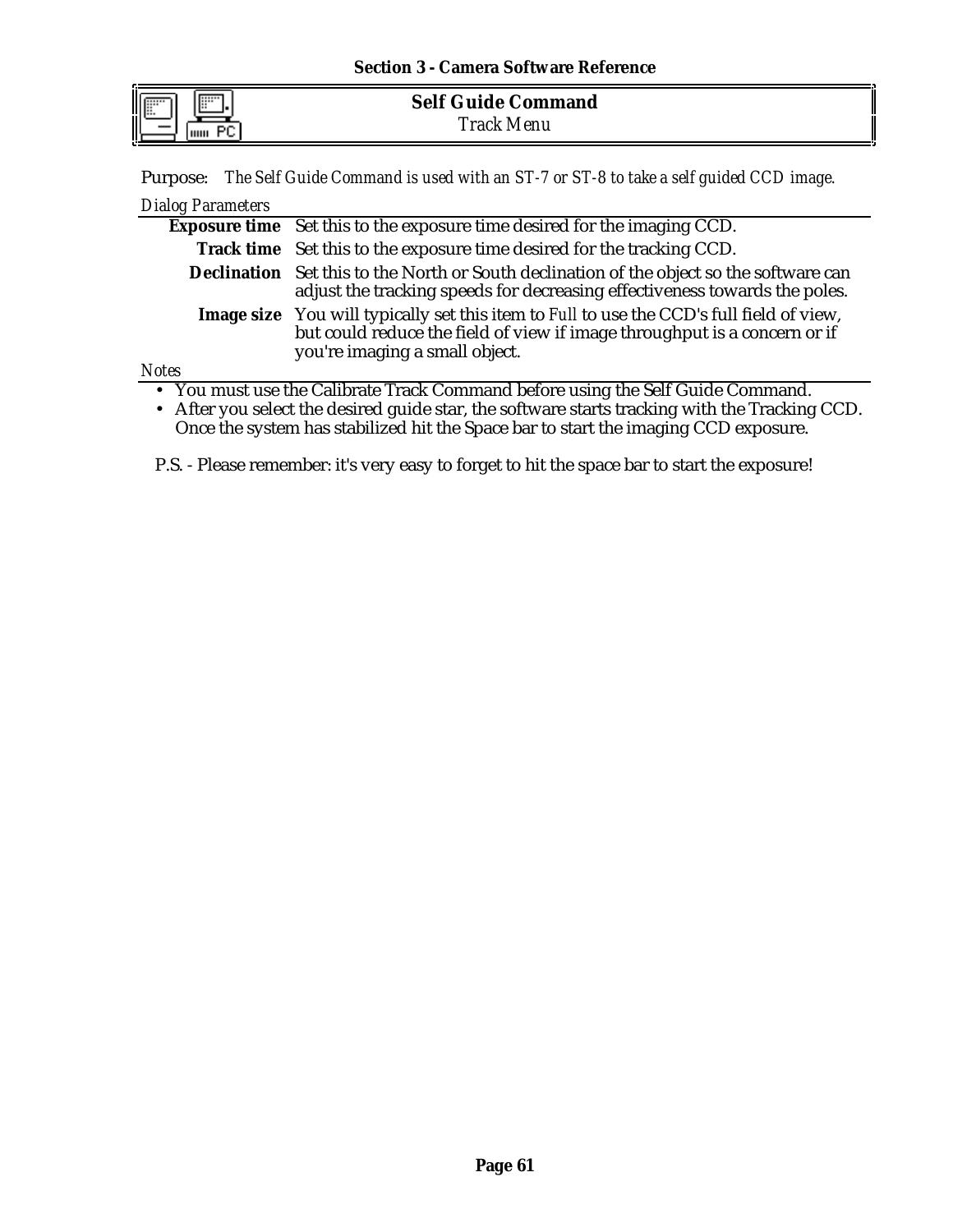|  | Purpose: The Calibrate Track Command is used to calibrate the telescope drive for tracking purposes. |  |  |  |  |  |  |  |  |
|--|------------------------------------------------------------------------------------------------------|--|--|--|--|--|--|--|--|
|--|------------------------------------------------------------------------------------------------------|--|--|--|--|--|--|--|--|

| <b>Dialog Parameters</b> |                                                                                                                                                                                                                                                                                                                                                                                 |
|--------------------------|---------------------------------------------------------------------------------------------------------------------------------------------------------------------------------------------------------------------------------------------------------------------------------------------------------------------------------------------------------------------------------|
|                          | Exposure time Set this item to the exposure required to show the calibration star with at<br>least a few hundred counts without saturating.                                                                                                                                                                                                                                     |
|                          | X time Set these items to the number of seconds the Calibrate Track command<br>should                                                                                                                                                                                                                                                                                           |
|                          | Y time activate the drive controller in the respective directions to achieve 10 to 50<br>pixels of movement of the calibration star.                                                                                                                                                                                                                                            |
|                          | Steps At the start, or if you want the Calibrate Track command to take a single<br>move for the four calibrations set this item to 1. If you suspect your drive<br>corrector has substantially different correction speeds for short corrections<br>Vs long corrections then you may want to increase this item to break the X<br>and Y times above into several shorter steps. |
|                          | <b>Declination</b> Set this item to the approximate declination of the calibration star if you<br>plan on using a single calibration for a broad range of guide star<br>declinations or set it to 0 if you plan on calibrating at different declinations.                                                                                                                       |
|                          | Active CCD For ST-7/8 users, set this item based upon which CCD is to be used for the<br>calibration. Note that you can calibrate with either CCD and use either<br>CCD for guiding and the CCDOPS software will sort it all out.                                                                                                                                               |
| <b>Notes</b>             |                                                                                                                                                                                                                                                                                                                                                                                 |

• You must use the Calibrate Track Command before using the Autoguide or Self Guide Commands or using the Track and Accumulate Command with the Track mode set to *Relays* or *Both*.

- For a calibration star you need to pick and roughly center a relatively bright star (5th through 7th magnitude), that does not have any similarly bright stars around it. If you plan on using a single calibration for many guiding episodes at varying declinations you should additionally pick a calibration star that is within ±20° of the celestial equator.
- You should make sure the head is oriented in the telescope with the CCD X axis parallel to RA and the CCD Y axis parallel to DEC.
- If you want the Calibrate Track command to skip one of the axes set the calibration time of that axis to zero. For example, if your telescope does not have a DEC motor you would set the Y time to zero.
- If the Calibrate Track Command detects any problem in calibrating the telescope you will be warned. Otherwise the software updates the settings of the X and Y relay speeds and the Active directions in the Tracking Parameters command.
- See Also: Autoguide Command, Track and Accumulate Command, Tracking Parameters Command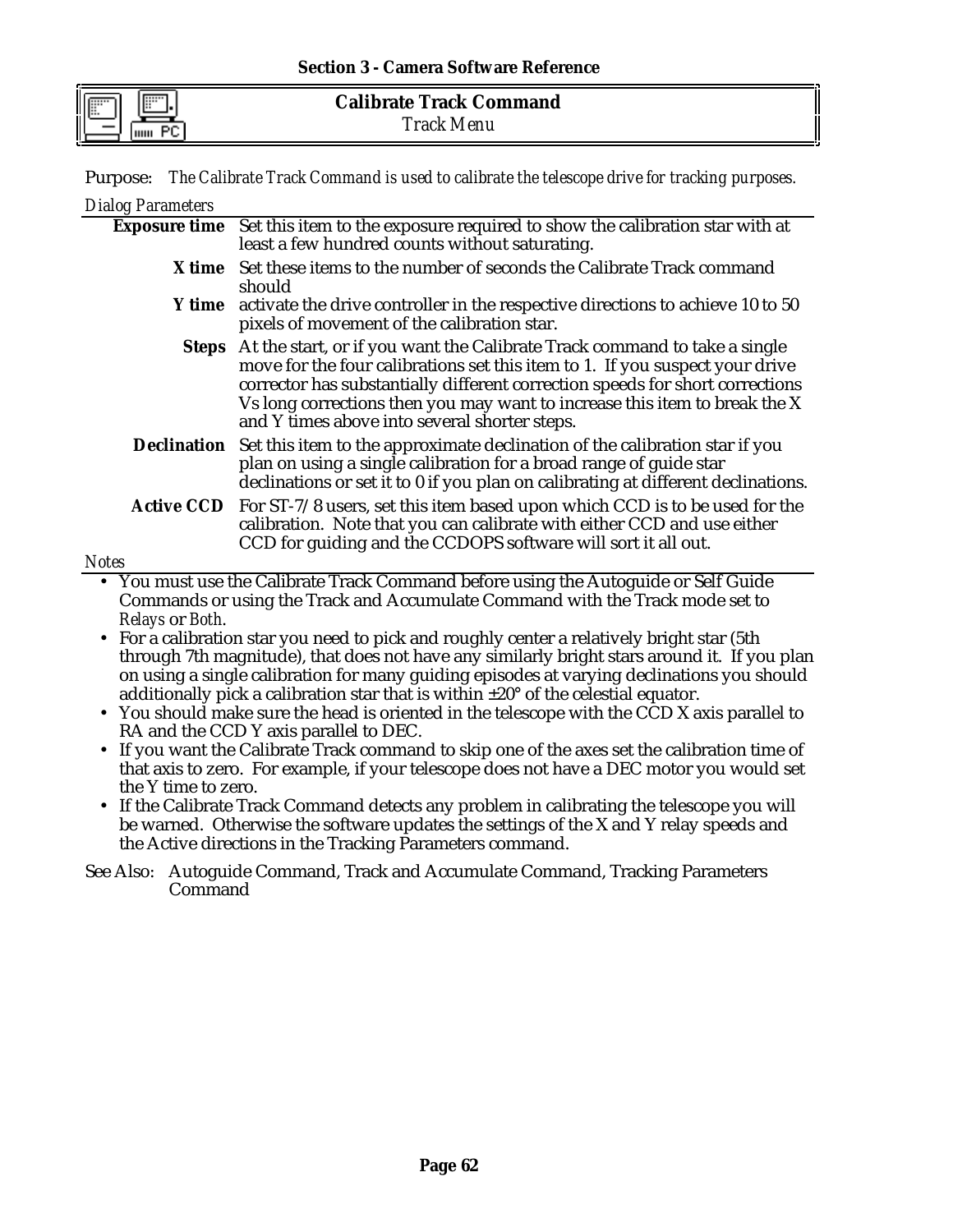| ш<br>  <br>  <br> |  |
|-------------------|--|
|                   |  |

|                    | <b>Purpose:</b> The Tracking Parameters Command is used to fine tune the tracking performance of the |
|--------------------|------------------------------------------------------------------------------------------------------|
| CCD camera system. |                                                                                                      |

## *Dialog Parameters*

|                       | Active dirs. Set this item to the directions in which the software will correct while                                                                     |
|-----------------------|-----------------------------------------------------------------------------------------------------------------------------------------------------------|
|                       | tracking. If your telescope has both DEC and RA corrections select the All                                                                                |
|                       | option. If you don't have DEC then select $X$ Only. If you just wish to use                                                                               |
|                       | the tracking commands to monitor your telescope's uncorrected guiding                                                                                     |
|                       | performance then you would set this to None.                                                                                                              |
|                       | Note: These directions are not tied to the relays; they are tied to the CCD                                                                               |
|                       | orientation. $X$ Only means your telescope will move the star in the CCD's $X$                                                                            |
|                       | direction, not that the X Relays are active. Also note that the Calibrate Track                                                                           |
|                       | command will change the setting of this item based upon its findings.                                                                                     |
| <b>X</b> Direction    | Users with German Equatorial mounts can reverse the settings of this item<br>every time you flip the mount. Other users should leave this set to Forward. |
| <b>Aggressiveness</b> | This items controls how aggressive the guider is. Setting it to 5 causes the                                                                              |
|                       | guider to apply half the corrections it would if it were set to 10 and can be                                                                             |
|                       | used to control overcorrecting on some mounts.                                                                                                            |
| <b>Log Tracking</b>   | Set this item to Yes to have the software log the tracking images from                                                                                    |
|                       | Results the Autoguide and Selfguide commands for diagnostics. You can then use                                                                            |
|                       | the Convert Track Log File command to make a mosaic image and tracking                                                                                    |
|                       | spreadsheet showing the position and error over time.                                                                                                     |
| X/Y Backlash          | If your mount has backlash you can try to improve the guiding by setting                                                                                  |
|                       | these items to the number of seconds of backlash. Note that this can make                                                                                 |
|                       | the guiding unstable if over applied and that it does not apply to the                                                                                    |
|                       | Calibrate command, only the tracking commands.                                                                                                            |
| <b>Relay speeds</b>   | These items should be set by the Calibrate Track command but may be                                                                                       |
|                       | manually adjusted. Let the Calibrate Track command set these values                                                                                       |
|                       | initially because, in addition to setting the correction speed, the Calibrate                                                                             |
|                       | Track command learns which direction each relay moves the star image.                                                                                     |
|                       | This is essential for applying the correct polarity correction for a given                                                                                |
|                       | guiding error.                                                                                                                                            |
|                       | One way to fine tune these parameters is to do a Calibrate and                                                                                            |
|                       | then enter the Track mode on the same star. While the system is guiding,<br>bump the telescope in one direction and watch the tracker correct. If it      |
|                       | continually under corrects then you should lower the appropriate                                                                                          |
|                       | correction speed and vice versa.                                                                                                                          |
| <b>Minimum move</b>   | This item sets the minimum move (in thousandths of a second) the software                                                                                 |
|                       | will make in response to a guiding error. A good setting for this is 50.                                                                                  |
|                       | Much shorter than that and the relays don't have time to respond. Much                                                                                    |
|                       | longer than that and drives with high correction speeds can have relatively                                                                               |
|                       | large pixel errors before the software corrects.                                                                                                          |
| <b>Maximum move</b>   | This items sets the maximum move (in thousandths of a second) the                                                                                         |
|                       | software will make in response to a guiding error. A good setting is 1000,                                                                                |
|                       | although you may want to increase it.                                                                                                                     |
|                       | While using the Autoguide command think of this as "What's the                                                                                            |
|                       | longest time I ever have to punch the button to move the star back when                                                                                   |
|                       | I'm guiding by hand"? Typically you would make short corrections, hardly                                                                                  |
|                       | ever approaching a one second correction. In Track and Accumulate the                                                                                     |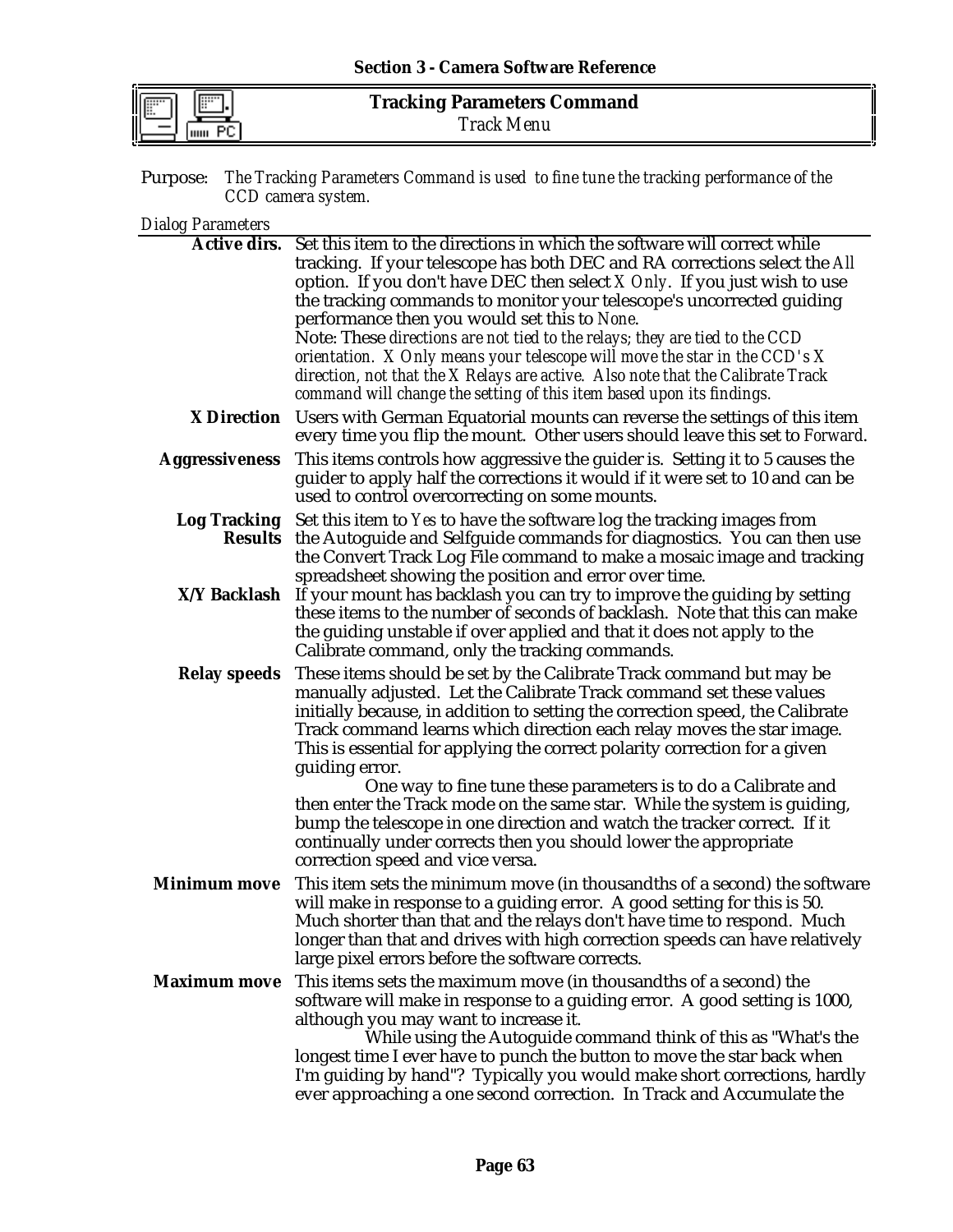story is different since the time between corrections can be many seconds to a few minutes.

*Notes*

- The autoguiding capabilities of the software almost assure that you will probably never have to adjust these parameters (except the Declination). They really are for fine tuning.
- The speed parameters are tied to the Relay, not the CCD direction. For example, the Relay +X speed is the speed the star moves across the CCD (in pixels per second) in response to activating the  $+\overline{X}$  relay.
- Important! The speed parameters have to be accurate for your drive to within a factor of 2 or else, if the software overcorrects, it will eventually drive the star out of the guide box as it oscillates back and forth.

See Also: Calibrate Track Command, Track and Accumulate Command, Autoguide Command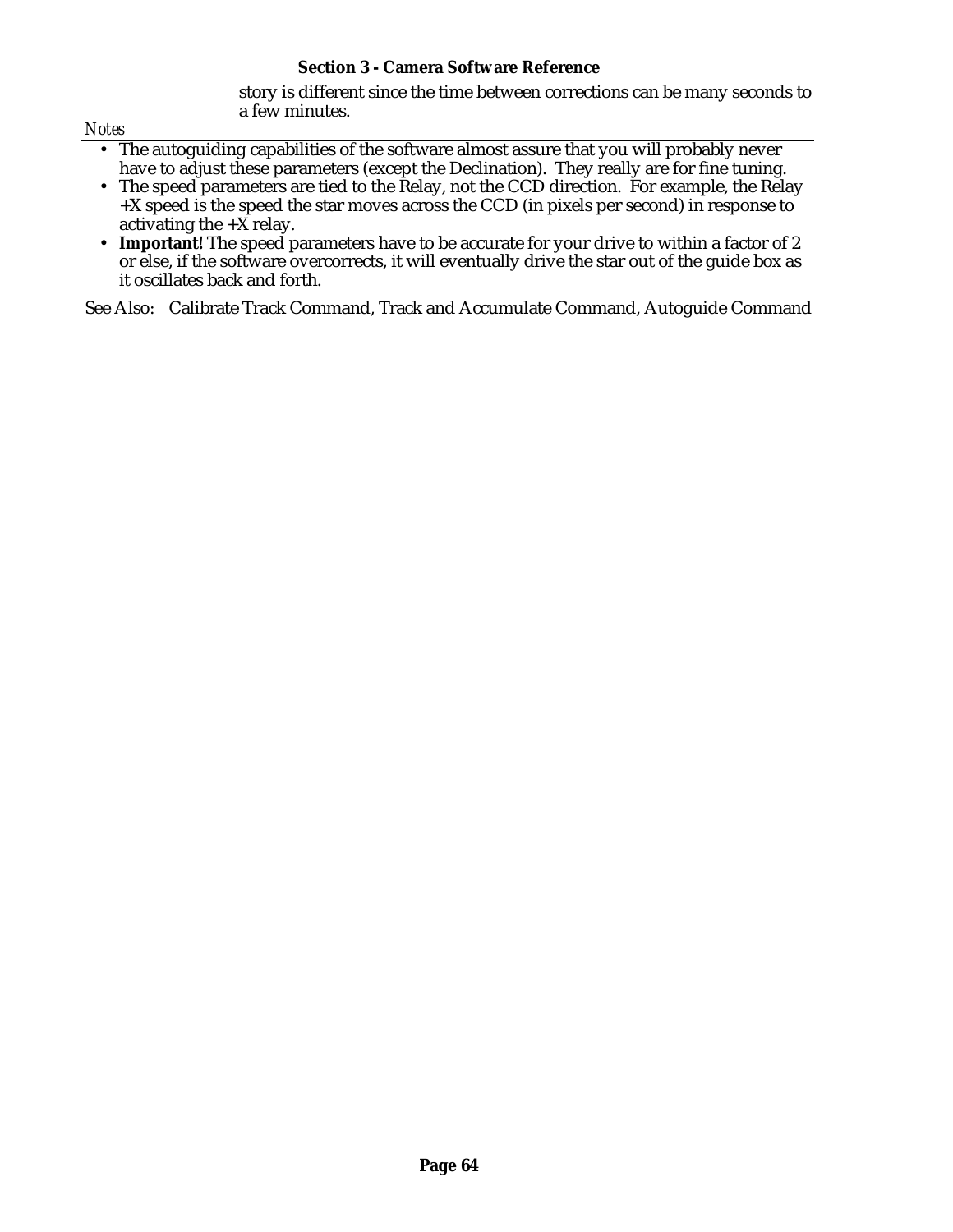| $\overline{\phantom{a}}$ |  |
|--------------------------|--|
|                          |  |

**3.10. Filter Menu**

Purpose: *The commands in the Filter menu are used in conjunction with filter wheels or to select filters or to calibrate the filter wheel.*

#### *Commands*

*Notes*

| 1 through 6         | These commands position motorized filter wheels or tell the<br>software which filter position has been selected with the manually<br>operated CFW-6.                                                                                                           |
|---------------------|----------------------------------------------------------------------------------------------------------------------------------------------------------------------------------------------------------------------------------------------------------------|
| <b>Filter Setup</b> | This command allows you to select the type of filter wheel and<br>assign names to the six filter positions.                                                                                                                                                    |
| <b>Calibrate</b>    | This command is used to calibrate the motorized CFW-6 filter<br>wheel. In a six step procedure you fine adjust the positions of the<br>rotary wheel to center the filter cells. The calibration results are<br>recorded in the FILTER.CFG file for future use. |

• If you have a motorized CFW-6A or CFW-8 the commands in the Filter menu automatically position the filter wheel.

• If you have a manually operated filter wheel, use the commands in the Filter menu to inform the CCDOPS software about the filter you have selected for use.

• The name of the currently selected filter is shown in the lower right hand corner of the Camera Box in the Status Window. This information is also retained with images when they are captured.

See Also: Filter Setup Command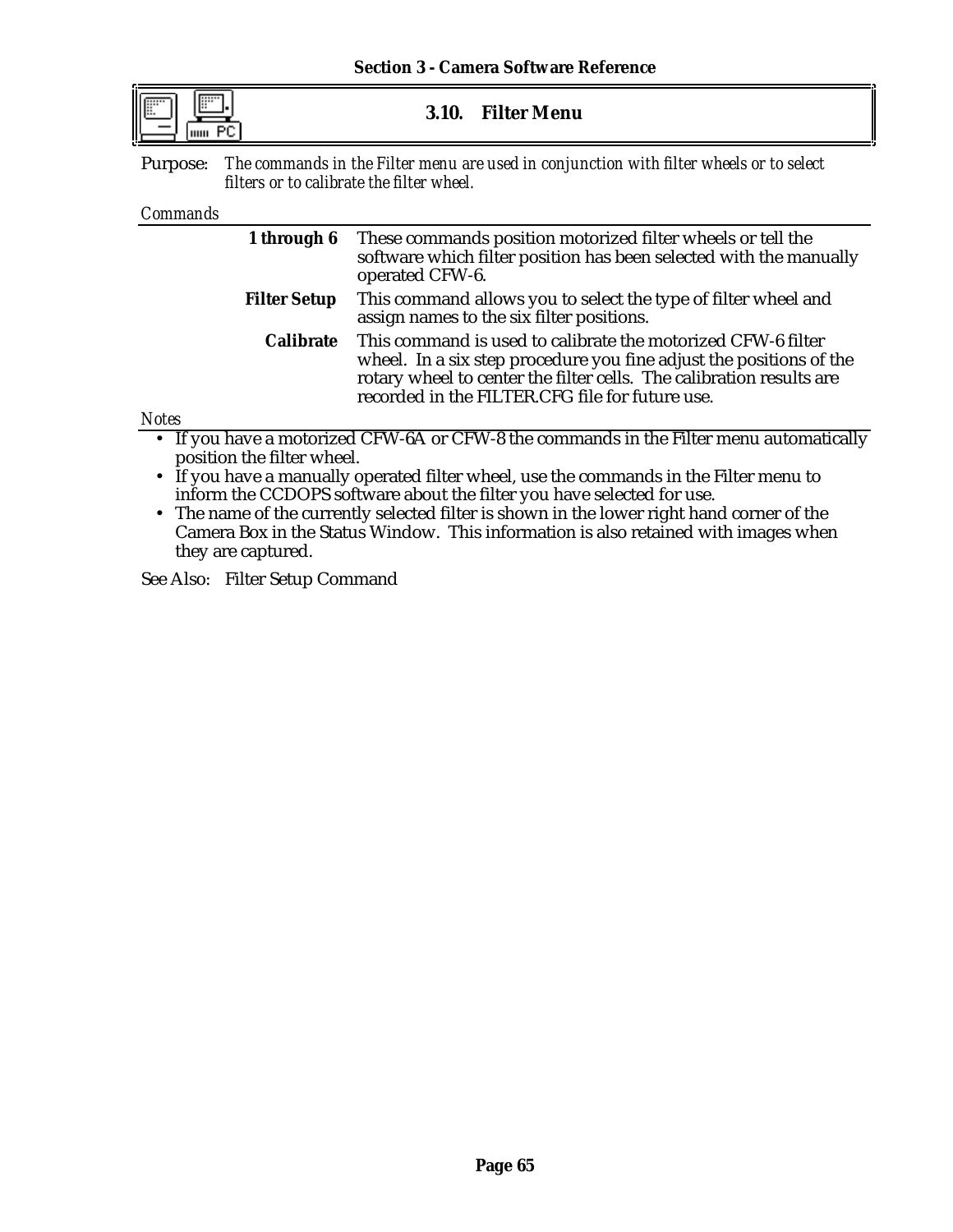| <b>Section 3 - Camera Software Reference</b> |  |
|----------------------------------------------|--|
|----------------------------------------------|--|

| $\overline{1}$<br>$\cdots$ | <b>Filter Setup Command</b> |  |
|----------------------------|-----------------------------|--|
| E<br>Dr.<br>THILL          | $F$ ilter<br>Menu           |  |

Purpose: *The Filter Setup Command is used to configure the CCDOPS software to your type of filter wheel.*

### *Dialog Parameters*

|                                                                                          | Filter wheel Select the type of filter wheel you are using or None if you are using                    |
|------------------------------------------------------------------------------------------|--------------------------------------------------------------------------------------------------------|
|                                                                                          | individual filters.                                                                                    |
|                                                                                          | Dark Position If you have a CFW-6A or CFW-8 and are using it in conjunction with the                   |
|                                                                                          | shutterless ST-4X or ST-5 cameras you can get the CCDOPS software to use                               |
|                                                                                          | the filter wheel as a remote shutter by covering one of the positions and                              |
|                                                                                          | setting that position here.                                                                            |
|                                                                                          | <b>Filter 1 through 6</b> Enter a descriptive name for each of the filters in the six positions of the |
|                                                                                          | filter wheel or enter the name of the six most common filters you use.                                 |
| <b>Notes</b>                                                                             |                                                                                                        |
|                                                                                          | • The names you enter in the Filter Setup command are used in the Filter menu and are                  |
|                                                                                          | saved with new images as they are captured.                                                            |
| • The motorized CFW-6A and CFW-8 attach to the CPU's AUX port and can be positioned      |                                                                                                        |
|                                                                                          | with the commands in the Filter menu.                                                                  |
| • Manually positioned filter wheels like the CFW-6 need to be positioned by the user and |                                                                                                        |
|                                                                                          | then you need to let the CCDOPS software know which filter has been selected with the                  |
| commands in the Filter menu.                                                             |                                                                                                        |
|                                                                                          | $\mathbf{r}$ , a comparable $\mathbf{r}$ . The contract of $\mathbf{r}$                                |

- If you select the Motorized filter wheel CCDOPS will reposition the filter wheel when you start up and establish the COM link with the camera.
- If you select a Manual filter wheel CCDOPS remembers the position you have selected next time you start the software. You might check to insure the software and the filter wheel agree if you have been away for a few days.
- If you are temporarily not using the filter wheel or any individual filters select the None option in the filter wheel item. You can still use the commands in the filter menu to select filters if you happen to be using them and the software will start up with "No filter" selected.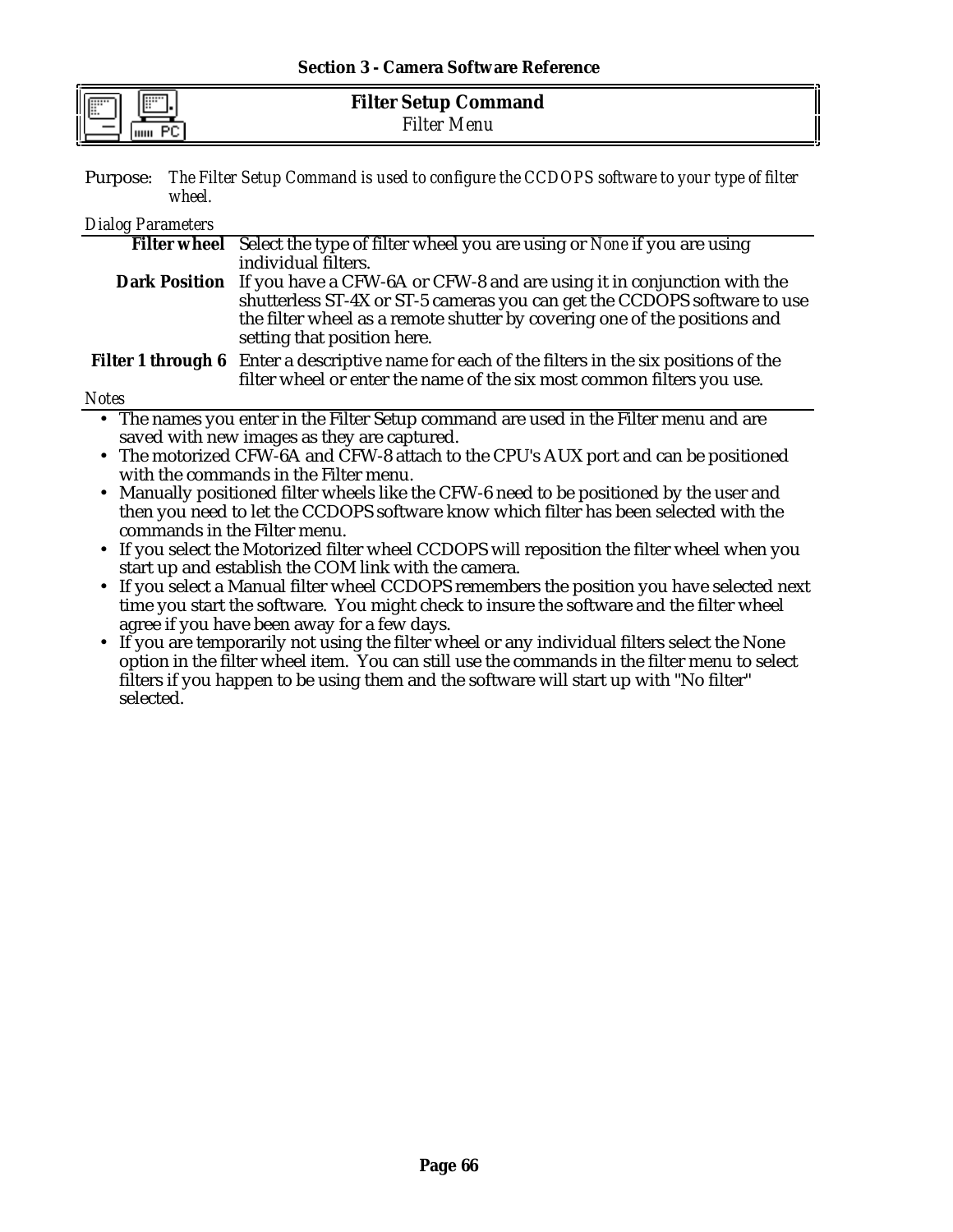## **4. Hints and Tips**

This section contains hints and tips to get the most use out of your camera and software. There is a section of Question and Answers to the most common questions followed by several sections of tips.

## **4.1 Question and Answer**

This section contains answers to some of the more common questions we hear in the Technical Support department.

Q. *Is there a short cut to focusing the camera?* A. We find the best method is using the peak brightness as described in the manual but there are almost as many opinions here as there are people.

Q. *How often do I need to refocus?* A. When there has been a big temperature change (3 °F) or when you have moved to a vastly different position of the sky with an SCT, you should consider refocusing.

Q. *Can I use a camera lens with the camera?* A. Yes, SBIG sells an adapter for the camera that allows you to use C-mount or other lenses with the camera.

Q. *Who should I call when I have questions or problems with the software?* Call or e-mail SBIG <sbig@sbig.com> and ask for Technical Support.

Q. *How long of a cable can I use between the PC and the CPU?* A. You should be able to use cables up to 100 feet in length but it will vary from PC to PC.

Q. *Where can I get a longer cable?* A. Go to your nearest computer store and ask for a male to female extension cable.

Q. *Why does the software say there isn't enough memory?* A. You need to make sure you have at least 1 Megabyte Extended memory and that the HIMEM.SYS driver is loaded into your CONFIG.SYS file. Also check that other entries in the CONFIG.SYS or AUTOEXEC.BAT files are not consuming too much memory.

Q. *I see dark spots in my images, what causes them?* A. If the dark spots are a single pixel they are typically caused by hot pixels in the CCD saturating and can be removed with the Remove Cool Pixels command. If they're several pixels wide you should suspect dust on the window and that effect can be removed with flat fielding your images or clean the window with an "air duster".

Q. *My images have dark tendrils in the corners. What can I do?* A. These are caused by the CCD frosting and you need to replace the desiccant as described in the camera operating manual.

Q. *Can I write my own software for the camera?* A. Appendix A describes the file format used to save images. You can also request an Application Note from SBIG telling how to interface and program to the camera.

Q. *Is there other software available for the camera?* A. You can upgrade your camera with the Color Filter Wheel and CCDCOLOR software. Also there are several third party software packages for image processing, camera control and various printer output.

Q. *Can I run the software under Windows,?* A. While we don't recommend running the CCDOPS software under Windows you should be able to do it. Also Software Bisque's SkyPro software supports the camera under Windows and is fully integrated with their excellent The Sky software. Contact Software Bisque at (303) 278-4478.

Q. *What do I do if my images have elongated stars?* A. If using Track and Accumulate you are probably using a snapshot time that is too long. If the snapshot time is longer than the amount of time your drive can track unguided with acceptable guiding errors, you will see elongated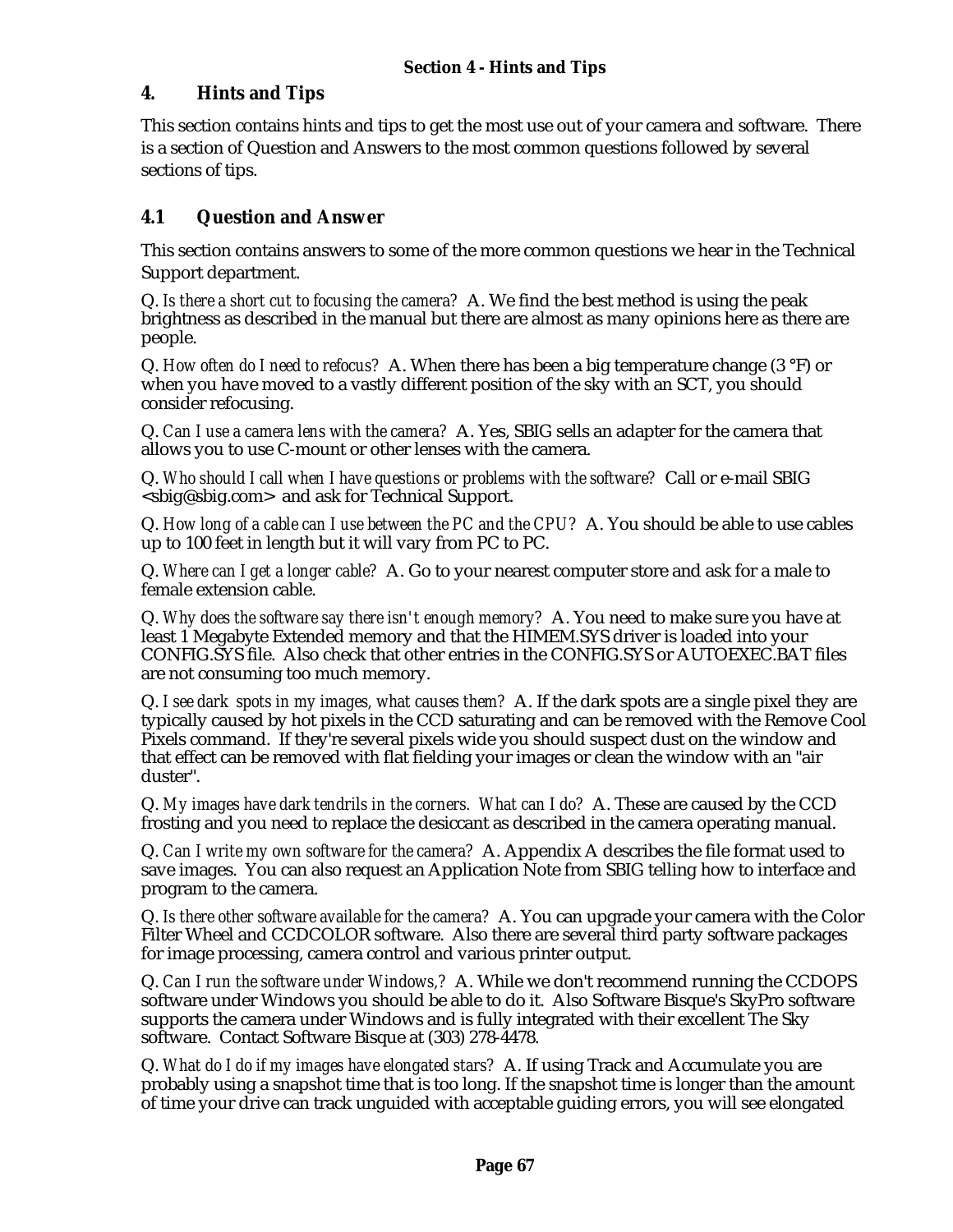stars in your final images. If your snapshot times are getting down to 30 seconds or less you should improve your drive.

If you are using your camera as an autoguider for film photography and are noticing unacceptable guiding errors, please check the following:

- 1. Can you move the telescope using the Move command? This is an indicator as to whether or not you are properly connected to your drive system via the relay cable from the CPU.
- 2. Be sure that your calibration time gives at least 10 to 50 pixels of movement for each step of the Calibrate command.
- 3. Check for flexure between the CCD camera head and your system. Check for flexure between the guide scope or off-axis guider and your telescope system. This is a very common source of guiding errors. A very small movement of the CCD head with respect to the guide scope during an exposure can cause unacceptable streaking.
- 4. If your mount is stable, try longer exposure times while tracking to average out the atmospheric effects.

Q. *What do I do if my CCD frosts?* A. If your camera starts to frost after a year of use it's time to replace the desiccant as described in the camera operating manual.

Q. *The moon is too bright, what do I do?* A. Try a full aperture solar filter. Try a variable rotating neutral density filter. Don't use off-axis apertures smaller than 4" or you give up resolution.

Q. *What exposure is best for planets?* A. Use the crosshairs mode to measure the disk's intensity. Make sure that the pixels are about 75% saturated. This should give a good range of brightness. Sometimes moons can also be imaged at the long end of the exposure range.

Q. *Which laptop is best for CCD use?* A. Nearly any laptop will work, however you should take a copy of CCDOPS with images and run it from any units you are considering. Color LCD isn't necessary unless it is your only computer.

Q. *Why are my images grainy looking and not smooth?* A. The grainy look is from low signal to noise. A longer integration time will increase signal and reduce graininess. Try doubling exposure times. This works up to a point where you begin picking up sky background (light pollution) which limits maximum practical integration times. Also make sure your cooler is running at 75% capacity or more.

Q. *What are the advantages of shorter focal lengths and faster F# telescopes?* A. Shorter focal lengths increase the field of view, allowing you to image larger objects. Faster F# telescopes increase the field of view *and* shorten the exposure times. Do not underestimate the benefits of focal reducing your f/10 SCT systems!

# **4.2. CCDOPS Use Tips**

- If you display an image and nothing shows, check that the Auto Contrast was enabled.
- When selecting a Track and Accumulate guide star, it is not necessary to exactly set the cursor on the center of the selected star. It automatically snaps to the brightest pixel, not necessarily the geometric visual center.
- Co-adding images together, whether guided or accumulated, averages out noise and results in a smoother image than one single long exposure. Keep in mind, the longer the individual exposure, the higher the signal to noise until you reach background sky limits. You will find that at  $f/10$ , a single 60 second exposure will be grainy for low contrast objects and 5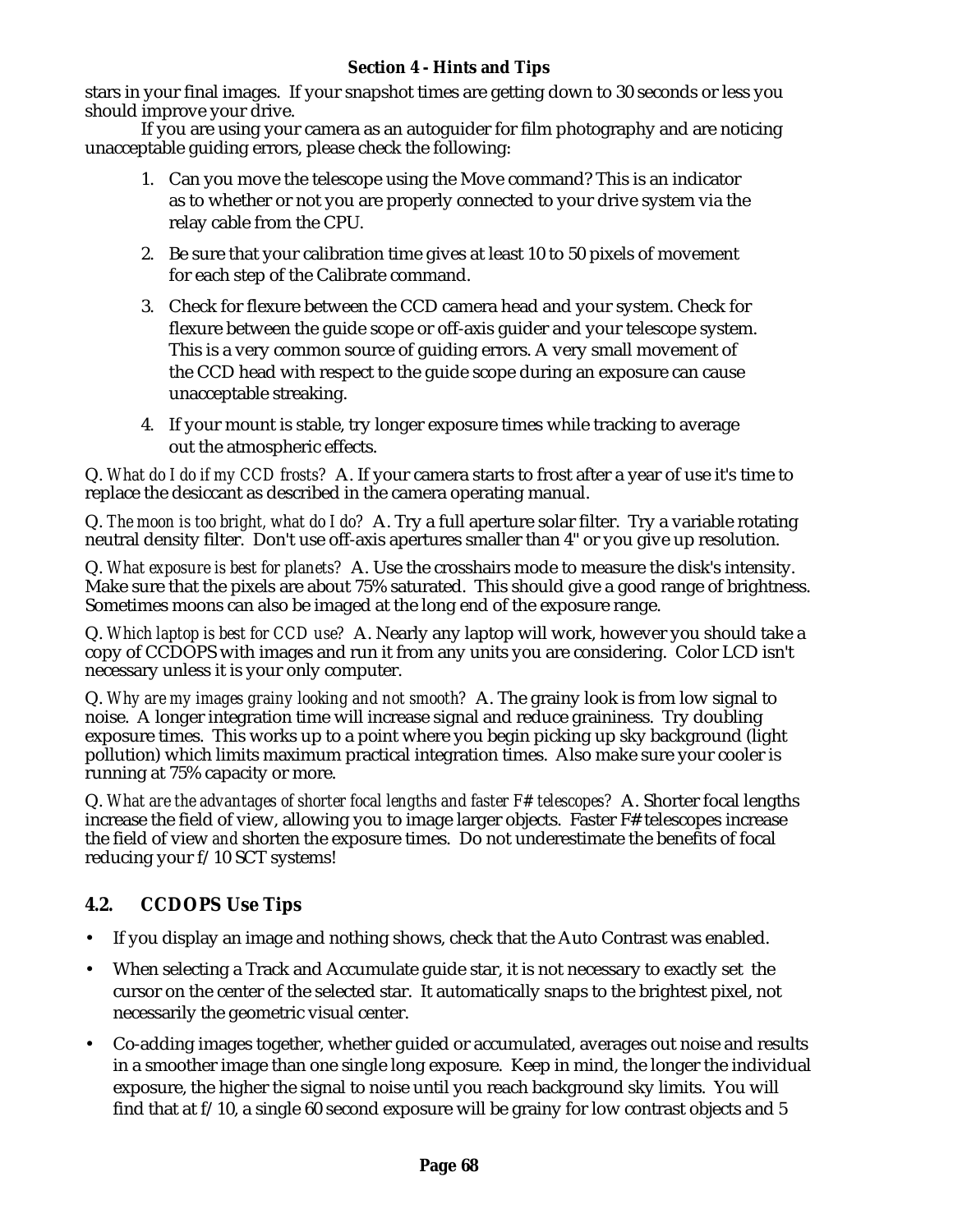## **Section 4 - Hints and Tips**

minutes may be the minimum tolerable, requiring off-axis guiding or a guide scope. At  $f/6.3$ , this snapshot time may be 1 minute and at  $f/2$  it may be 10 seconds. Don't be afraid to experiment with poorly guided images of varying exposure times to learn what works best. Co-adding many underexposed images still results in inferior results. This is especially true for tricolor.

- If you are fortunate enough to have access to a full aperture solar filter or C-Mount camera and camera lens adapter, daytime use with the CCD camera is possible at f/6.3 to f/10. Distant power poles and power lines silhouetted against the sky work well as a target. Use binning since turbulence will limit resolution. This will allow you to learn the software flow in daylight.
- Dark frames aren't necessary for short exposures of bright objects (Jupiter at  $f/20$  with  $2x$ Barlow projection or the moon).

## **4.3. Hints and Tips for Laptop Users**

- If you mainly use your laptop for field use with CCDOPS, it is possible to modify your AUTOEXEC.BAT file to boot directly into CCDOPS, saving time.
- If your laptop is monochrome, obtain a small piece of red litho stripping film (rubylith) to slip in front of the LCD display. Most print shops have the red plastic. Use it matte side out.
- Cursor movement through CCDOPS is much faster using the mouse, especially if your laptop has one of the small keyboard based pen-point mice.
- Some LCD displays dim when it is very cold outside. A small heat pad behind the display can help.
- Don't be afraid to adjust display brightness on your computer in the course of viewing an image. Negative views require opposite settings.
- Try to use a laptop with 64 shades of gray. Some laptops have a display setup mode in their resident software to optimize. VESA compliant is also useful for real time cursor contrast changes.
- LAPLINK software and cables allow easy next day image file transfer to your main computer. This is very handy.
- Images will always look better when displayed on a video monitor, however, an active matrix LCD display is pretty close except in brightness.
- You may wish to change your display and hard drive sleep cycles (battery conservation) to longer "keep awake" times so as not to interfere with image acquisition (long Track and Accumulate).
- LED flashlights help to see the keyboard when the display is dimmed red.

## **4.4. Telescope Tips**

• Always verify best collimation prior to installing the CCD camera. Because sub-arc second imaging (better than that you can see visually) is possible.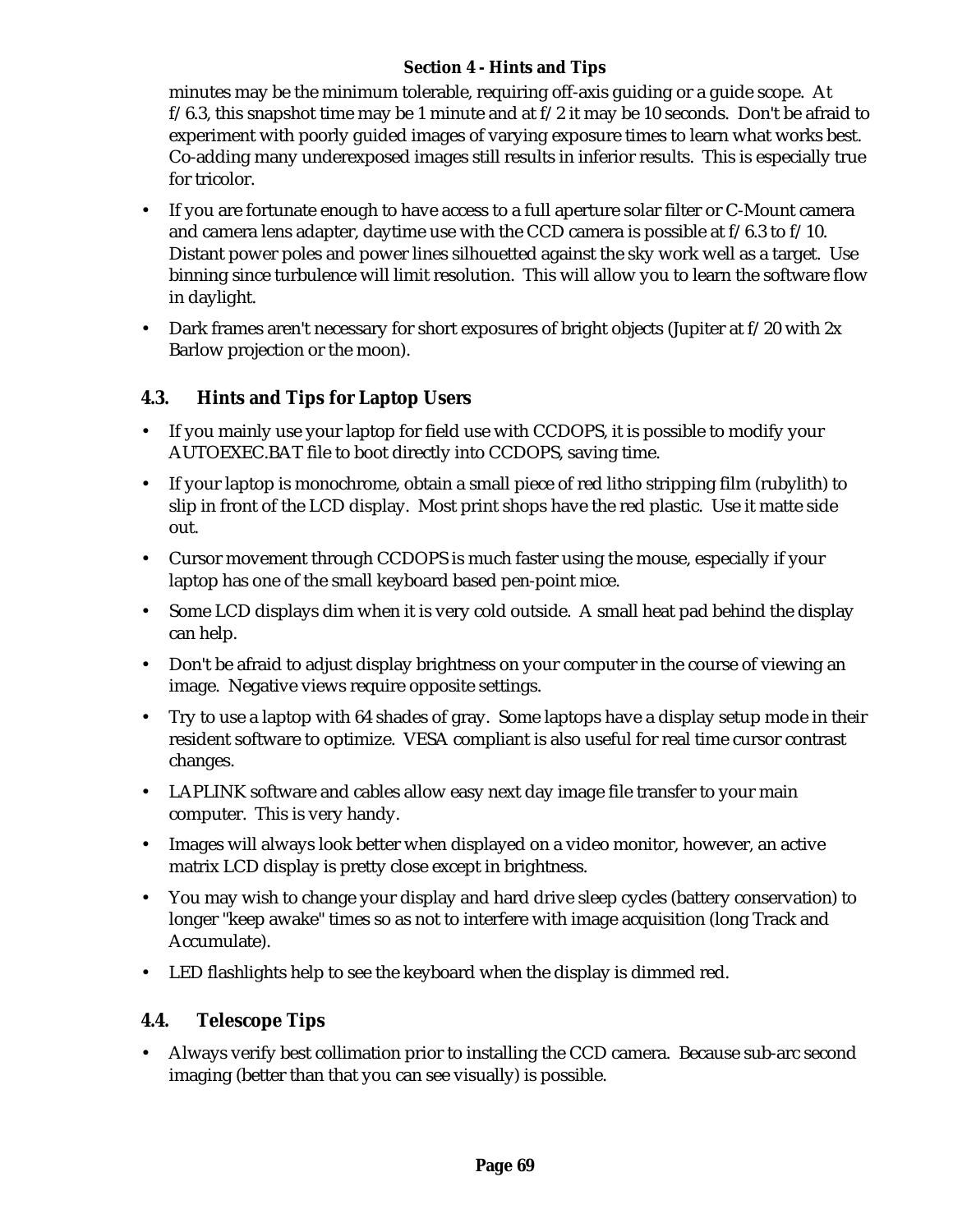## **Section 4 - Hints and Tips**

- Always secure the camera head cable to the optical tube assembly. Never let the cable dangle free from the focuser/ocular holder.
- Off-axis guiding is worth it, even on a bunch of 3 minute co-adds of a deep sky object.
- Don't guess on focus. If you're not sure, it is time to refocus.
- Take time to frame your object. Rotate the camera 90 degrees to take advantage of the CCD chip's aspect ratio and don't forget to refocus again.
- Focal reduce as much as possible for deep sky objects. Exposure times are then shorter and signal to noise gets better. 2-3 arc-seconds per pixel (30" focal length) is plenty of resolution for deep sky objects, especially nebulae. Good tracking is still critical down to 12" focal lengths in hi-res mode. Always polar align to minimize Dec drift.
- Focusing micrometers really help, especially on SCTs where you want to always enter the best focus position on a counterclockwise knob rotation. This advances the primary mirror forward against gravity and preloads bearings, screw threads and any mirror/baffle rocking. A light knuckle rap prior to exposure or guiding is advisable to settle moving components. It is always possible to ascertain exact focus only after you have passed a peak intensity and then come back to the peak's setting. You may not see the exact high value, but will see the trend at best focus position. Again, don't guess at focus.
- Focusing on planets is difficult since seeing can uniquely blur each frame. If a planet's moon is present, use the slow motion hand control to move over to it. Readjust exposure time accordingly and refocus on it, then bring the planet back into view and capture it.
- If track problems exist, first check balance in declination and then RA since they interact. Verify the 1 1/4" camera head coupler doesn't rock in the telescope bushing and that it is flush at it's coupler flange with bushing. Check drive clutches or clamps. Check drive rate setting. With guiding ocular visually check PEC setting or reprogram. Trails on only the brightest stars along short axis of the CCD is blooming, not tracking.
- Real dark skies are not necessary for beautiful CCD images of deep sky objects. CCDs are far superior to film with or without filters in this respect. Tricolor CCD will benefit from dark skies, but still works great compared to color film.
- Simple 2 element refractors can show bloated stars due to chromatic aberration since CCDs have a wide spectral response and a very wide dynamic range of signal. Red filters can help or quality multi-element color corrected refractors.
- Always keep an eye on ambient temperature changes. A 3 degree Fahrenheit change can affect SCT focus enough to merit refocusing. Temperature drop = clockwise movement of SCT focus knob (yes, the way you didn't want to move it).
- Closely re-align your finder as needed to the CCD image on the screen to speed up object finding. Don't use a 90 degree diagonal to visually acquire objects and expect them to be in the CCD camera view. The CCDs are generally small in size and 90 degree diagonals are never rotationally collimated to optical axis close enough to use for CCD work. Special laser collimated diagonals are available for this purpose as well as CCD framing oculars with exact reticle patterns to match the CCD chip.
- Digital setting circles with hi-res encoders  $(1/12$  degree or better) can get you close to faint objects if you are polar aligned and they are "dialed in" as well.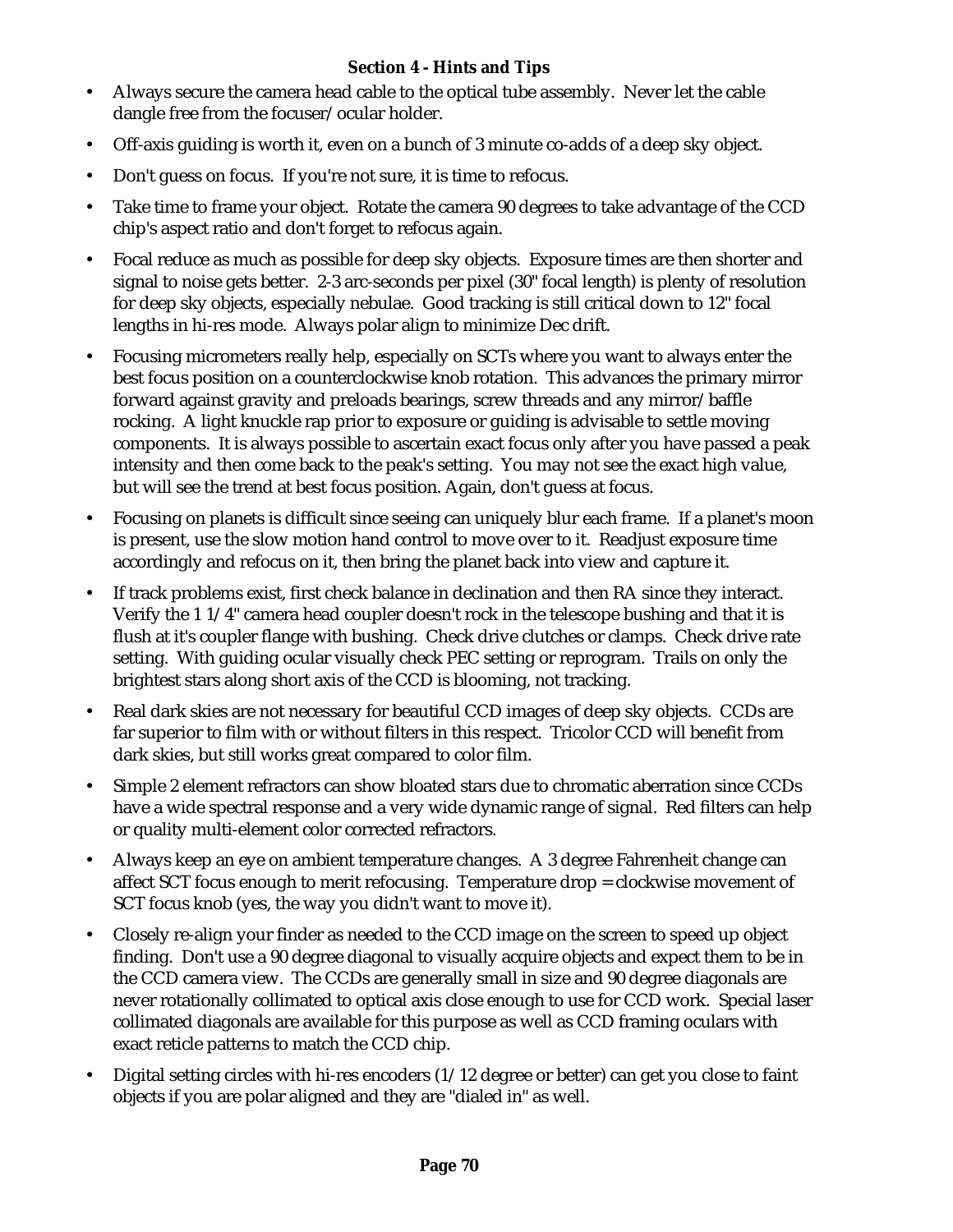#### **Section 4 - Hints and Tips**

- Integrating Software Bisque's "The Sky" software into your imaging system is another help in object acquisition, but adds new complexity to the operations until after you are comfortable with CCDOPS and CCD imaging. It is then a very interactive tool.
- Don't bother with deep sky imaging on an Alt/Az configured mount even if it tracks. Image rotation results and precludes co-adding, etc. in most instances. Use a wedge and polar align such systems for best and simplest results.
- Wait for both telescope and CCD camera to thermally settle in before trying for optimal results. Typically wait 1/2 to 1 hour after setting up and running. This is a good time to set up software, balance scope, and polar align, etc.
- Use a dew shield on SCTs to prevent dewing and minimize stray light. Re-balance as necessary. CCDs have a tremendous dynamic range. Bright stars at edge of field can spray light across nebula, especially Veil, Horsehead, California nebulae. Anti-blooming can't help scattered light. Reposition field slightly and try again.
- Fast telescopes with high resolution optics offer remarkable imaging characteristics with CCD cameras, especially tricolor. Exposure times are short, excellent tracking is easier, signal is awesome, therefore contrast of colors in deep sky objects is spectacular enough to warrant color dye sublimation prints that rival photographic color prints done with film through much larger telescopes at a much higher difficulty level. Takahashi Epsilon, Flat Field cameras and specialized SCTs are hard to match in performance.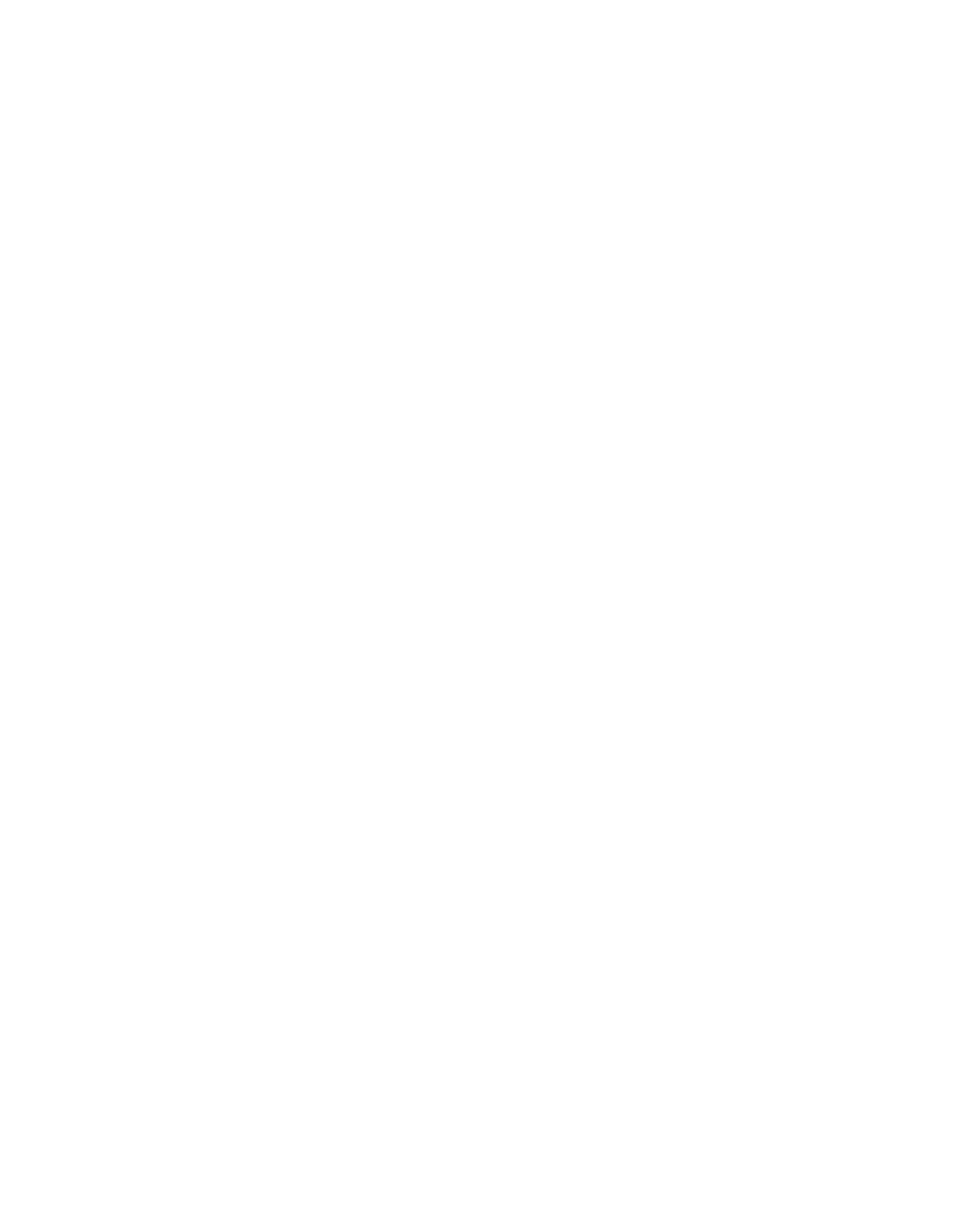#### **5. Glossary**

- **ABL** Auto bias level. ST-7/8 and PixCel 255 images that show this in the image parameters dialog have had an auto bias level done on them to bring the dark signal down to 100 counts.
- **ADU -** Analog/Digital Unit. This is the number of counts in a pixel in terms of counts out of the analog/digital converter. To convert to electrons multiply by the e<sup>-</sup>/ADU shown in the Image Parameters command.
- **Antiblooming Gate** When a CCD pixel has reached its full well capacity, electrons can effectively spill over into an adjoining pixel. This is referred to as blooming. The Antiblooming gate can be used to help stop or at least reduce blooming when the brighter parts of the image saturate.
- **Astrometry** Astrometry is the study of stellar positions with respect to a given coordinate system.
- **Autoguider** All SBIG CCD cameras have auto guiding or "Star Tracker" functions. This is accomplished by using the telescope drive motors to force a guide star to stay precisely centered on a single pixel of the CCD array. The camera has four relays to control the drive corrector system of the telescope. The CCD camera head is installed at the guide scope or off axis guider in place of a guiding eyepiece.
- **CCD** The CCD (Charged Coupled Device) is a flat, two dimensional array of very small light detectors referred to as pixels. Each pixel acts like a bucket for electrons. The electrons are created by photons (light) absorbed in the pixel. During an exposure, each pixel fills up with electrons in proportion to the amount of light entering the pixel. After the exposure is complete, the electron charge buildup in each pixel is measured. When a pixel is displayed at the computer screen, its displayed brightness is proportional to the number of electrons that had accumulated in the pixel during the exposure.
- **Dark Frame** The user will need to routinely create image files called Dark Frames. A Dark Frame is an image taken completely in the dark. The telescope aperture must be covered or in the case of the ST-6, a shutter vane covers the CCD. Dark Frames are subtracted from normal exposures (light frames) to eliminate fixed pattern and dark current noise from the image. Dark Frames must be of the same integration time and temperature as the light frame being processed.
- **Dark Noise**  Dark Noise or Dark Current is the result of thermally generated electrons building up in the CCD pixels during an exposure. The number of electrons due to Dark Noise is related to just two parameters; integration time and temperature of the CCD. The longer the integration time, the greater the dark current buildup. Conversely, the lower the operating temperature, the lower the dark current. This is why the CCD is cooled for long integration times. Dark noise is a mostly repeatable noise source, therefore it can be subtracted from the image by taking a "Dark Frame" exposure and subtracting it from the light image. This can usually be done with very little loss of dynamic range.
- **DCR** DC Restore (DCR) only applies to the ST-6. It is used as a faster readout alternative to Double Correlated Sampling during focus mode. It works by setting the black level to the offset in a particular ST-6 by reading the average value of dark pixels. This usually results in a usable image for focusing while giving a much faster digitization and download cycle during focusing.
- **Double Correlated Sampling** Double Correlated Sampling (DCS) is employed to lower the digitization errors due to residual charge in the readout capacitors. This results in lower readout noise but can increase the digitization time by a factor of two in the ST-6. This feature can be switched off when faster digitization rates are desired. This is often done during find and focus modes.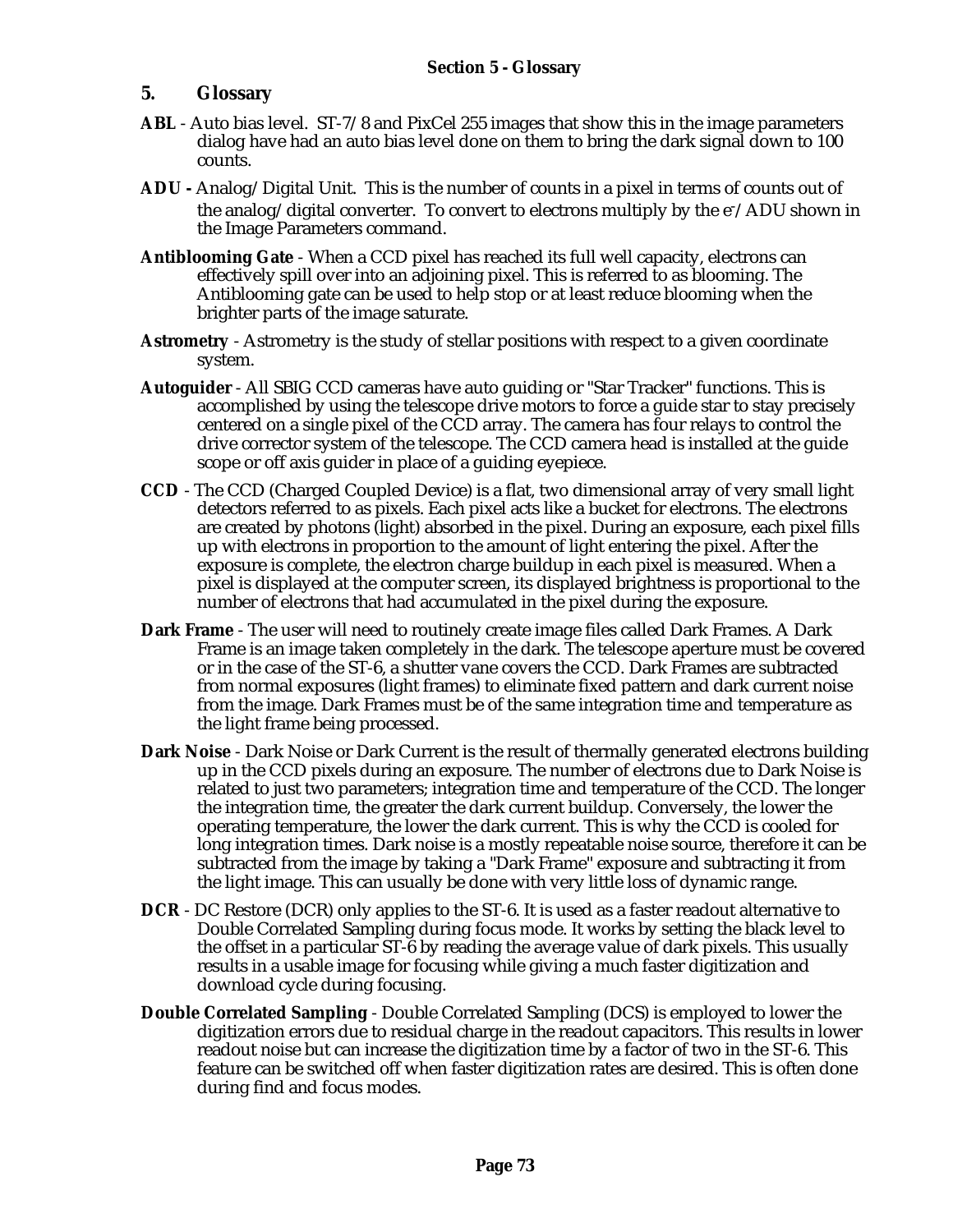#### **Section 5 - Glossary**

- **e - /ADU** This is the gain of the camera in converting the CCD output into counts. It is shown in the Image Parameters dialog for each image and is used by programs like Hidden Image.
- **False Color** False Color images are images that have had colors assigned to different intensities instead of gray levels.
- **FITS Image File Format** The FITS image file format (which stands for Flexible Image Transport System) is a common format supported by professional astronomical image processing programs such as IRAF and PC Vista. CCDOPS can save image files in this format but can not read them.
- **Flat Field** A Flat Field is a image with a uniform distribution of light entering the telescope. An image taken this way is called a flat field image and is used with CCDOPS to correct images for vignetting.
- **Focal Reducer** A Focal Reducer reduces the effective focal length of an optical system. It consists of a lens mounted in a cell and is usually placed in front of an eyepiece or camera. With the relatively small size of CCDs compared to film, focal reducers are often used in CCD imaging.
- **Frame Transfer CCDs** Frame Transfer CCDs are CCDs that have a metal mask over some portion (usually half) of the pixel array. The unmasked portion is used to collect the image. After the exposure is complete, the CCD can very quickly shift the image from the unmasked portion of the CCD to the masked portion, thus protecting the image from light which may still be impinging on the CCD. This acts as an electronic shutter.
- **Full Well Capacity** Full Well Capacity refers to the maximum number of electrons a CCD pixel can hold. This number is usually directly proportional to the area of the pixel.
- **Half Frame Mode** Half Frame Mode is used with the ST-4X to help eliminate streaking from bright objects during readout. Place the bright object (planets, moon, etc.) in the lower half of the frame. After the exposure is complete, the ST-4X will shift the image very quickly into the upper half of the frame. This allows the ST-4X time to digitize the half frame image without the bright object in the field of view corrupting the data.
- **Histogram** The Histogram is a table of the number of pixels having a given intensity for each of the possible pixel locations of the image file. Remember that, in the end, the image file is nothing more than a list of pixel values, one for each CCD pixel. These value numbers can be displayed in two formats; as a table or plotted as a graph.
- **Light Frame** The Light Frame is the image of an object before a Dark Frame has been subtracted.
- **Path/Filter**  For PC users the Path setting tells CCDOPS which directory and disk drive to find and store the image files. In essence, it defines the current directory. The filter controls which image files are shown in the Open directory. Only files that match the filter are shown. For example, a filter setting of "\*.ST6" will only show files that have an "ST6" extension.
- **Photometry** Photometry is the study of stellar magnitudes at a given wavelength or bandpass.
- **Pixel Size** The smallest resolution element of a CCD camera is the CCD pixel. The pixel sizes for each of the SBIG cameras are as follows: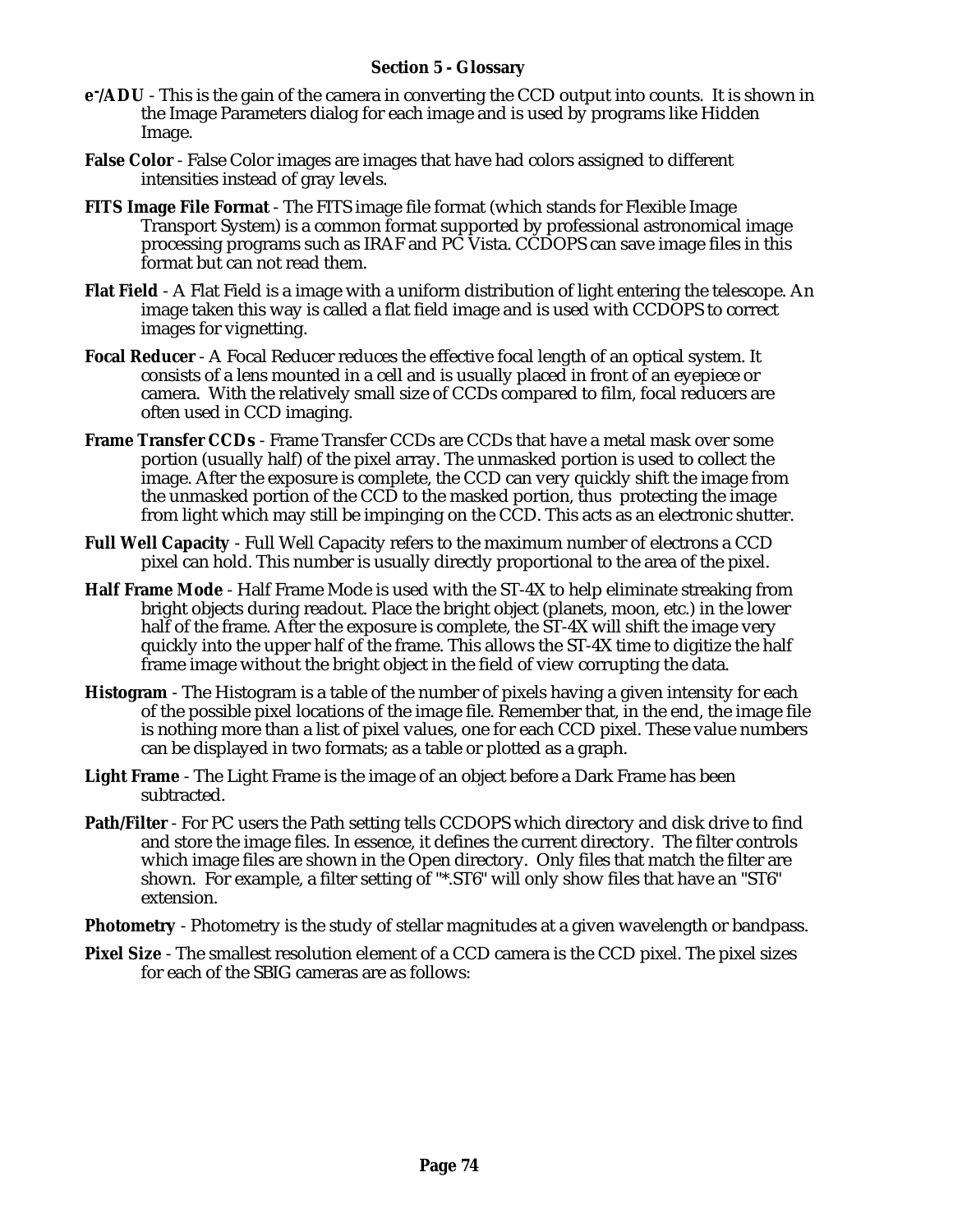#### **Section 5 - Glossary**

| Camera         | <b>Pixel Size (microns)</b> |
|----------------|-----------------------------|
| $ST-4X$        | $13.75 \times 16$           |
| $ST-5/pixCell$ | $10 \times 10$              |
| $ST-6$         | $23 \times 27^{13}$         |
| $ST-7/*$       | $9 \times 9$                |

- **Planet Mode** Planet Mode is the most useful way to achieve focus. When you select Planet mode, a full frame is exposed, downloaded, and displayed on the computer monitor. A small window can be placed anywhere in the image area and the size of the window can be changed. Subsequent downloads will be of the area inside the box resulting in a much faster update rate.
- **Quantum Efficiency** Quantum Efficiency refers to the fractional number of electrons formed in the CCD pixel for a given number of photons. Quantum Efficiency is usually plotted as a function of wavelength.
- **Readout Noise** Readout noise is associated with errors generated by the actual interrogation and readout of each of the CCD pixels at the end of an exposure. This is the result of fixed pattern noise in the CCD, residual charge in the readout capacitors and to a small extent the noise from the  $A/D$  converter and preamplifier.
- **Readout Streaking** When a bright object is imaged using a short exposure time, readout streaking can occur. Readout streaking can look similar to blooming except it extends across the entire image passing through the bright object. This is a result of image shift at the beginning and again at the end of an exposure due to frame transfer in the case of the ST-5 and ST-6 and due to digitization in the ST-4X. The readout streaking is usually very faint with respect to the overall image and can sometimes be eliminated from the display image by slightly raising the background level.
- **Resolution Mode** The resolution of a CCD camera is determined by pixel size. Pixel size can be increased by combining or binning more than one pixel and displaying it as one pixel. Doing so decreases the effective resolution but speeds up the download time of the image. Maximum resolution is determined by the size of the individual CCD pixel.
- **Response Factor** Response Factor is a multiplier used by CCDOPS to calibrate CCDOPS to a given telescope for photometric calculations. The Response Factor multiplied by 1000 is the number of photoelectrons generated in the CCD for a 0th magnitude star per second per square inch of aperture. The standard value for the Response Factor is 2000 but will vary from camera to camera, night to night (as the atmospheric transparency changes), telescope to telescope (again transparency).

The best way to determine the proper setting is to take an image of a known star and then use the Crosshairs to measure the brightness. Adjust the displayed magnitude by pressing the "+" and "-" keys (or "shift +"/"shift -") which will adjust the image's Response Factor accordingly. Finally, copy the result from the Image Parameters dialog to the Telescope Setup for subsequent images.

**Saturation** - Saturation refers to the full well capacity of a CCD pixel as well as the maximum counts available in the  $A/D$  converter. The pixel is saturated when the number of electrons accumulated in the pixel reaches its full well capacity. The  $A/D$  is saturated when the input voltage exceeds the maximum. The saturation values for the various cameras are shown in the table below.

<sup>13</sup> The TC241 CCD used in the ST-6 actually has 11.5 x 27 micron pixels. The CPU combines two 11.5 micron pixels to make the 23 micron pixel . This give pixel with a more square aspect ratio.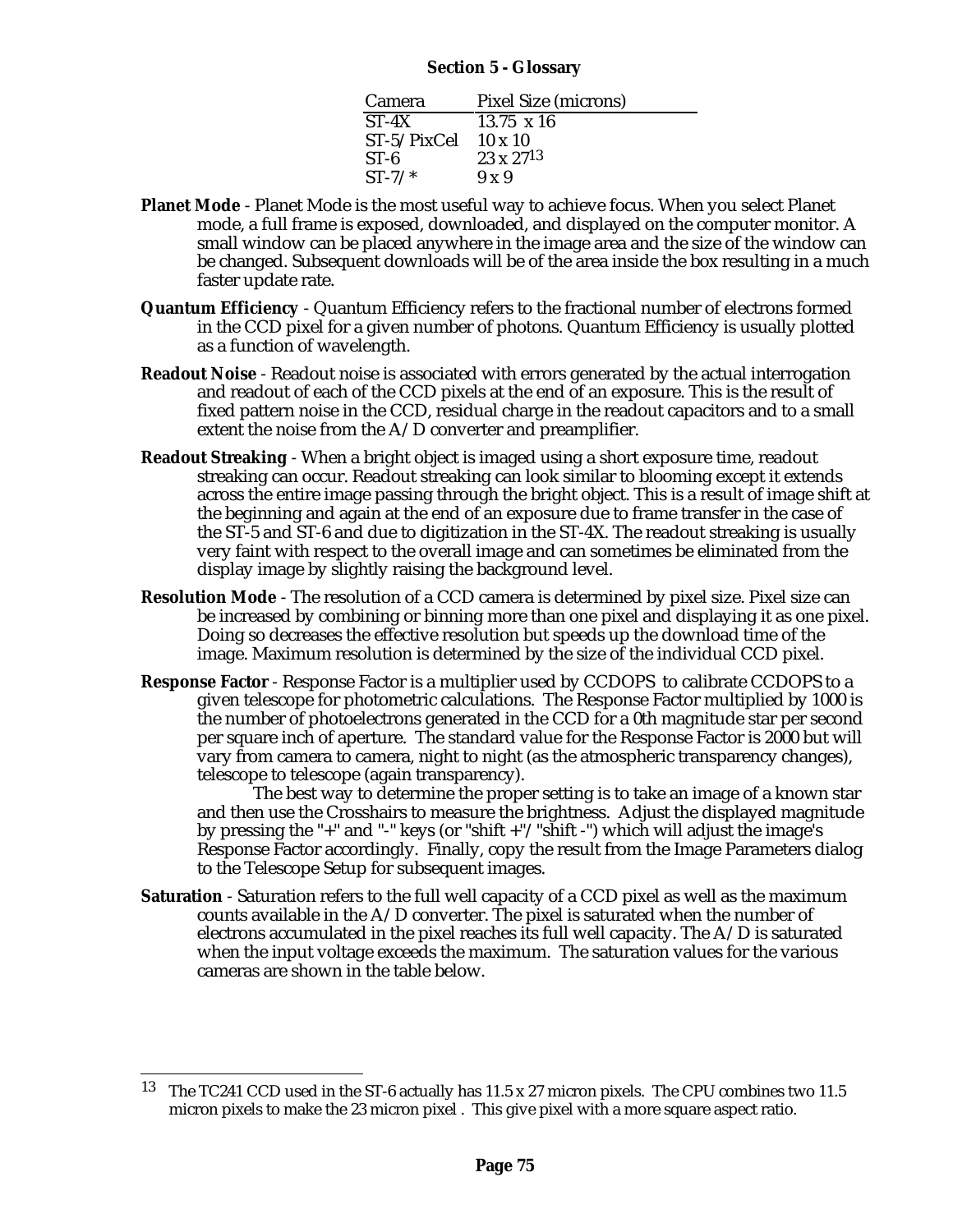#### **Section 5 - Glossary**

| Camera          | <b>Full Well</b><br>Capacity | <b>Maximum</b><br>A/D Counts | $e^-$ /ADU <sup>14</sup> |
|-----------------|------------------------------|------------------------------|--------------------------|
| $ST-4X$         | 150,000e <sup>-</sup>        | 16,383                       | 7.2                      |
| $ST-5$          | 50,000e <sup>-</sup>         | 16,383                       | <b>3.0</b>               |
| $ST-6$          | 400,000e <sup>-</sup>        | 65,535                       | 6.7                      |
| $ST-7/8$ w ABG  | 40,000e-                     | 65,53513                     | 2.3                      |
| $ST-7/8$ wo ABG | 80,000e-                     | 65,53515                     | 2.3                      |
| PixCel          | 50,000e-                     | 65,53516                     | 2.0                      |

- **Sky Background** The sky background illumination or brightness is the number of counts in the image in areas free of stars or nebulosity and is due to city lights and sky glow. High levels of sky background can increase the noise in images just like dark current. For some objects deep sky filters can be used to reduce the sky background level.
- **Seeing** Seeing refers to the steadiness and the clarity of the atmosphere during an observing session.
- **TE Cooler**  The TE Cooler is a Thermal Electric cooling device used to cool the CCD down to operating temperature. The CCD is mounted to the TE Cooler which is mounted to a heat sink, usually the camera head housing.
- **TIFF Image File Format** The TIFF image file format (which stands for Tagged Interchange File Format) was developed jointly by Microsoft and Aldus Corporations to allow easy interchange of graphics images between programs in areas such as presentation and desktop publishing. CCDOPS can save image files in this format but it can not read them.
- **Track and Accumulate** The Track and Accumulate function is an patent pending feature of CCDOPS that allows the user to automatically co-register and co-add (including dark frame subtraction) a series of images of an object. These exposures can be taken unguided as long as the "Snapshot time" does not exceed the length of time before tracking errors of your clock drive become apparent. This allows you to image and track without guiding or the need to connect the CCD Relay port to your drive motors.
- **Track List** The Track List is an ASCII file generated by CCDOPS during a Track and Accumulate session. The Track List logs all the corrections made by CCDOPS for each of the images. Track lists are required when flat fielding Track and Accumulate images.
- **Tri-Color** Tri-Color refers to color images created using three different colors mixed into a balanced color image using red, green and blue filters. An object is imaged three times, once with each color filter. The three images are then co-added and color balanced with the appropriate software.
- **Vignetting** Vignetting is obstruction of the light paths by parts of the instrument. It results in an uneven illumination of the image plane. The effects of vignetting can be corrected using flat field images.

<sup>&</sup>lt;sup>14</sup> The  $e^-$ /ADU shown are for the High Resolution readout mode. These numbers can be different for other readout modes. Use the Camera Information command in the Camera menu to see the actual value for the other readout modes.

<sup>&</sup>lt;sup>15</sup> While the A/D in the ST-7/8 saturates at 65,535 counts, the CCD saturates below that in the high resolution mode so don't expect to see pixel values all the way to the top in the high res mode.

<sup>16</sup> The PixCel 255 saturates at 32,767 counts in the high res mode (where the CCD saturates) and at 65,535 in the Low res mode.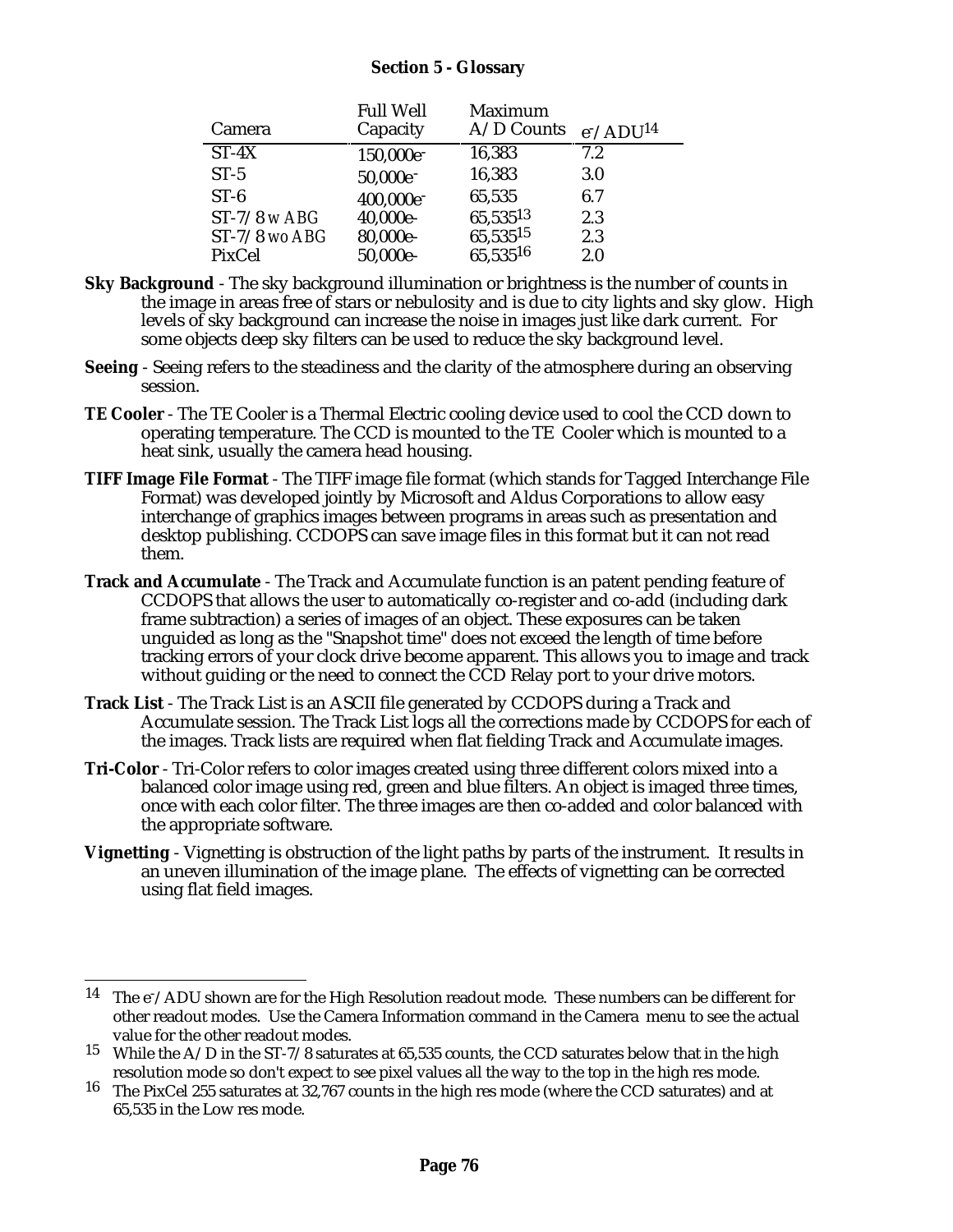## **A. Appendix A - SBIG File Formats**

This section describes the file formats used to save SBIG images on both the IBM PC and compatible computers and the Macintosh computers. The files contain the image data as well as header information describing the image in terms of exposure time, telescope, etc. The files come in two varieties: Compressed and Uncompressed. In addition the file format has evolved throughout the development of these CCD cameras and has finally settled down to the "Type 3" format described herein.

#### Type 3 Format

The Type 3 format starts with a 2048 byte header of ASCII information followed by the image data in one of two varieties: Compressed or Uncompressed. The ASCII information for Type 3 files consists of a line showing the type of camera used to acquire the image and the variety of image data (Compressed or Uncompressed) as shown in the example below:

> PixCel255 Compressed Image<lf><cr> or PixCel255 Image<lf><cr>

where  $\langle f \rangle$  and  $\langle cr \rangle$  represent the linefeed (hex 0A) and carriage return (hex 0D) characters. Other camera images replace the "PixCel255" with the camera name ("ST-4X", ST-5", "ST-6", "ST-7" "ST-8") in the lines above respectively. After the 1st line are several lines of parameters in the format:

Parameter = Value<lf><cr>

where "Parameter = " is a string describing the parameter and "Value" is a string containing the value of the parameter. At the end of all the parameters is the line:

#### End<lf><cr><ctrl-z>

used to signify the end of the of the image information. The <ctrl-z> is used to tell DOS commands like type to stop and not display any further data. The remainder of the 2048 bytes in the header are unused. The parameters for a Type 3 file are shown below: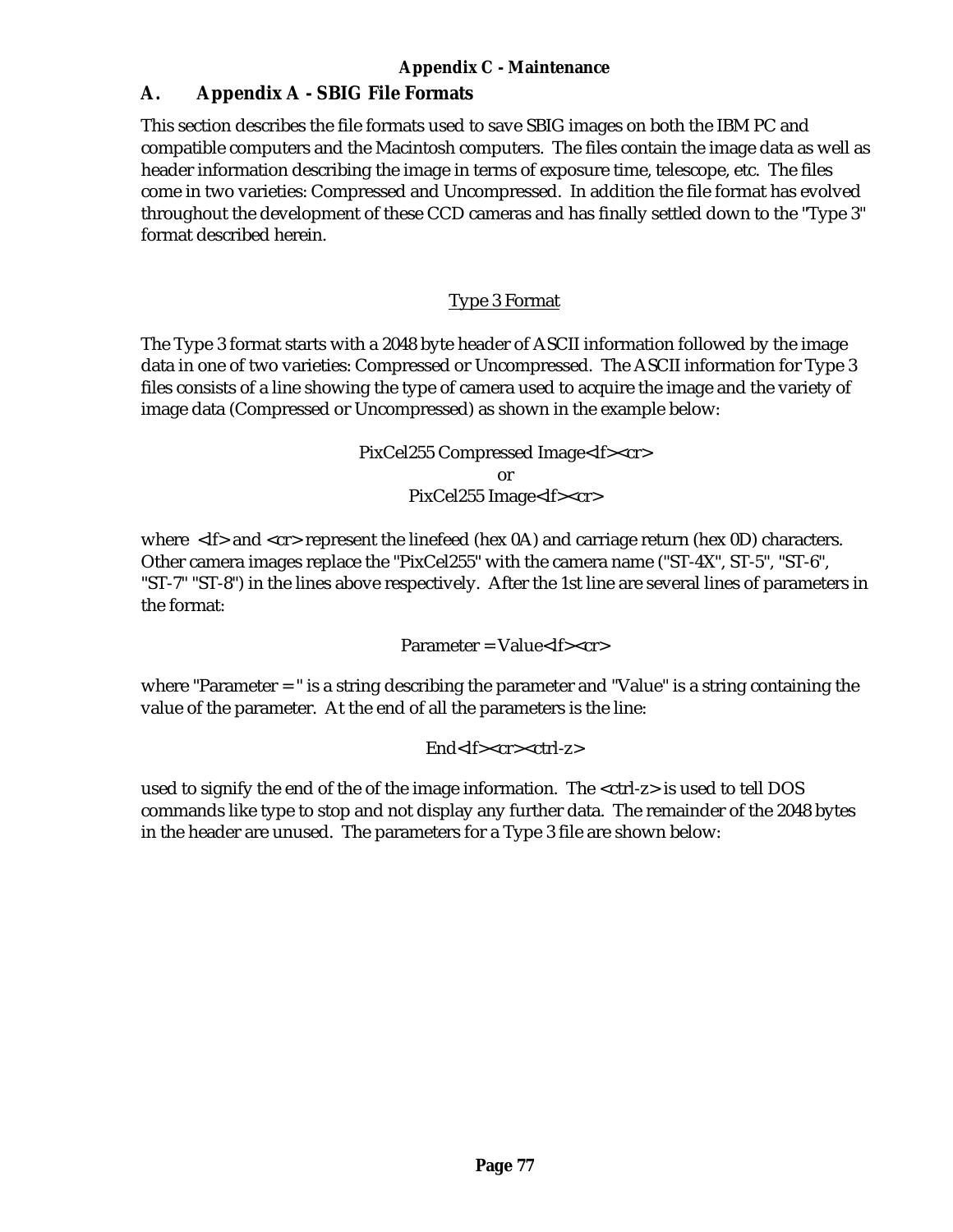| Table 1                           |
|-----------------------------------|
| <b>Type 3 Parameters</b>          |
| PixCel255 Compressed Image        |
| File version $=$ 1                |
| Data version $= 1$                |
| $Exposure = xxx$                  |
| $Focal_length = xx.xxx$           |
| Aperture = xx.xxx                 |
| $Respose\_factor = xx.xxx$        |
| $Note = xxxxxxxx$                 |
| $Background = xxx$                |
| $Range = XXX$                     |
| $Height = xxx$                    |
| $Width = xxx$                     |
| Date = $xx/xx/xx$                 |
| $Time = xx:xx:xx$                 |
| $Exposure\_state = xx$            |
| Temperature = $xx$ . $xx$         |
| $Number_{exposures} = xx$         |
| $Each$ _exposure = xx             |
| $History = XXXXXX$                |
| $Observe = xxxxxxx$               |
| $X$ <sub>pixel_size</sub> = xx.xx |
| $Y$ _pixel_size = xx.xx           |
| $Pedestal = xx$                   |
| $E_{gain} = x.xx$                 |
|                                   |

*The following parameters are optional and may be present*

 $User_1 = XXXXXXX$  $User_2 = XXXXXXX$  $User_3 = XXXXXXX$  $User_4 = XXXXXXX$ Filter = xxxxxxxx Readout  $mode = xx$  $Track_time = xxx$  $Sat\_level = xxx$ End

> Table 2 Parameter Descriptions

- ??? Compressed Image This indicates the type of camera used to take the image and the fact that the data is compressed as described below. The ??? will be PixCel255, ST-4X, ST-5, ST-6, ST-7 or ST-8.
- ??? Image This indicates the type of camera used to take the image and that the image data is not compressed and is saved as N rows of M pixels where N and M are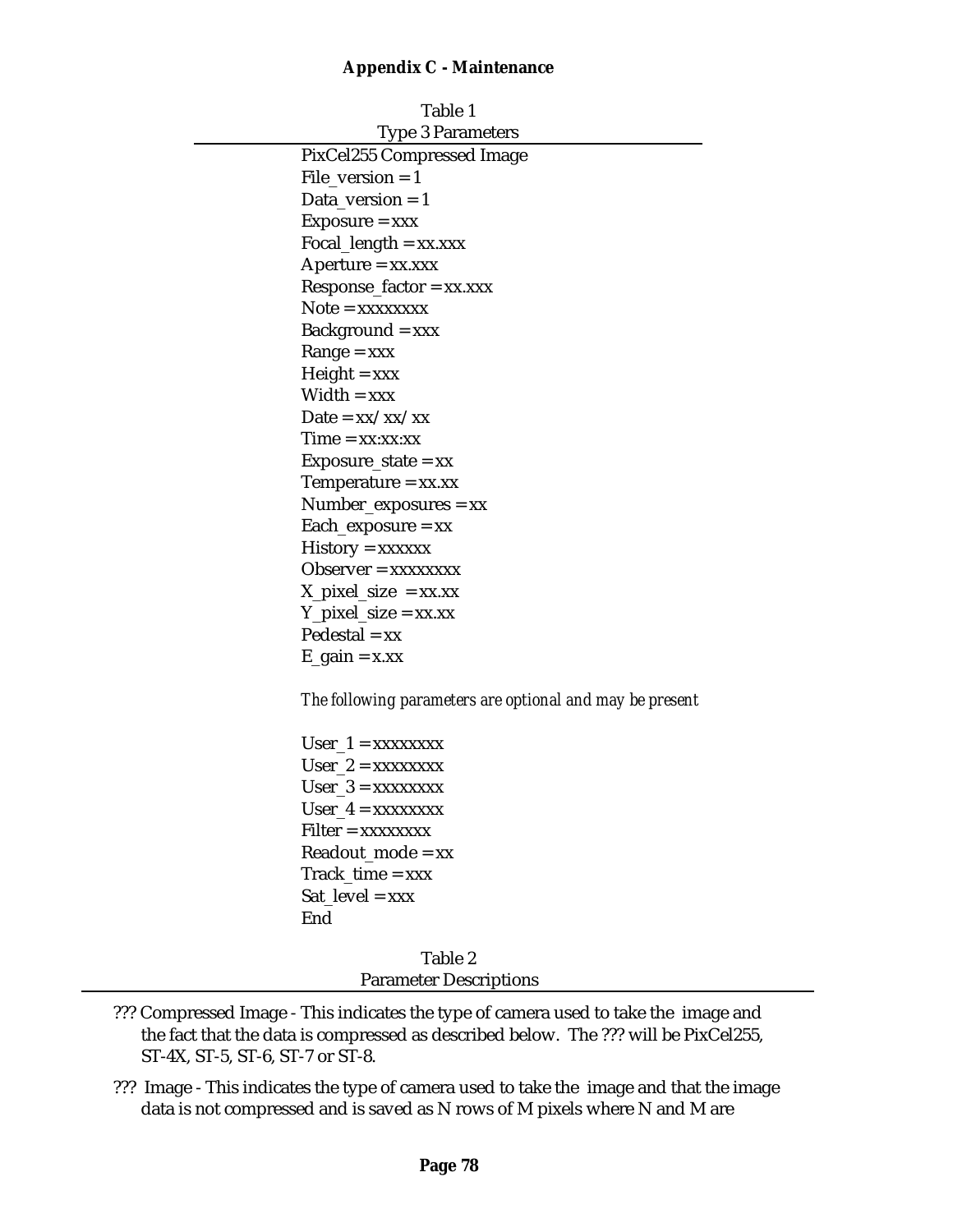specified by the Height and Width entries in the header. The pixels are two byte unsigned integers each with the least significant byte before the most significant byte. The pixels are written with pixel (1,1) first, proceeding in left-to-right order to pixel (1,M), followed by the subsequent N-1 rows of pixel data.

File\_version - This field should be 3 to indicate the file is Type 3.

- Data\_version This field describes the version of the image data and will be 1.
- Exposure This field indicates the exposure time in 1/100ths of a second.
- Focal\_length This field indicates the focal length in inches of the telescope used to capture the image.
- Aperture This field indicates the aperture area in square-inches of the telescope used to capture the image.
- Response\_factor This field specifies the CCD's response calibration factor.
- Note This field is the annotation attached to the image.
- Background This is the value of the Background parameter used to display the image when it was last saved.
- Range This is the value of the Range parameter used to display the image when it was last saved.
- Height This is the height of the image in pixels.
- Width This is the width of the image in pixels.
- Date This field shows the date the image was captured.
- Time This field shows the time the image was captured.
- Exposure\_state This field contains sets of bits indicating whether ABG was active during the exposure, whether Double Correlated Sampling was used and whether DC Restore was used.
- Temperature This field indicates the temperature of the CCD in °C at the end of the exposure.
- Number\_exposures This field indicates how many images were co-added to produce a composite image.
- Each\_exposure For composite images this field indicates the exposure time of the individual exposures in 1/100ths of a second.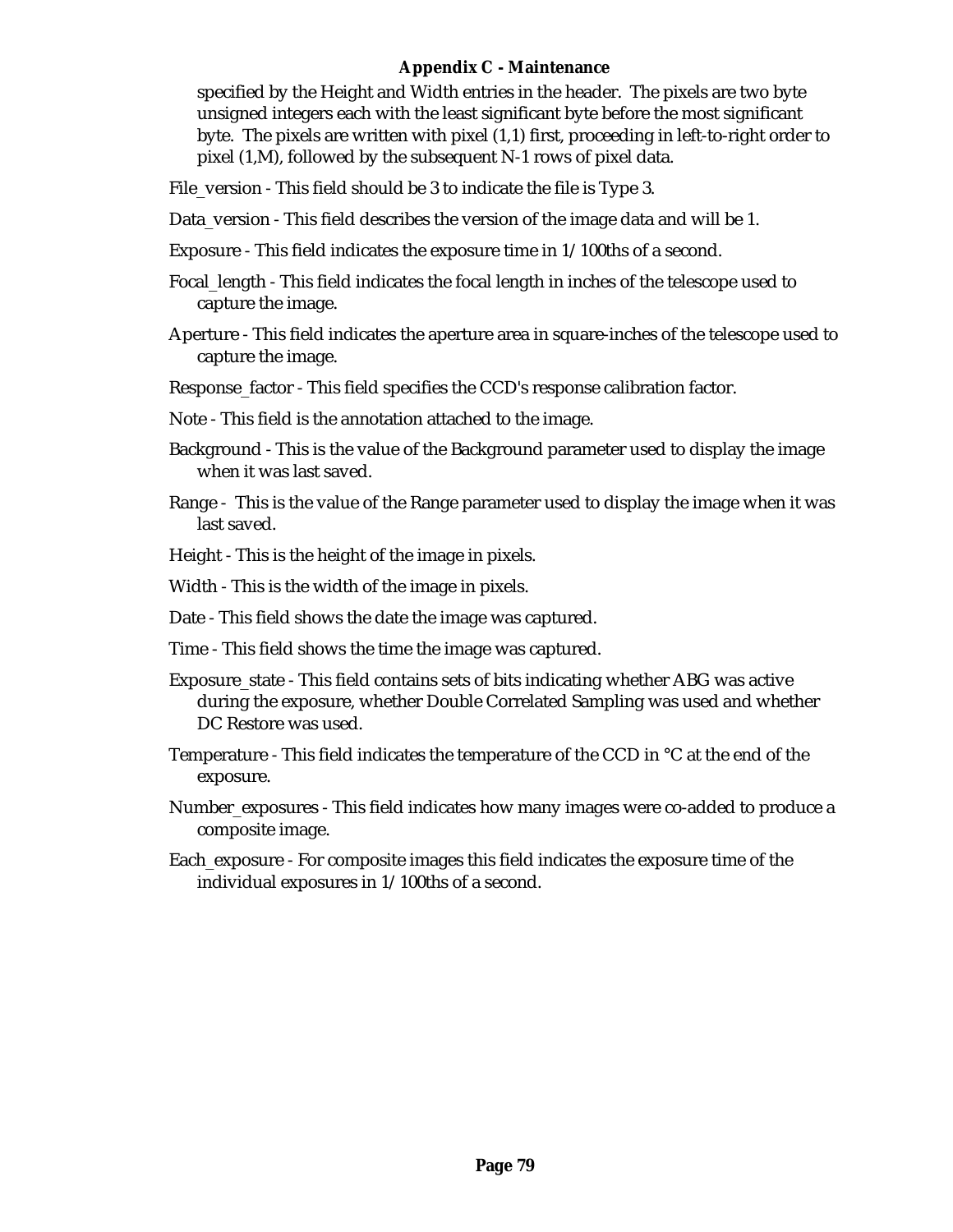History - This is a string of characters indicating which image processing functions have peen performed on the image. The following is the mapping between individual characters in the string and the operation performed:

- @ Modifications made before history established.
- 
- E Cool pixels removed. F Flat field corrected.
- G Image smoothed. H Image sharpened.
- I Image pseudo flat field corrected.
- 
- 
- O More than 40 operations performed.
- 
- S Image zoomed with pixel replication.
- U Image converted to 8 bit log format (ST6COLOR).
- W Image merged to color using 3 color merge (ST6COLOR).
- 
- [ Image sharpened with onesided sharpening.
- ] Image resampled to make square pixels.
- \_ Constant added to or subtracted from image.
- 0 (Zero) The history string is set to '0' for new images. This is not a C null string, it is actually the '0' character.
- b Image reduced 2X by pixel combining.
- d Adaptive dark subtraction. e Pseudo 3D

A - Co-addition of image.

- B Image linearly scaled. D Image dark subtracted.
	-
	-
	- J Image quantized or posterized to less than 16 bits precision.
- K Warm pixels removed. L Image flipped horizontally.
- M Image flipped vertically. N Image zoomed with pixel interpolation.
	- P Image log scaled.
- Q Pixels combined. R Image auto dark subtracted.
	- T Image clipped and filled (ST6COLOR)
	- V Image merged to color using 2 color merge (ST6COLOR).
	- X Image translated and back filled (ST6COLOR)
- Y Image pixels inverted. Z Image sharpened with unipolar algorithm.
	- \ Image modernized by replacing ST6COLOR history characters17
	- ^ Image averaged.
	- ` Constant multiplied by or divided into image.
	- a Image enlarged 2X by pixel interpolation.
	- c Column or Row repair.
	-
- f Auto pixel repair dark subtract.

*Please note the SBIG reserves the use of the characters '@' through '~' (decimal 64 through 126) for their use, and that any other characters added to the history string by other users should not use those characters.*

<sup>17</sup> The ST6COLOR software used history codes 'S', 'T' and 'V' differently than described in this table. Modernizing replaces 'S' with 'T' (clip operation), 'T' with 'U' (compress operation) and 'U' with 'X' (translate operation).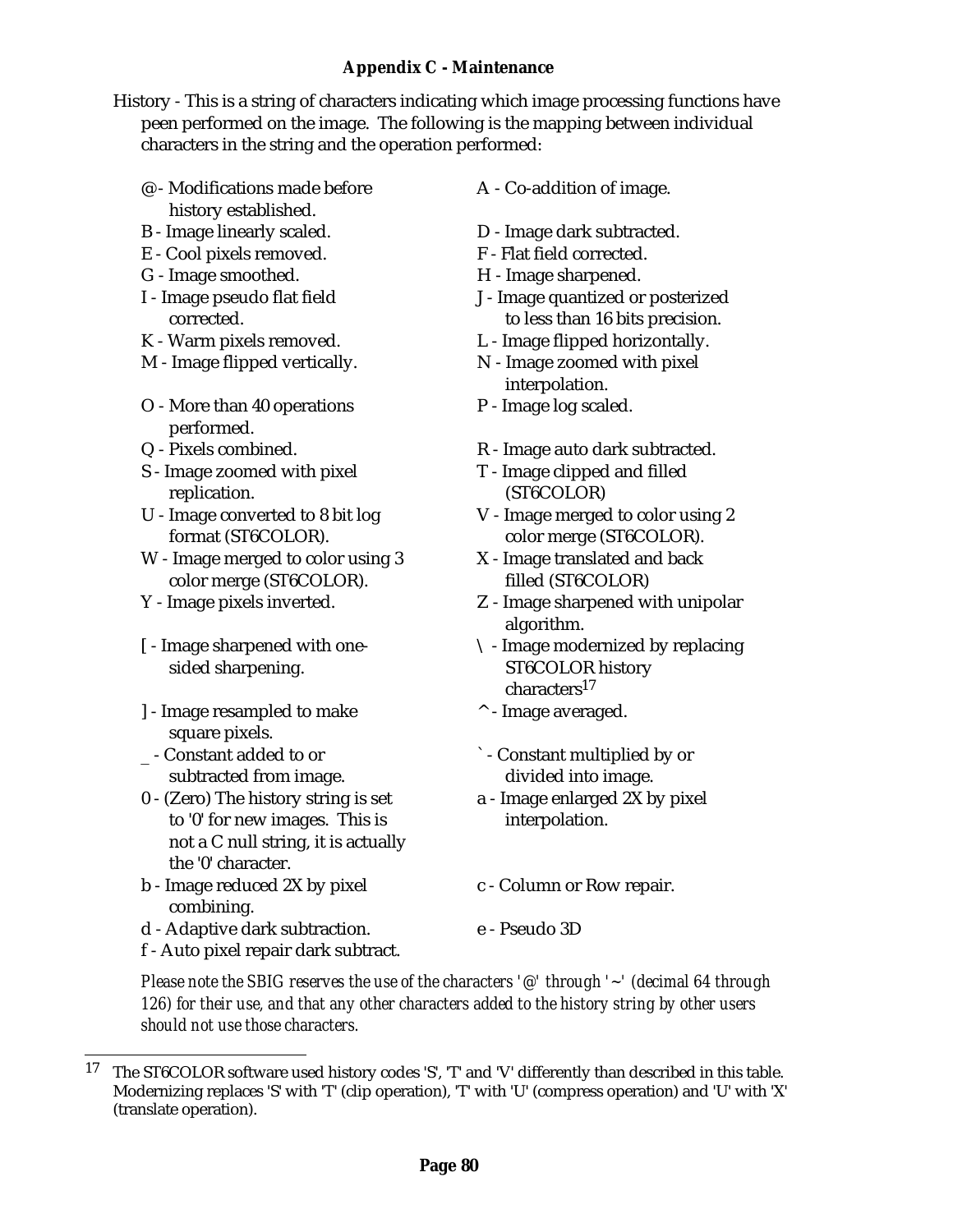Observer - This string contains the name of the observer who captured the image.

- X\_pixel\_size This field indicates the width in millimeters of the pixels in the image.
- Y\_pixel\_size This field indicates the height in millimeters of the pixels in the image.
- Pedestal This field indicates any pedestal (constant value) that has been subtracted from each pixel in the image.<sup>18</sup>
- E\_gain This field gives the conversion factor between pixel values and electrons of charge in the CCD. The units are  $e^-/count$ .
- *The following fields are optional. They may or may not be present. in the header As the CCDOPS software has evolved these fields have been added to the header. a few at a time If present they will be in the order shown.*
- User\_1 through User\_4 These fields are for the use of non-SBIG software packages and can be up to 64 characters in length each, terminated with the  $\langle$ If $\rangle$  $\langle$ cr $\rangle$ characters. SBIG software will ignore and preserve the settings of these 4 user parameters when reading and writing files. Either all 4 should be present or none of them should be present. If present and any one of them is blank then a single dash character ("-") should be written before the  $\langle$ -lf> $\langle$ cr>characters. Finally, SBIG uses the User 1 filed to indicate the version of CCDOPS software used to capture the image.
- Filter This field is a 10 character text string indicating the name of the optical filter used when taking the image.
- Readout\_mode This field indicates the readout mode the CCD camera's internal firmware utilized in capturing the image.
- Track\_time This field, when non-zero, indicates the exposure used for the Tracking CCD in Self-Guided images.
- Sat\_level This field indicates the maximum level you should expect in the pixel data. The ST-4X and ST-5 are 14 bit cameras for example and this setting will be 16383. Note that this level can increase as images are co-added or with Track and Accumulate images.

#### Image Compression

Type 3 images can be saved using a simple form of image compression. The image compression consists of saving the differences between adjacent pixels and using single bytes for small differences rather than double bytes.

Each line of compressed image data starts with a two-byte integer (least significant byte first) indicating the compressed length of the line in bytes followed by the compressed image

Actual Counts = Image Counts - 100 + Pedestal

<sup>18</sup> All image pixels have a bias of 100 counts added to them to stop underflow due to noise. If you need to flat field correct an image the pixel value that is due to light is:

where Image Counts is what is read from the file and Actual Counts is the light response. For flat field correcting images you would multiply the Actual Counts by the flat field correction, not the Image Counts.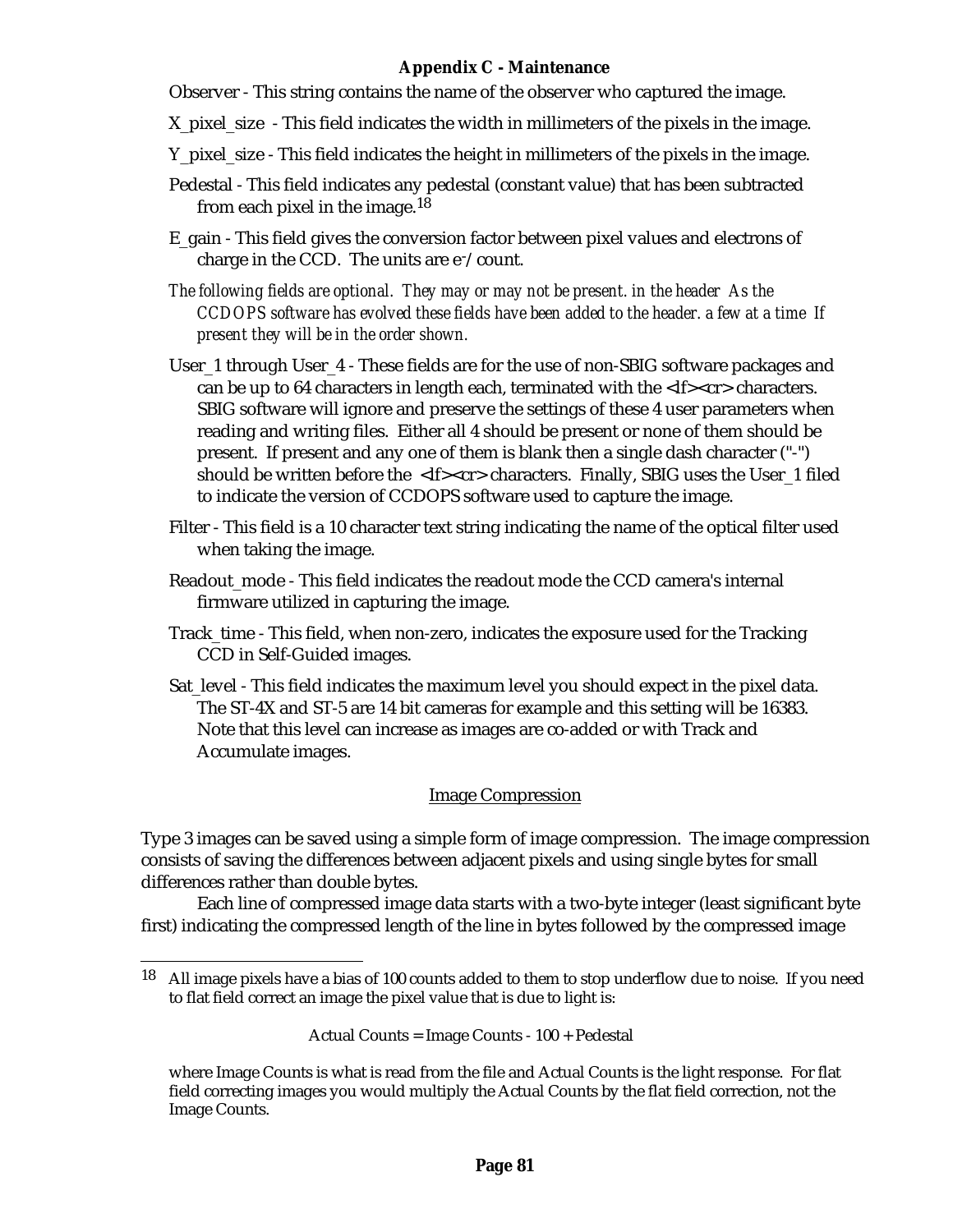data. The 1st pixel of the actual image data is written using two-bytes and is the actual pixel value. Subsequent pixels are written as follows depending on the difference between that pixel and the previous pixel  $( = pixel (m,n) - pixel (m, n-1))$ :

If -127 127 then write as a single byte in 2's complement format, otherwise write hex 80 (-128) followed by the actual pixel value using two-bytes (least significant byte first).

The last caveat to the compressed image data is that if any line after being compressed has as many or more bytes than if it were stored uncompressed then that line is stored uncompressed with the 2 bytes of length followed by the actual pixel values written using 2-bytes per pixel (least significant byte first).

Note also that the compression algorithm described above used in saving images is similar though different than the compression algorithm used in downloading images from the CPU. You can not simply read a compressed image from the CPU and write it to file, adding a header. You must the CPU data and then compress the file data. This unfortunate consequence stems from the desire to have the CPU compression occur on the fly to keep the image throughput up.

#### **A.2. PC Color Table Formats**

The PC version of CCDOPS software supports the use of user generated color tables with EGA, VGA, MCGA, and Super VGA video graphics adapters. These color tables are loaded with a command in the Display menu and apply in the Photo display mode.

The Data Buffer box of the Status Window contains a Color Table field to the right which has space for loading one color table for each of the supported graphics display adapters. For example, if VGA and Super VGA color tables were loaded, the Color Table field would say "-- VX". The dashes indicate no EGA or MCGA tables are currently loaded, where as VGA and Super VGA (XVGA) are loaded.

The Color Table files share a common format, and are ordinary text files to facilitate easy creation and modification by the user. Color Table files are stored in the same directory as the CCDOPS software and have a .TBL extension. The first line of a Color Table file indicates the file is a color table and is as follows:

#### "CCDOPS Color Table"

The second line indicates the intended graphics display adapter and will be either "EGA", "MCGA", "VGA" or "XVGA". The third line is a number indicating the number of color entries contained in the Color Table file. Table B1 below shows the maximum allowed number of color table entries for a given display mode.

| <b>Display Mode</b>            | <b>Maximum Colors</b> |
|--------------------------------|-----------------------|
| <b>EGA</b>                     | 16                    |
| <b>MCGA</b>                    | 256                   |
| VGA                            | 16                    |
| <b>XVGA</b>                    | 256                   |
| Table B1 - Display Mode Colors |                       |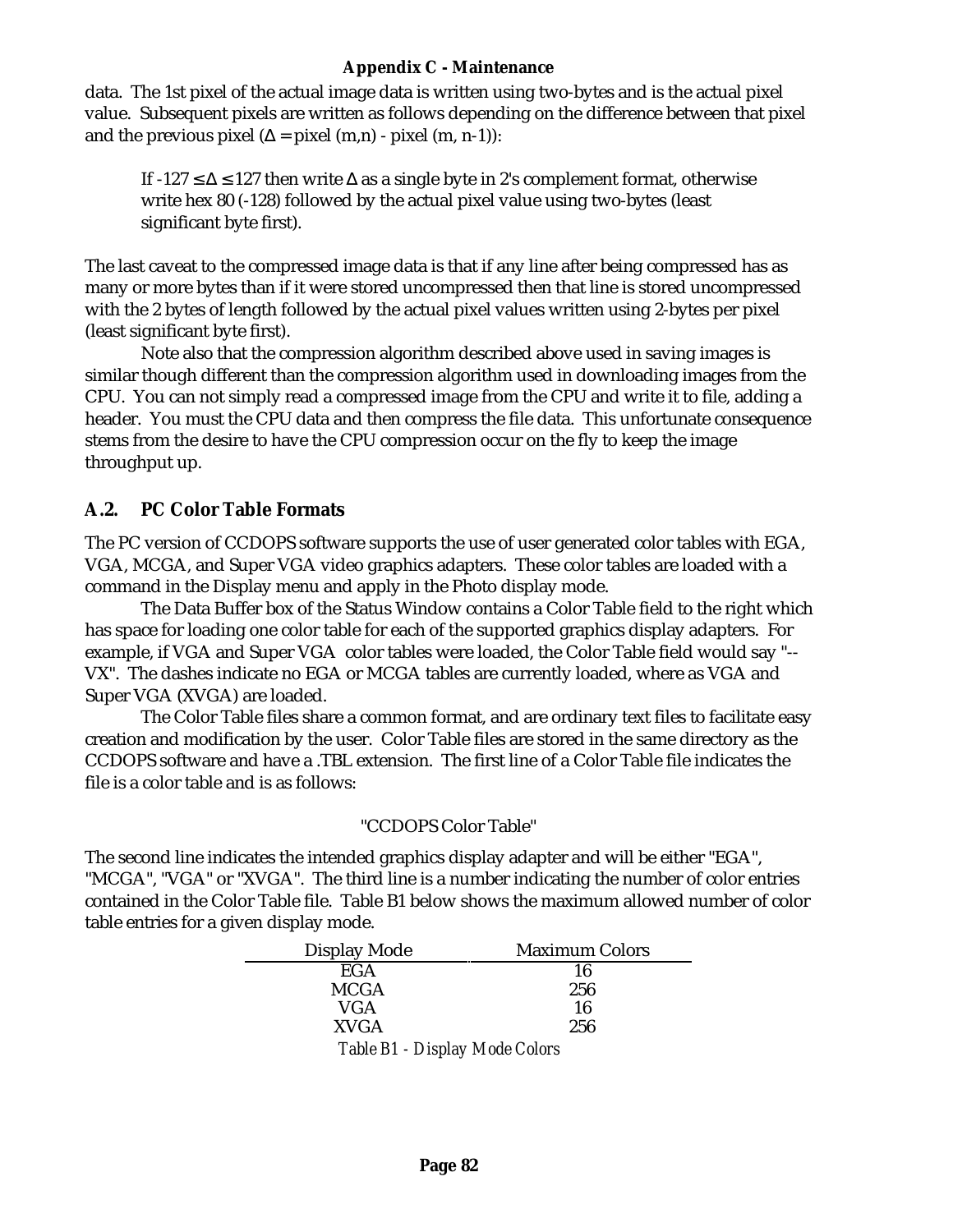After the third line are N lines of color table entries where N is the number contained on the third line. The format of the color table entries is different for the various display adapters and is described individually below:

- **EGA** Each color table entry is a single number from 0 through 63. 0 is black, 63 is bright white. A maximum of 63 represents 6 bits of color (bits b0 through b5). The representation of color in this format is as follows: The 6 bits are broken down into two 3-bit fields occupying bits b0-b2 and b3-b5. Bits b0, b1 and b2 represent high intensity (bright) shades of Blue, Green and Red respectively. Bits b3, b4 and b5 represent low intensity (dim) shades of Blue, Green and Red respectively.
- **Others** Each color table entry is a series of three numbers, from 0 to 63 each, separated by a space. The three numbers in order from left to right on the line represent the Red, Green and Blue intensities. "0 0 0" represents black and "63 63 63" represents white.

Finally, the last line of the Color Table file is "End" to signify the end of the file.

#### **A.3. TIFF Format**

The TIFF format (which stands for Tagged Interchange File Format) was developed jointly by Microsoft and Aldus Corporations to allow easy interchange of graphics images between programs in areas such as presentation and desktop publishing. The TIFF format is described in "Tag Image File Format, Revision 5.0, FINAL" by Aldus Corporation, Seattle, Washington.

#### **A.4. FITS Format**

The FITS format (which stands for Flexible Image Transport System) is a common format supported by professional astronomical image processing programs such as IRAF and PC Vista. The format of FITS images is described in "Implementation of the Flexible Image Transport System (FITS)" published by NOST, NASA/OSSA Office of Standards and Technology, NASA Goddard Space Flight Center, Greenbelt, MD.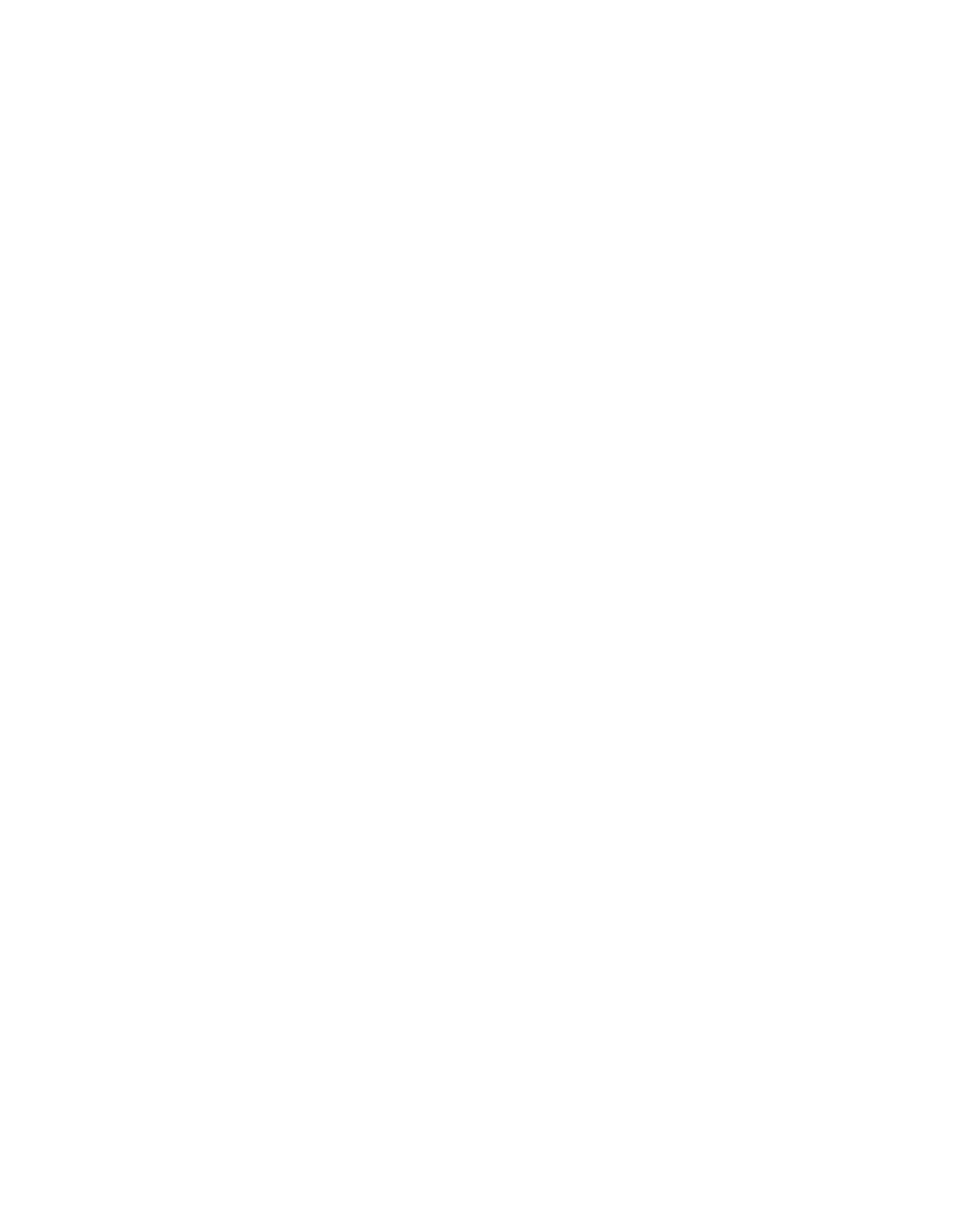## **B. Appendix B - Astrometry and Photometry**

Using the crosshair mode<sup>19</sup> enables examination of images on a pixel by pixel basis for such measurements as Stellar and Diffuse Magnitude, and measurement of stellar positions. The 14 to 16 bit accuracy of SBIG cameras produces beautiful low-noise images and allows very accurate brightness measurements to be made. With appropriate filters stellar temperature can be measured.

## **B.1. Astrometric Measurements.**

The CCDOPS software allows measuring separations between objects in the field of view of an image. Essentially, these measurements involve the user specifying telescope focal length and two points in the image and the software calculating the separation in arcseconds (1 arcsecond =  $\frac{1}{3600}$  of a degree). The details of this process follow.

You can specify each of the two points using two methods or algorithms: 1) A point can be selected to be a pixel coordinate in the image; or 2) A point can be calculated by the software to be the centroid or "center of light" of the area near a pixel in the image. The latter works well when measuring separations involving stellar objects, the former should be used in all other cases.

The crosshairs mode of the operating software is used to make the astrometric measurements. Setting the positions of the two points is a five step process: 1) A determination of the background level is made, 2) The cursor is moved to the first point, 3) The position of the first point is recorded and the separation measurement zeroed, 4) The cursor is moved to the second point, 5) The separation is calculated and displayed. These steps are discussed in detail below:

- 1) If neither of the two points is stellar and measurements from pixel to pixel in the image are desired then you can skip ahead to step 2. If however you want the software to more accurately measure distances based upon stellar objects, then you must let the software know what the background level is. Move the cursor to an area of sky free of stars and nebulosity and hit the 'B' key (for background).
- 2) Move the cursor to the desired location of the first point using the arrow keys or mouse. If the first location is a star, then position the cursor near the center of the star.
- 3) If the first point is not a star and you desire to zero the separation on a pixel, then hit the 'S' key (for set position) to set the position of the first point to the pixel coordinate of the crosshair. If however the first object is a star and you wish to zero the separation on the optical center of the star, then hit the 'C' key (for centroid) and the computer will calculate the centroid of the star under the crosshair and zero the separation measurement at that centroid position. The advantage of using the centroid is that the zero position can be set between pixels resulting in a more accurate measurement.
- 4) Move the cursor to the desired location of the second point. Each time the cursor is moved, the separation between the 1st point and the current pixel coordinate of the cursor is calculated and displayed.
- 5) If the second point is not a star then you're done. The separation shown is the separation between the 1st point and the current pixel coordinate of the cursor in seconds of arc. If however the second point is a star and you wish to set the 2nd

<sup>&</sup>lt;sup>19</sup> The Crosshairs mode is accessed through the Display Image command in the Analysis mode.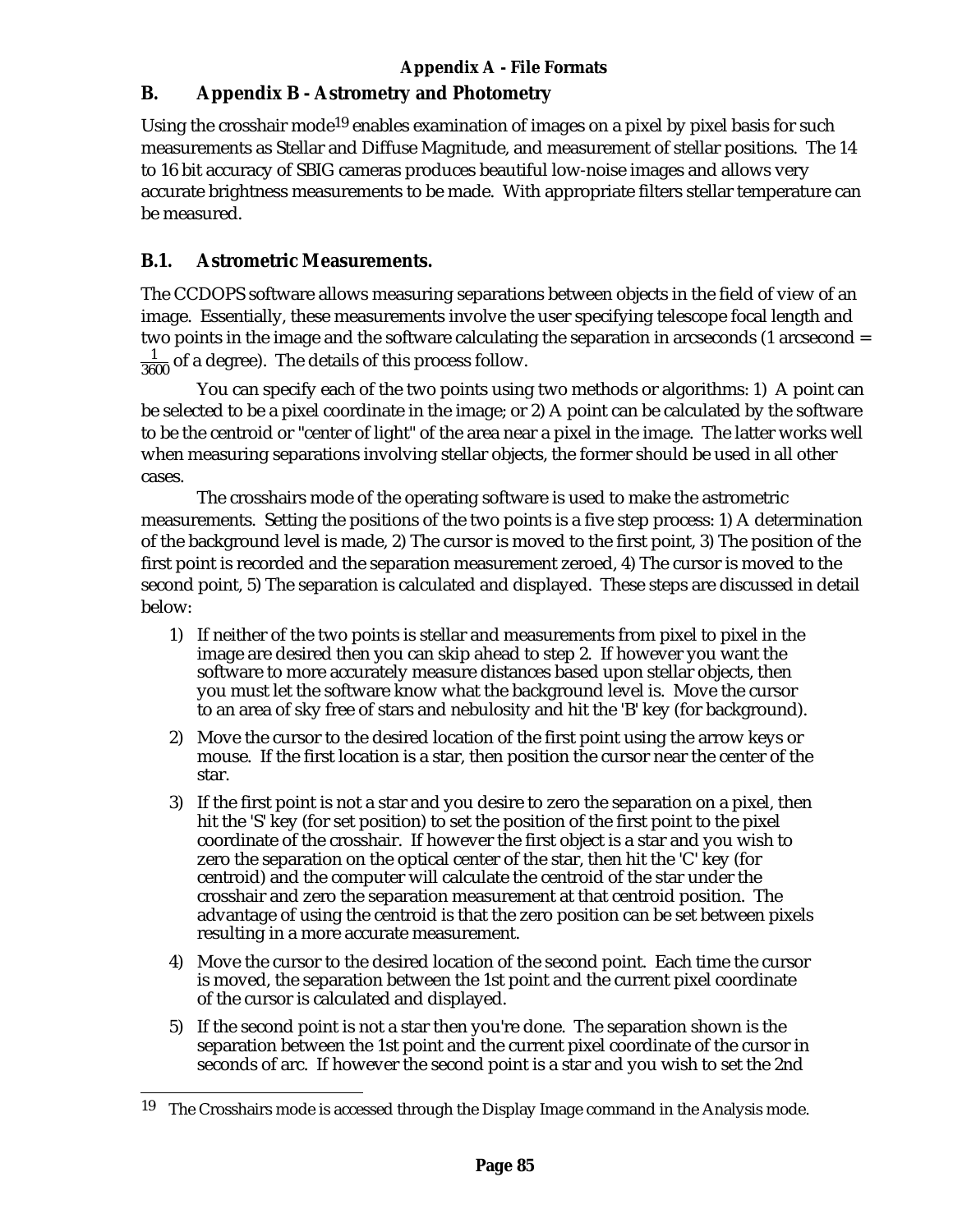#### **Appendix A - File Formats**

point to the centroid of the star, then position the cursor near the center of the star and hit the 'P' key (for position). The computer will calculate the centroid of the area under the cursor and use that centroid location for calculating and displaying the separation. You will have to hit the 'P' key each time you move the cursor to a new location because as soon as you move the cursor, the 2nd point is set to the pixel coordinate of the cursor and no new centroid is calculated. Finally note that in both cases, you can make several separation measurements between the 1st point and the different 2nd points without having to re-set the position of the 1st point.

How does the computer calculate the separation, you ask? The separation calculations are discussed in detail at the end of this section but in general, the software does this by measuring the physical separation of the two points in the image and dividing by the focal length of the telescope. For this reason, accurate astrometric measurements depend on the correct setting of the focal length parameter in the Edit Parameters command. This parameter, which is copied from the Telescope Setup command, should be set to the focal length of the telescope in inches.

An object with a known separation, such as a wide double star, can be used to accurately determine the focal length as follows:

- 1) Set your focal length parameter in the Telescope Setup command approximately correct. For example if you have an 8-inch f/10 telescope, the approximate focal length is 80 inches.
- 2) Take an image of the known object and measure the separation.
- 3) Finally adjust the focal length parameter in both the Edit Parameters command and the Telescope Setup command accordingly. For example if the measured separation is 10% lower than the actual value, then you should lower the focal length parameter by 10%.

#### **B.2. Photometric Measurements.**

The CCDOPS software also lets you make photometric measurements of objects in the field of view. These measurements include stellar magnitude and surface brightness (Diffuse Magnitude). Stellar magnitude measures the total energy in an object . Surface brightness calculates the total energy per unit of area.

These measurements are made in the crosshairs mode and involve three steps: 1) A determination of the sky background is made to zero the calculations, 2) The crosshair is positioned on the star or portion of nebulosity, and 3) An appropriate box-size is determined for accurately measuring the magnitude. These three steps are detailed below:

- 1) Move the cursor to an area that is representative of the background surrounding the object you wish to measure. For example, if you're trying to determine the magnitude of a star buried in nebulosity, you would select a background area with roughly the same brightness as the nebulosity surrounding the star. If you are trying to measure the surface brightness of a galaxy, then pick a location out in the sky background free of stars and nebulosity. Once the cursor is positioned, hit the 'B' key (for background) to calibrate the magnitude measurements based upon the background level.
- 2) Position the crosshair over the object of interest. For stellar objects get the crosshair close to the center of the star. For nebular objects place the crosshair over the region of interest.
- 3) The size of the box used to measure the magnitude is toggled through using the 'T' key (for toggle box size). For stellar objects the box size should be big enough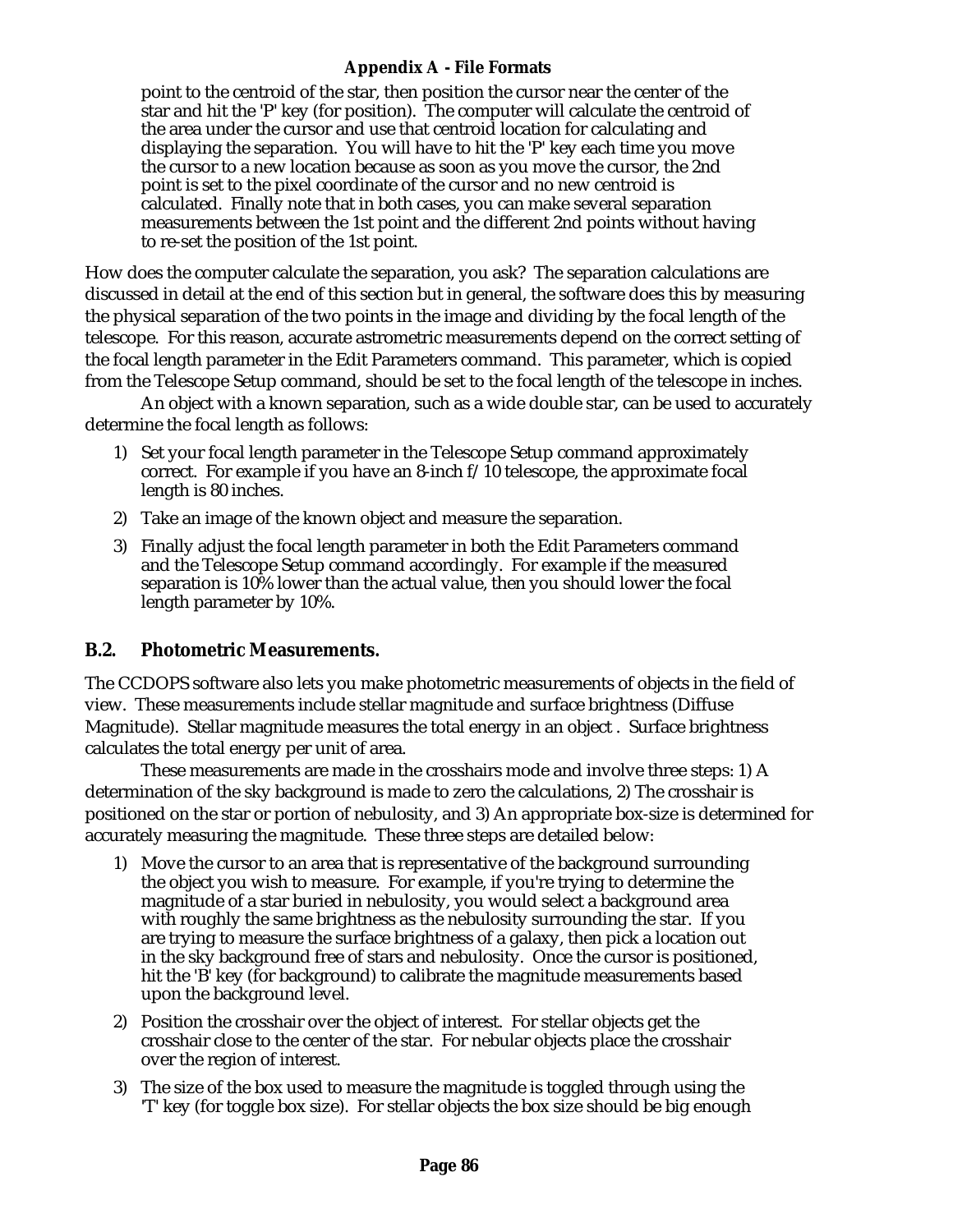#### **Appendix A - File Formats**

to include all the light from the star but small enough to exclude other objects from the calculations. As you increase the size of the box from 3x3, you will see the calculated magnitude decrease (stellar brightness increase) and plateau out as the box size includes all the star's light. For nebular objects, set the size of the box large enough to get the desired smoothing effects of larger numbers of pixels but small enough to be able to measure any desired spatial variations in the surface brightness.

Accurate measurements of photometric quantities requires attention to several items. First, the CCD's spectral response means it measures light from 4000Å through 9000Å with varying efficiencies. In general the CCD's response peaks near 6750Å and is roughly 50% (relative to the peak) at 4500Å and 7500Å. Using the CCD without any optical bandwidth filters is roughly equivalent to measuring photographic magnitudes. Second, the software needs to know the aperture area of the telescope. Larger apertures capture more light. This is set in the Telescope Setup command for images to be taken in the future and in the Edit Parameters command for existing images. This aperture area should be the clear aperture area with any obstruction subtracted. The software also depends on a response or calibration factor to convert pixel counts to magnitudes. This parameter is in both the Camera Setup and Edit Parameters commands. The approximate value for SBIG cameras is 2000. The reason we say "approximate" is that the calibration parameter is adjusted to calibrate the magnitude to that of a known star or object. Reasons for the variation include transparencies of optical elements in the telescope, transmission of the atmosphere and manufacturing variations from camera to camera. All this aside, the method you use to determine the correct setting of the CCD response factor is as follows:

- 1) Select an object in the field of view for which you know the magnitude or take an image of a known object. The former is preferable because it takes into account any variations in atmospheric transmission as a function of altitude in the sky which can be quite substantial. Objects at the zenith go through less air than objects near the horizon.
- 2) Make a background setting as described in the steps above.
- 3) Position the cursor over the known object and select the box size as described above. If the magnitude shown is incorrect, use the '+' and '-' keys to adjust the calculated magnitude. Each press of the '+' and '-' keys adjusts the magnitude by 0.1 or 0.01 depending on whether the Shift key is held down.
- 4) When the calculated magnitude is correct, note the settings of the response factor parameter in the Edit Parameters command and copy it to the settings in the Camera Setup command so it will be used in future images<sup>20</sup>.

If you're interested in the nuts and bolts of the photometric calculations, read on. They're described in full detail below.

#### **B.3. Calculation of Centroids**

The centroid calculation is directly analogous to a center-of-mass calculation for an object if you represent the local mass density with the pixel intensity values and allow a discrimination level at the average background level. This is shown in the following figures and formulas:

<sup>&</sup>lt;sup>20</sup> The star's spectral class can produce  $\pm 0.5$  magnitude errors in this determination. For the greatest accuracy calibrate the response factor on a star with a similar spectral class.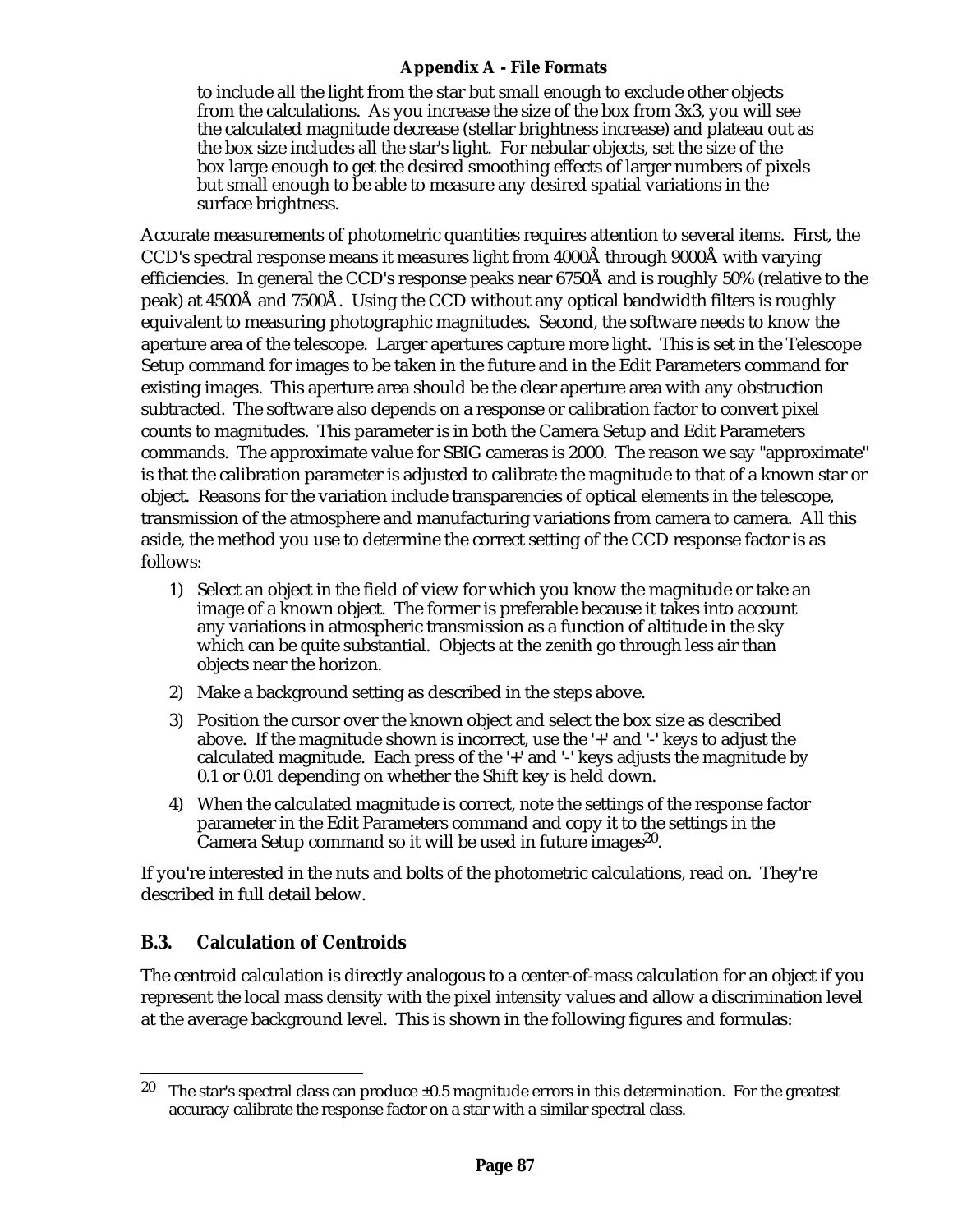

$$
P(i, j)
$$
\n
$$
Threshold = \frac{i = 0 \ j = 0}{h \times w}
$$

where in the formula above  $P(i,j)$  represents the intensity value of the pixel at  $x=X_0+i$ ,  $y=Y_0+i$ . Also the *Threshold* value which will be used as a discrimination level in the centroid calculation is taken over the background area and represents the average pixel level in the background area.

$$
x_{i} + \sum_{i=0}^{w-1} i \times (P(i, j) - Threshold)
$$
  

$$
Xcentroid = X_{0} + \frac{i=0 \ j=0}{w-1 \ h-1}
$$
  

$$
P(i, j) - Threshold
$$
  

$$
y \times (P(i, j) - Threshold)
$$
  

$$
Ycentroid = Y_{0} + \frac{i=0 \ j=0}{w-1 \ h-1}
$$
  

$$
P(i, j) - Threshold
$$
  

$$
i=0 \ j=0
$$

where in the formulas above should the quantity *P(i,j) - Threshold* be less than zero, zero is substituted on a pixel-by-pixel basis.

#### **B.4. Calculation of Separation**

The angular separation between two points on the image is determined by calculating the corresponding physical separation between the points on the CCD and dividing by the focal length, keeping track of the units<sup>21</sup>:

$$
Separation = \frac{3600 \times 180}{\pi} \times \frac{\sqrt{(x \times 0.01)^2 + (y \times 0.01)^2}}{25.4 \times fl}
$$

<sup>&</sup>lt;sup>21</sup> The pixel sizes shown are for an ST-5 in the High Resolution readout mode (0.01 x 0.01 millimeters). For the other cameras or readout modes substitute the appropriate X and Y pixel sizes. This information is shown in the Image Parameters command.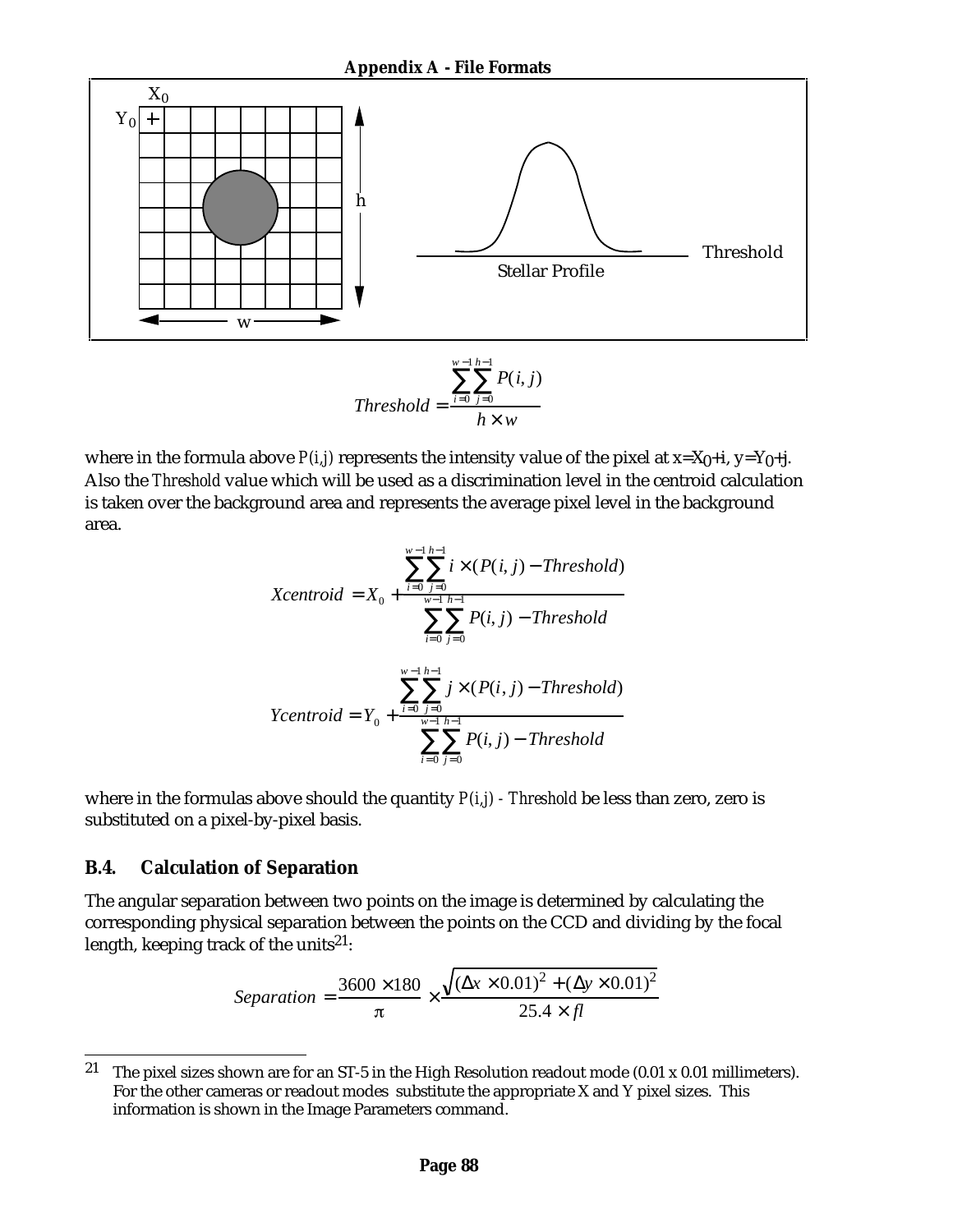#### **Appendix A - File Formats**

where *Separation* is in seconds of arc, x and y are the x and y separations between the two points in pixels and fl is the focal length of the telescope in inches.

#### **B.5. Calculation of Magnitude**

The magnitude calculation involves calculating the total energy in a star, subtracting the background, correcting for the exposure time, aperture area and CCD response factor and taking a scaled logarithm. The calculation is broken down into several steps below:

$$
L = \bigcap_{i \neq j} P(i, j)
$$

$$
B = \bigcap_{i \neq j} P(i, j)
$$

where *L* and *B* are the sum of all pixel values in the box centered on the star and background areas respectively.

$$
Magnitude = -2.5 \times \log_{10} \frac{L - B}{A \times C \times T}
$$

where *A* is the aperture area in square inches, *C* is the magnitude calibration factor and *T* is the exposure duration in seconds. Note that the units of *C* are counts per second per square inch of aperture for a 0th magnitude star. C is proportional to the CCD's response factor from the Camera Setup command. You can calculate C from the CCD's Response factor (R) using the formula below:

$$
C = \frac{1000 \times R}{e^- / AD \text{ Count}}
$$

#### **B.6. Calculation of Diffuse Magnitude**

Diffuse Magnitude is the magnitude per square arcsecond of subtended area. The calculation uses the Magnitude calculated above and the area of the box as shown below<sup>22</sup>:

$$
BoxArea = \frac{3600 \times 180}{\pi} \times \frac{BoxSize^{2} \times 0.01 \times 0.01}{(fl \times 25.4)^{2}}
$$

where *BoxArea* is the area of the box over which the Diffuse Magnitude is calculated in square arcseconds, *BoxSize* is the size of the box in pixels and *fl* is the focal length of the telescope in inches. Finally:

$$
Diff use Magnitude = \frac{Magnitude}{BoxArea}
$$

<sup>22</sup> Refer to the previous footnote.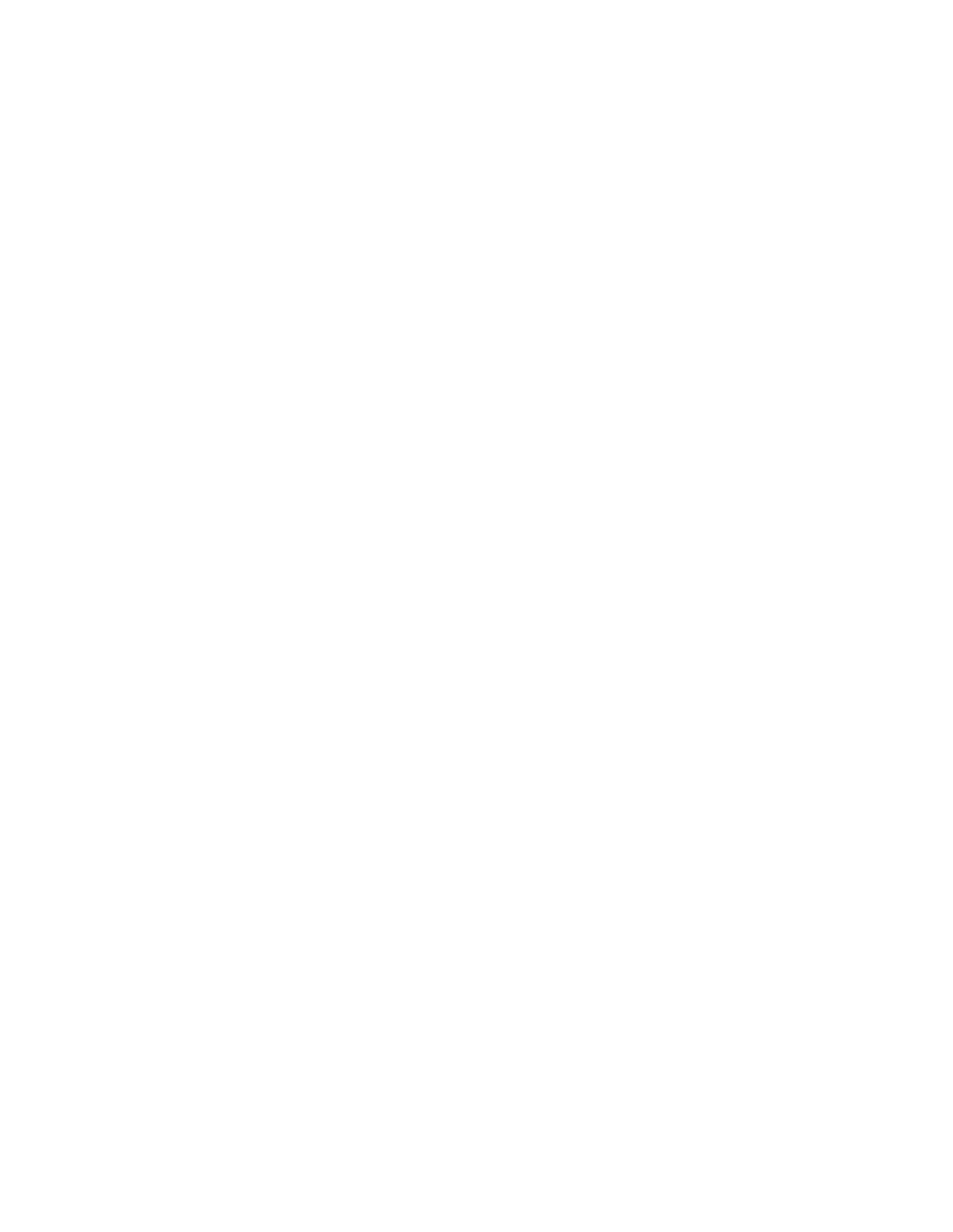| Add by Track List Command 51    |  |
|---------------------------------|--|
|                                 |  |
|                                 |  |
| antiblooming 37, 38, 39, 73     |  |
|                                 |  |
|                                 |  |
|                                 |  |
| astrometric measurements 73, 85 |  |
|                                 |  |
|                                 |  |
| Auto Grab Command  14, 31, 32   |  |
| Auto Offset Adjust Command  29  |  |
|                                 |  |
|                                 |  |
|                                 |  |
|                                 |  |
| Average Images Command  19, 51  |  |
| background and range  16        |  |
| background parameter  44, 47    |  |

# $B, C$

| Build Track/Accum Flat Command 19     |  |
|---------------------------------------|--|
| Calibrate Filter Wheel Command  65    |  |
| Calibrate Track Command58, 60, 61, 62 |  |
| Camera Information Command 22, 29     |  |
|                                       |  |
| Camera Setup Command 20               |  |
| Camera Setup Commands  29             |  |
| <b>CCD</b>                            |  |
|                                       |  |
|                                       |  |
|                                       |  |
|                                       |  |
|                                       |  |
|                                       |  |
|                                       |  |
| color display parameter  55           |  |
| Color Grab Command  14                |  |
|                                       |  |
| Color Table Command  42               |  |
|                                       |  |
|                                       |  |
|                                       |  |
| Commands                              |  |
|                                       |  |
|                                       |  |
|                                       |  |
|                                       |  |
| Average Images  19, 51                |  |
| Build Track/Accum Flat  19            |  |
| Calibrate Filter Wheel  65            |  |

| Commands (continued)              |  |  |
|-----------------------------------|--|--|
| Calibrate Track 58, 60, 61, 62    |  |  |
| Camera Information 22, 29         |  |  |
|                                   |  |  |
|                                   |  |  |
|                                   |  |  |
|                                   |  |  |
|                                   |  |  |
| Communications Setup 21           |  |  |
| <b>Convert Track Log File  22</b> |  |  |
|                                   |  |  |
|                                   |  |  |
| Crop                              |  |  |
|                                   |  |  |
|                                   |  |  |
|                                   |  |  |
|                                   |  |  |
| Display Image (PC) 44             |  |  |
| Display Slide Show 17, 42, 43     |  |  |
|                                   |  |  |
|                                   |  |  |
| Establish COM Link 29             |  |  |
|                                   |  |  |
|                                   |  |  |
|                                   |  |  |
|                                   |  |  |
|                                   |  |  |
|                                   |  |  |
|                                   |  |  |
|                                   |  |  |
|                                   |  |  |
|                                   |  |  |
|                                   |  |  |
|                                   |  |  |
|                                   |  |  |
|                                   |  |  |
| Launch CCDCOLOR 24                |  |  |
| Load User Color Table 43          |  |  |
|                                   |  |  |
| Loopback COM Test  53             |  |  |
|                                   |  |  |
| Make Slide Show 17, 23, 24        |  |  |
| Manual Offset Adjust 29           |  |  |
|                                   |  |  |
|                                   |  |  |
|                                   |  |  |
|                                   |  |  |
|                                   |  |  |
|                                   |  |  |
|                                   |  |  |
|                                   |  |  |
|                                   |  |  |
|                                   |  |  |
|                                   |  |  |
|                                   |  |  |
| Remove Cool Pixels 50             |  |  |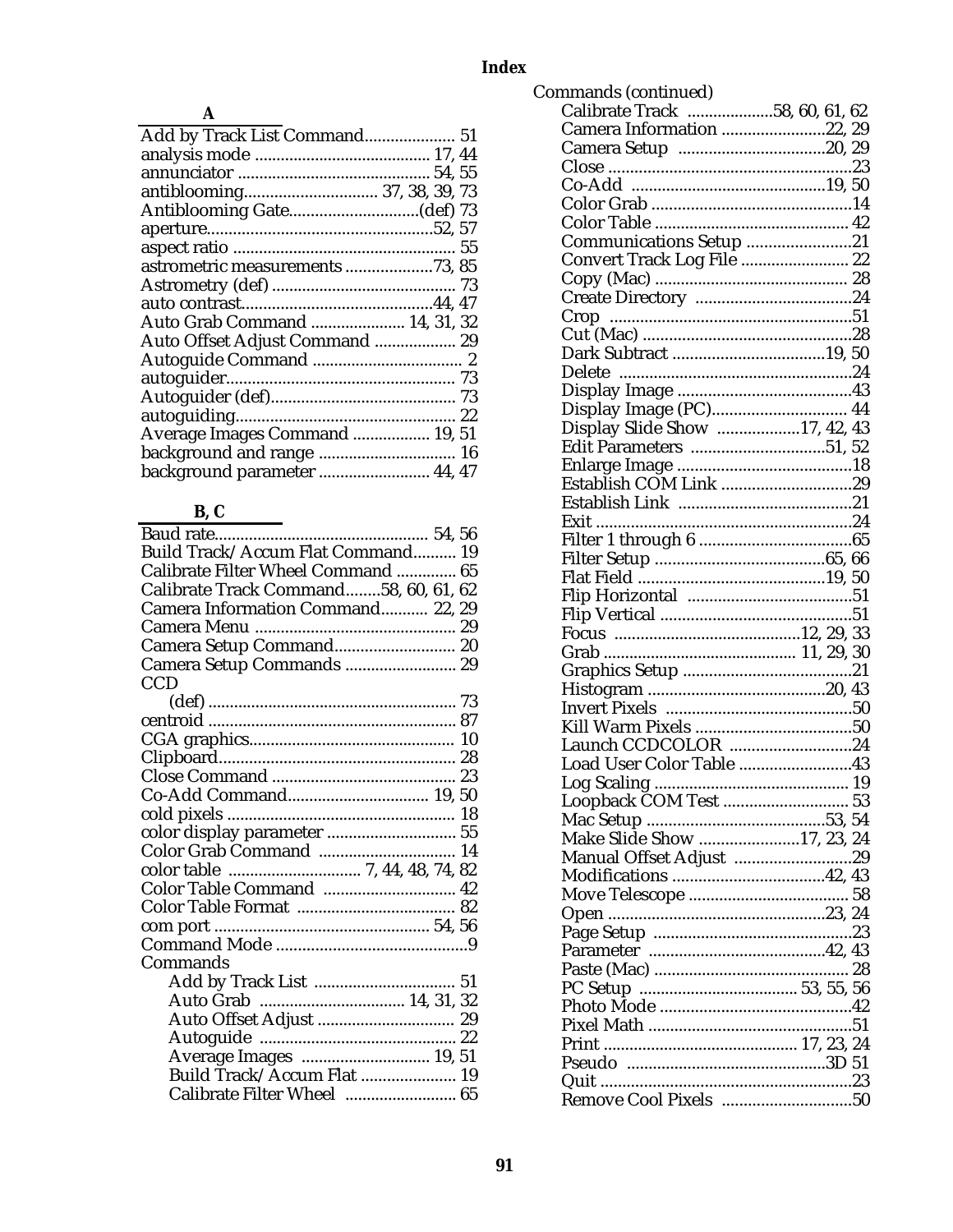| Commands (continued)               |
|------------------------------------|
|                                    |
|                                    |
|                                    |
|                                    |
|                                    |
|                                    |
|                                    |
|                                    |
|                                    |
|                                    |
|                                    |
|                                    |
|                                    |
| Show/Hide Icon Bar (Mac)  28       |
|                                    |
|                                    |
| ST-4X Camera Setup  37             |
| ST-5 Camera Setup  38              |
| ST-6 Camera Setup  39, 40          |
| Telescope Setup 53, 57             |
|                                    |
| Track and Accumulate  12, 58, 59   |
| Tracking Parameters 58, 63         |
|                                    |
| Upload Dark Frame  29              |
| Communications Setup Command  21   |
|                                    |
| Convert Track Log File Command  22 |
|                                    |
|                                    |
| Create Directory Command  24       |
|                                    |
|                                    |
|                                    |
|                                    |

## $\mathbf D$

| dark frame  37, 38, 39, 40     |  |
|--------------------------------|--|
|                                |  |
|                                |  |
|                                |  |
|                                |  |
| Dark Subtract Command  19, 50  |  |
|                                |  |
|                                |  |
|                                |  |
|                                |  |
|                                |  |
|                                |  |
|                                |  |
|                                |  |
| Diffuse Magnitude  85, 86, 89  |  |
| Display Image Command  43      |  |
| Display Image Command (PC)  44 |  |
|                                |  |

| Display Slide Show Command 17, 42, 43 |  |
|---------------------------------------|--|
|                                       |  |
| Double Correlated Sampling (def) 73   |  |

### $\bf E$

| Edit Parameters Command 51, 52 |  |
|--------------------------------|--|
|                                |  |
| Enlarge Image Command 18       |  |
| Establish COM Link Command 29  |  |
|                                |  |
|                                |  |

# $\mathbf F$

| Filter Setup Command 65, 66   |  |
|-------------------------------|--|
|                               |  |
|                               |  |
|                               |  |
|                               |  |
|                               |  |
|                               |  |
| Flat Field Command 19, 50     |  |
|                               |  |
| Flip Horizontal Command 51    |  |
| Flip Vertical Command 51      |  |
|                               |  |
|                               |  |
| focus                         |  |
|                               |  |
| Full Frame mode 35, 36        |  |
|                               |  |
| Planet mode 35, 36, 75        |  |
|                               |  |
| Focus Command 12, 29, 33      |  |
| Frame Transfer CCDs (def)  74 |  |
|                               |  |
|                               |  |

# $\overline{\mathbf{G}}$

| Graphics Setup Command 21 |
|---------------------------|
|                           |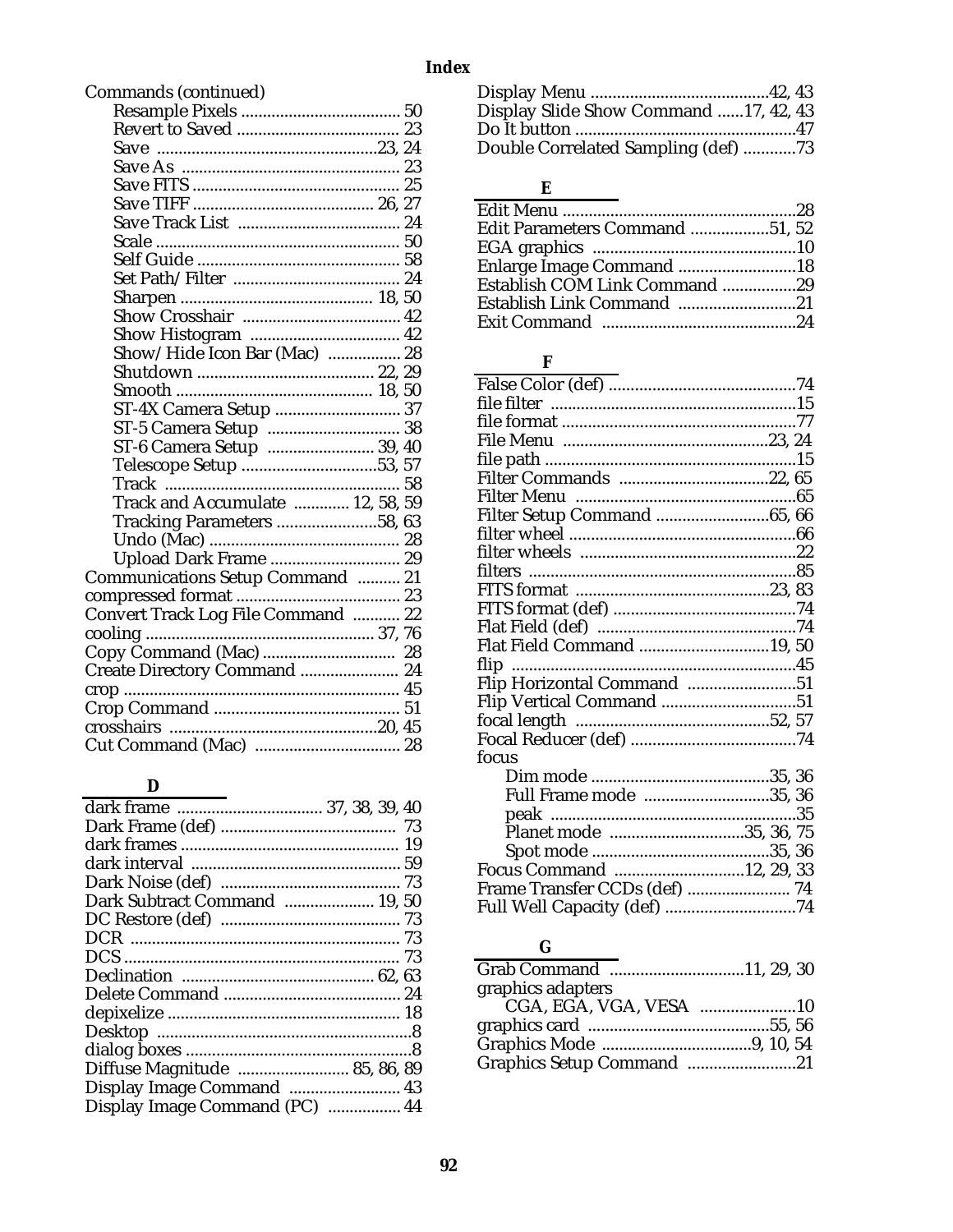# Index

## $H, I$

| Histogram Command  20, 43 |  |
|---------------------------|--|
|                           |  |
|                           |  |
|                           |  |
|                           |  |
|                           |  |
|                           |  |
|                           |  |
|                           |  |
|                           |  |
|                           |  |

# $K, L$

| Launch CCDCOLOR Command  24       |  |
|-----------------------------------|--|
|                                   |  |
| Load User Color Table Command  43 |  |
|                                   |  |
| Loopback COM Test Command  53     |  |

## $\mathbf M$

| Color Table Editor  48              |  |
|-------------------------------------|--|
| Contrast Window  47                 |  |
|                                     |  |
| magnitude                           |  |
|                                     |  |
|                                     |  |
| Make Slide Show Command  17, 23, 24 |  |
| Manual Offset Adjust Command  29    |  |
| <b>Menus</b>                        |  |
|                                     |  |
|                                     |  |
|                                     |  |
|                                     |  |
|                                     |  |
|                                     |  |
|                                     |  |
|                                     |  |
|                                     |  |
|                                     |  |
|                                     |  |
| Modifications Command  42, 43       |  |
|                                     |  |
| Move Telescope Command  58          |  |
|                                     |  |

## $N, O$

| $N_{\rm t}$ . $O$ |  |  |
|-------------------|--|--|
|                   |  |  |
|                   |  |  |

# $\mathbf{P}$

| Parameter Command 42, 43        |
|---------------------------------|
|                                 |
|                                 |
|                                 |
|                                 |
| Display Mode Menus 45           |
| <b>Focus Mode Menus 36</b>      |
| PC Setup Command 53, 55, 56     |
|                                 |
| Photo Mode Command 42           |
| photometric measurements 74, 86 |
|                                 |
|                                 |
|                                 |
|                                 |
| Print Command 17, 23, 24        |
|                                 |
|                                 |

# $\overline{\mathbf{Q}}$

# $\overline{\mathbf{R}}$

| readout                             |  |
|-------------------------------------|--|
|                                     |  |
|                                     |  |
| Remove Cool Pixels Command  50      |  |
|                                     |  |
|                                     |  |
|                                     |  |
| response factor  37, 38, 39, 40, 52 |  |
|                                     |  |
| Revert to Saved Command 23          |  |
|                                     |  |

# $\mathbf S$

| Save TIFF Command 26, 27   |
|----------------------------|
| Save Track List Command 24 |
|                            |
|                            |
|                            |
|                            |